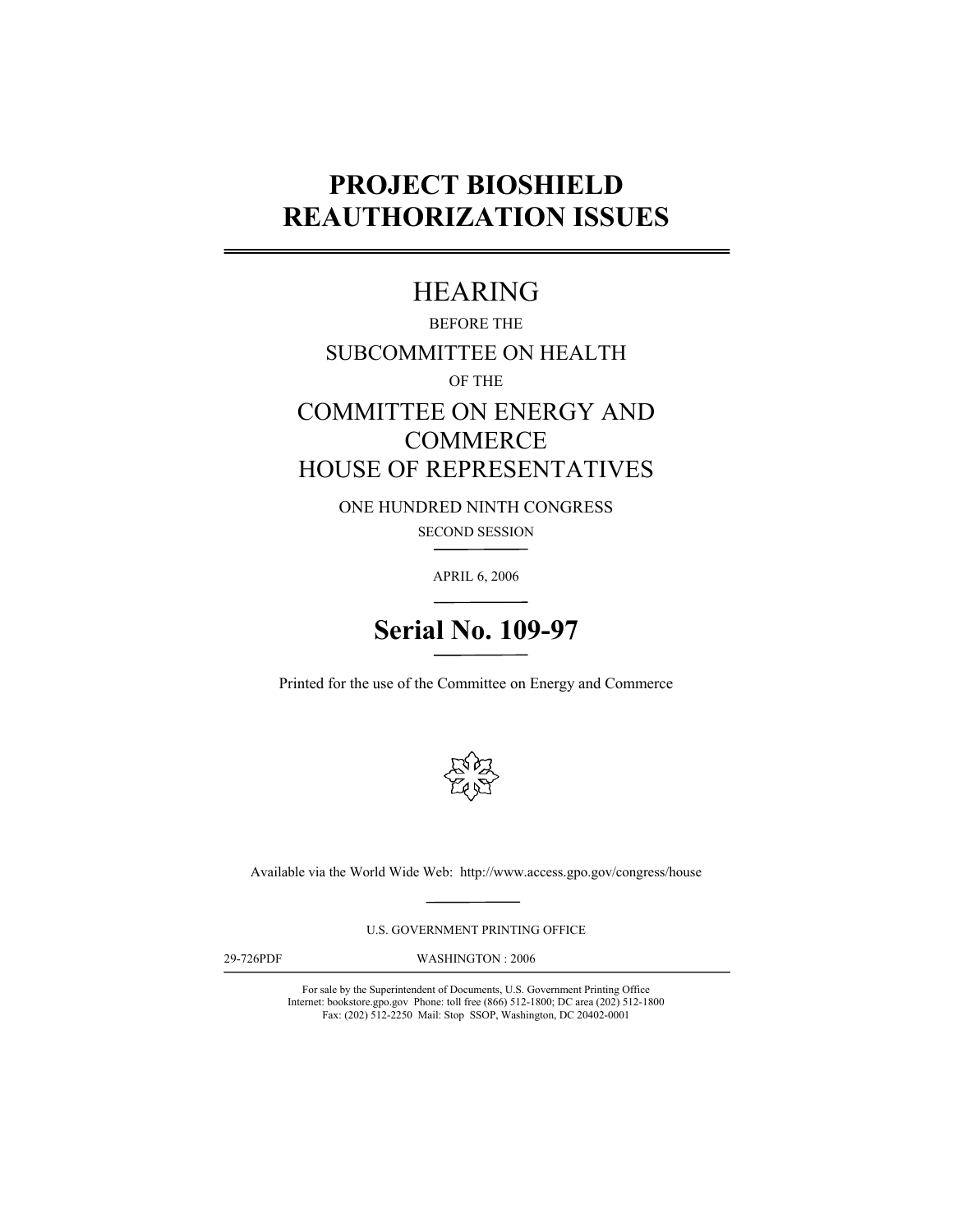#### COMMITTEE ON ENERGY AND COMMERCE JOE BARTON, Texas, *Chairman*

RALPH M. HALL, Texas MICHAEL BILIRAKIS, Florida  *Vice Chairman*  FRED UPTON, Michigan CLIFF STEARNS, Florida PAUL E. GILLMOR, Ohio NATHAN DEAL, Georgia ED WHITFIELD, Kentucky CHARLIE NORWOOD, Georgia BARBARA CUBIN, Wyoming JOHN SHIMKUS, Illinois HEATHER WILSON, New Mexico JOHN B. SHADEGG, Arizona CHARLES W. "CHIP" PICKERING, Mississippi *Vice Chairman* VITO FOSSELLA, New York ROY BLUNT, Missouri STEVE BUYER, Indiana GEORGE RADANOVICH, California CHARLES F. BASS, New Hampshire JOSEPH R. PITTS, Pennsylvania MARY BONO, California GREG WALDEN, Oregon LEE TERRY, Nebraska MIKE FERGUSON, New Jersey MIKE ROGERS, Michigan C.L. "BUTCH" OTTER, Idaho SUE MYRICK, North Carolina JOHN SULLIVAN, Oklahoma TIM MURPHY, Pennsylvania MICHAEL C. BURGESS, Texas MARSHA BLACKBURN, Tennessee

JOHN D. DINGELL, Michigan  *Ranking Member*  HENRY A. WAXMAN, California EDWARD J. MARKEY, Massachusetts RICK BOUCHER, Virginia EDOLPHUS TOWNS, New York FRANK PALLONE, JR., New Jersey SHERROD BROWN, Ohio BART GORDON, Tennessee BOBBY L. RUSH, Illinois ANNA G. ESHOO, California BART STUPAK, Michigan ELIOT L. ENGEL, New York ALBERT R. WYNN, Maryland GENE GREEN, Texas TED STRICKLAND, Ohio DIANA DEGETTE, Colorado LOIS CAPPS, California MIKE DOYLE, Pennsylvania TOM ALLEN, Maine JIM DAVIS, Florida JAN SCHAKOWSKY, Illinois HILDA L. SOLIS, California CHARLES A. GONZALEZ, Texas JAY INSLEE, Washington TAMMY BALDWIN, Wisconsin MIKE ROSS, Arkansas

#### BUD ALBRIGHT, *Staff Director*  DAVID CAVICKE, *General Counsel* REID P. F. STUNTZ, *Minority Staff Director and Chief Counsel*

#### SUBCOMMITTEE ON HEALTH

- RALPH M. HALL, Texas MICHAEL BILIRAKIS, Florida FRED UPTON, Michigan PAUL E. GILLMOR, Ohio CHARLIE NORWOOD, Georgia BARBARA CUBIN, Wyoming JOHN SHIMKUS, Illinois JOHN B. SHADEGG, Arizona CHARLES W. "CHIP" PICKERING, Mississippi STEVE BUYER, Indiana JOSEPH R. PITTS, Pennsylvania MARY BONO, California MIKE FERGUSON, New Jersey MIKE ROGERS, Michigan SUE MYRICK, North Carolina MICHAEL C. BURGESS, Texas JOE BARTON, Texas  *(EX OFFICIO)*
- NATHAN DEAL, Georgia, *Chairman*  SHERROD BROWN, Ohio  *Ranking Member*  HENRY A. WAXMAN, California EDOLPHUS TOWNS, New York FRANK PALLONE, JR., New Jersey BART GORDON, Tennessee BOBBY L. RUSH, Illinois ANNA G. ESHOO, California GENE GREEN, Texas TED STRICKLAND, Ohio DIANA DEGETTE, Colorado LOIS CAPPS, California TOM ALLEN, Maine JIM DAVIS, Florida TAMMY BALDWIN, Wisconsin JOHN D. DINGELL, Michigan  *(EX OFFICIO)*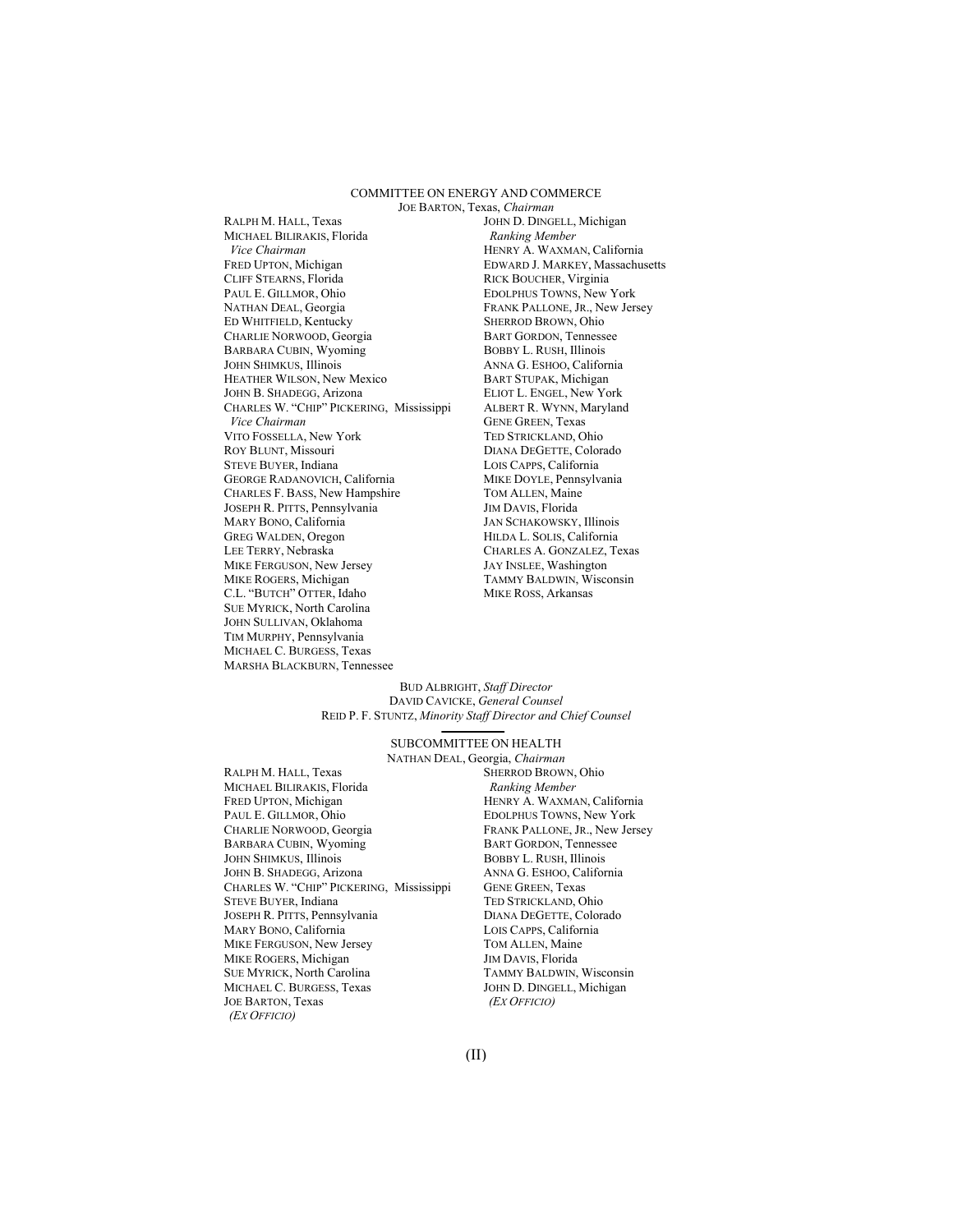# **CONTENTS**

### Page

| Testimony of:                                                                   |    |
|---------------------------------------------------------------------------------|----|
| Azar, Hon. Alex M., Deputy Secretary, U.S. Department of Health and Human       | 8  |
| O'Toole, Dr. Tara, CEO and Director, Center for Biosecurity, The University of  |    |
|                                                                                 | 33 |
| Young, Peter F., President and CEO, AlphaVax, Inc., on behalf of Biotechnology  |    |
|                                                                                 | 41 |
|                                                                                 | 48 |
| Wright, Dr. David P., President and CEO, PharmAthene, on behalf of Alliance for |    |
|                                                                                 | 53 |
| Blaser, Dr. Martin, President, Infectious Diseases Society of America           | 59 |
| Additional material submitted for the record:                                   |    |
| Azar, Hon. Alex M., Deputy Secretary, U.S. Department of Health and Human       |    |
|                                                                                 | 78 |
|                                                                                 |    |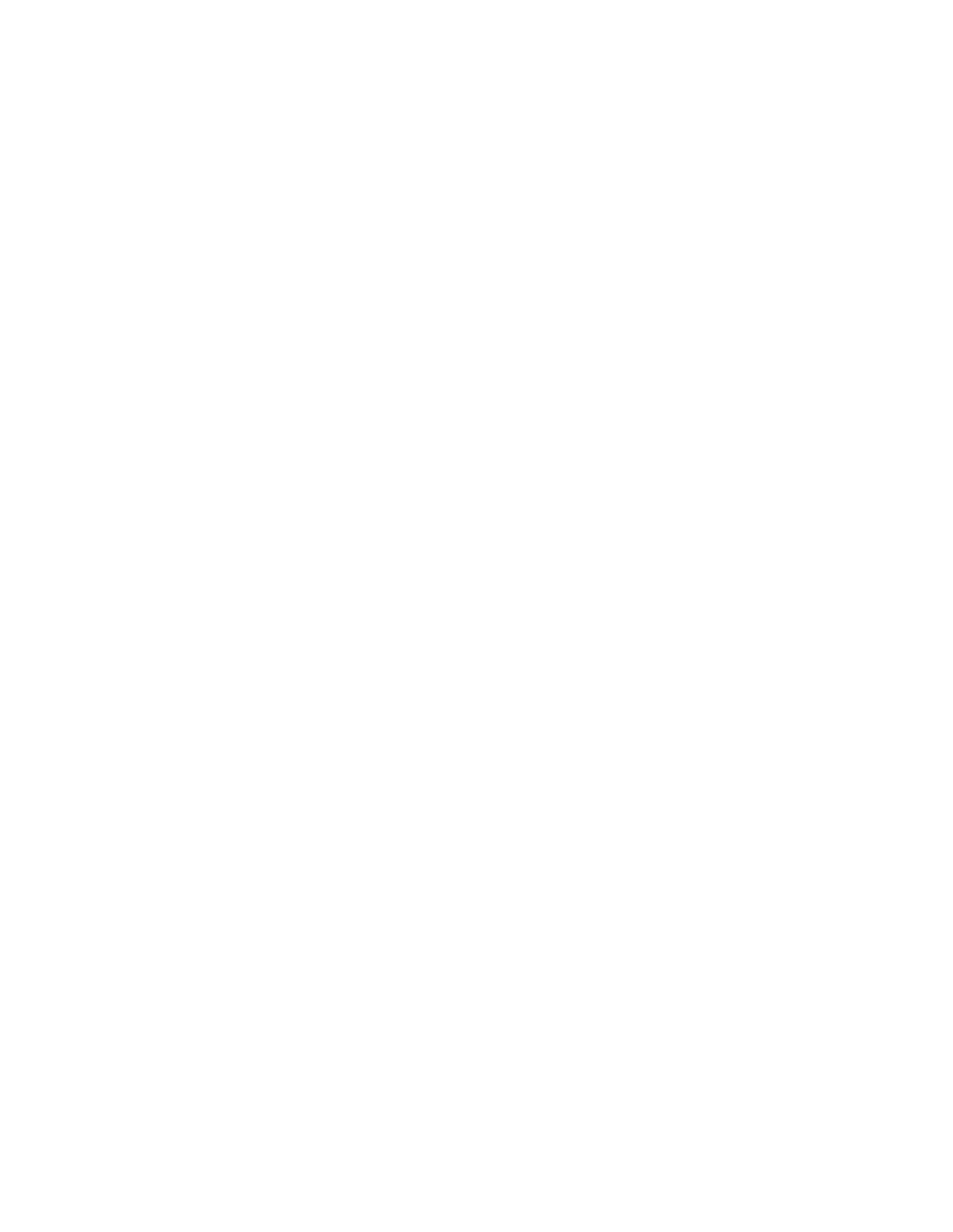### **PROJECT BIOSHIELD REAUTHORIZATION ISSUES**

### **THURSDAY, APRIL 6, 2006**

HOUSE OF REPRESENTATIVES, COMMITTEE ON ENERGY AND COMMERCE, SUBCOMMITTEE ON HEALTH,

*Washington, DC*.

The subcommittee met, pursuant to notice, at 1:02 p.m., in Room 2123 of the Rayburn House Office Building, Hon. Nathan Deal (chairman) presiding.

 Members present: Representatives Deal, Cubin, Shimkus, Rogers, Myrick, Burgess, Pallone, Eshoo, and Green.

 Staff present: David Rosenfeld, Acting Chief Health Counsel; Ryan Long, Counsel; Nandan Kenkeremath, Counsel; Bill O'Brien, Legislative Analyst; Brandon Clark, Policy Coordinator; Chad Grant, Legislative Clerk; John Ford, Minority Counsel; and Jessica McNiece, Minority Research Assistant.

MR. DEAL. We are pleased to have a very special group of individuals to testify before the committee today on two separate panels. Today, we are going to be reviewing one of the critical pieces of our biodefense structure. This committee has important responsibilities in this area and has passed a number of pieces of legislation to deal with chemical, biological, radiological, and nuclear threats. I want to commend the leadership of the President in leading the way on pandemic flu preparedness and biodefense preparedness. I know activities are underway at multiple Departments, including HHS, the Department of Homeland Security, and the Department of Defense, dealing with these issues. A great deal has been done with respect to the first round of material threats as defined by the Department of Homeland Security. There are many continuing questions about how to access threats, whether these should include naturally occurring threats, and how to develop an appropriate response.

 We want to make sure that the various Departments and offices are properly coordinating and have the right expertise. We know that biodefense is an area where the Federal government must take a strong role. There is no business model that will support the investments we need without a clear path from the Federal government. We also know that the expertise is in the private sector, so we must make sure that we have a working partnership there as well. We want to work closely with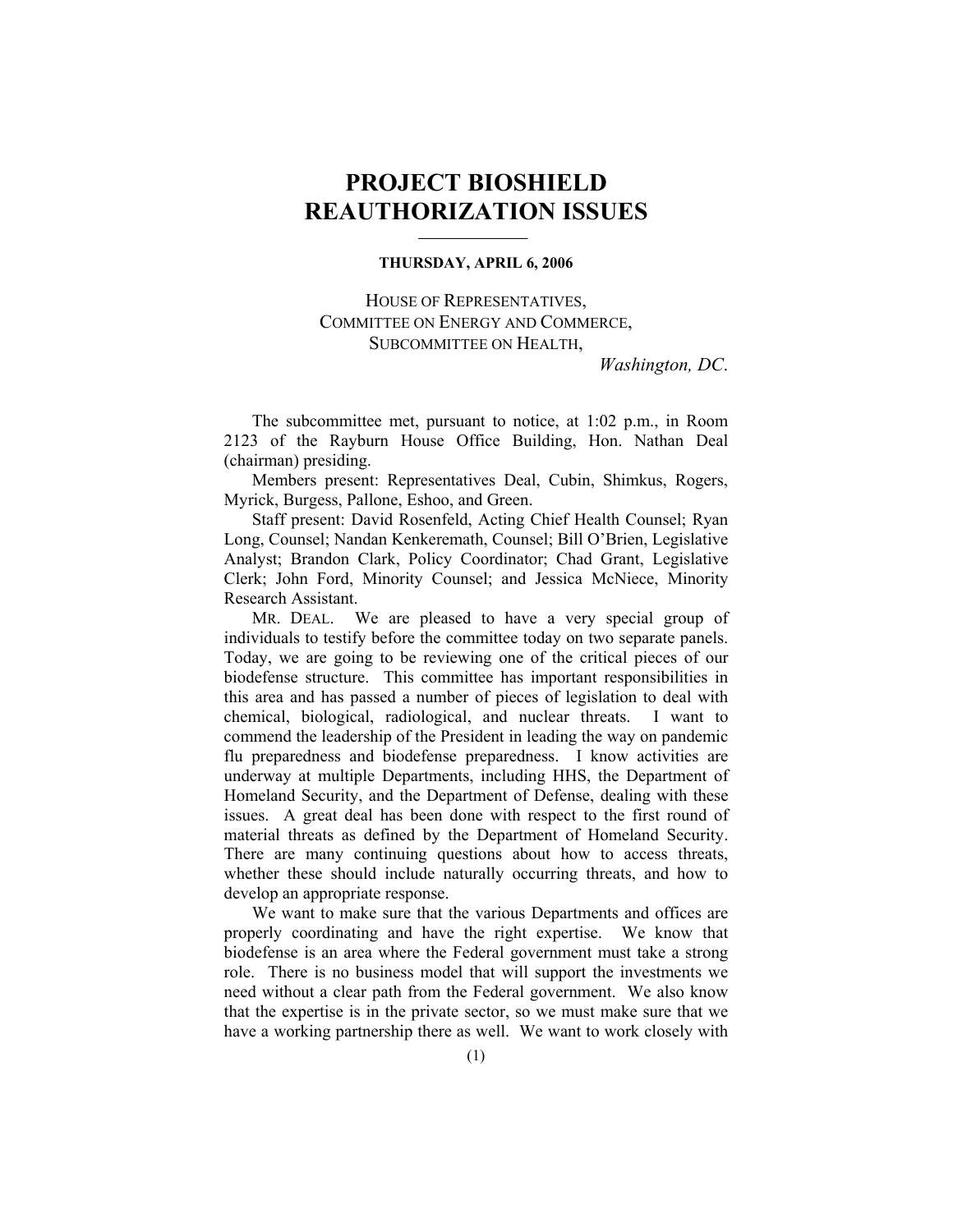HHS and other agencies to improve Project BioShield and our overall pandemic and bioterrorism preparedness. I thank our witnesses for their attendance today and we will look forward to hearing their testimony, beginning with the first panel as soon as we complete the opening statements.

 MR. DEAL. I will now recognize my friend, Mr. Pallone from New Jersey, for his opening statement.

 MR. PALLONE. Thank you, Mr. Chairman, and thanks also to the witnesses for participating in today's hearing and I know the subcommittee is eager to hear your testimony. Nearly two years ago Congress passed the Project BioShield Act with tremendous bipartisan support. Democrats and Republicans worked together to establish a process that would help our Nation respond to bioterrorism threats and attacks. Today's hearing will give us an opportunity to assess how well the program is working to meet this important goal.

 Since going into effect, a number of criticisms have been make against the program and much of that criticism has come from the biotech industry and has been leveled against the Department of Homeland Security and the Department of Health and Human Services. The complaint I hear most often is that the Federal government has been too slow to assess bioterrorism threats and award contracts to the acquisition of effective countermeasures. Now the Homeland Security Department has been accused of taking too long to issue material threat determinations, which is needed before Health and Human Services can acquire necessary countermeasures. And while this may be a legitimate criticism, as I understand it, even if DHS were to provide these assessments in a more timely manner, HHS currently lacks the necessary resources to take appropriate action. Indeed, it is not clear to me that the current organizational structure or staffing levels at HHS are adequate to provide for the timely acquisition of effective countermeasures, and I would certainly be interested to hear from Mr. Azar. I think I heard them name Mr. Azar on this subject.

 Furthermore, I am not certain that those at HHS charged with administering the program have the proper background or expertise to successfully carry out its mission. For example, Mr. Chairman, I don't think it is in the best interests of the country to have an Assistant Secretary of Public Health Emergency Preparedness who has no background in public health or emergency preparedness, and I would hope that the Administration keeps that in mind as they seek to replace Mr. Simonson.

 There has also been a number of complaints about Administration officials being vague and allusive in their discussions about the types of products they might want to purchase, what quantity, and at what price.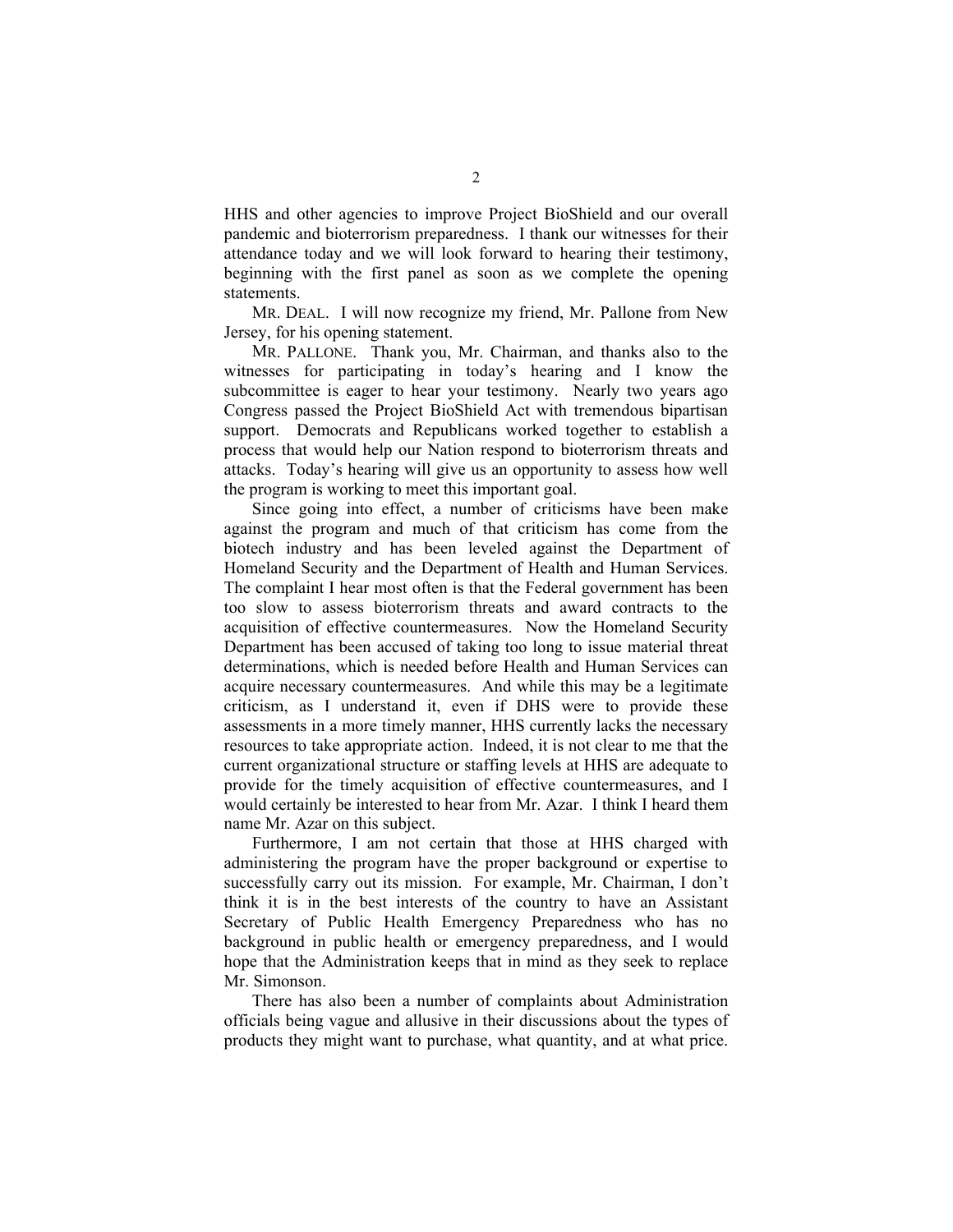Industry representatives have said that this type of uncertainty is a detriment to the process and has discouraged many companies from participating in the program. The biotech industry would prefer a system more akin to the Department of Defense's countermeasure program, where government purchasing is much more reliable. And I would be interested to hear recommendations from the witnesses about how we can bridge the difference between these two models, even though the populations they are designed to protect vary greatly.

 The obvious concern and another complaint is that the program simply does not provide enough incentives for biotech firms to research and develop countermeasures. Industry has said that they need significantly more incentives in order to play in the game. One such proposal, commonly referred to as a wild card extension, would extend the life of a patent for any drug of a company that develops new defenses against biological weapons. This would allow drug makers to extend its patent on its most profitable drugs, even though it may be completely unrelated to a bioterrorism threat. The drug industry claims that extending the patent on blockbuster drugs is needed to encourage firms to make up for the loss they incur by developing less profitable countermeasures, but I could not disagree more with that. Such a proposal simply is another way to provide windfall profits for the pharmaceutical industry and would keep prescription drug prices unnecessarily high, in my opinion.

 Furthermore, I would think that enough incentives currently exist for drug manufacturers and biotech companies to enter the market, after my Republican friends provided them with sweeping new liability protections as part of the Defense Authorization Bill for 2006. In fact, last year, in the dead of night, Republicans included a provision that would allow lawsuits against vaccine manufacturers only in the case of willful misconduct, and this is a much higher standard than negligence, which is more commonly used in product liability cases. Furthermore, the Secretary can apply this liability shield to any product used to treat an epidemic or a pandemic, which is left to be defined by the Secretary. If that isn't enough incentive for the drug industry to enter the market, I don't know what is.

 And finally, Mr. Chairman, as we examine the success of Project BioShield, I think it is important for us to consider whether or not the funding level we authorized two years ago is adequate to accomplish the goals that we laid out. Congress authorized only \$5.6 billion over ten years for Project BioShield and established specific timeframes in which that money could be spent. Incidentally, more than \$1 billion of that money has already been obligated to the four contracts currently approved under the program. Accordingly, as we move forward, we may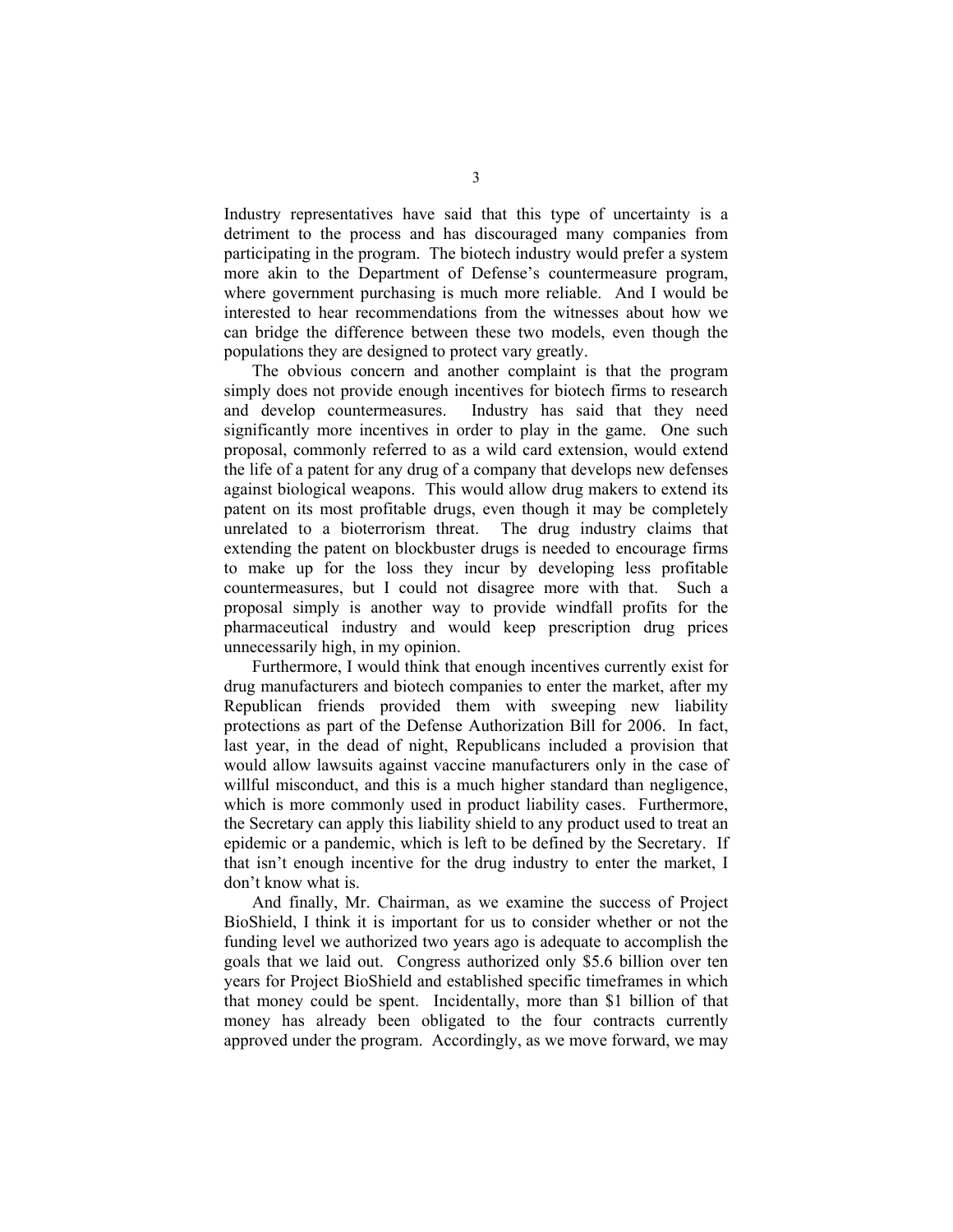want to consider adding additional funds, especially for greater government investment in research and development.

 But again, thank you for calling today's hearing, Mr. Chairman. Clearly, there are some areas of Project BioShield that may need to be fixed for the program to work properly and to that end, I look forward to working with you and the rest of my colleagues on the committee in a bipartisan fashion to meet these goals, the same way we did two years ago, and the health and safety of our citizens deserve, certainly, no less than that. Thank you.

 MR. DEAL. I thank the gentleman. Ms. Myrick, do you have an opening statement? All right. Well, we will proceed to our panel, then. [Additional statements submitted for the record follow:]

### PREPARED STATEMENT OF THE HON. JOE BARTON, CHAIRMAN, COMMITTEE ON ENERGY AND COMMERCE

#### Thank you, Mr. Chairman.

 I want to commend you for holding this important hearing. The known threats of the 20<sup>th</sup> Century have given way to new unforeseen threats we cannot ignore. While there has been no successful attack on our homeland since 9-11, the Committee must diligently oversee and strengthen the components of the U.S. biodefense structure that we helped launch.

The legislative pieces of this biodefense structure include:

- The Public Health and Bioterrorism Preparedness and Response Act;
- The public health provisions of the Homeland Security Act;
- The Small Pox Emergency Personnel Protection Act;
- The Project Bioshield Act;
- Provisions in the Faster and Smarter Funding for First Responders Act; and
- The Public Readiness and Emergency Preparedness Act.

These authorization efforts have been matched by substantial increases in spending by the Department of Health and Human Services, the National Institutes of Health, the Department of Homeland Security, and the Department of Defense. The money goes for research, development and acquisition of medical countermeasures against chemical, biological, radiological and nuclear threats. In fact, Congress recently appropriated billions of dollars to take countermeasures against pandemic flu.

 The Energy and Commerce Committee has a strong record of accomplishment in homeland security, including on biodefense. We must continue to develop policies which improve biodefense capabilities. Real risks must be matched with useful and effective countermeasures. We need to ensure these programs are working well together. I look forward to hearing from today's witnesses on the status of Project Bioshield and on ideas for its improvement.

#### PREPARED STATEMENT OF THE HON. BARBARA CUBIN, A REPRESENTATIVE IN CONGRESS FROM THE STATE OF WYOMING

#### Thank you Mr. Chairman.

I have always been a national security hawk, something that has taken on new meanings as the American people face emerging threats to their safety and well-being.

By passing the Project Bioshield Act of 2004, Congress recognized the need for countermeasures to chemical, biological, radiological and nuclear threats. While there is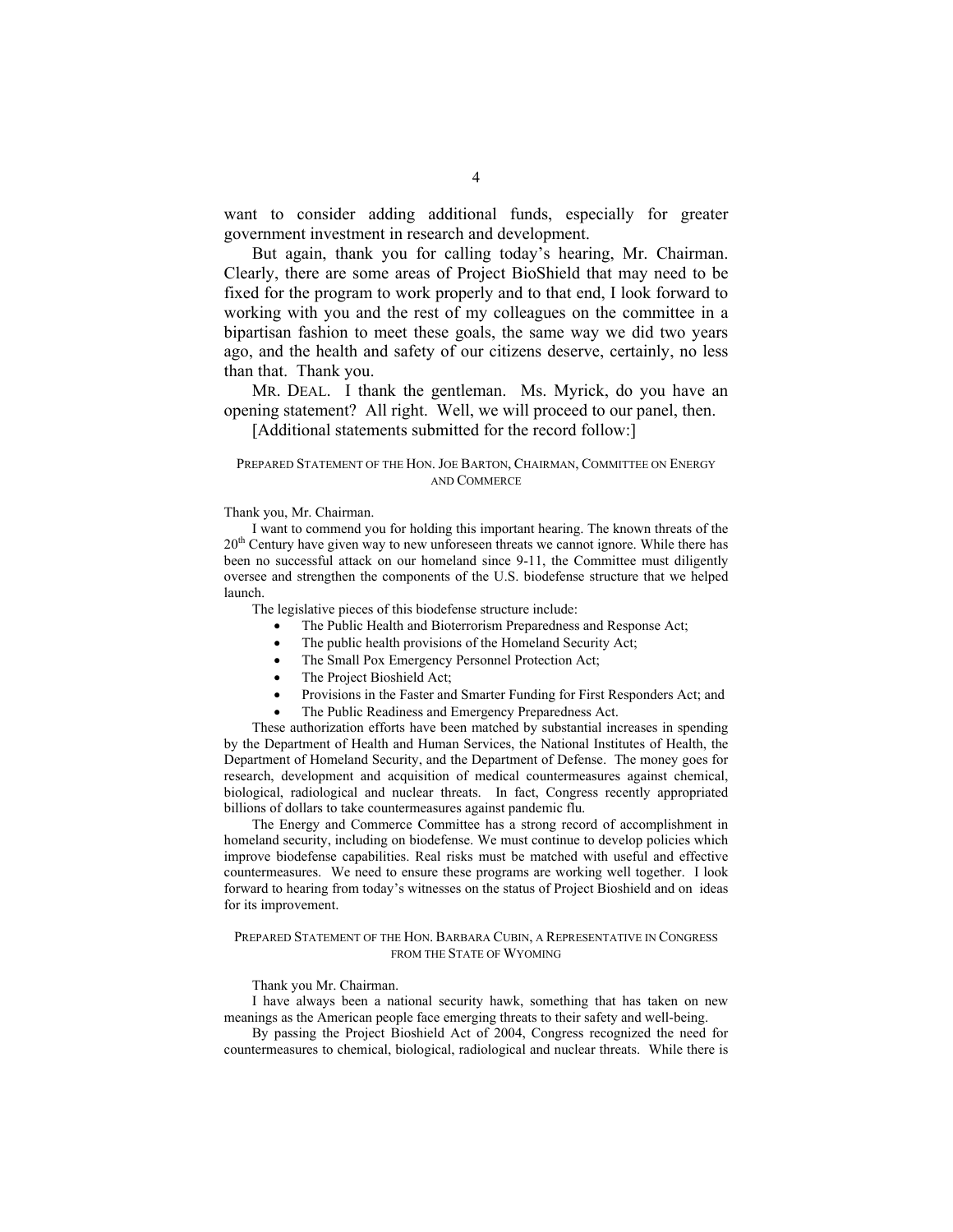no question Project Bioshield has proven useful, questions remain as to how to improve both the law itself, as well as how to facilitate a more cohesive implementation of the law by the various Executive Branch agencies involved.

I hope today's testimony will also call more attention to the threat posed by naturally-occurring infectious diseases. An influenza pandemic, for example, is certainly on par with the threat of bioterrorism in terms of its national security implications. And yet the U.S. currently lacks the vaccine supply and production capacity to mitigate such a pandemic.

That's why myself and Rep. Brian Baird have introduced H.R. 3154, the Infectious Diseases Research and Development Act of 2005. This bipartisan bill would provide the market incentives needed to spur private research and development into infectious disease products, which are simply not as lucrative as the drugs you might see advertised on television.

The threat of bioterrorism is very real, and very dangerous, but we cannot let it overshadow other public health threats that hold the potential for equally devastating consequences.

We will hear calls for more funding today in order to produce a more comprehensive approach under Project Bioshield, though we must face the reality that it would be impossible to stockpile an adequate supply of drugs for each and every bio-threat. I hope our panelists will have suggestions for how we can streamline countermeasure development so we can make them quickly when we need them.

 Amidst calls for funding, I would also encourage my colleagues to also consider potential market-based solutions to our drug development problems, such as the ones included in H.R. 3154.

 MR. DEAL. I am pleased to introduce the first panel. First is the Honorable Alex M. Azar, Deputy Secretary, U.S. Department of Health and Human Services. Next, Mr. Jean D. Reed, and I am going to have to take a deep breath to read this one, Special Assistant, Chemical and Biological Defense and Chemical Demilitarization Programs, Office of the Assistant to the Secretary of Defense for Nuclear and Chemical and Biological Defense. I don't know what that acronym is, but it has got to be one doozy.

MR. REED. It is unpronounceable, sir.

 MR. DEAL. Gentleman, we are pleased to have you here today. Your written statements have been made a part of the record, and we would welcome your oral testimony and hopefully summarize the written portion that you have submitted. We will begin with you, Mr. Azar.

**STATEMENTS OF THE ALEX M. AZAR, DEPUTY SECRETARY, U.S. DEPARTMENT OF HEALTH AND HUMAN SERVICES; AND JEAN D. REED, SPECIAL ASSISTANT, CHEMICAL AND BIOLOGICAL DEFENSE AND CHEMICAL DEMILITARIZATION PROGRAMS, OFFICE OF THE ASSISTANT TO THE SECRETARY OF DEFENSE, U.S. DEPARTMENT OF DEFENSE**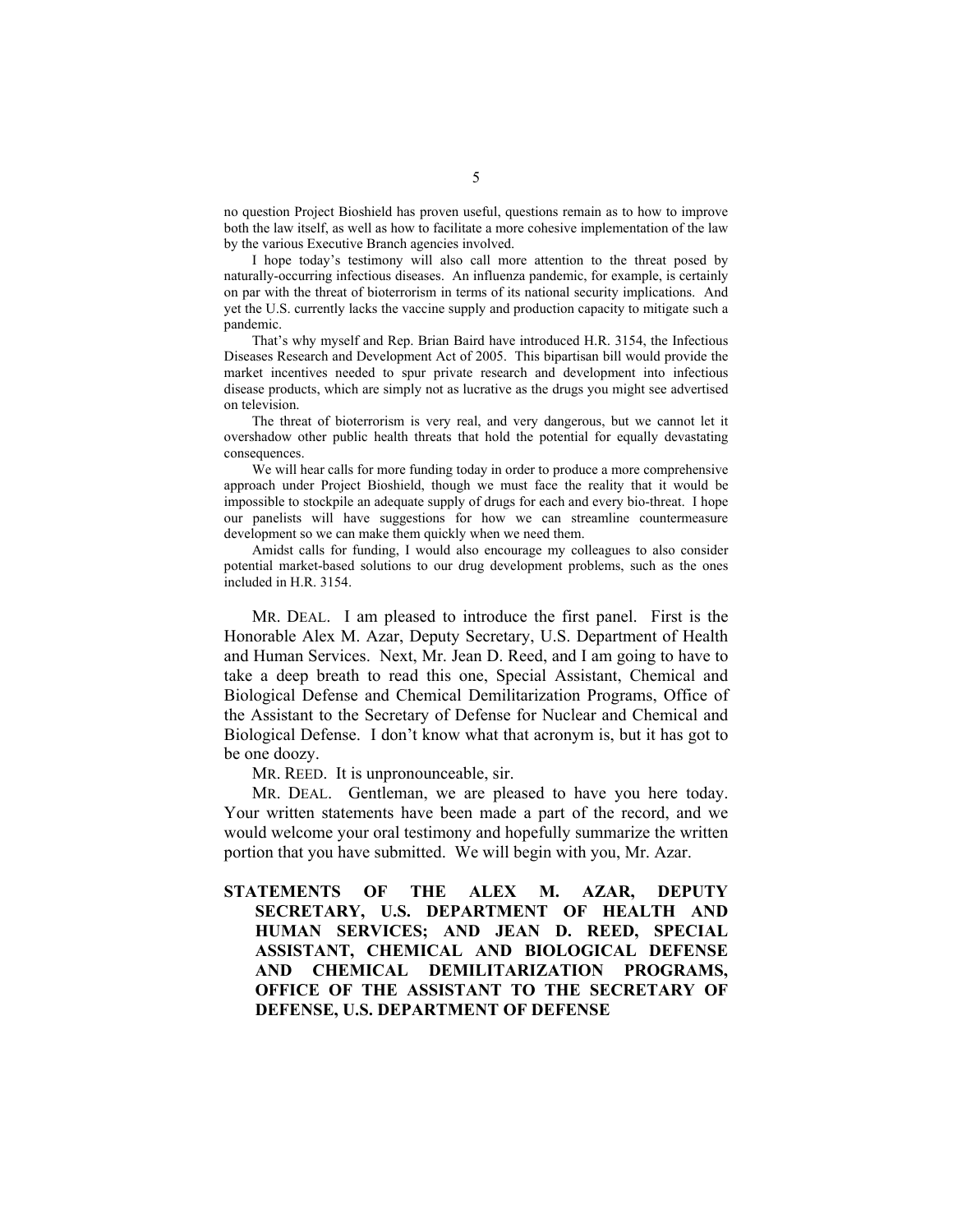MR. AZAR. Good afternoon, Mr. Chairman and members of the subcommittee. Thank you very much. I am pleased to be here today to update you on the steps that HHS has been taking to implement the Project BioShield Act.

 Many countermeasures for potential agents of terrorism realistically have no market other than the Government and thus have not generated a great deal of manufacturers. Because the market for developing countermeasures is speculative, without government interest private, companies have not invested and engaged in developing the countermeasures that the current situation warrants. Project BioShield was intended to provide such an assurance of a market. I want to acknowledge the important role of this committee in enactment of Project BioShield and thank you for your continued support of this critical program.

 The Office of Research Development Coordination within the Office of Public Health and Emergency Preparedness at HHS exercises and coordinates the procurement authorities utilizing the Special Reserve Fund authorized under Project BioShield. Prioritization and development of requirements for medical countermeasures and medical countermeasure acquisition programs is coordinated by the expert interagency Weapons of Mass Destruction Medical Countermeasures Subcommittee, another long name. In setting priorities for medical countermeasure acquisition under Project BioShield, this interagency subcommittee considers a number of factors. The credibility and immediacy of the specific threats are driving factors and are informed by material threat assessments that are conducted by the Department of Homeland Security. Other factors include an evaluation of the availability of appropriate countermeasures, both current and projected, and the target population for which medical countermeasures would be used.

 To date, HHS has implemented acquisition programs addressing each of the four threat agents determined to be material threats to the U.S. population by the Department of Homeland Security: anthrax, smallpox, botulinum toxins, and radiological/nuclear agents. HHS has used the special reserved fund to award two contracts for vaccines against anthrax, one contract for a liquid formulation of a drug to protect children from radioactive iodine exposure following nuclear events, and one contract for agents countering the effects of internal exposure to transuranic radioisotopes.

 In addition, negotiations are underway currently for the acquisition of anthrax therapeutic antitoxins, and countermeasures to address the blood-related deficiencies associated with acute radiation syndrome. With respect to smallpox vaccines, an award will be made for the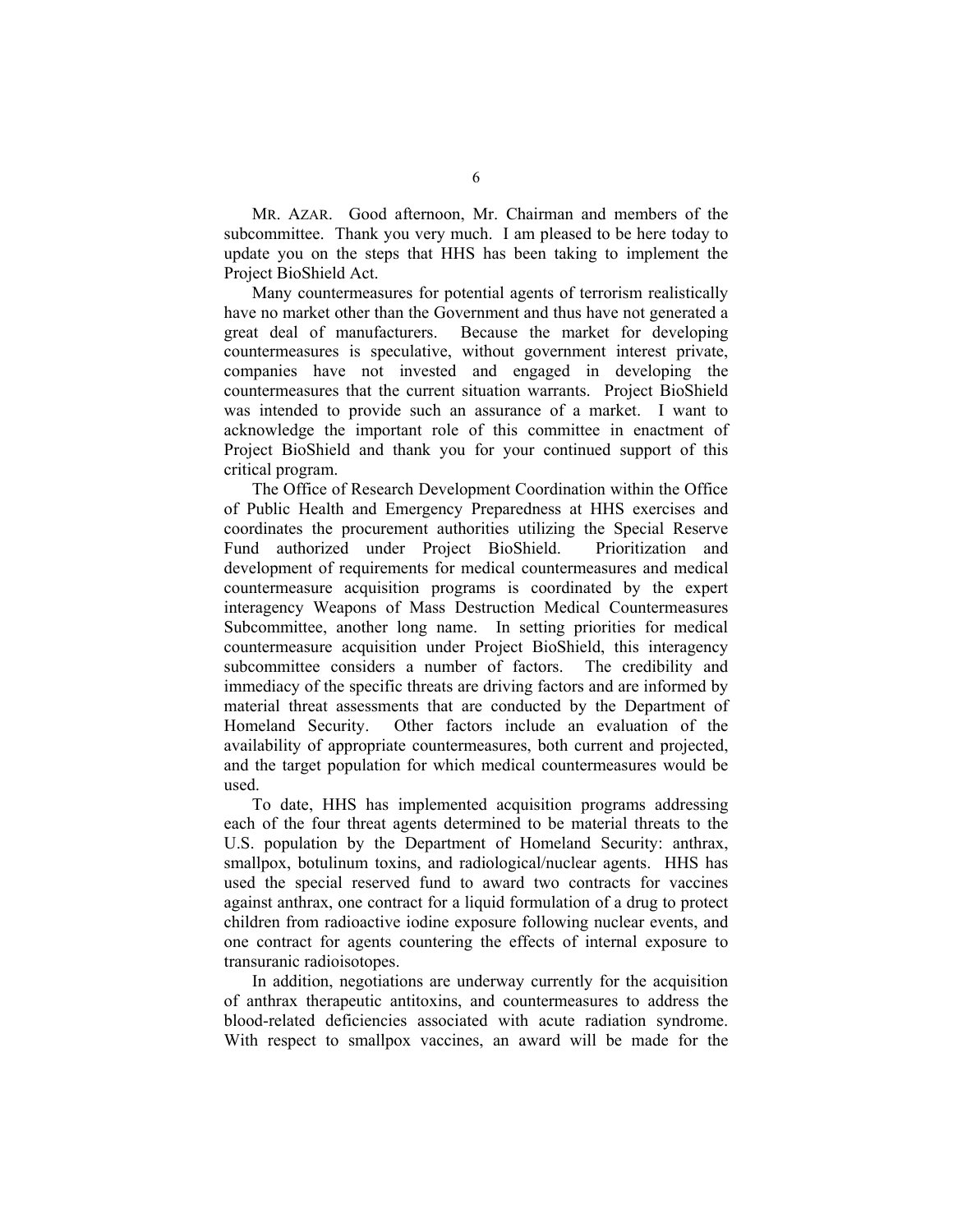manufacture and delivery of up to 20 million doses of a next generation attenuated smallpox vaccine called modified vaccinia Ankara. Additionally, negotiations are underway for procuring 200,000 doses of botulinum antitoxin.

 The experience implementing BioShield has highlighted challenges. The potential payoff for a breakthrough in medical countermeasures against chemical, biological, and nuclear/radiological, CBRN threats, is modest when compared with other drugs. For example, the global market for just one cholesterol-lowering agent exceeds the global market for all vaccines together, not just those that comprise a security countermeasure. Additionally, it is estimated that the cost of developing and bringing to market a new drug is between \$800 million and \$1.7 billion per drug. In addition, for a countermeasure to be eligible for Project BioShield, solid clinical experience and/or research data must support "a reasonable conclusion that the countermeasure will qualify for FDA approval or licensure within eight years after the date of a determination." Only then is the countermeasure eligible for funding from the \$5.6 billion Special Reserve Fund. Late stage research and development funds that can support advanced product development of potential BioShield candidates before they are BioShield eligible are therefore critical to ensuring a robust pipeline. To address this, HHS has proposed \$160 million for advanced research and development in the fiscal year 2007 budget to support promising candidates while shifting risk away from Project BioShield acquisition programs.

 We recognize that more can and must be done to aggressively and efficiently implement Project BioShield. Secretary Leavitt has already announced his intention to establish a dedicated strategic planning function in HHS that more efficiently integrates biodefense requirements across the full range of threat agents, with the execution of advanced development and procurement of medical countermeasures. He will assign and empower the Office of Public Health Emergency Preparedness as the responsible office to develop and implement a strategic plan for this purpose, and will ensure that HHS component programs and functions are properly aligned and that their respect strengths are leveraged to support the Office of Public Health Emergency Preparedness' efforts. We will also work to streamline and make more effective the current BioShield interagency governance process. We will make this process more transparent and work to educate the public and industry about our priorities and opportunities. As part of this, HHS will convene an outreach meeting with external stakeholders later this year.

 During the first 20 months of Project BioShield, HHS has used this legislation to initiate major acquisition programs for medical countermeasures to biological and radiological/nuclear threats, to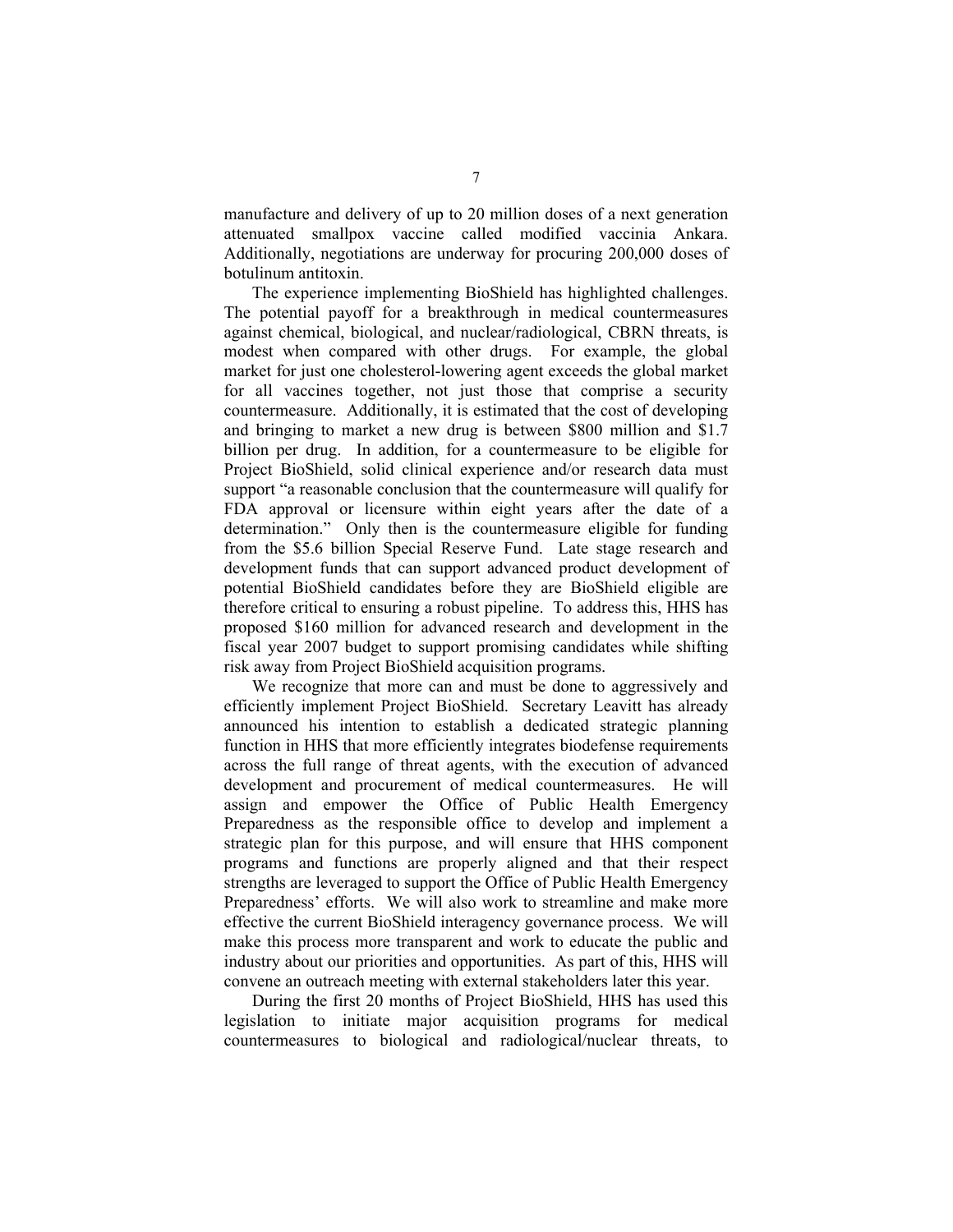expedite the award of grants and contracts for research to identify and develop medical countermeasures to protect the U.S. population from chemical, biological, radiological, and nuclear threat agents, and to provide access to the best available medical countermeasures in emergency situations.

 Mr. Chairman, thank you once again for inviting me to testify on our efforts and to update you on the Department's plans for the future, and at the appropriate time, I would be happy to take any questions.

#### [The prepared statement of the Hon. Alex M. Azar follows:]

#### PREPARED STATEMENT OF THE HONORABLE ALEX M. AZAR, DEPUTY SECRETARY, U.S. DEPARTMENT OF HEALTH AND HUMANS SERVICES

Good afternoon Chairman Deal and Members of the Subcommittee. I am pleased to be here today to update you on the steps the Department of Health and Human Services (HHS) has taken to implement the Project BioShield Act of 2004 (P.L.108-276). Project Bioshield, as announced by President Bush in his State of the Union address on January 28, 2003, was proposed to accelerate the process of research, development, purchase, and availability of effective countermeasures against agents of bioterror. Then HHS Secretary Tommy Thompson and Department of Homeland Security (DHS) Secretary Tom Ridge jointly transmitted the "Project BioShield Act of 2003" to Congress on February 26, 2003 and it was signed into law by President Bush on July 21, 2004.

Project BioShield enables the Government to develop, procure, and make available countermeasures to chemical, biological, radiological, and nuclear agents for use in a public health emergency that affects national security. Pharmaceutical research and development historically has focused on development of products likely to attract significant commercial interest. Many countermeasures for potential agents of terrorism realistically have no market other than the government and thus have not generated a great deal of manufacturer interest. Because the market for developing countermeasures is speculative, without government interest, private companies have not invested and engaged in developing the countermeasures that the current situation warrants. Project BioShield was intended to provide such an assurance of a market. I want to acknowledge the important role of this Committee in enactment of Project BioShield and thank you for your continued support of the program.

Project BioShield is a critical part of a broader strategy to defend America against the threat of weapons of mass destruction. It provides HHS with several new authorities to speed the research, development, acquisition, and availability of medical countermeasures to defend against chemical, biological, radiological and nuclear (CBRN) threats. Defending against such threats is a top priority for the Bush Administration and having an appropriate armamentarium of medical countermeasures is a critical element of the response and recovery component of the President's "21st Century Strategy for Biodefense." HHS acts to accomplish this mission through integrated efforts of several components, including: research and development at the National Institutes of Health (NIH); regulatory activities related to medical countermeasure development and availability at the Food and Drug Administration (FDA); acquisition of medical countermeasures through the Office of Public Health Emergency Preparedness (OPHEP); and storage and deployment in an emergency by the Centers for Disease Control and Prevention.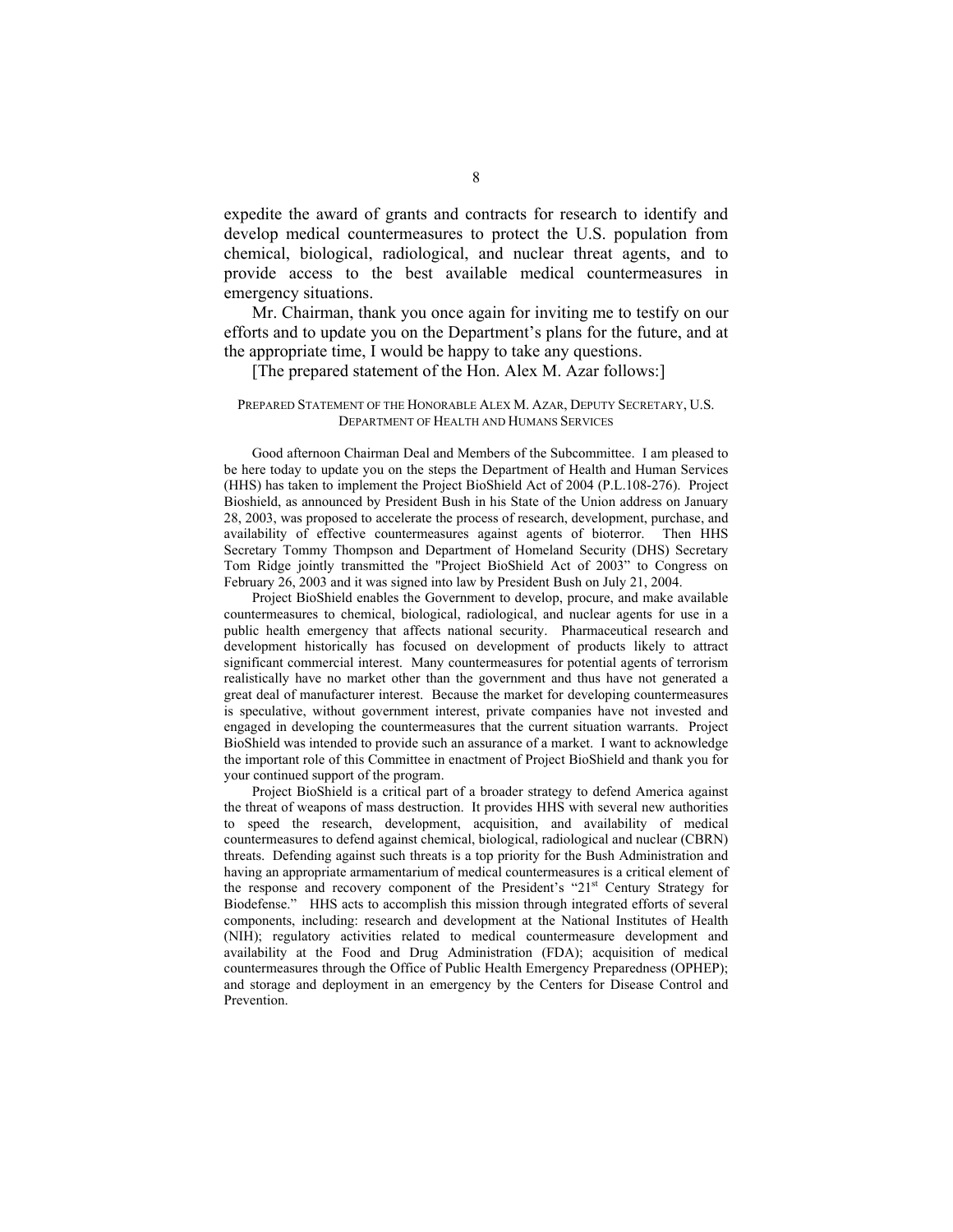#### **NIH BioShield Authorities**

HHS's National Institutes of Health (NIH) is assigned the lead role in the research and early development of medical countermeasures to prepare for and respond to CBRN agents and in the conduct of research to expand our understanding of the human health impact of these agents. The National Institute of Allergy and Infectious Diseases (NIAID) is the NIH institute with primary responsibility for carrying out this assignment. Thus far, NIAID has used Project BioShield authorities to award \$35.6 million in grants and contracts. These awards will promote development of countermeasures toward possible future procurement with Project BioShield funds. Twelve grants and two contracts have been awarded to support research directed against the Category A agents that cause anthrax, smallpox, tularemia, plague, botulism, and viral hemorrhagic fevers. NIAID has awarded 4 grants and 3 contracts to support research on medical countermeasures against radiological or nuclear terrorist attacks, including countermeasures to protect the immune system against radiation and improved treatments for the elimination of internal radionuclide contamination that can be given by mouth rather than intravenously.

#### **Medical Countermeasure Acquisition**

The Office of Research and Development Coordination (ORDC) within OPHEP exercises and coordinates the procurement authorities utilizing the Special Reserve Fund authorized under Project BioShield. ORDC works with NIH, CDC, and FDA to coordinate the transitions between medical countermeasures development at NIH, procurement by ORDC, storage and development by CDC, and approval/licensure/clearance by FDA. Prioritization and development of requirements for medical countermeasures acquisition programs is coordinated by the Weapons of Mass Destruction Medical Countermeasures (WMD MCM) Subcommittee. By defining requirements for medical countermeasures the Subcommittee enables policy makers to identify and evaluate acquisition options to address immediate and future needs.

In setting priorities for medical countermeasure acquisition under Project BioShield, the WMD MCM Subcommittee considers a number of factors. The credibility and immediacy of the specific threats are driving factors and are informed by Material Threat Assessments (MTAs) conducted by the DHS. Other factors include an evaluation of the availability of appropriate countermeasures, both current and projected, and the target population for which the medical countermeasure would be used. In addition, logistical issues are considered such as the feasibility of deployment in a public health emergency, shelf life, and the storage and maintenance requirements.

To date the WMD MCM Subcommittee has defined USG requirements and acquisition options for eight medical countermeasures. These HHS acquisition programs address each of the four threat agents determined to be Material Threats to the U.S. population by DHS [*Bacillus anthracis* (anthrax), smallpox virus, botulinum toxins, and radiological/nuclear agents]. Such agents are determined to present a material threat to the U.S. sufficient to affect national security. HHS has used the Special Reserve Fund (SRF) to award two contracts for vaccines against anthrax, one contract for a liquid formulation of a drug to protect children from radioactive iodine exposure following nuclear events, and one contract for chelating agents for countering the effects of internal exposure to transuranic radioisotopes.

In addition, negotiations are underway for the acquisition of anthrax therapeutics, and countermeasures to address the blood-related deficiencies associated with acute radiation syndrome. With respect to smallpox vaccines, an award will be made for the manufacture and delivery of up to 20 million doses of a next generation attenuated smallpox vaccine, modified vaccinia Ankara (MVA). Additionally, negotiations are underway for procuring 200,000 doses of botulinum antitoxin.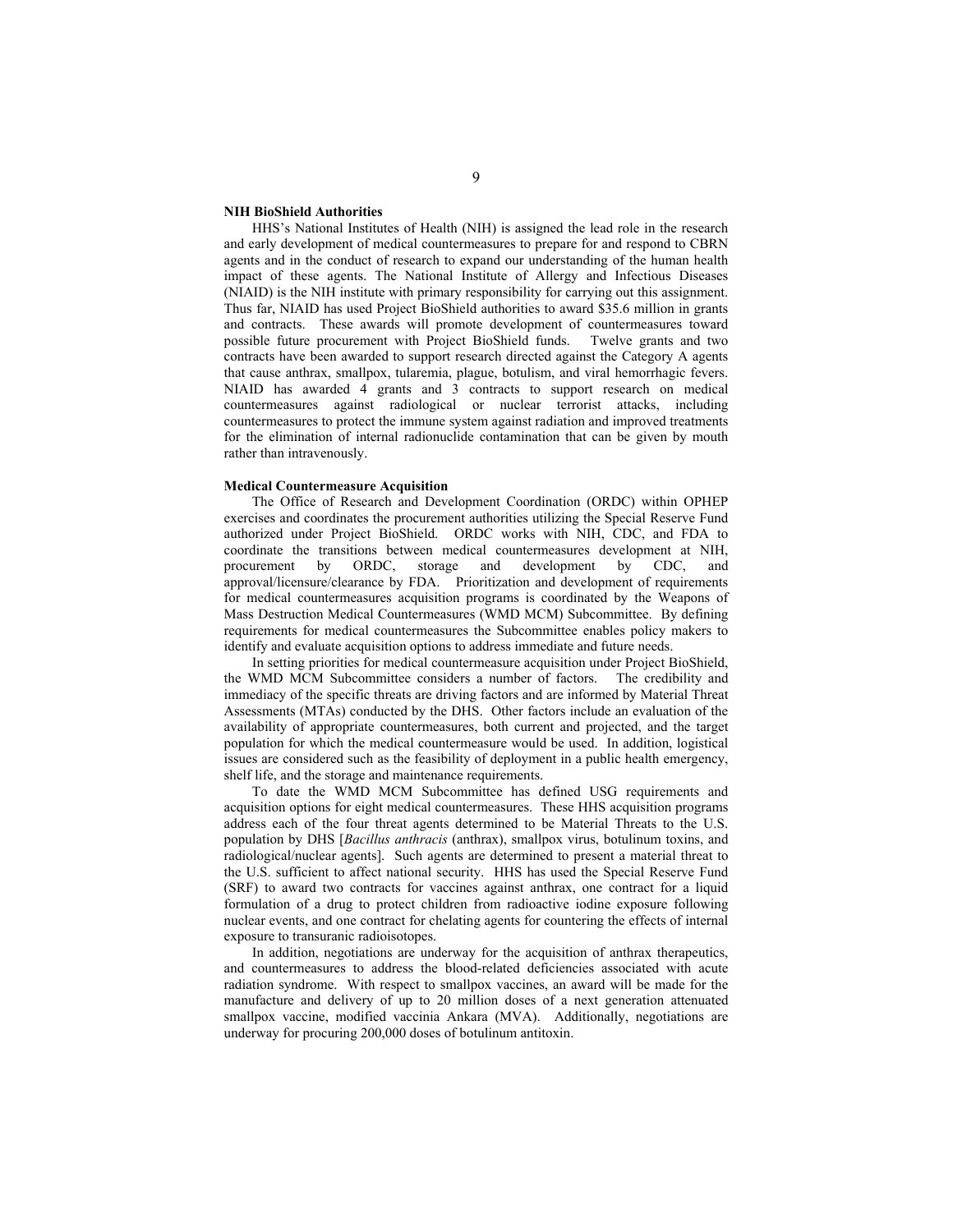These countermeasures are being added to the Strategic National Stockpile (SNS) that currently includes vaccines, antibiotics to counter infections caused by anthrax and plague, antitoxins, chemical antidotes and radiation emergency medical countermeasures.

#### **Emergency Use Authorization**

 Project BioShield thus provides an important tool for the acquisition of safe and effective medical countermeasures, licensed or approved by the FDA for addressing CBRN threat agents. BioShield also recognized however that, should CBRN agents threaten the U.S. before these countermeasures are procured, the American people should be provided access to the best available alternatives. These could include products that are FDA-approved for a different use or those that have not yet obtained FDA-approval, but for which sufficient safety and efficacy data is available to support their emergency use.

The HHS Secretary delegated the authority to issue "Emergency Use Authorizations" (EUAs) to the FDA Commissioner and to date FDA has issued one EUA. The Deputy Secretary of Defense determined in December 2004 that there was a significant potential for a military emergency involving a heightened risk to U.S. military forces of attack with anthrax. Based on this determination, then-Secretary Thompson declared an emergency justifying the authorization of the emergency use of anthrax vaccine and in January 2005, the FDA authorized the emergency use of the licensed Anthrax Vaccine Adsorbed (AVA) for the prevention of inhalation anthrax for individuals between 18 and 65 years of age who are deemed by the DOD to be at heightened risk of exposure due to attack with anthrax. As conditions of this authorization, each potential AVA recipient was informed of the benefits and risks of this emergency use of AVA and of their option to refuse or accept AVA administration. The authorization for this emergency use of AVA ended one year from the declaration of the emergency in January 2006.

#### **Strategic National Stockpile**

Medical countermeasure availability also requires well-planned stockpile and deployment strategies, and all acquisitions made under Project BioShield include close consultations with the CDC to ensure these medicines will be rapidly available if needed. CDC operates HHS's Strategic National Stockpile (SNS), which contains large quantities of medicine and medical supplies to protect the American public if there is a public health emergency severe enough to cause local supplies to be inadequate. Once Federal and local authorities agree that the SNS is needed, medicines and medical supplies can be delivered to any State in the U.S. within 12 hours. Consequently, each State is now required to develop plans to receive and distribute SNS medicine and medical supplies to local communities as quickly as possible in the event of a deployment.

#### **Challenges to Implementation**

The experience implementing BioShield over the past 21 months has highlighted a number of issues that make acquisitions under Project BioShield challenging and unique.

For example, while liability issues have not prevented the completion of any countermeasure acquisitions to date, liability protection remains a major source of concern to industry, and a recurring theme in the Project BioShield acquisition process. Therefore, we are pleased that Congress last year passed the "Public Readiness and Emergency Preparedness (PREP) Act" as part of the 2006 Defense Appropriations Act (P.L. 109-148). This legislation included liability protections for manufacturers of security and pandemic countermeasures.We believe this will further create industry interest and progress in this area.

Project BioShield acquisitions have also not drawn the attention of large pharmaceutical or biotechnology firms. The potential payoff for a breakthrough in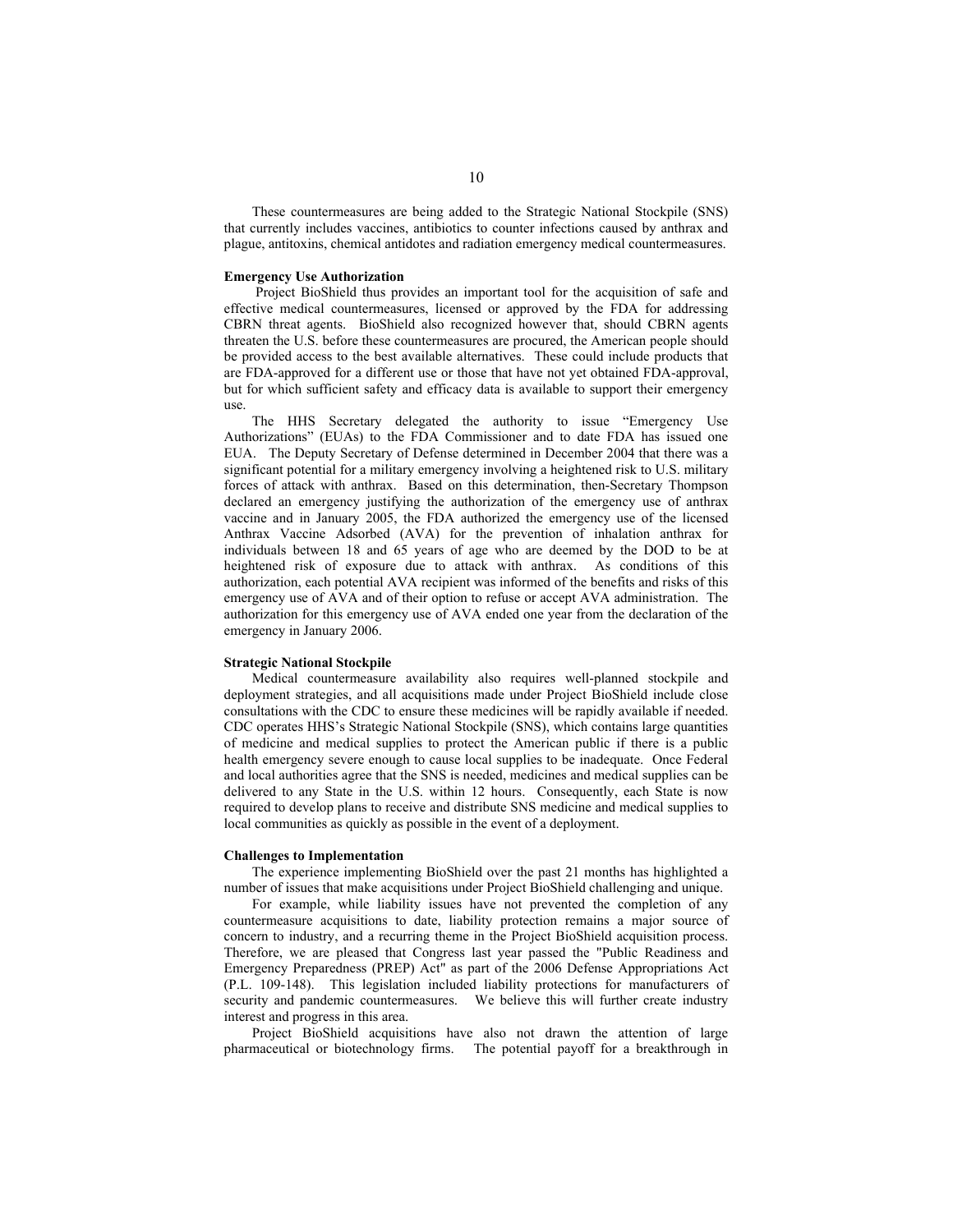medical countermeasures against CBRN threats is modest when compared with other drugs. For example, the global market for just one cholesterol-lowering agent exceeds the global market for *all* vaccines together, not just those that comprise a security countermeasure. Additionally, it is estimated that the cost of developing and bringing to market a new drug is between \$800 million and \$1.7 billion.

Smaller companies have been attracted to participate in Project BioShield, which results in an expansion of pharmaceutical manufacturing capacity and expertise. A cost to building this capacity among smaller, less experienced companies, however, requires more intensive technical assistance. Unlike the larger, more experienced pharmaceutical firms, these smaller companies require increased levels of federal government assistance and oversight to meet the requirements of Project BioShield procurement contracts and mitigate the risk of failure. HHS has demonstrated a successful track record of enhancing the infrastructure of smaller, less established biotechnology firms, as evidenced by the HHS acquisition programs completed before Project BioShield. Continued successes will require a sustained commitment of federal resources to ensure proper contract oversight and administration, and to ensure that such less-established contractors meet their regulatory and production milestones as may be contractually required.

Notwithstanding limited Secretarial authority to make payments up to 10 percent of the contract cost, the Project BioShield Act of 2004 provides "that no payment shall be made until delivery has been made of a portion, acceptable to the Secretary, of the total number of units contracted for." This requirement constitutes a significant risk for small biotechnology firms, in particular, that may not have the necessary financial resources available to support final advanced product development prior to receipt of payment.

Finally, for a countermeasure to be eligible for Project BioShield, solid clinical experience and/or research data must support "a reasonable conclusion that the countermeasure will qualify for [FDA] approval or licensure within eight years after the date of a determination." Only then is the countermeasure eligible for funding from the \$5.6 billion Special Reserve Fund. Late stage research and development funds that can support advanced product development of potential BioShield candidates before they are BioShield eligible are therefore critical to ensuring a robust pipeline. To address this, HHS has proposed \$160 M for advanced development in the FY07 budget to support promising candidates while shifting risk away from Project BioShield acquisition programs.

#### **Future Plans**

We recognize that more can and must be done to aggressively and efficiently implement Project BioShield. Secretary Leavitt has announced his intention to establish a dedicated strategic planning function in HHS that more efficiently integrates biodefense requirements, across the full range of threat agents, with the execution of advanced development and procurement of medical countermeasures. HHS will assign and empower the Office of Public Health Emergency Preparedness (OPHEP) as the responsible office to develop and implement a strategic plan for this purpose, and will ensure that HHS component programs and functions are properly aligned, and that their respective strengths are leveraged, to support OPHEP's efforts. We will also work closely with other departments and agencies to streamline and make more effective the current BioShield interagency governance process. We will make this process more transparent and work to educate the public and industry about our priorities and opportunities. As part of this, HHS will convene an outreach meeting with these external stakeholders later this year.

As we move forward, we would also like to thank Members of Congress for their interest in improving the BioShield program, and we look forward to continuing to work with you.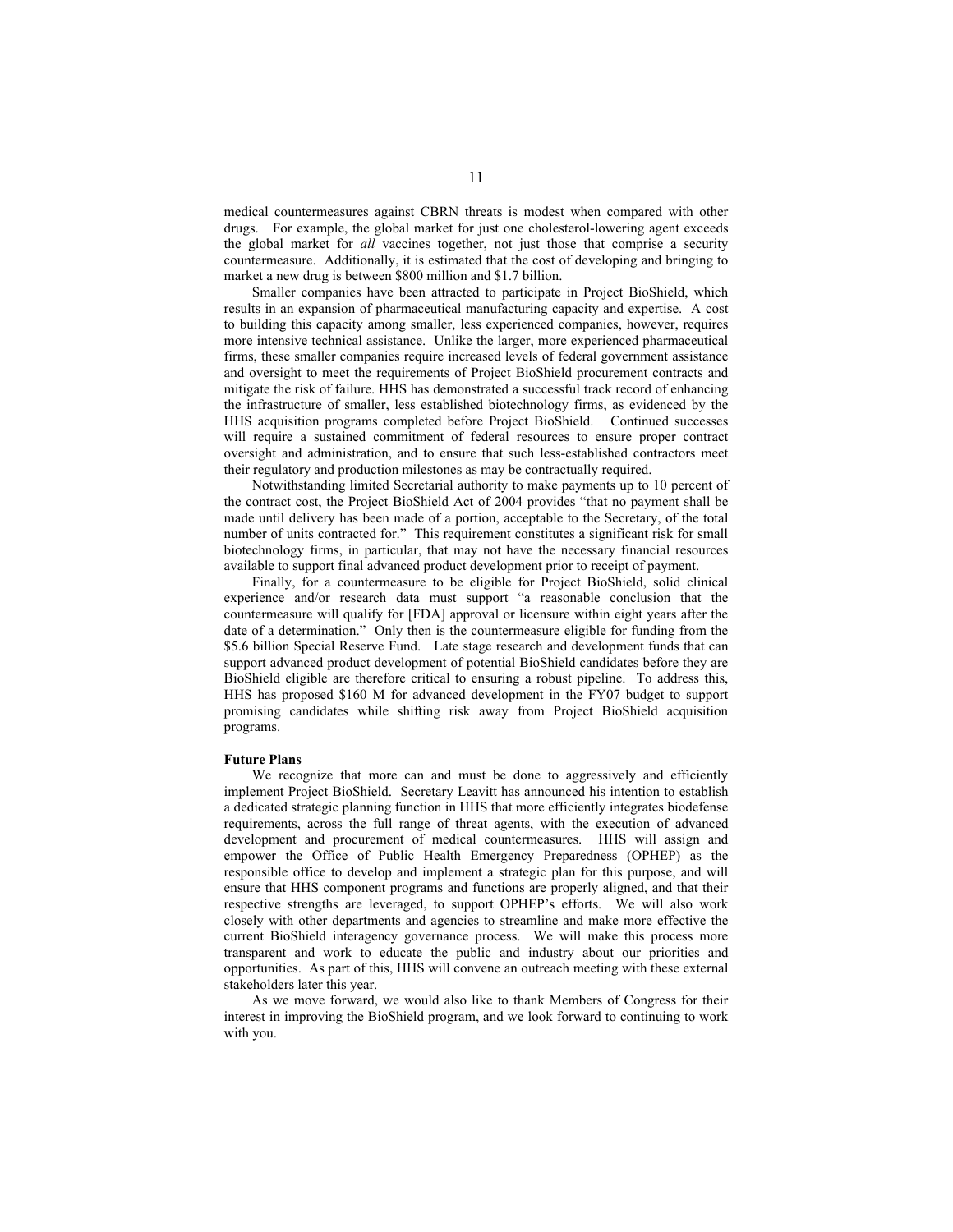#### **Conclusions**

During the first 21 months of Project BioShield, HHS has used the provisions of this legislation to initiate major acquisition programs for medical countermeasures to biological and radiological/nuclear threats, to expedite the award of grants and contracts for research to identify and develop medical countermeasures to protect the U.S. population from chemical, biological, radiological, and nuclear threat agents, and to provide access to the best available medical countermeasures in emergency situations.

Thank you once again for inviting me to testify on our efforts and update you on the Department's plans for the future.

I would be happy to take any questions.

#### MR. DEAL. Thank you. Mr. Reed?

MR. REED. Mr. Chairman, thank you very much for inviting me to appear before the committee today. I am, as you have already indicated, the Special Assistant for Chemical and Biological Defense and Chemical Demilitarization Programs. No, it is not pronounceable as an acronym. The office is essentially that of the Deputy Assistant to the Secretary of Defense for Nuclear and Chemical and Biological programs. In that area, I support Dr. Dale Klein, who is the Assistant to the Secretary of Defense for Nuclear and Chemical and Biological, and the office was established in the early 1990s by Congress to centralize and provide a focal point for the Chemical and Biological Defense Program within the Department of Defense. I have been on the job for about three months. I came to that job from 15 years as a professional staffer for the House Armed Services Committee. In that role, I had the enjoyable task of working with your staff in the development of the Defense BioShield Act of 2003 and then working in concert with them on BioShield Act of 2004, and I found that an exceedingly rewarding experience. You have a very dedicated staff on that, and sir, I give my compliments. It has been delightful to work with them, although we, at times, had differing views on certain issues.

 Nevertheless, I find myself today in this position on the other side of the table, faced with a very challenging position as we prepare U.S. forces for both action on the battlefield and being prepared to operate in a potentially contaminated environment, contaminated by chemical and biological agents, and also from the standpoint from the ability of that force to operate in support of homeland defense and homeland security.

 The Assistant to the Secretary of Defense for NCB programs, as I indicated, serves as the focal point for overseeing the Department's chemical and biological defense research, development, and acquisition. In preparation of the fiscal year 2007 President's budget submission of approximately \$1.5 billion for this program, a process was used which ensures that the Department's efforts in CBRN, chemical, biological, radiological, and nuclear defense, are closely aligned with strategic guidance and are driven by operational requirements rather than being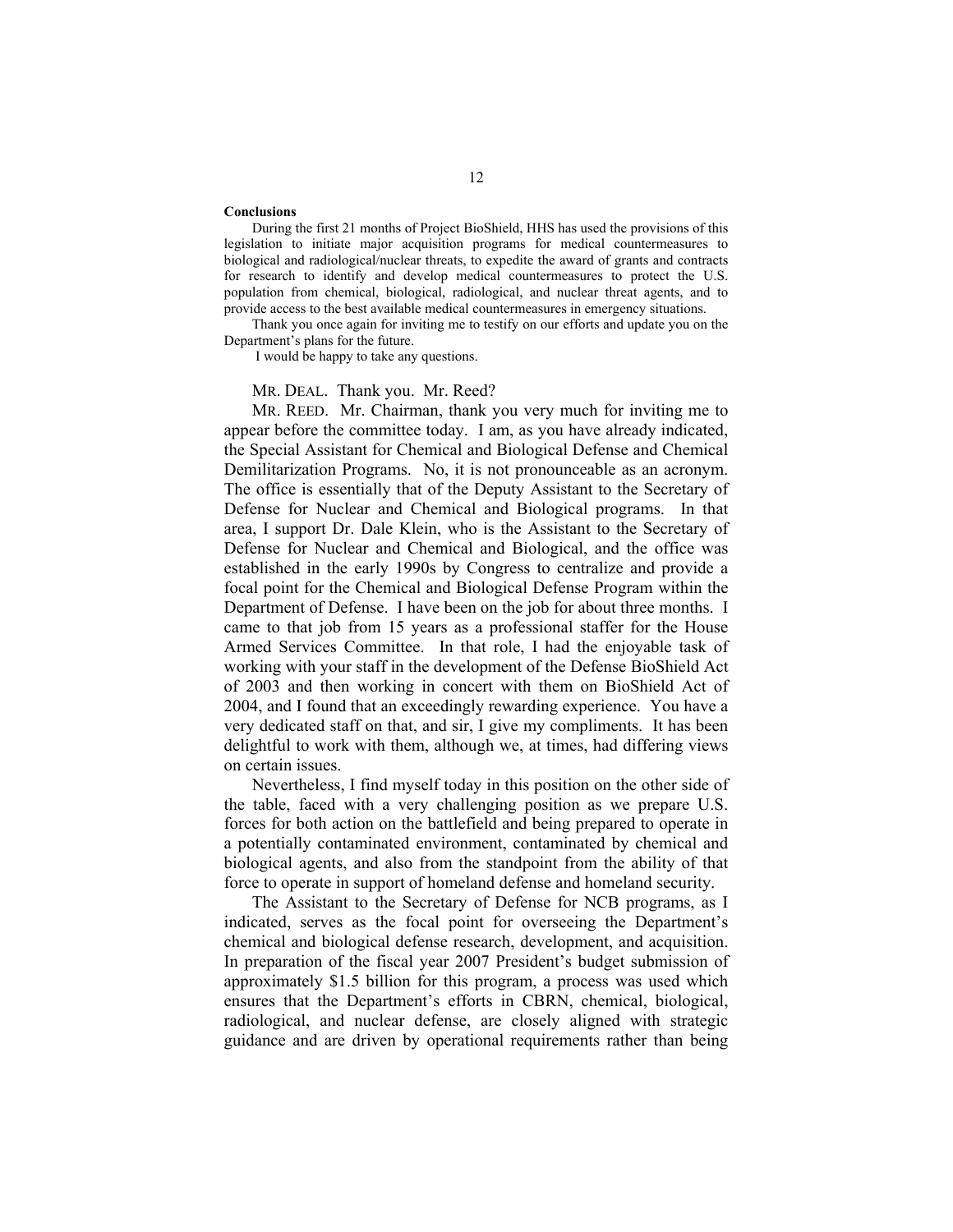driven specifically by technological approaches. A major aspect of the planning phase, following from the National Military Strategy and the National Security Strategy, is a joint capabilities development process. That approach to planning serves to focus attention on the requirement capabilities, while providing guidance to fit programs within the resources available, and to meet defense goals. A top priority is given to dissuading, deterring, and defeating those who seek to harm the United States directly, including those extremist individuals or organizations that may possess and employ weapons of mass destruction.

 The current strategy emphasizes a capabilities-based approach rather than the approach in the past, which provided greater emphasis on prioritizing threat agents and targeting budgetary resources based on validated intelligence. You may remember that the law was changed a couple of years ago to get away from the fact that we could only focus the Chemical and Biological Defense Program against validated threat agents. Because of the developments in medical technology, the potential threat posed by bioengineered threats, that law was widened to permit the program to concentrate on almost anything that could be out there, but to do it in a very measured manner.

 Key capabilities within the Chemical and Biological Defense Program are structured within the operational elements of sense. That is, remote sensing standoff detection and identification systems; shape, battle space management, including modeling and simulation and the communication and decision systems that enable the commander to make appropriate responses and plans; shield, collective, and individual protection and preventative medicines, such as vaccine; and sustain capabilities for decontamination and medical diagnostics and therapeutics. As a supplement to this joint capabilities development process, the Secretary of Defense has provided direction to enhance the overall chemical and biological defense posture. A major element coming out of the Quadrennial Defense Review is the establishment of a program called Green Line, nickname, or Transformational Medical Technology Initiative, that is aimed specifically at attacking the threat of bioengineered diseases, bioengineered agents. Approximately \$1.5 billion over the future years defense plan has been allocated to that. That program is in source selection at this point and is being closely coordinated with what is going on within Health and Human Services and Homeland Security, and we will be able to say more about that in detail after the source selection process is completed in about another month or so.

 It is a challenging program that faces us. It is closely coordinated with the efforts of the Departments of Health and Human Services and with the Department of Homeland Security, and it also does address what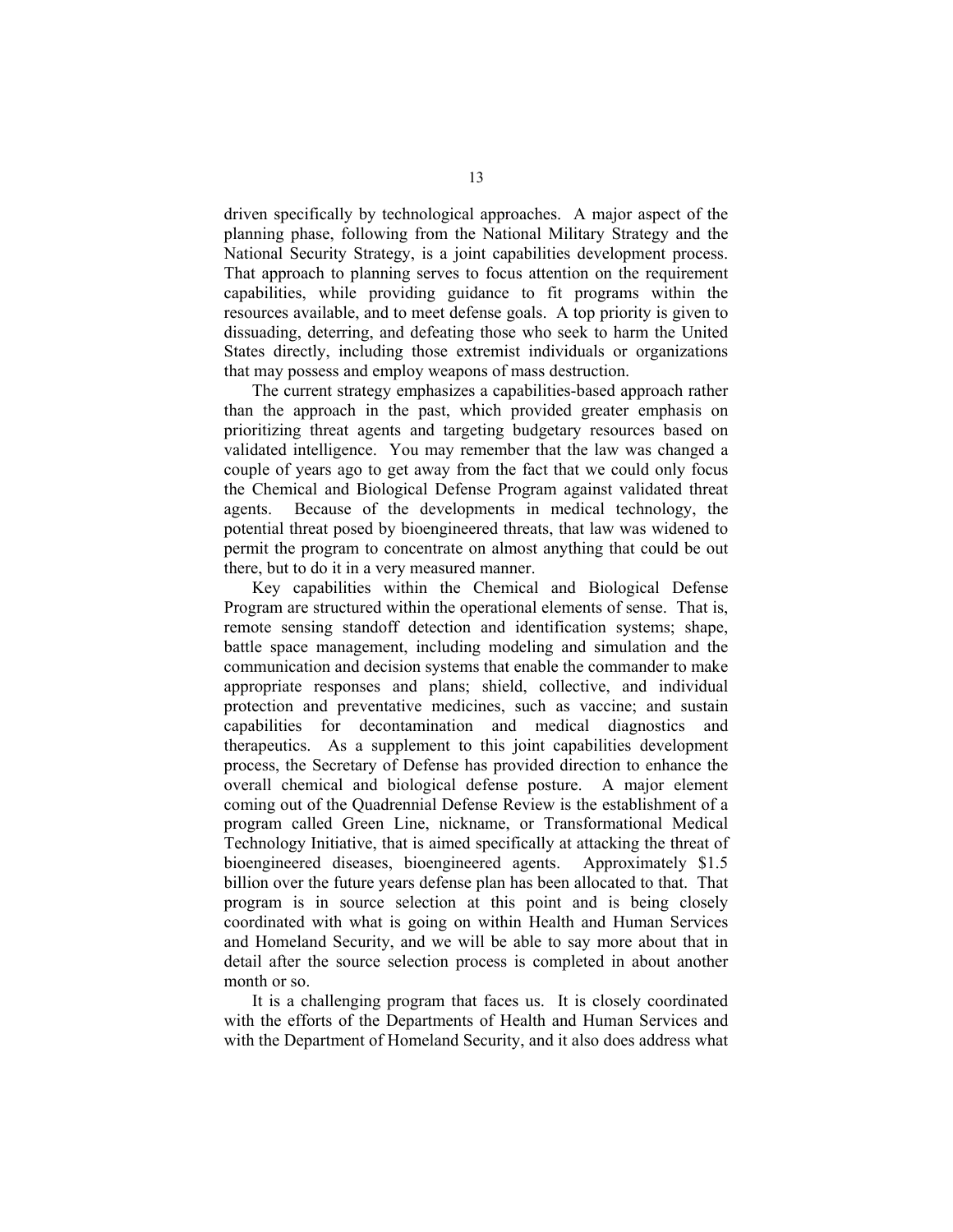is going on in the BioShield Program. One of the features of the defense BioShield legislation, when we did that in 2003, was to emphasize to the Secretary of Defense the necessity of coordinating closely with Health and Human Services and with Homeland Security in the development of the overall research and development programs and acquisition programs so in fact the Department of Defense would be able to leverage their efforts and vice versa. That work is ongoing. We can get into that in the question and answer period, if you so desire. And it is again a pleasure to be here and I look forward to your questions.

 MR. DEAL. I thank you. We will start the questioning at this time. Mr. Azar, I understand that under Project BioShield, the Department of Homeland Security has a role in determining material threats and the Department of Defense has its own program, that has just been outlined by Mr. Reed, to address chemical, biological, radiological and nuclear threats. But it seems to me that HHS has the most expertise with respect to medical and health issues and emerging threats, the Department of Homeland Security has expertise on terrorism as a threat. Would you explain to us how these responsibilities have been working? And would it make more sense if HHS was allowed to determine the medical aspects of what constitutes a material threat, and how does DOD threat assessment process work in relation to the material threat process?

 MR. AZAR. Thank you, Mr. Chairman. In terms of the Department of Homeland Security's material threat assessment and determination process, they play a very critical role in this process. We at HHS, we know health, but we don't know the threats that our Nation faces. We aren't an intelligence agency, and what DHS has the ability to do is to pull together all the strands of information in the intelligence community and assess across the broad spectrum the threats and help prioritize them for making those material threat assessments and determinations. We certainly assist them in that process by providing our health expertise. They have their own, but we also provide that, as do the health experts within the intelligence community. So I am quite satisfied that the health expertise input happens and gets into that process. But it is important for an agency like DHS, that has the ability to pull all of the different strands of intelligence into it and compare threats, to make those material threat determinations. And then we, of course, under the Project BioShield statute, Secretary Leavitt have to also make a determination that the acquisition is necessary for the public health. And so this gets coordinated also through these interagency weapons of mass destruction subcommittee. That is where really a highly technical qualified expert body of individuals drives the engine of this process.

 MR. DEAL. Mr. Reed, do you agree and would you comment further on that coordination?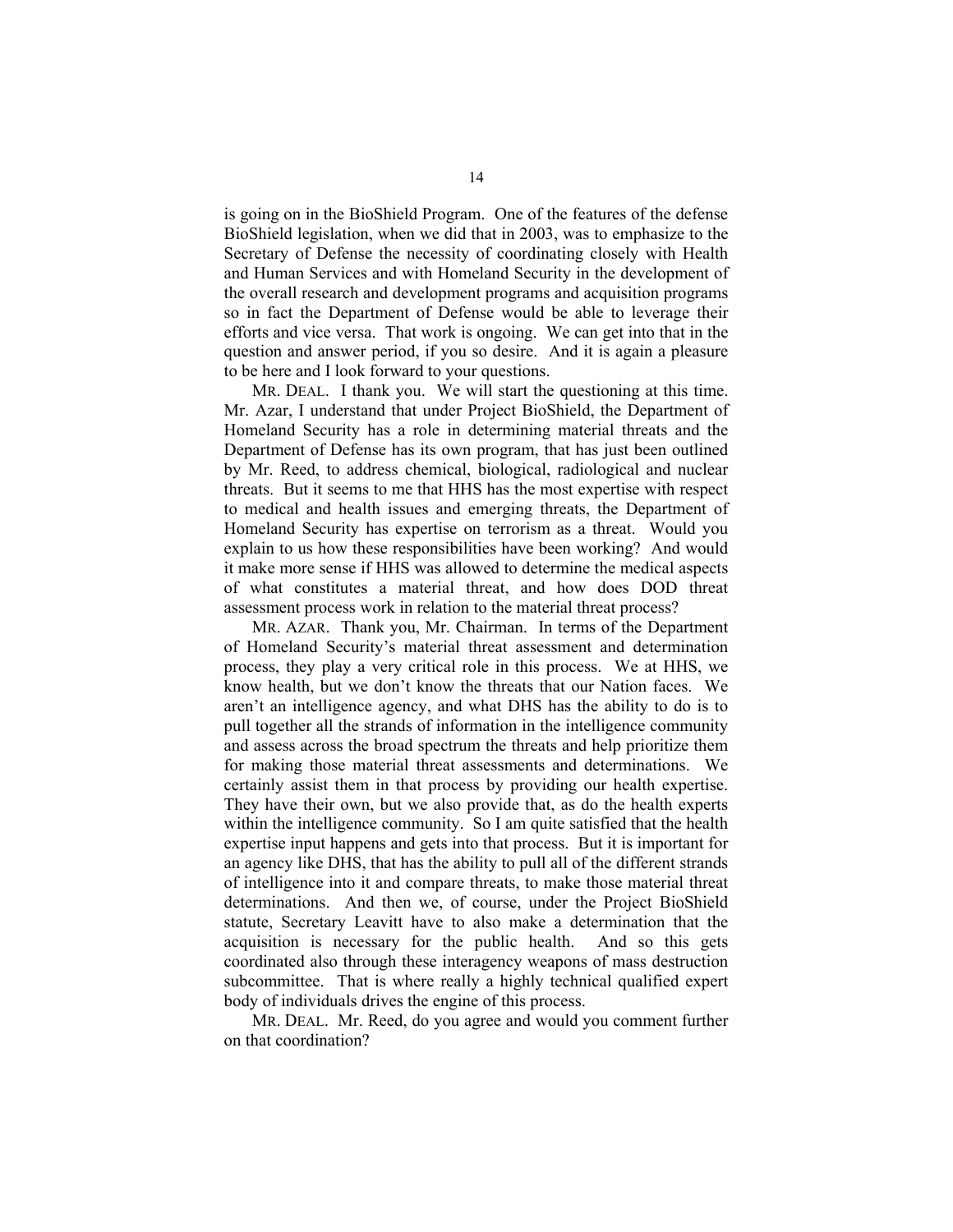MR. REED. If I may. As it happens, and it wasn't done with a forethought with respect to today's hearing, but coming out of the meetings of the Weapons of Mass Destruction Medical Countermeasures Subcommittee last week, was a meeting at the action officer level of Department of Defense Health Affairs, my office, the Department of Health and Human Services, and the Department of Homeland Security, to address specifically this area. You know, coming back into the Department, even though I watched the program very closely from my vantage point on the House Armed Services Committee, to look afresh at the overall threat to our military forces.

 But now, in the broader context of homeland security as well, we met with the Defense Intelligence Agency, began to discuss the sorts of issues that needed to be looked at in terms of near-term threats and a near-term assessment of that, extending on perhaps to something as long term, a year, perhaps a year-plus, of development of a new national intelligence estimate on the part of the DIA. Now that will need to be something that represents the entire intelligence community as it comes forward, and we are just making, really, the first steps in that, to begin to update what is there right now. The threat is changing, there is no question about that, and we need to have our eyes open as we approach that.

 MR. DEAL. Mr. Azar, under Project BioShield, the Secretary of the Department of Homeland Security, in consultation with the Secretary of HHS, is charged with assessing current and emerging threats of chemical, biological, radiological, and nuclear agents, and determines which of these agents present a material threat against the United States population sufficient to affect national security. What I would like to know, because we have had a lot of testimony on this issue, is if the H5N1 virus, or pandemic flu in general, fits under this definition, and if it doesn't, would you explain why it doesn't?

 MR. AZAR. Mr. Chairman, as you know, \$5.6 billion is in the Special Reserve Fund for Project BioShield, and that is a lot of money. But in the scheme of developing medical countermeasures and drugs and devices that would be used for chemical, biological, radiological, and nuclear incidents, it is not an infinite supply of money. That is why this threat analysis that has to occur by DHS becomes so important that it is intentional, that if we expand beyond intentional threats, those harms, we could rapidly dissipate that limited amount of money that we need for the very real intentional threats against our country out of that. Now, when it has come to issues like pandemic influenza, we thank you and other Members of Congress for the strong support you have given when we have had naturally occurring threats. Coming to Congress and working with you to get the first year of the President's requested funding on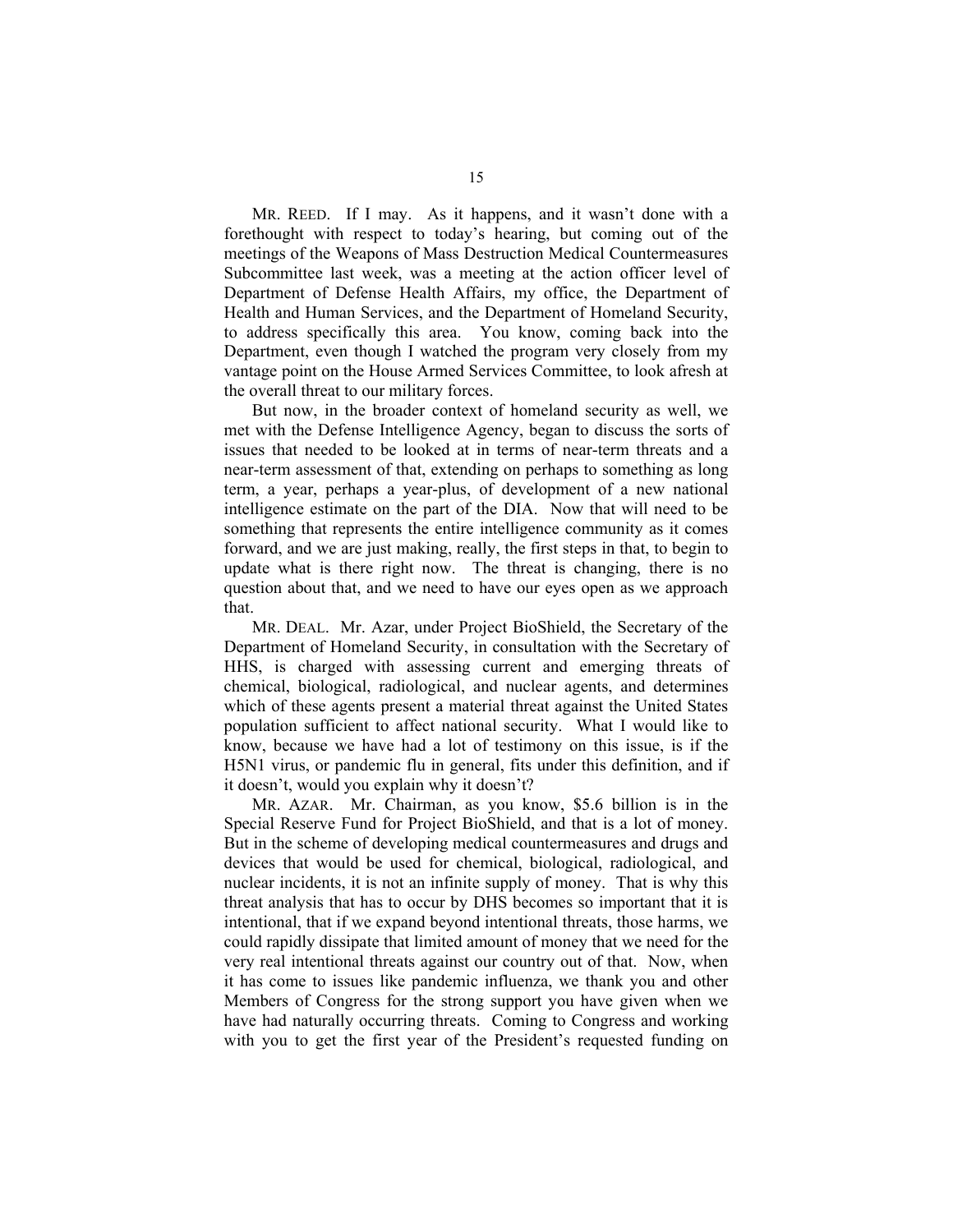pandemic avian influenza to respond to that threat, as you know, that only, pandemic influenza preparedness alone would have evacuated the Special Reserve Fund here, just as one example. So I think both are critical, but I do think it is important to keep, in this context of BioShield acquisition, those two separate. Now, if we talk advanced research and development, certainly there is an important role that we ought to be playing, and I think we ought to be doing a better job of supporting advanced R and D for both the intentional threats and the naturally occurring threats.

 MR. DEAL. I take it that the policy answer is that it does not fit the definition. Could I ask you, if you would, to have legal counsel within HHS to answer the question as to whether it meets the legal definition or not?

MR. AZAR. Yes, sir, absolutely. We will get back to you on that.

MR. DEAL. Okay. And my time is expired. Mr. Pallone.

 MR. PALLONE. Thank you, Mr. Chairman. Mr. Azar, I wanted to ask you some questions about this liability language and then also about the wild card patent extension. As you know, the fiscal year 2006 DOD appropriations conference report contained liability language that was not part of either the House or Senate-passed appropriation bills. But first, I would like to know if you or anyone in your department was involved in drafting or reviewing or providing technical assistance, policy advice, or in any other way was involved in the development of the language that found itself in that DOD appropriations conference report.

 MR. AZAR. Congressman, yes, we were involved in providing technical assistance on the drafting of that and trying to provide the best advice. This is a process driven by Congress, but it was something the President had asked for, and said that as part of pandemic influenza preparedness, a critical element of being able to get manufacturers to produce the products that we need was removing the liability barrier. So this was very much a centerpiece, a sine qua non of moving towards pandemic preparedness.

 MR. PALLONE. All right. Then, in the same line, I mean, obviously, you are familiar with the liability language. Can you provide us with your views on the substantive merits of that language in the conference report and specifically, does it, in your view, take complete care of all legitimate liability concerns of the Administration, in terms of attracting private sector participation in BioShield, or do you think further changes are either necessary or desirable?

 MR. AZAR. As we were working on developing the pandemic plan, the President's plan, he, the Secretary, and others met with those who we needed to work with on developing the type of countermeasures, the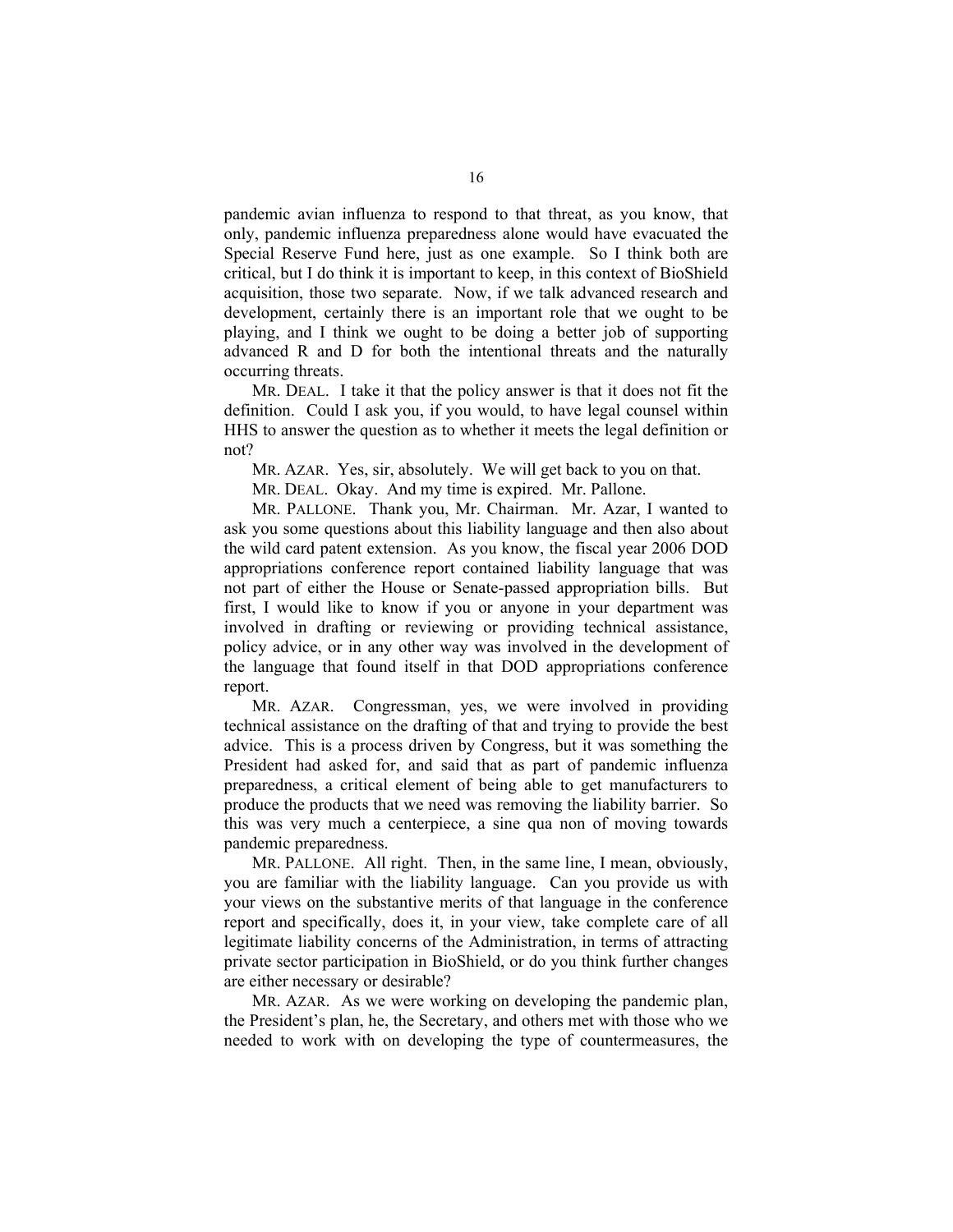vaccines, the antivirals, in this area and the vaccine industry came to us and it was quite clear, in our own experience demonstrated this, that there were several barriers, one of which was liability. And we believe that the language that was produced here should remove the hurdle of liability in terms of moving forward here. Obviously, industry will end up providing its perspective, but we believe that this should resolve the liability concerns that we had heard about in the process, and plan to be moving forward on the pandemic acquisitions on that basis.

MR. PALLONE. Now, what about whether or not you think any further changes are necessary or desirable to attract private sector participation in BioShield, beyond the liability provision?

 MR. AZAR. Well, on the separate issue of BioShield, we do believe that some of the proposals that are currently being put forward, Senator Burr has been very active on the Senate side with a package of legislation that really goes in the right direction in terms of focusing attention this period on advanced research and development. There is the earlier stage of basis primary research that NIH does, and then there is Project BioShield, which is about acquiring products that are already ready to put into the stockpile. But there is this hurdle between those two, of advanced research and development, where we do believe there needs to be this type of collaborative working with industry, incubating that along, providing funding in partnership with industry to remove some of the risk of the very risky development. That is why we have requested the \$160 million in the 2007 budget for that, and that is why part of the pandemic plan has significant advanced R and D funding on, for instance, agetent research, next generation antivirals, on advanced R and D to deal with that interim period.

 MR. PALLONE. Well, let me just ask one other thing. You know, the liability language only mentions compensation for persons who are injured by a covered countermeasure. Do you have any intention to submit any kind of legislative language for a compensation program? I mean, would you support some sort of compensation program for people who are injured?

 MR. AZAR. The hurdle and the issue that we were trying to, and had to, overcome to be able to move forward and make the money that Congress appropriated useful was the liability concern, getting the manufacturers to actually be willing to produce the products, to test the products and allow us to acquire them. Compensation is an issue that, as we move along, we would be happy to work with Congress on and talk about. It is not the hurdle towards the development and--

 MR. PALLONE. But you don't have a specific compensation program that you are thinking about or funding for at this point?

MR. AZAR. No, sir.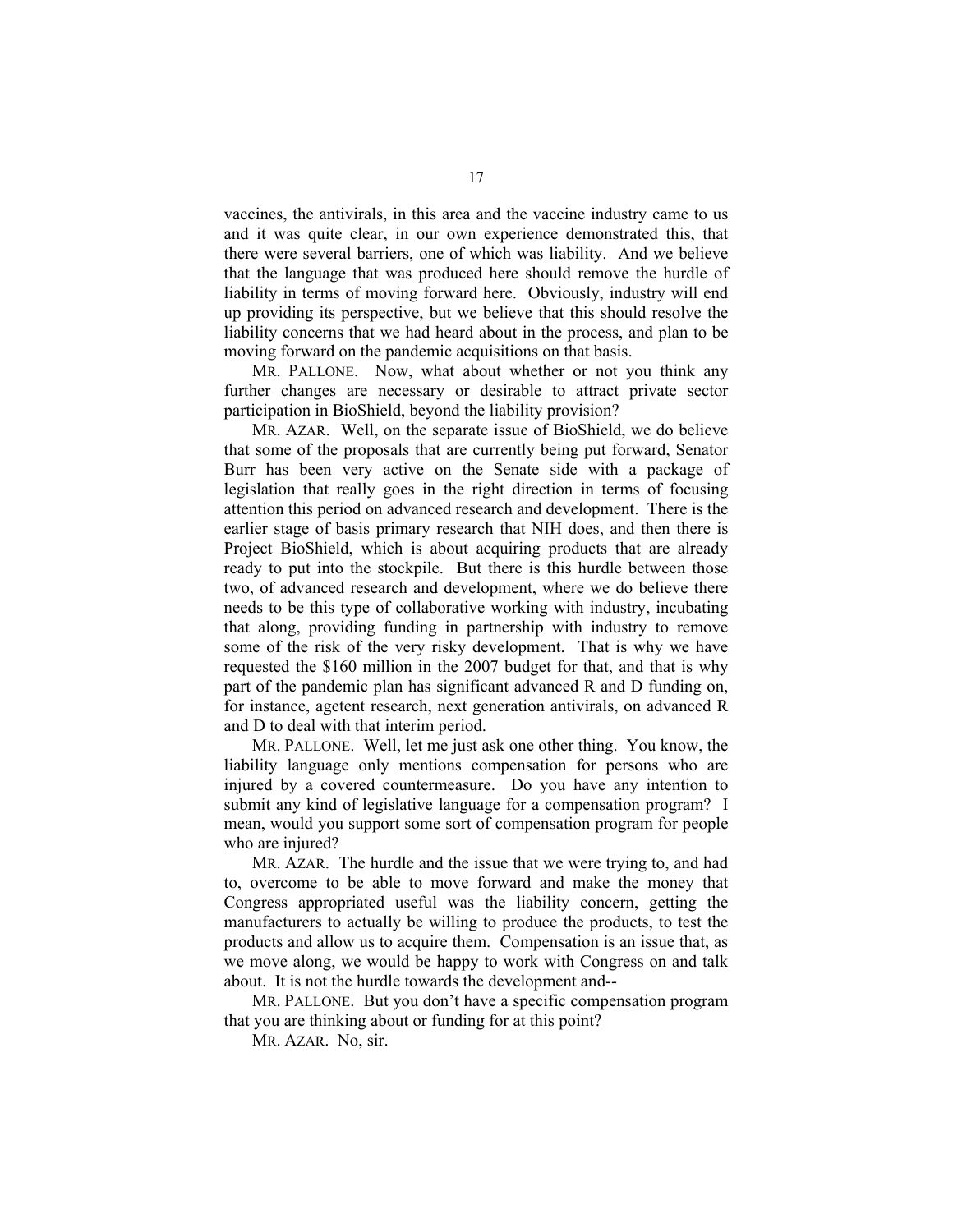MR. PALLONE. Okay. I wanted to ask about the wild card patent extension. I only have a couple of minutes here, Mr. Chairman. You know, I am concerned, as I said before, about providing incentives at the expense of the American public and U.S. health care. I mean, I think this is the type of thing that the pharmaceuticals industry could simply take advantage of. So I guess my question really would be do you want to comment on that at all, on this wild-card patent extension? I mean I am obviously critical of it. I think that it has the potential to just provide, you know, some kind of windfall for the industry.

 MR. AZAR. We do not have any views established on the issue of this wild card separately. We do agree with you, as you said in your opening statement, that we do need to focus on the incentives for getting businesses into the Project BioShield CBRN countermeasures industry. It is a very risky industry. We are the only purchaser for most of these products. It is an uncertain market, and that is why a lot of what we want to do is make ourselves a better business partner as we move forward on implementing Project BioShield, in terms of transparency, in terms of predictability. We really want to move that focus forward and so that is where the focus of--

MR. PALLONE. You don't have a position on that?

MR. AZAR. No, we don't.

 MR. PALLONE. All right, thank you, Mr. Chairman, for the extra time.

 MR. DEAL. You are welcome. Ms. Myrick, you are recognized for questions.

MS. MYRICK. You asked the question I had.

MR. DEAL. All right. Mr. Shimkus is next.

 MR. SHIMKUS. Thank you, Mr. Chairman. Secretary Azar, we seem to have two camps with separate priorities on how money should be spent on this issue. Some believe we should spend money procuring vaccines that are readily available, and the others believe we should spend money to develop future vaccines. How do we bridge the gap on this conflict and what is the Administration's priority?

 MR. AZAR. Congressman, thank you for that question. It is a difficult issue and this is where this relying on the scientific experts and technical experts that are out there, whether it is the Institute of Medicine providing advice or the Interagency Subcommittee of Medical Countermeasures, that brings together the real technical experts from the Defense Department, from the Office of Science Technology Policy, from DHS, from HHS. That is where, frankly, we need to rely on the scientists to decide and to provide us with the recommendations. Is current technology good enough on a certain product, or are we at the time where we need to start pushing forward in developing that next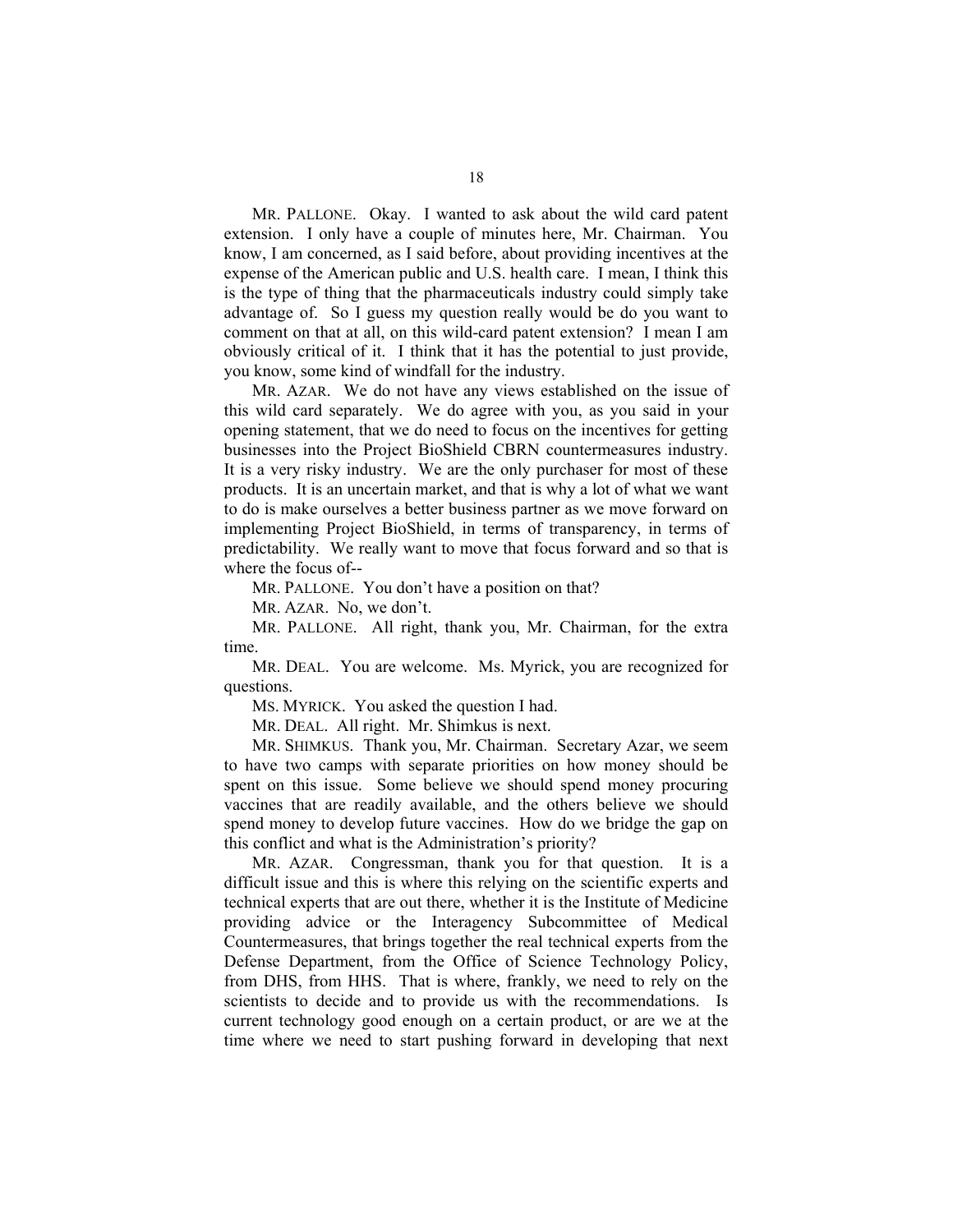generation technology? And so these are not easy issues. They are science-based, they are technical issues, and that is why getting as much input as we can, I think, is very critical.

 MR. SHIMKUS. From the public policy arena, and just following up, obviously, this is real appropriated dollars, real money. And then, in the event of an attack, if we are not prepared, here is the dilemma: we either have the vaccines or we don't. The public is not going to understand our decision not to have readily accessible vaccines, when we say, well, we were preparing for the next case down the line. I am not sure if I should let you off the hook that easy. I mean, we are looking for some help in reconciling this and, Mr. Chairman, I don't know what the answer is.

 MR. AZAR. Congressman, sometimes, depending on the nature of the product, some vaccines are pre-event and it would depend on the nature of the threat assessment of an event occurring and the populations that would be hit by it in terms of what size, for instance, you might need to have in your stockpile. Other vaccines, perhaps, could be of assistance in a post-exposure context and it would depend on the product and whether there has been clinical evidence, scientific studies, and FDA approval of post-exposure administration of certain vaccines, whether they might be beneficial.

 MR. SHIMKUS. And if I may, prior to shelf life, too? Probably some of these might expire. You buy a whole bunch and nothing happens and they you throw it out.

 MR. AZAR. Right. And as we mentioned earlier, \$5.6 billion is a lot of money, but it is not indefinite amount of money and so it does require a balance between current acquisitions and new acquisitions. And the core, at least my understanding of Project BioShield, is to not just acquire for the stockpile. We have the strategic national stockpile for buying products, generally, already on the market. One of the core purposes of Project BioShield was really to incent, drive, and build the markets for those next generation countermeasures, and I do think it is important, as we implement that, to keep our eye on that ball of incenting and building those markets as the only purchaser or they will never develop.

 MR. SHIMKUS. Well, let me move to Mr. Reed. Mr. Reed, when you contract with private entities to develop products, how are issues of liability and ultimate purchase of those products usually handled?

 MR. REED. Congressman, the DOD does provide indemnification for liability issues related to immunization of military personnel, and with respect to the relationship with industry, those are normally negotiated as a part of the contract. I would like to provide, however, a reply for the record on that, because we are three months on board and about a half an inch deep in this area right now.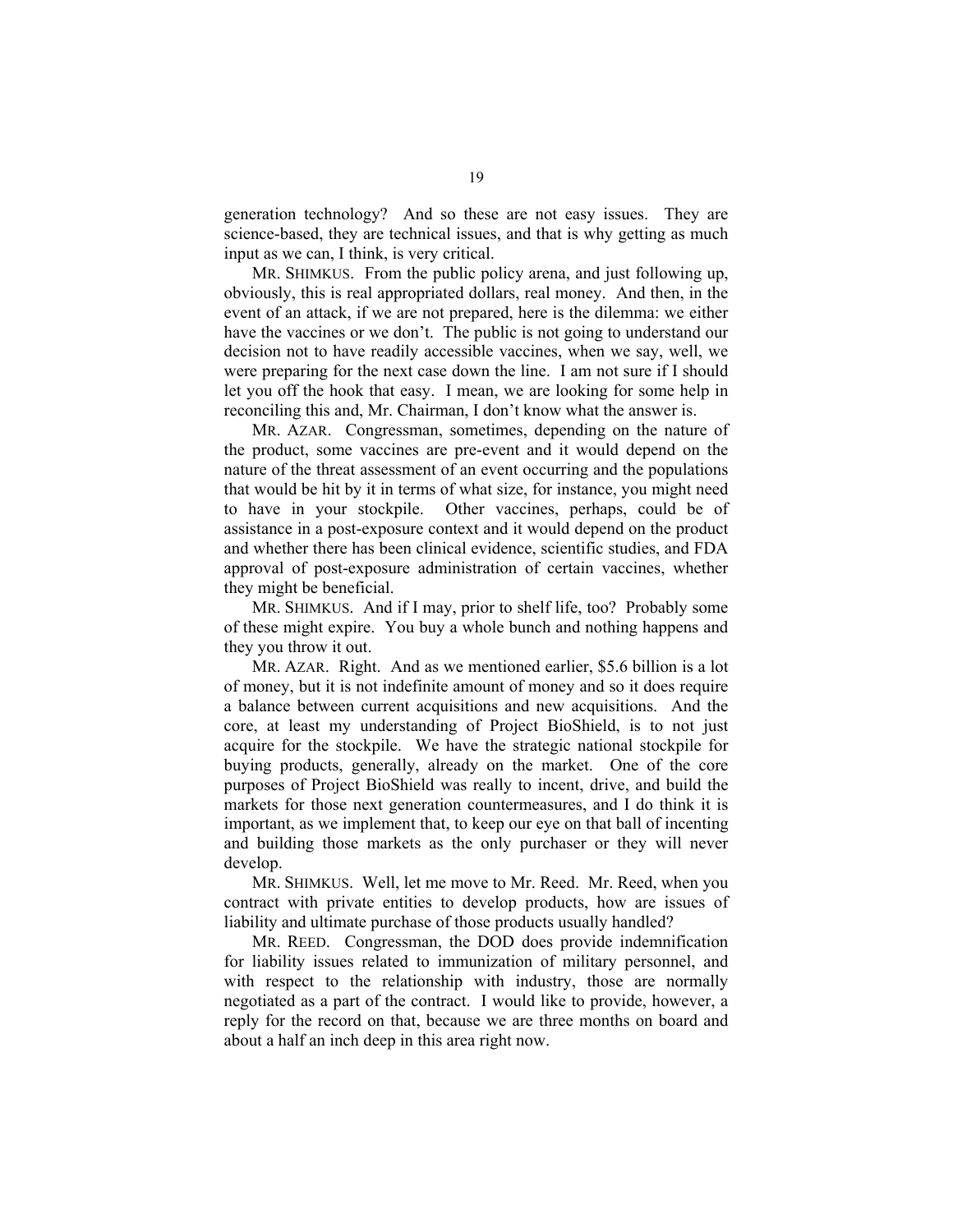MR. SHIMKUS. I am sure the Chairman would appreciate seeing that, so we will readily accept it.

MR. REED. Yes, we will.

 MR. SHIMKUS. And, Mr. Chairman, that is all I have right now. I yield back.

MR. DEAL. I thank the gentleman. Ms. Eshoo, you are recognized.

 MS. ESHOO. Thank you, Mr. Chairman, first of all, for holding this important hearing on the process of reexamining bioterrorism and public health security, and a warm welcome to the panelists today and thank you for your public service. I am sorry I wasn't here to make my opening statement which, of course, will be placed in the record. I also want to recognize that a very distinguished constituent of mine is going to be testifying on the next panel, Bruce Cohen, and he is the CEO of Cellerant Therapeutics. I am very pleased and grateful that he would come across the country to share with us his views today, and thank you, Mr. Chairman, for allowing him to testify.

 Let me ask this. I want to echo some of the concerns that Congressman Shimkus just touched on in his time with you. Now, it is my understanding that what the Congress appropriated in 2002, \$5.6 billion, correct?

MR. AZAR. Yes, ma'am.

MS. ESHOO. Correct. How much do we have left now of the 5.6.

 MR. AZAR. We have obligated about \$1.089 billion so far out of that fund.

 MS. ESHOO. All right. Well, I think the most important issue with BioShield, I mean, there are so many facets to this, so I don't want to give short shrift to anything or diminish in any way, shape or form, but I think the most important issue, relative to the criticisms of BioShield, is whether we are doing all we can to develop the countermeasures as quickly as we can. And how do you step up to that, either, what is perceived or real in terms of the concern, and what can we do to improve it? This is no doubt, no doubt in my mind, and I think in the entirety of the Congress and the American people would chime in, that the threat of a terrorist attack, whether it is biological or chemical or nuclear weapons, I mean, God help us all, and our top responsibility is to secure the American people. So while \$5.6 billion is something that I don't think any of us will ever have in our checking accounts, it was a good start in terms of a very serious commitment of the Congress to address this. So maybe you can both enlighten all of us about where we are right now.

 MR. AZAR. Congresswoman, I think you are right. We have made great progress so far in the first 20 months of implementing BioShield. We have had four material threat assessment determinations; anthrax, smallpox, botulinum toxin, and radiological/nuclear agents, that we have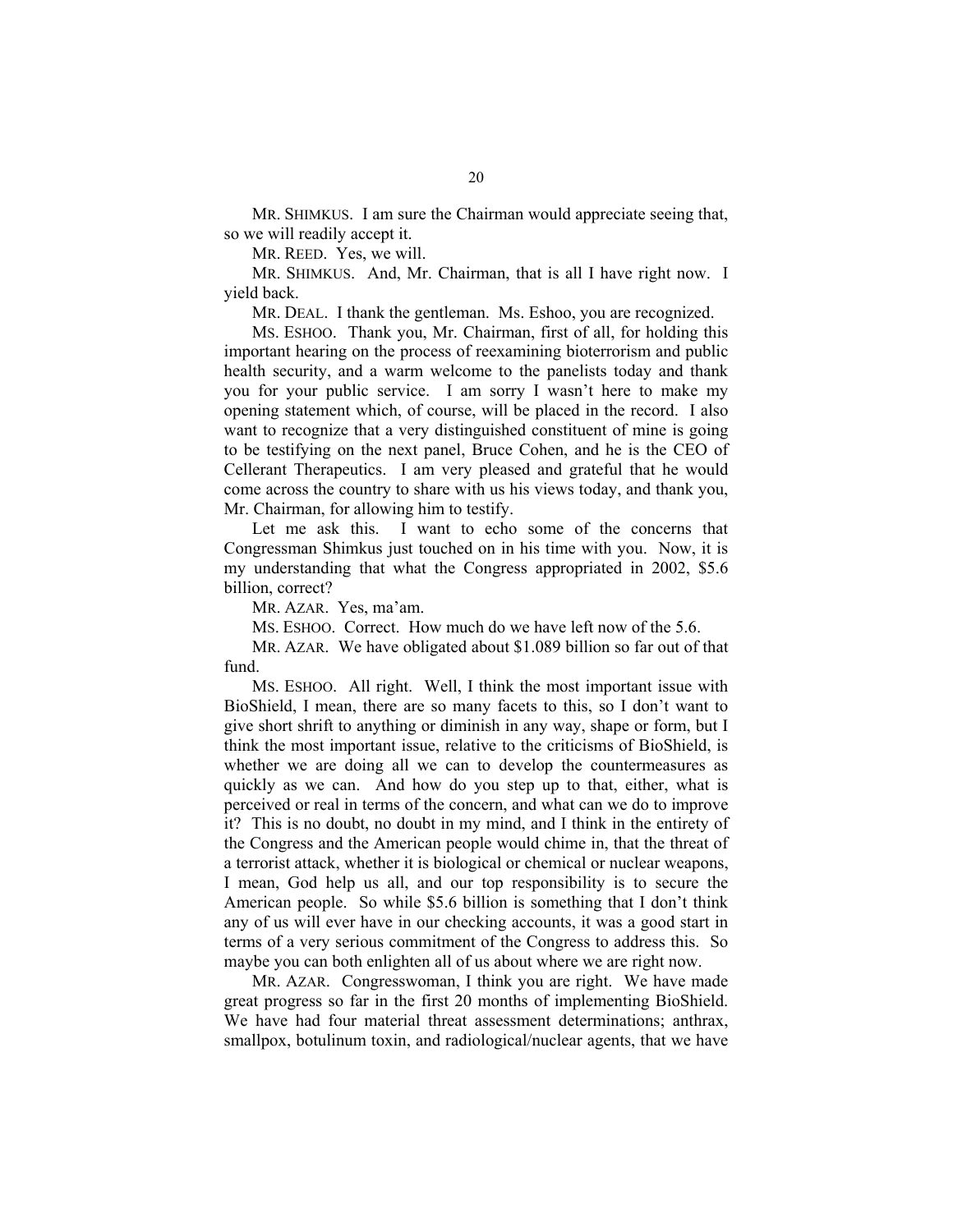been dealing with. We have had eight procurement processes underway, but there is much more that we can do to make this process more efficient, faster and better for--

 MS. ESHOO. So when you say that the procurements have been made, this is what is presently stockpiled?

 MR. AZAR. There are four procurements that have been made. Some are in process of delivery. Some have been delivered into the stockpile. Some are being made. And then we have open procurements right now that are still pending decision.

 MS. ESHOO. Of the procurements that have been made, what percentage is stockpiled?

 MR. AZAR. If I could just go through the ones that have been made in terms of the stockpile, the anthrax vaccine absorbed, the first of the five million doses has been delivered to the stockpile. The pediatric potassium iodide, the first 1.7 million one-ounce bottles, has been delivered to the stockpile. And then on the--

MS. ESHOO. Is that the entire order?

 MR. AZAR. There has been a contract option exercised in February of 2006 for additional pediatric liquid potassium iodide and that is still pending delivery. And then we have the chelating agent DTPA, a radiological/nuclear product and that, to my understanding has been delivered. That is correct, I am told. But we need to speed up this process. What we need to do in terms of our efforts is first, we have got to develop a broad strategic plan here on moving forward. Instead of individual material threat assessments--

MS. ESHOO. So this is not part of our plan?

 MR. AZAR. No, these are, in a sense, low hanging fruit assessments, in that we know these are threats, but what we need to do is an integrated strategic plan that pulls together the broad range of threats. And we need to do this in as transparent a way as possible. For that reason, later this year, we are going to convene all stakeholders in this, and as the process of developing an integrated strategic plan on using the rest of the money- -

 MS. ESHOO. Well, what I am a little disappointed in, with all due respect, is that these dollars were appropriated in 2004, as I understand it.

MR. AZAR. I believe 2004, ma'am.

 MS. ESHOO. All right. Well, you know, there is an important nexus, at least in my view, and I think others, probably yours, that scientific discoveries and the dollars that drive them are twins. I mean, it is an explicable set of bookends. And what I am concerned about is you have spoken to the low-hanging fruit, that is important, and there has to be an important timeframe around all of this when the dollars get out there in order to push the discoveries that are needed that will then find their way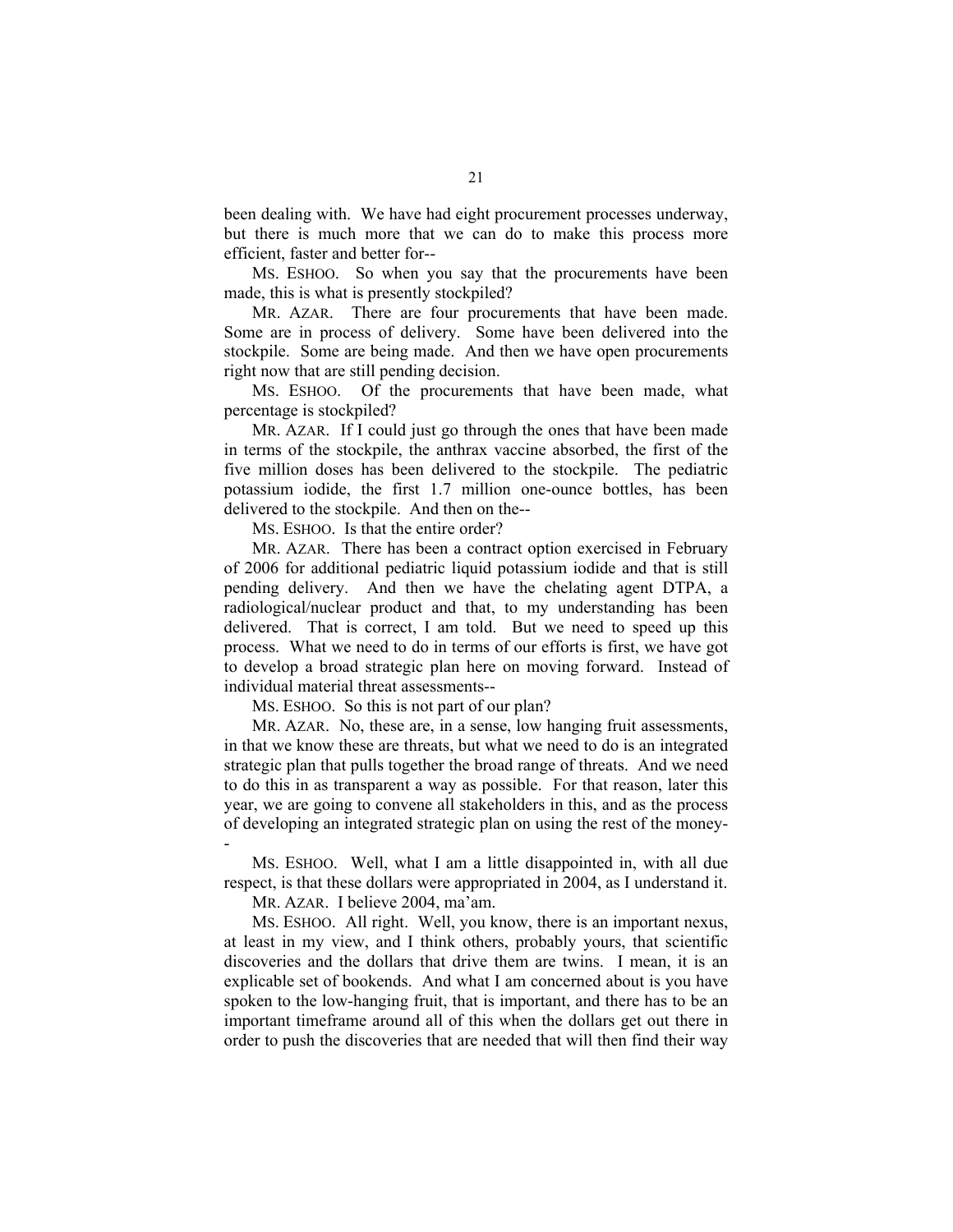to the stockpile. And I think that that is something that we need to have more knowledge about. Is this what your plan is being directed toward, and do you have in mind what percent of this budget you are going to dedicate to that?

 MR. AZAR. The idea on doing a strategic plan like this that is public is that it will also streamline the procurement process. If you can front load as much of the decision making about that we ought to procure certain products, that they fit into the strategic plan, and you make that public, it creates greater predictability for industry about the areas that we are going in and the types of quantities that we are looking at so that we can be a better business partner with them and then streamline this interagency process and decision making. So I think this is all very important and constructive.

 MS. ESHOO. But when do you anticipate this plan, not only to begin, but do you have a timeframe for it that you anticipate when the plan will be done?

 MR. AZAR. We are beginning, obviously, it is not beginning now, but this has been getting worked on. Later this year is when we will have the public engagement with it to make sure that we aren't missing things in the plan, that the stakeholders are bought into it, then sometime soon thereafter is when it would be finalized.

MR. DEAL. The gentlelady's time has expired.

MS. ESHOO. Thank you, Mr. Chairman.

MR. DEAL. Dr. Burgess, you are recognized for questions.

 MR. BURGESS. Thank you, Mr. Chairman. Secretary Azar, in response to one of Mr. Pallone's questions about liability, you spoke about the industry's response to liability protection. Can you expound on that just a little bit? How has industry responded to the fact that some liability protection has been built into the legislative language? Do we need to do more? Are there areas in the rulemaking process that are going to need attention? Where are we with that? Is industry comfortable with what we have done?

 MR. AZAR. My understanding from what I have been hearing from industry and from the process is that, yes, they are comfortable with what has been done. We have obviously not yet exercised the prep act liability protections in our procurements. We will be moving forward clearly in the context of the pandemic implementation of doing that, but I have not personally heard any concerns that the liability protections that were implemented by Congress are not adequate. We are working forward on the regulatory development process. Congress commissioned us to do some definitional work with the Justice Department and that process is moving forward on just laying out that architecture.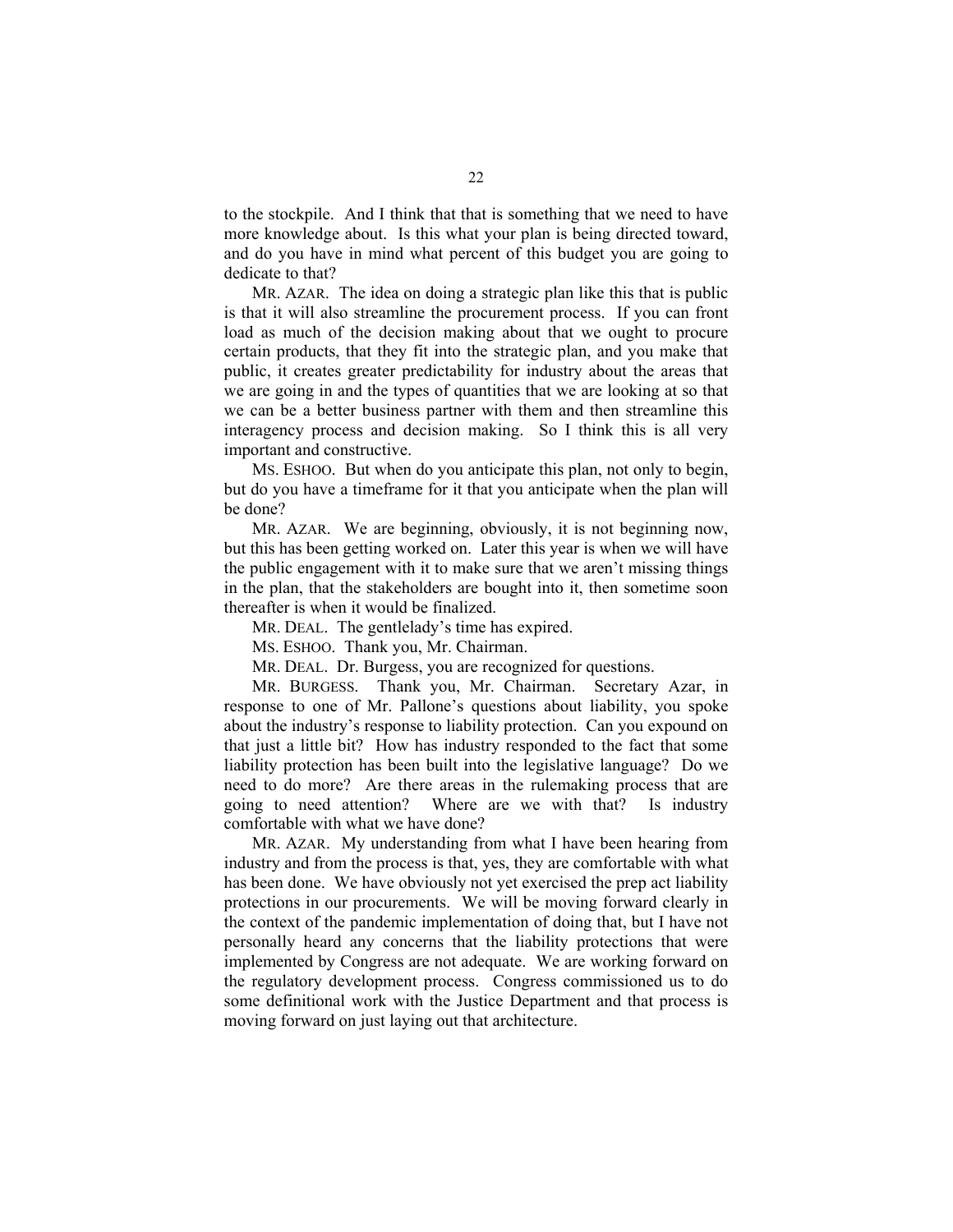MR. BURGESS. Is that regarding things like potential antitrust violations if industry talks amongst itself?

 MR. AZAR. If I remember correctly, that is about providing some definitions of the willful misconduct exception, laying out and fleshing out what that exception is.

 MR. BURGESS. To follow up on what Ms. Eshoo was asking you, do you think we are doing a good job of providing that platform of predictability for industry from all areas, from a liability standpoint, from a regulatory standpoint? Is private industry going to be our partner in this?

 MR. AZAR. Well, that is our goal and I think that the liability protections were a major advance. I believe the administrative changes that we are working towards in terms of a transparent strategic plan up front are a major, major move forward. I believe that the effort of the Administration and of some of the work in Congress towards funding and pushing towards advanced research and development will really enhance that concept of us working in partnership on developing these products and helping to remove some of the scientific and business risk on developing these types of products, also.

 MR. BURGESS. And when can we in Congress and we on this committee, expect to hear about some of the comfort with scientific and business risk so that we can be comforted and in turn project that feeling of confidence to our constituents?

 MR. AZAR. Well, I think some of it is the \$160 million that is in the President's fiscal year 2007 budget for this advanced research and development, getting that passed and start to implement. That will be a critical step. We have the money on pandemic influenza advanced research and development that we are moving forward on implementing. And so I think, in the pandemic influenza context, we should very soon start to get the feedback on is this type of advanced research and development approach. And so I think it is going to be an iterative process over the next several months of learning from the feedback, is this working, and is this providing the right incentives.

 MR. BURGESS. Well, I would point that Mr. Shimkus correctly pointed out that the public doesn't have yet general confidence, and doesn't understand why we don't have protection from the pandemic flu. And I would further submit that the public doesn't understand why they don't have protection from the regular seasonal flu every year, from which 15,000 to 30,000 people die. So it is a real concern out there amongst the people we represent, and I will just tell you that it is a real concern of mine here in Congress. I guess one of the other things, and I don't know whether this falls under your jurisdiction or not, but what about the distributive networks that are out there in the event of a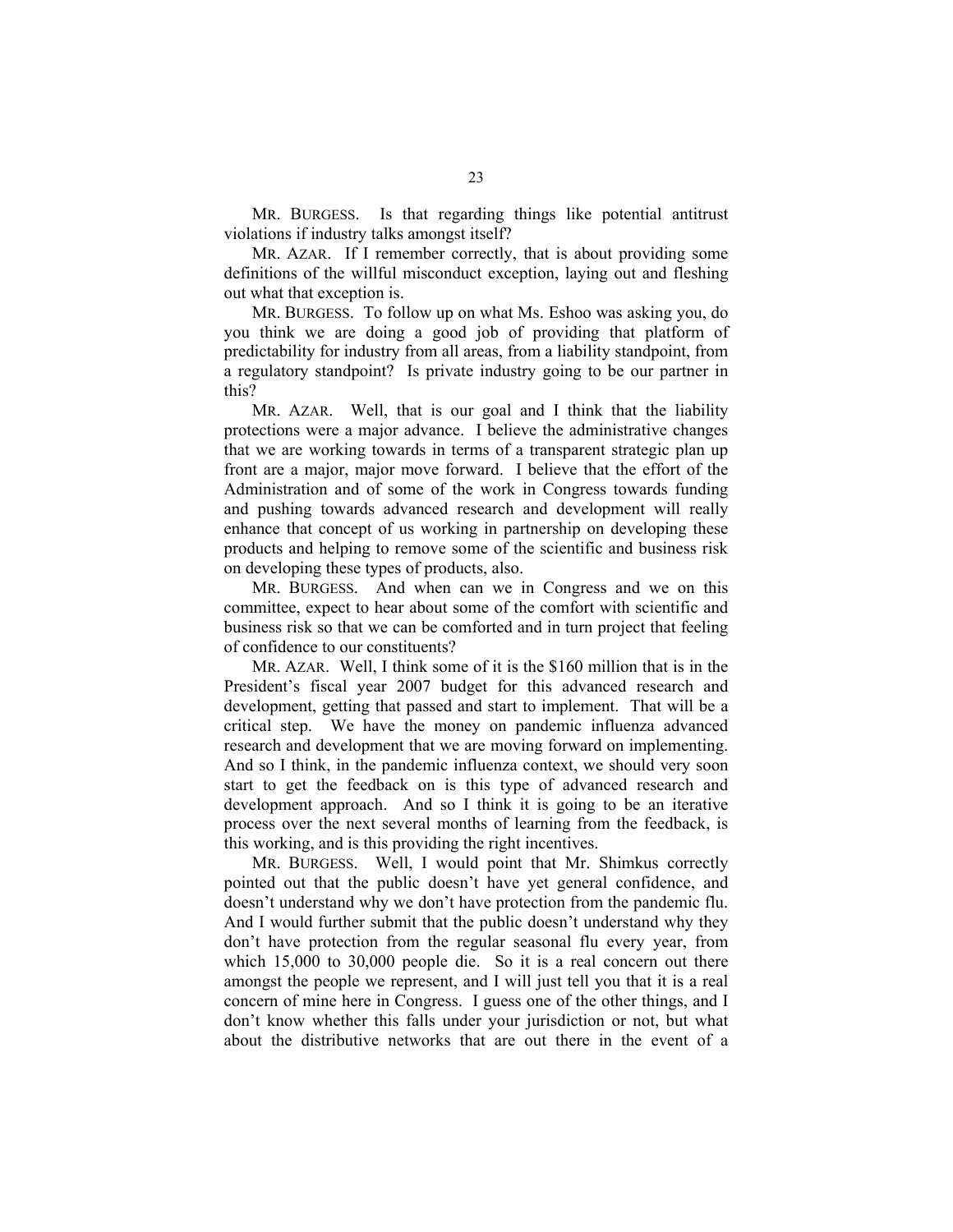pandemic. How comfortable do you feel about where we are with developing those things?

 MR. AZAR. We still have a long way to go on ensuring that State and local distribution plans really will line up. The Secretary and I have been traveling around to all 50 States with the Governors hosting the pandemic flu summits. And one of the key messages there is, we can have everything in the stockpile, but it is not going to do any good if it can't effectively be distributed. This is an area where the Federal government has a role, but the dominant role on distributing pharmaceuticals or vaccines is going to be through the State and local arenas, and we are working with them on plans. We have the Cities Readiness Initiative that this committee has been very involved in to enhance the capability in the larger cities of how do you get drugs and vaccines to people in the right period of time. So this remains a major challenge, is the distribution.

 MR. BURGESS. Sure, and Mr. Shimkus just pointed out to me that it would be a major concern if it were eliminated in, say, a devastating event such as a Katrina or an earthquake. For that reason, I would just point out that north-central Texas is very stable. We have no hurricanes. We have no earthquakes. Occasional dust storms. I will yield back, Mr. Chairman.

 MR. DEAL. I thank the gentleman. Ms. Cubin, you are recognized for questions.

 MRS. CUBIN. Thank you, Mr. Chairman. I also want to thank you for calling this hearing today. I would like to start by questioning Deputy Secretary Azar. Does the Administration's BioShield portfolio include naturally occurring infectious diseases? The reason I ask that is because given the threat that is posed by drug-resistant diseases and infections, it seems that those threats should qualify as threats to national security.

 MR. AZAR. The threat from drug-resistant bacteria is real. It is important, and we have to be very concerned about the antibiotic pipeline out there. We have to work together with industry to try to make sure that the FDA regulatory process is--this is where the Critical Path Initiative at FDA becomes so important to try to help that pipeline along- -streamline for approval to minimize as much as possible, consistent with safety and efficacy, that process. It is where the advanced research and development that we do, and the primary research at NIH, we have focus on this, and then this new effort towards advanced research and development, where we can lend a helping hand on these types of naturally occurring infectious agents. The concern that we have is with Project BioShield itself, \$5.6 billion dollars is a lot of money to anyone, but to a pharmaceutical company, and when thinking about developing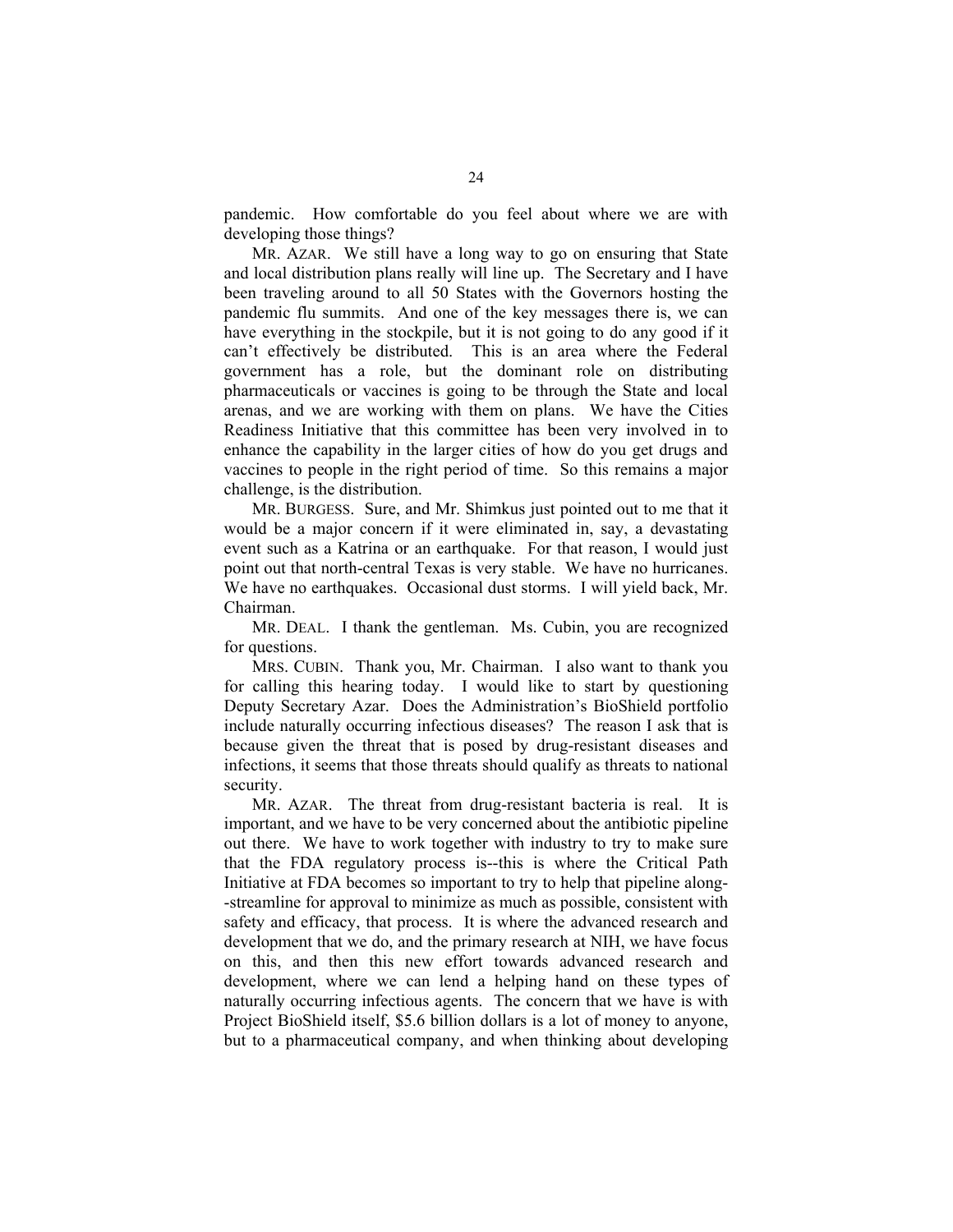these types of chemical, biological, radiological/nuclear threat countermeasures, spread around, it doesn't end up being an infinite amount of money. So we have got to prioritize there on the intentional threats. There is a marketplace for antibiotics out there. We need to help encourage it along, and do what we can on primary research and advanced research and development. But unlike the BioShield products, there is a marketplace out there for buying these, if we can just help push them along to help get them developed.

 MRS. CUBIN. Right. And do you think that should be part of the BioShield format, if you will?

MR. AZAR. I don't think--

MRS. CUBIN. The pushing along of pharmaceutical companies.

 MR. AZAR. The BioShield element itself is limited to simply procuring into the strategic national stockpile. It is about buying products that are ready for licensure. The non-BioShield elements, the primary research at NIH, the advanced research and development that might be out of it, it is not really BioShield itself. I do believe these are areas that, yes, we ought to be focused on naturally occurring areas. For instance, with pandemic, I believe it is \$350 million in the 2006 money that Congress appropriated, is precisely going to this type of naturally occurring advanced research and development for agivents that could help do dose structuring on the H5N1 vaccine, and also for that next generation of antiviral drugs, precisely the area you are talking about.

 MRS. CUBIN. But if there is not help from the Government, the market is simply not good for antibiotics. Antibiotics, as you know, are drugs that are taken for a very limited amount of time, and the bottom line for a pharmaceutical company simply isn't there to develop new antibiotics. So while I am not saying that necessarily all the money for research should come from NIH, obviously, the pharmaceutical companies have to have a role in that, but I just think that it ought to be identified as a national security problem. Because, in fact, I think the next panel of witnesses will prove, if you will, that it is a national security problem. And I also think that if we find a pathway to being able to deal with these naturally occurring infections and diseases that are getting ahead of us now, that that would be a good blueprint to use for any sort of biological attack that could occur to us, which would fit exactly into your area. Could you describe what types of support HHS provides to smaller firms that do not have adequate funds to follow through in Phase III clinical trials?

 MR. AZAR. Well, and that is an excellent question because that is exactly the type of support, that clinical trial support, advanced research and development support that we are asking for \$160 million in the 2007, where we could really team with and seed that process along, because it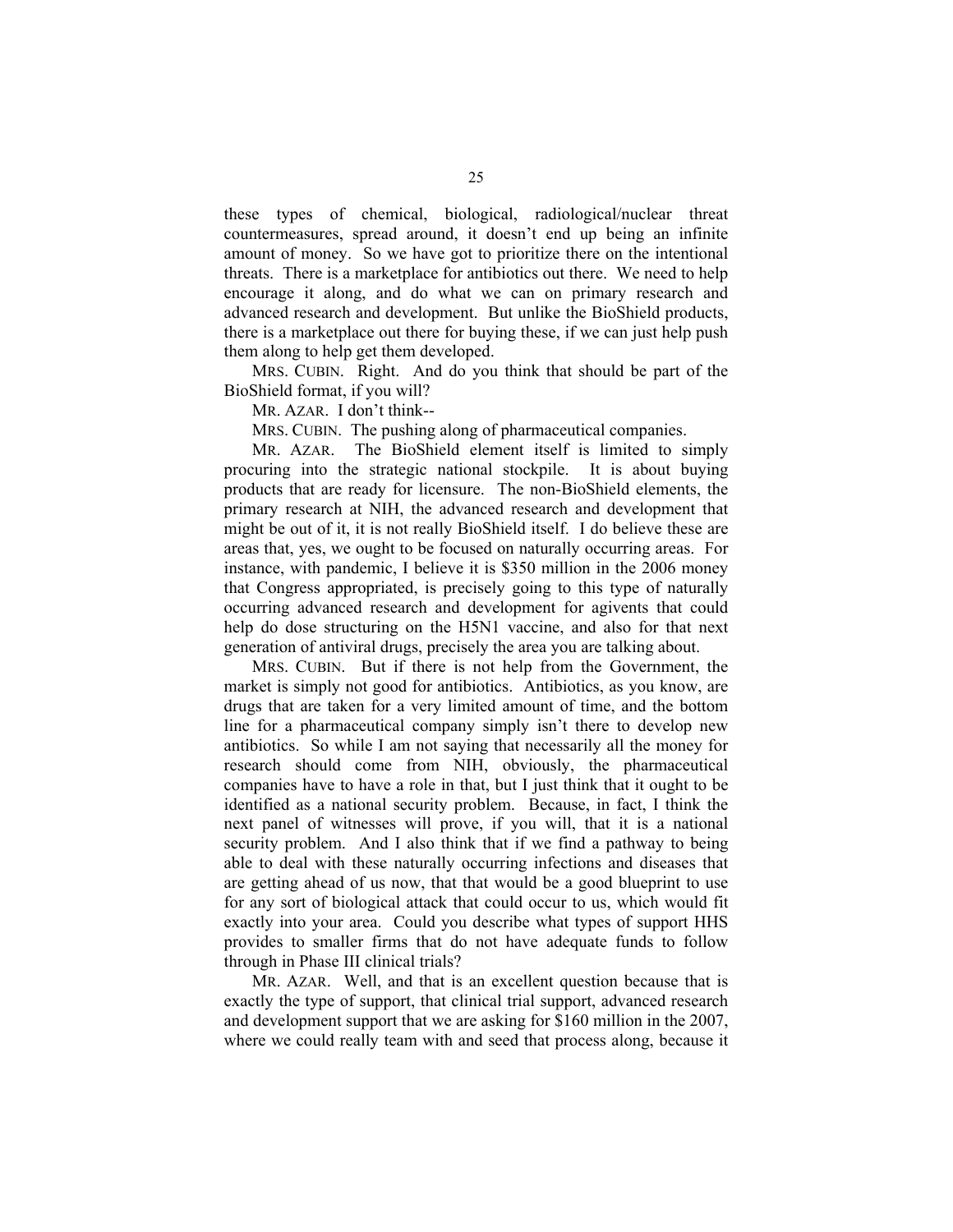is very expensive, there is often a very high failure rate there for small entities. In particular, it is difficult or impossible for them to absorb all of that cost, and we can share in that risk. I think you have put your finger exactly on the construct of advanced research and development, an area we are getting increasing experience in through pandemic influenza preparedness with the money Congress already has given us and we are implementing, and then the \$160 million that we have asked for. This would be the area in the CBRN context for doing precisely that. I think it has been highlighted as a very important issue. Thank you.

 MRS. CUBIN. To just go back to the antibiotic situation. What we have been talking about so far is just one incentive for development of new antibiotics, but we need a series of incentives to develop new antibiotics. We need tax credits, patent extensions, FDA-expedited review, plus other things that maybe aren't even on the table yet. And once again, I think that that should be included in HHS's overall plan for the country. I just have one other questions, if you wouldn't mind, Mr. Chairman. What consideration is given to rural areas in formulating countermeasure distribution plans in the event of a bioterror attack? State and local healthcare systems vary from region to region, and in rural areas, in particular, there is a lack of providers. Has any special attention been given to rural care areas?

 MR. AZAR. As we have been working with the States on their distribution plans, especially in the pandemic context, we have been focusing the States' energy on developing distribution plans which, of course, for them is statewide. So it is really in their hands on developing those comprehensive plans. What we have been providing through the Cities Readiness Initiative is a separate program to focus some of the extra energies on the complexities of major metropolitan area distribution challenges that we would have, where you have high concentration of individuals. And hopefully, as we learn best practices through that focus and maybe even come up with new better ways of distributing medicines, a tremendous challenge, those will become broadly applicable lessons learned that we can help spread around throughout the country. But I think you are right, we need to keep the focus, but distributing countermeasures is a nationwide issue.

 MRS. CUBIN. Thank you and will you keep in mind that cities of population over 50,000, there are only two cities in the entire State of Wyoming, a hundred thousand square miles, so there are special needs out there in rural America. Thank you, Mr. Chairman.

MR. DEAL. Mr. Rogers is recognized for questions.

 MR. ROGERS. Thank you, Mr. Chairman. I just want to follow up on Mrs. Cubin's question for a minute. That \$160 million you talked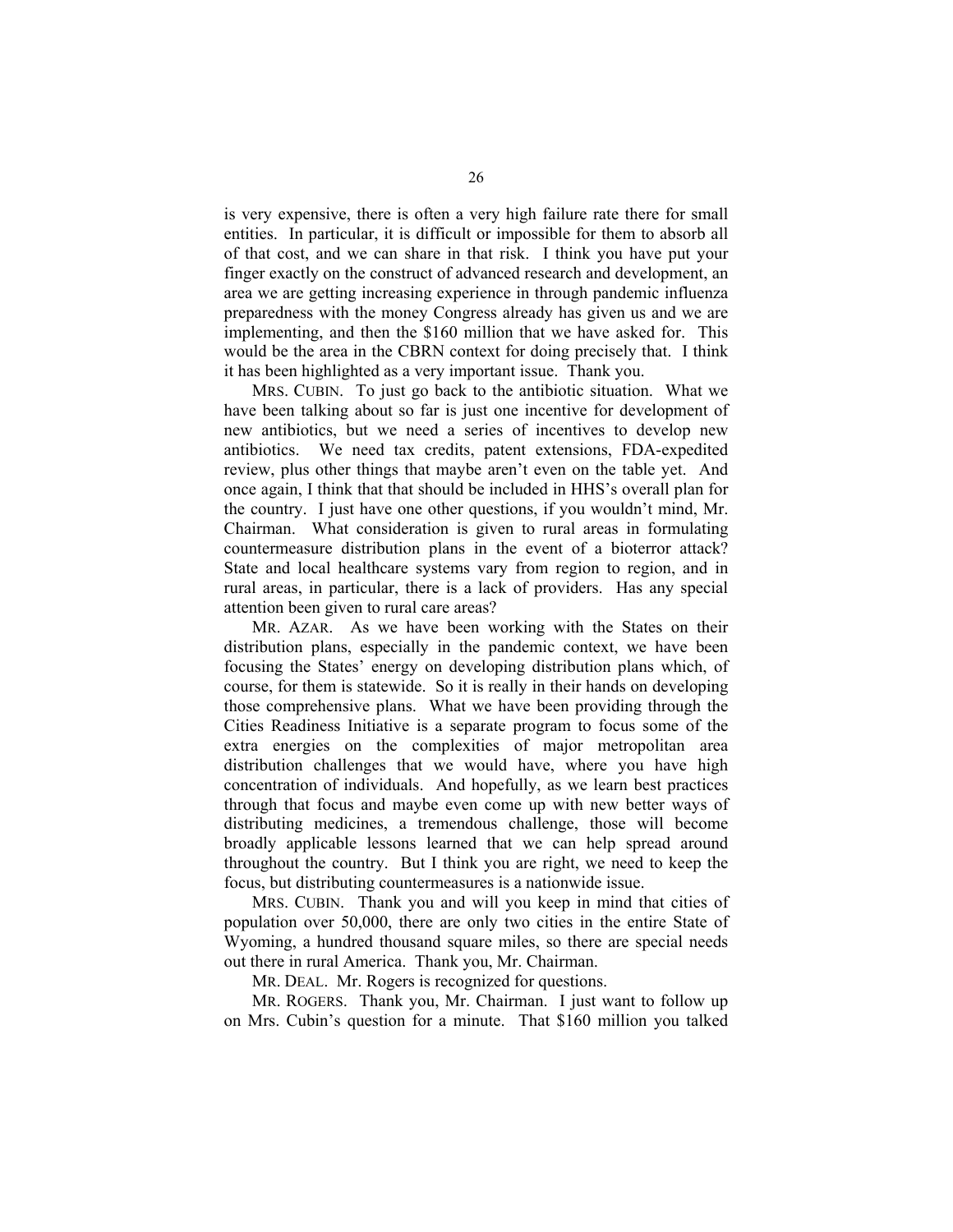about, Mr. Secretary, is that outside of BioShield for advancing drugs, getting them through trials in that?

 MR. AZAR. Yes, sir, that is a new money request as part of the 2007 budget, \$160 million for advanced research and development. Yes, sir.

 MR. ROGERS. And for naturally occurring. So it wouldn't have the same target set, maybe, as a BioShield--

 MR. AZAR. No, that \$160 million is actually focused on chemical, bio, and radiological/nuclear advanced research and development. It is meant to be in league with the implementation of the BioShield purchasing. It is part of the pulling effort there to get these products closer to the BioShield contracting point.

 MR. ROGERS. And just for my own education, how much of the money have you spent that has been allocated for BioShield in 2004?

 MR. AZAR. We have obligated, so far, \$1.089 billion out of the \$5.6 billion Special Reserve Fund. Now, of course, we do have, I believe, four open pending procurements going on right now that would, if they end up in awards, would result in additional obligations of amounts within that.

 MR. ROGERS. Okay, so you are asking for \$160 million more. You haven't spent all the money since 2004, because I want to make sure I understand that. I won't get into that. My time is short, but I just want to make sure I understand that. You made a statement earlier, and I am confused, because I caught earlier testimony briefly, so please correct me if I am wrong here. But you said that BioShield, when you were answering Mrs. Cubin, was about procurement and stockpiling and buying product that is ready for licensure. If not a direct quote, that is pretty close. Is that correct?

 MR. ROGERS. Well, obviously, under BioShield, the products that we acquire, I believe, at the time that we accept them for delivery, they need to be on a track towards final approval by FDA within eight years. So these are products that eventually would need to be on the pathway towards licensure under the BioShield Act.

 MR. ROGERS. Okay. Now, is single sourcing of vaccines a good idea?

MR. AZAR. By single sourcing, do you mean--

MR. ROGERS. Sole source, that is it.

MR. AZAR. Sole source contracting?

MR. ROGERS. Yes.

 MR. AZAR. Sole source contracting, where there has been no fair and open competition, it would obviously depend on the nature of the market, and that is where we do a request for information to learn about are there even other players in the field. Of the four procurements that we have done under Project BioShield, three of them have been what are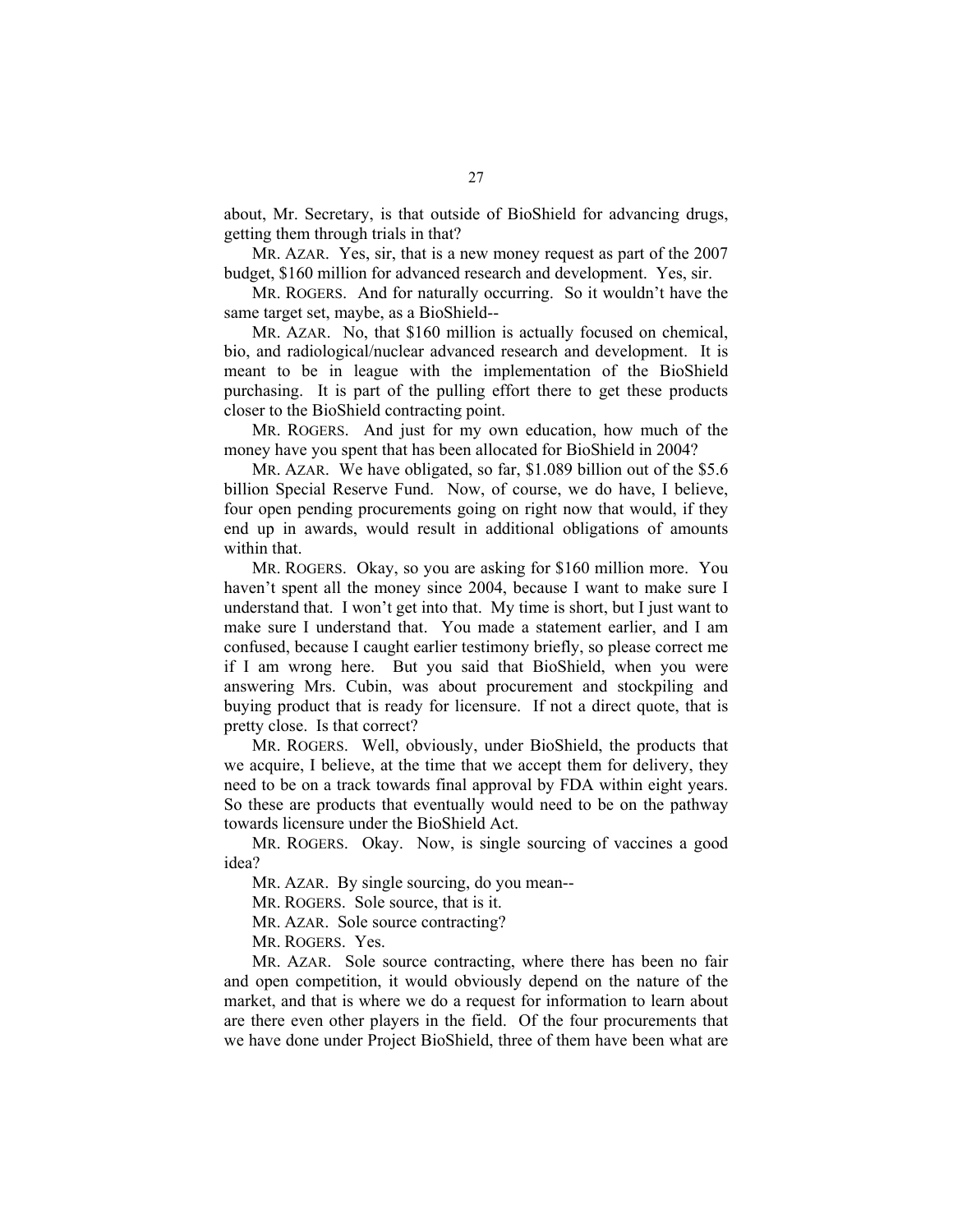called sole source or justification without full and open competition. We have had one procurement, which has been the RPA anthrax vaccine procurement, which was done with full and open competition under the Federal acquisition regulations.

 MR. ROGERS. Okay, my question is about, is it good policy to have sole source in vaccines when it comes to bioterrorism? Let me back up. I thought the President was almost visionary when he proposed BioShield. He laid out a niche of a future threat, of which, over time and budget constraints, can get pulled a lot of different ways. And he sat down and said, you know what, this is a real threat that is only going to get worse and we better do it today. And one of the things, as I understand your testimony, is you want to try to expand and we want to take advantage of innovation, and innovation solely happens in sole source contracts. You can't point to too many places in history where sole sourcing of any particular item leads to innovation benefits. As a matter of fact, I would argue that it degrades innovation in that particular area of research. So my understanding of BioShield was to stockpile, which you said that is correct, procurement of something that is likely to be licensured, and according to this \$160 million, is to try to find new sources, advancements, and innovation in the field, is that correct?

 MR. AZAR. Of course the \$160 million is not part of the BioShield. That is--

 MR. ROGERS. But you just said a minute ago that it would target some of the vaccines.

 MR. AZAR. Oh yes, it is targeting towards bridging the gap between primary research and actual acquisition. I think--

MR. ROGERS. And bridging is a good idea, don't you think?

MR. AZAR. Absolutely.

 MR. ROGERS. Good. I want go through just a series of events here that have frustrated me beyond recognition, and I still can't figure out if this is bureaucratic bungling at its best, just lack of interest in what Congress intends, or mismanagement. I can't tell. On April 20 of 2005, myself, Congressman Dingell, Congressman Stupak and Congressman Upton contacted HHS and the Secretary. We expressed concern over the delay of the Department of acquiring a national stockpile for postexposure and pre-exposure use of FDA licensed anthrax vaccine. Now, they responded back. It took a little longer than we wanted, and said, no, we are going to go ahead and do that, because bridging is important. I think multi-source, bridging, all important stuff, I think, in this. That was April 20 of 2005. On August 4, we contacted the Secretary's office again, Stewart Simonson, regarding a similar purchase of this vaccine, in correlation with the previous letter in conjunction with Mr. Dingell and Mr. Stupak and myself, and they again assured us that this was going to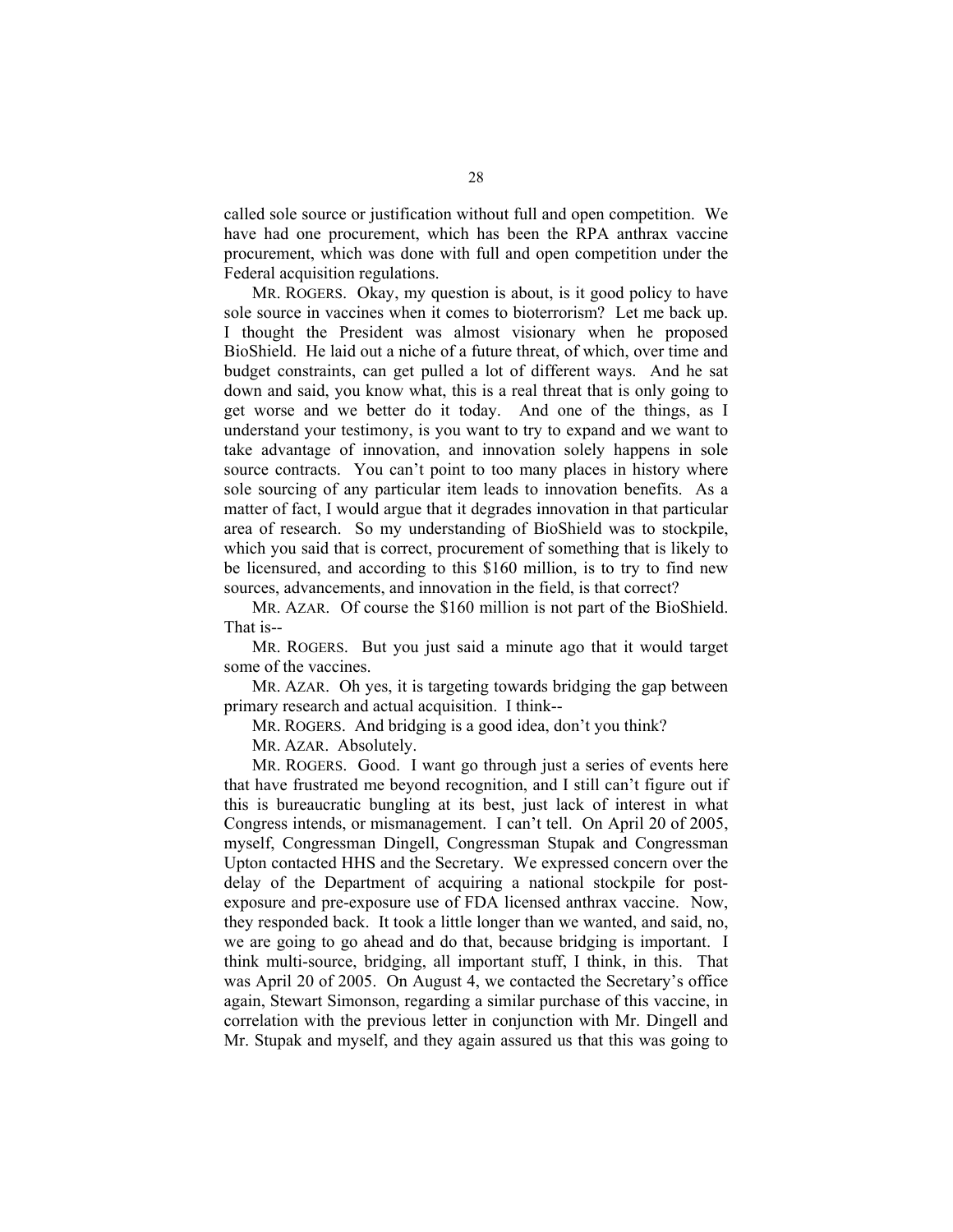happen. Fall 2005, I had a phone conversation with the Secretary on the progress on the order of those five million additional doses and the commitment was, at that time, he told me it was moving forward and would be done. January 12, 2006, February 15, 2006. March 8, the testimony, the Secretary himself said, let us see, "buy the other five million doses and that we authorized it about a week-and-a-half ago." March 24, I won't get into that.

 But as of today, there has been no contracting movement at all, and my argument here is this, and I use this, obviously, because I have probably the most knowledge about this particular area of BioShield, but if this is the way we are operating, it makes complete sense to me that you don't have a strategic plan two years after you have almost \$6 billion. That is a fundamental failure to the American people, if you ask me. You are talking about right now setting up a plan, and this is the kind of thing that can exactly happen. Obviously, the concern was enough that you said we need 75 million doses to protect America; good idea. And I am all for new technology. This is recombinant, great. That is fine. That is a wonderful thing. But how many do we have in our stockpile now? Not even close and they have just again asked for an extension. So my argument is it makes no sense to me that you say you are going to do it. You don't do it almost a year later. Either you guys don't know what you are doing--I mean, help me out here. Help me understand why this is such a big issue and a big problem.

 MR. AZAR. As you know, the issue here is between two types of anthrax vaccine. There is the old anthrax vaccine absorbed, the AVA vaccine, which we acquired five million doses of and received delivery of it completed in February of 2006, and we have an additional five million option on that. That is the old type of vaccine. And the Institute of Medicine recommended, the interagency scientific body recommended that we move towards the second generation of the RPA, the engineered vaccine, because the hope for greater consistency and greater characterization of the vaccine. As Secretary Leavitt said, exercising the additional five million there, we have stated our intention to exercise that additional five million, subject to the availability of appropriations. As you know, Congress, in Project BioShield, required certain approvals beyond the Secretary of HHS in order to actually implement contracts. We do agree that these procurement procedures need to be faster, more transparent, more effective, and we are working to try to streamline those interagency processes. That is where an upfront strategic plan that is adopted by everybody will allow the implementation of individual procurements to hopefully move much faster through that process. So we share the frustration of the duration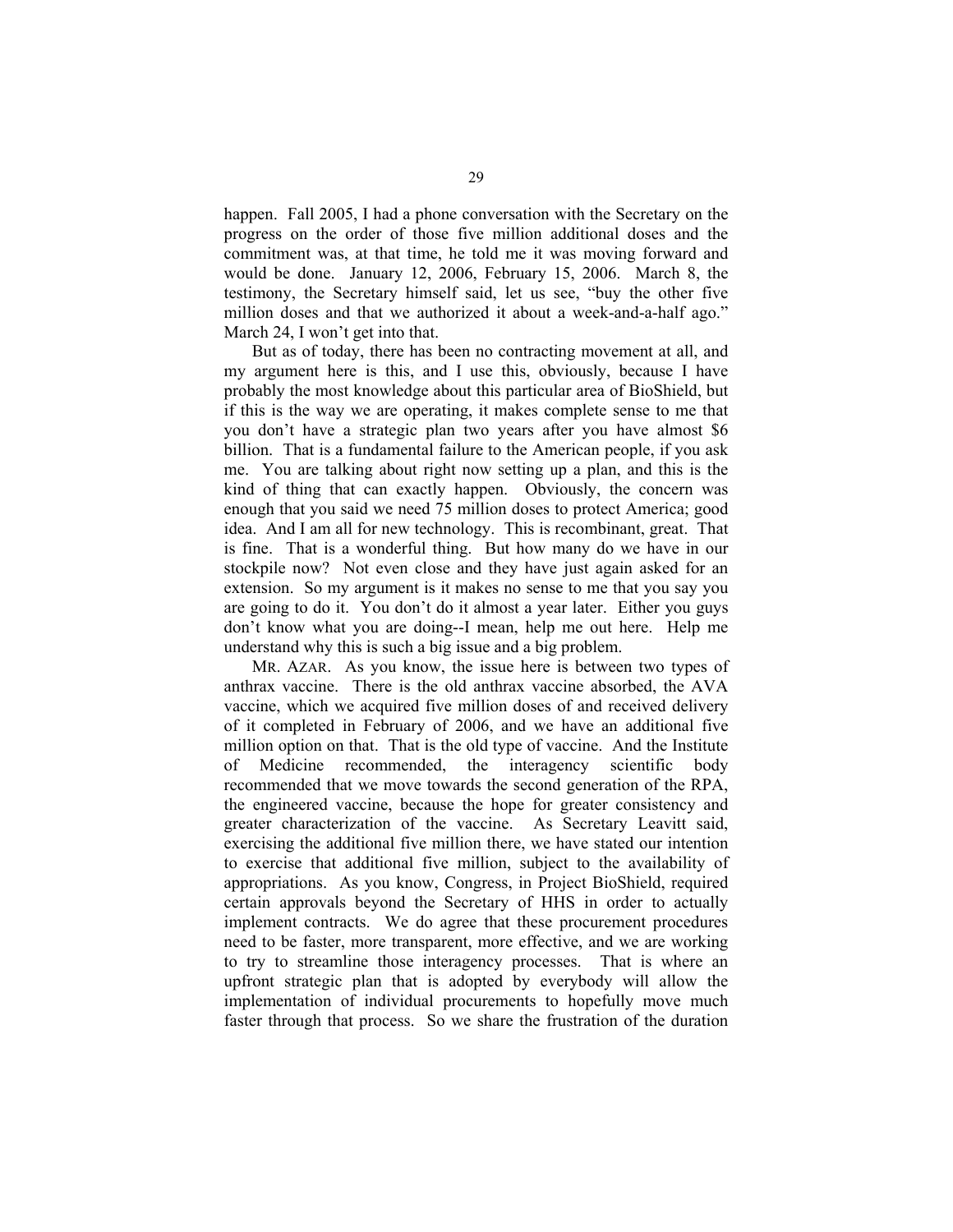that individual procurements take, and we want to work to make that happen more efficiently, Congressman.

 MR. ROGERS. With your indulgence, Mr. Chairman, and I understand that. So this is a little bit different answer than we received on April 20, August 4, the fall of 2005, January 12, February: are you all making it up as you go along? I know you can sense my frustration here.

MR. AZAR. And I--

 MR. ROGERS. Because I have been told it is fixed, it is done, it is coming, don't worry, about and I wouldn't worry about it. I would take the Secretary, I would take you at your word. I am disappointed that the Secretary didn't show up today. I can understand why. This is an abysmal performance by any standard. I wouldn't expect that I would tell you that I am going to do something that many times, and if I hadn't accomplished it, that you wouldn't be absolutely irate with me. It is not just about me and the issue, it is a fact that we thought that there was a threat big enough in the United States that we are searching for new technology, great, 75 million doses to protect America. That continues to get extended. Okay, we ought be flexible enough to understand that we have to have bridging technology. We should have multiple source in case something like this happens. That was my understanding of BioShield to begin with. And if we are this far behind and this far off and this bureaucratically inept, I am very, very worried about this, and one of the reasons I have called for an investigation. And I was an old FBI agent, and I wasn't the brightest one in the world, but this does not pass the smell test to me.

 MR. AZAR. As you know, for anthrax, antibiotics are the front line of defense there and we have dramatically increased the stockpiles. We have enough antibiotics now to treat, post-exposure, I believe it is 780,000 people, and prophalax, with a 60-day course of treatment on antibiotics, 40 million people. That is our frontline defense against an anthrax attack. No vaccine is currently licensed for post-exposure use. They are pre-exposure. So we have five million in the stockpile now for pre-exposure. That would be used for health care workers, other critical personnel, in terms of pre-event vaccination. It is not yet we have an IND, investigational new drug application, at CDC for post-exposure use of the existing vaccine, but it is not an approved product for that and that is part of, in terms of building up this next generation vaccine, part of the requirement there. And the contract, to my understanding, is that it actually be approved for post-exposure vaccination use. And so--

 MR. ROGERS. And which I understand the one current supplier, and this really isn't about that, but they in fact have used some therapeutic- the testing, to my understanding, was done through you folks. I guess my whole point is you have made this commitment, which I thought was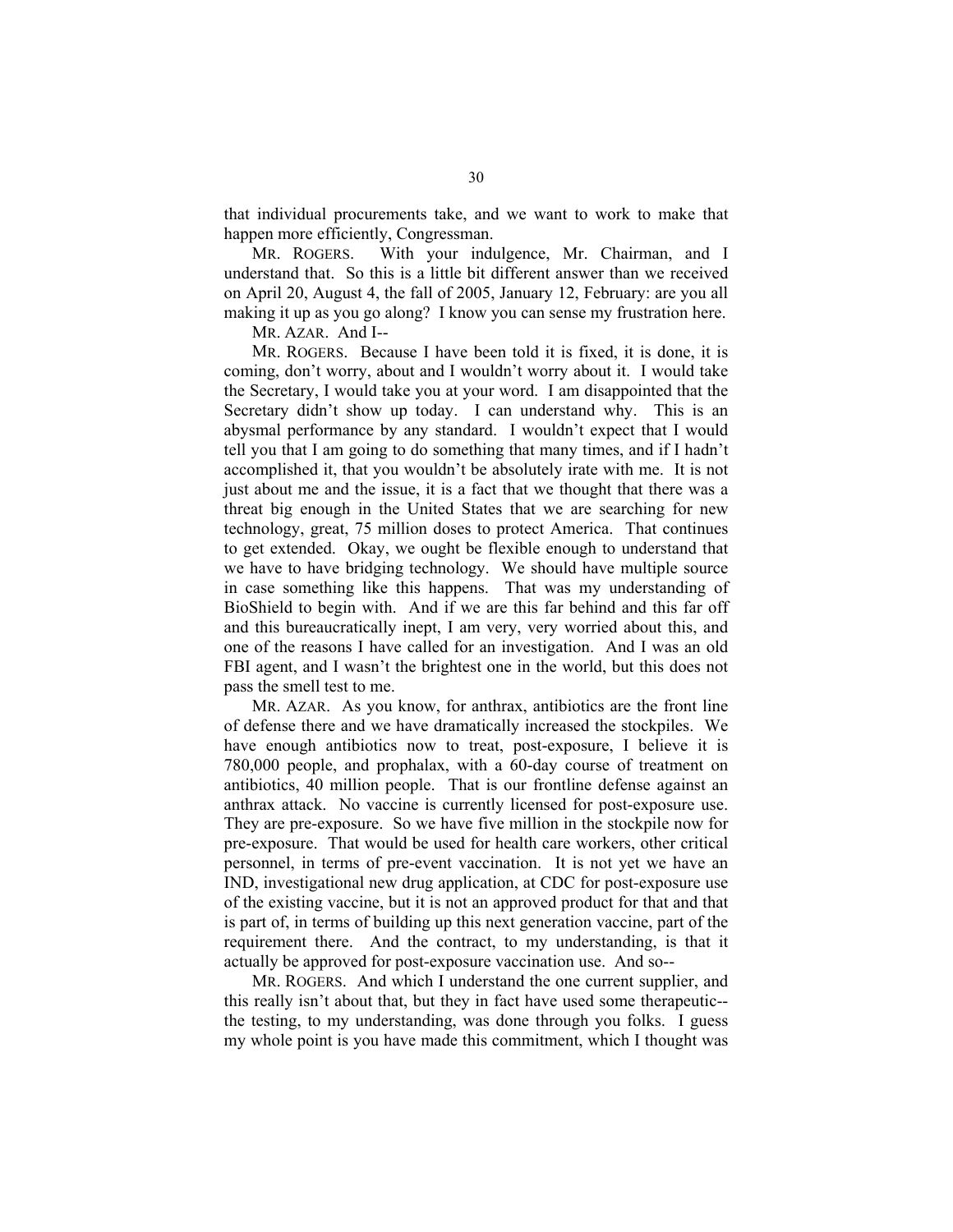a good one. You logically said why you want to spend the money for the bridge. It made a lot of sense to me. Why does it take so long? Can you tell me today that this is going to be fixed fairly shortly, or is this number eight and we will be back again soon? If you can help me out on that.

 MR. AZAR. I cannot give you a date by which the decision making that is required with the joint secretarial letter of approval, and then the presidential determination of selection will be done.

 MR. ROGERS. So when the Secretary authorizes it, and about a week-and-a-half ago, by the way, after they told us that it had already been done, what does that mean?

 MR. AZAR. He is one step in the process that the BioShield statute set up that requires several levels of approval on any type of exercise.

MR. ROGERS. And that is between DOD and HHS.

MR. DEAL. The gentleman's time is greatly expired here.

 MR. ROGERS. Sure. And, Mr. Chairman, I appreciate your indulgence. I think this is an important issue and I think it shows a huge shortcoming in our effort on BioShield and this ought to scare a lot of us. It certainly scares me. Thank you, Mr. Chairman.

 MR. DEAL. Gentlemen, well, thank you for your attendance and your testimony today and we will excuse you at this time. Thank you.

MR. AZAR. Thank you, Mr. Chairman.

 MR. DEAL. I will ask Panel two if they will come to the table. Thank you and welcome. Let me introduce the second panel: Dr. Tara O'Toole, CEO and Director of the Center for Biosecurity of the University of Pittsburgh Medical Center; Mr. Peter F. Young, President and CEO of AlphaVax, Incorporated, on behalf of the Biotechnology Industry Organization, Mr. Bruce Cohen, President and CEO of Cellerant Therapeutics, Incorporated, who Ms. Eshoo alluded to earlier, I believe in her statements; Dr. David P. Wright, President and CEO of PharmAthene, and here on behalf of the Alliance for Biosecurity; and Dr. Martin Blaser, President of the Infectious Diseases Society of America. Lady and gentlemen, we are pleased to have you here. Once again, your written testimony is already in the record, and, Dr. O'Toole, I will start with you for your statement.

**STATEMENTS OF DR. TARA O'TOOLE, CEO AND DIRECTOR, CENTER FOR BIOSECURITY OF THE UNIVERSITY OF PITTSBURGH MEDICAL CENTER; PETER F. YOUNG, PRESIDENT AND CEO, ALPHAVAX, INC., ON BEHALF OF BIOTECHNOLOGY INDUSTRY ORGANIZATION; BRUCE COHEN, PRESIDENT AND CEO, CELLERANT THERAPEUTICS, INC.; DR. DAVID P. WRIGHT, PRESIDENT AND CEO, PHARMATHENE, ON BEHALF OF**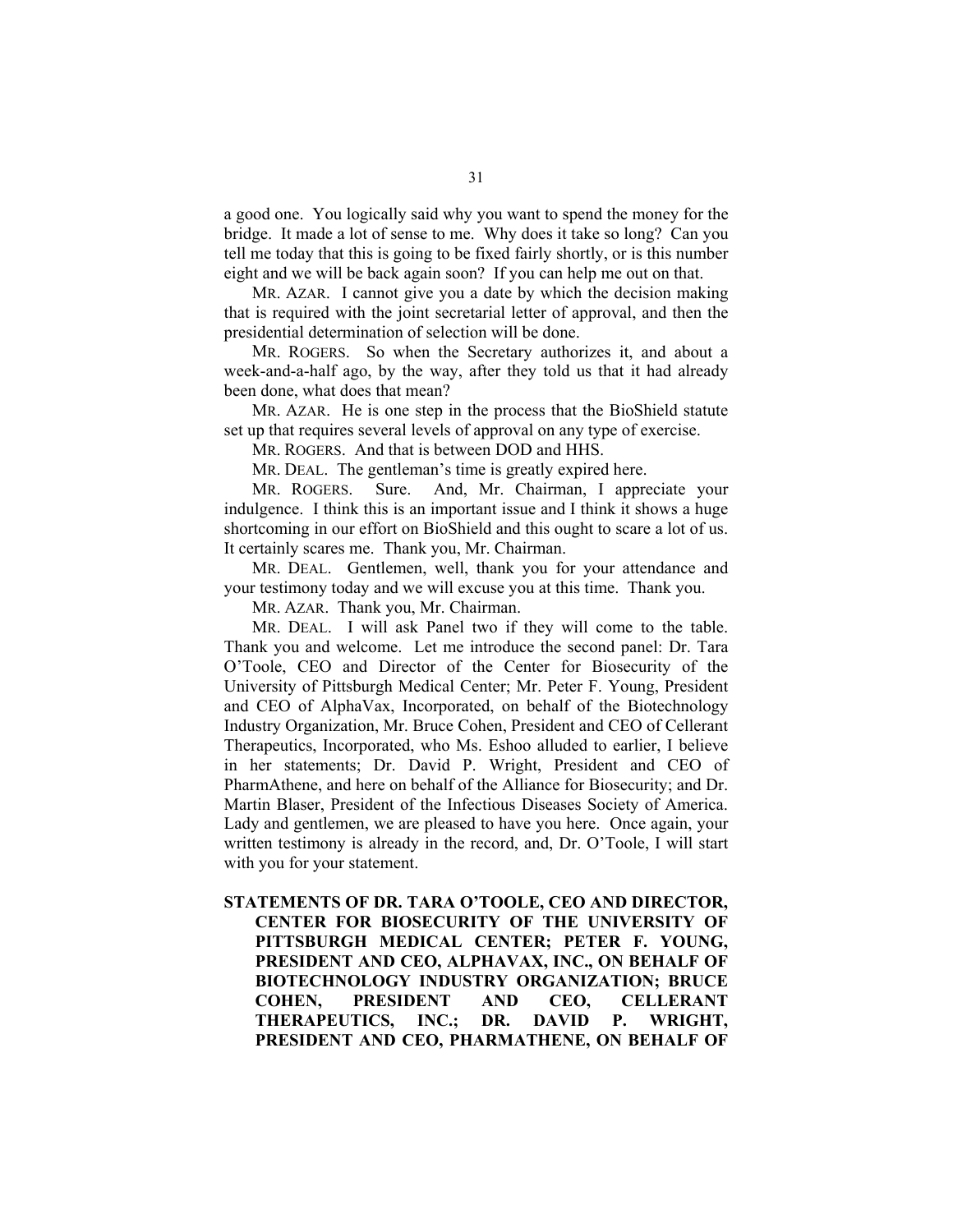### **ALLIANCE FOR BIOSECURITY; AND DR. MARTIN BLASER, PRESIDENT, INFECTIOUS DISEASES SOCIETY OF AMERICA.**

 DR. O'TOOLE. I appreciate the opportunity to speak on this important topic. I represent the Center for Biosecurity at the University of Pittsburgh Medical Center. We have been working since 1998 on the issues of biodefense, which I know all the members of this committee agree are of critical importance to national security. The prior discussion, I think, was very interesting and illustrated both the essential importance of the BioShield legislation that was passed a few years ago, as well as the complexity of this issue. At the core of the questions about what do we buy, when, and how much do we buy, and what should we invest in technologies versus which of the existing countermeasures should be put in the stockpile, is a question of cost. It is my view that we are still, as a country, thinking about biodefense on the wrong scale. We are thinking about it as another health problem as opposed to a major national security threat.

 BioShield was an important piece of legislation. It is a very good start, but it is not nearly enough money for the purpose that has to be served. We are off by about a magnitude of order right now. And that cost is going to go up as the threat of bio-weapons emerges more clearly, and that will include the emergence of bioengineered weapons, which are probably viable today. We need to recognize that the problem biopharma is having engaging in this process is partly about opportunity costs. They simply make lots more money, not just two or three times more money, but ten or a hundred times more money investing in stuff that does not have to do with infectious disease. This is true whether you are talking about drugs against biological weapons-induced diseases or drugs against naturally occurring infections. And what we are seeing is the biopharma industry, as a whole, fleeing from investments in antiinfectives, in vaccines, antibiotics, and so forth. We need to do something about this. This is a strategic problem. I think the most important part of it for national security's sake is no doubt bioterrorism. But as the congresswoman noted, the rise of antibiotic-resistant bugs and so forth is also a real issue, and we are going to have to figure out a way to spend more money in the future on this critical problem.

 Now, I think HHS has done work in trying to step up and implement this new legislation, but the fact of the matter is, biodefense generally and the procurement of new drugs and vaccines and the investment in whole new areas of drugs and vaccines is a new mission for HHS. They have lots of good people working their hearts out over there trying to administer BioShield, but they fall far short of what is needed. We need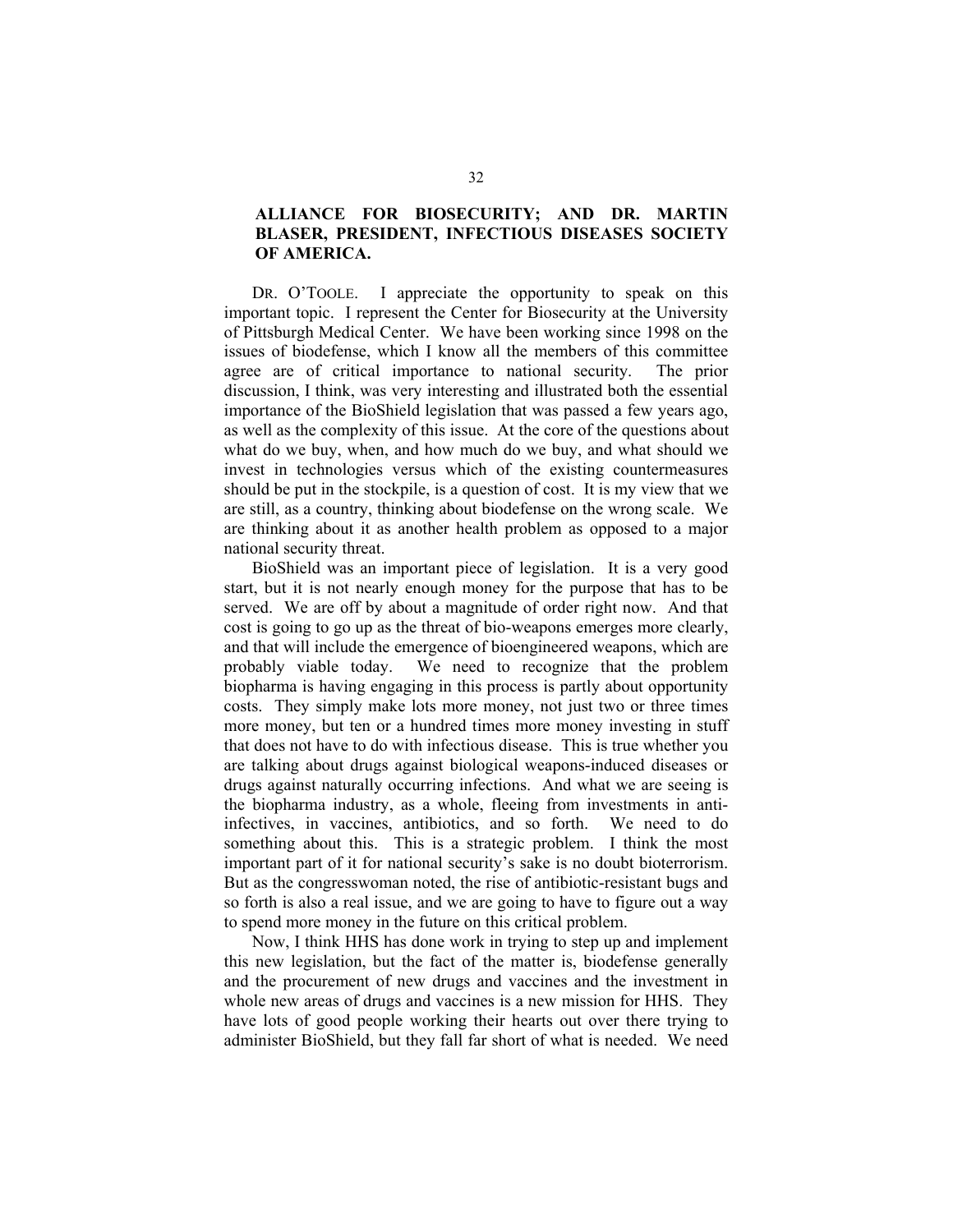more people at HHS, a lot more, I would say a hundred more just to administer BioShield appropriately, and they need to have the right expertise. We need people at HHS who have experience in the biopharma field and who have managed complex, long-term acquisition contracts, such as DOD does all the time, but HHS has never done heretofore.

 And finally, I think we are going to rapidly run out of the strategy of trying to find a drug or a vaccine against each bug that might present a biological weapons threat. We are going to be faced in the future with unanticipated threats, some of the bioengineered agents that come upon us and to which we have to respond very quickly. Right now, it takes about ten years to create a new drug. We need, as a matter of national security strategy, to start instituting research projects in partnership with the biopharma industry that can radically reduce how long it takes to develop a drug. We need to go from ten years to about two weeks. We can do this if we apply our know how across the spectrum of drug development, from improving R and D to helping us through this middle phase valley of death to improving clinical trial efficiencies to getting our regulatory apparatus even more efficient than it is now. We need to take this project on as a matter of high national security priority and we can do it, but that is going to take some time. In the meanwhile, we have to stockpile drugs, but this notion of having a cupboard full of drugs for all of the possible biological weapons agents, especially for the bioengineered agents that are upon us, is not going to be viable, even for the United States of America for very much longer. It is a stopgap measure that we need to take, but we need to take the next step into this new strategic world of radically accelerating drug development. Thank you, Mr. Chairman.

# [The prepared statement of Dr. Tara O'Toole follows:]

### PREPARED STATEMENT OF DR. TARA O'TOOLE, CEO AND DIRECTOR, CENTER FOR BIOSECURITY OF THE UNIVERSITY OF PITTSBURGH MEDICAL CENTER

Mr. Chairman, Congressman Dingell, and members of the committee, thank you for the opportunity to address the vital issue of biodefense and the difficult challenges surrounding the US government's efforts to procure medicines and vaccines against biological agents that could be used in terrorist attacks against US civilians. My name is Tara O'Toole. I am the Director and CEO of the Center for Biosecurity of the University of Pittsburgh Medical Center and a professor of medicine at the University of Pittsburgh Medical School. The Center for Biosecurity is a non-profit, non-partisan, multidisciplinary organization located in Baltimore which includes physicians, public health professionals, and biological and social scientists. The Center is dedicated to understanding the threat of large-scale, lethal epidemics due to bioterrorism and natural causes. My colleagues and I are committed to the development of policies and practices that would help prevent bioterrorist attacks or destabilizing natural epidemics, and, should prevention fail, would mitigate the destructive consequences of such events.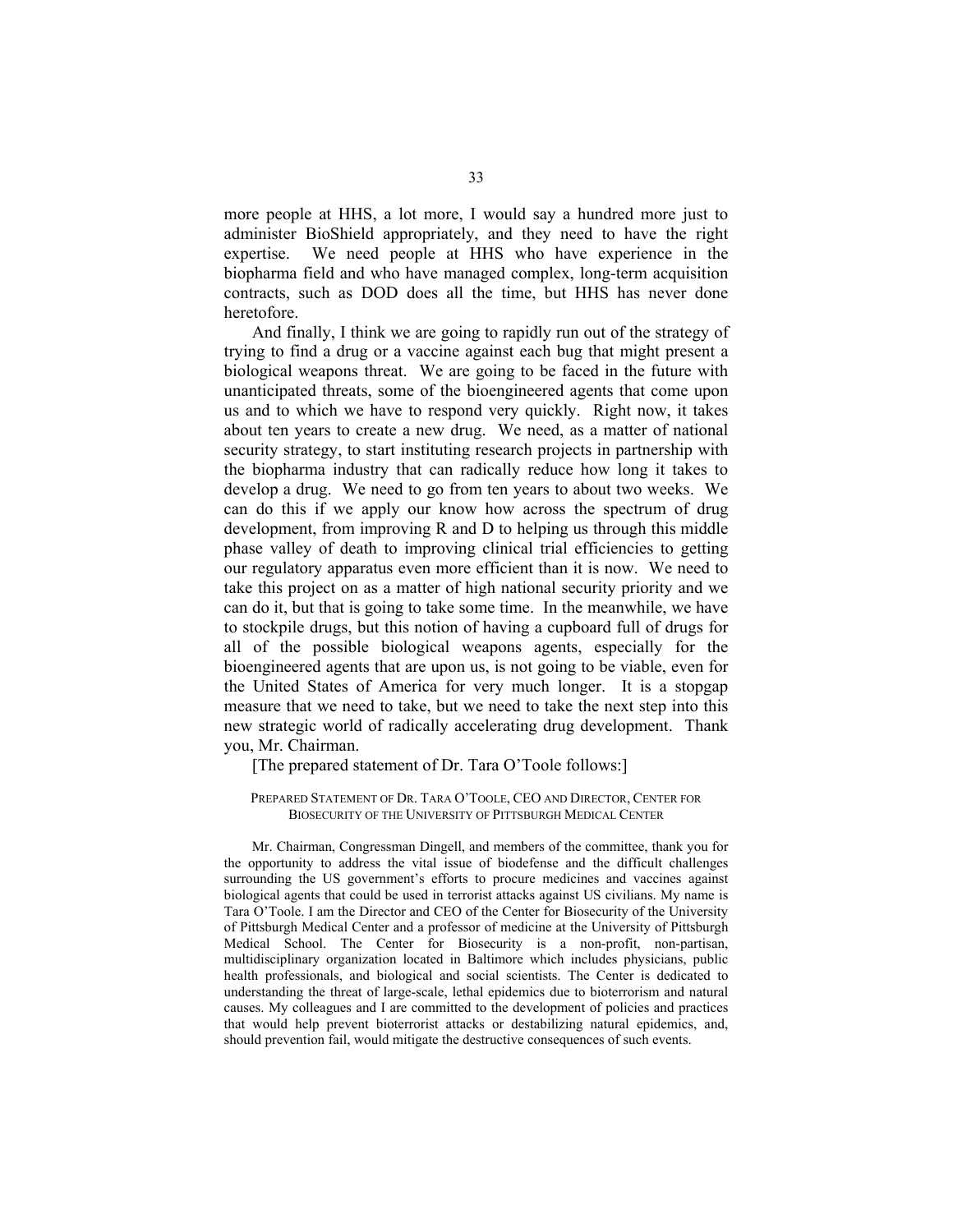For several years now, the Center for Biosecurity has been working in collaboration with academia, industry, and government to stimulate development and procurement of new medicines and vaccine for biodefense. In March 2005, we initiated the formation of the Alliance for Biosecurity, a collaboration between the Center and leading biotechnology and pharmaceutical companies with the intention of working together in the public interest to promote the creation of a robust and sustainable biomedical research and development infrastructure that we believe is needed to prevent and treat the infectious disease threats that present US and global security challenges in the  $21<sup>st</sup>$ century. These threats include large-scale epidemics of natural disease as well as bioterrorist attacks using conventional or bioengineered weapons.

Biological weapons have been proven to work, are capable of causing massive lethality, are relatively cheap, and are increasingly easy to design, build and disseminate. We are in the midst of a bioscientific revolution that will make building and using biological weapons even more deadly and increasingly easy. Finally, the materials and technical know-how needed to make a bioweapon that could infect hundreds of thousands of people are already widely distributed around the planet, and the number of people who possess the expertise needed to create bioweapons is rapidly growing as biotechnology and pharmaceutical research and production expand into developing countries.

Preventing either a natural epidemic or a bioterrorist attack is, unfortunately, unlikely. Therefore, the nation's ability to rapidly and effectively respond in the face of a biosecurity crisis should be a central pillar in our biosecurity strategy. The nation's response to an outbreak must be designed to prevent potentially destabilizing social, economic, and political consequences, in addition to preventing illness and death on a large scale. Medicines and vaccines that can counter illnesses caused by exposure to bioweapons agents are obviously an essential component of biodefense and would be critical to controlling the spread of contagious disease. A recent report from the Institute of Medicine found that the array of biological agents that pose a significant threat to biosecurity is much larger and more diverse than any of today's "threat lists."<sup>1</sup> Yet, since 2001, the US has acquired only a single countermeasure – smallpox vaccine. Why is this?

### **Funding for biodefense countermeasures is not comprehensive and is not commensurate with the threat of bioattacks.**

Thus far, the US government has focused efforts to acquire biodefense countermeasures on basic research investments and on Bioshield funding for acquisition of countermeasures that are sufficiently advanced that they are eligible for Investigative New Drug (IND) status. What's missing from the US government's biodefense funding strategy is support during the so-called "valley of death", the crucial middle phase of drug development between basic research and acquisition of final products (see figure).

<sup>&</sup>lt;sup>1</sup> "Globalization, Biosecurity, and the Future of the Life Sciences," Institute of Medicine, January 2006.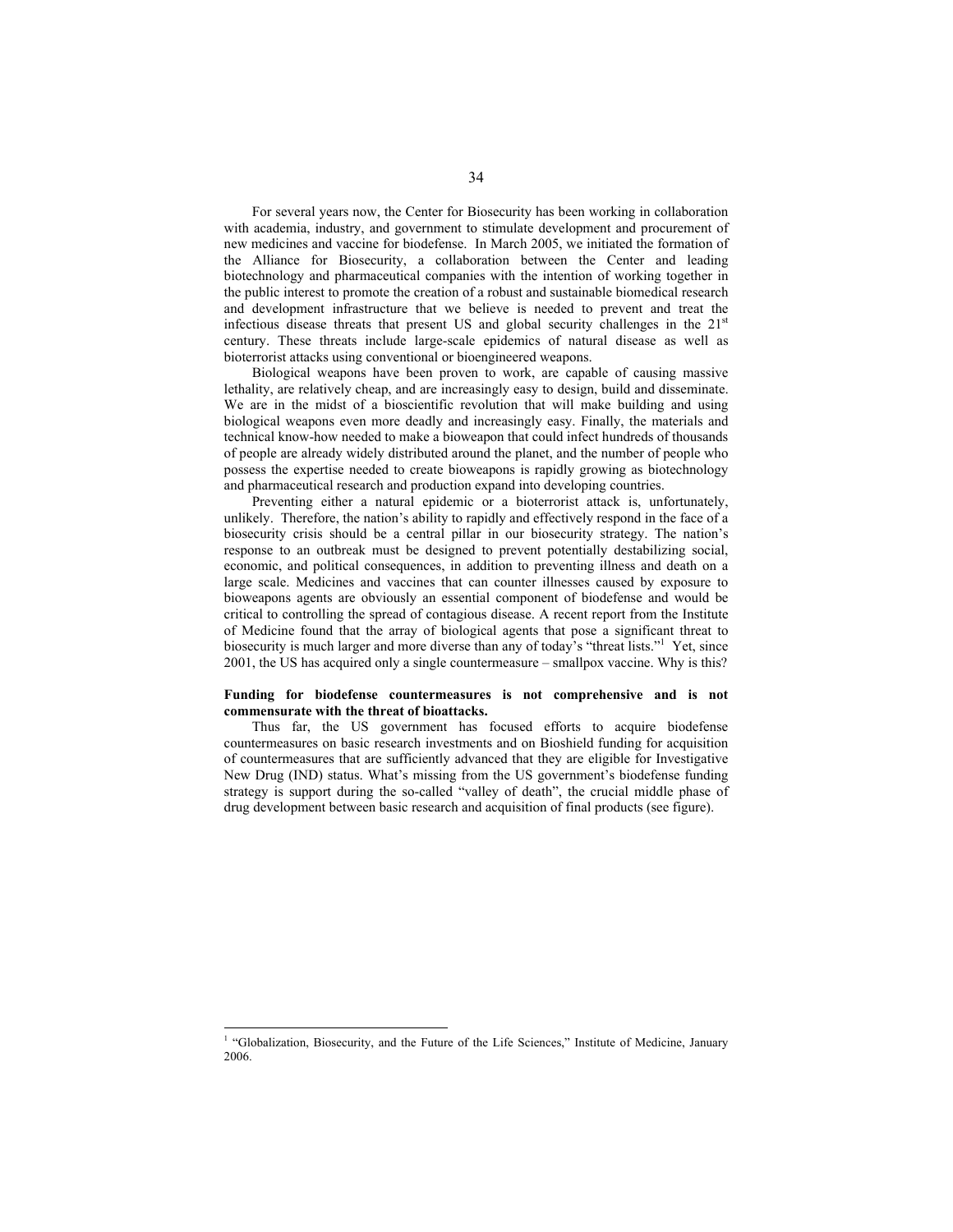

Drug and vaccine development is an expensive, high risk undertaking. Of 5000 drug "candidates" identified by scientists, only 5 make it to clinical trials and only one of these, on average, will become a licensed product.<sup>2</sup> The lack of support from the US government during the crucial intermediate stages of development results in premature failures of potential countermeasures as biopharma companies struggle to maintain operations through long periods of uncertainty without outside support. The priorities of the private capital markets, instead of the priorities of government, are driving products through the "valley of death." Unfortunately, countermeasure development is Unfortunately, countermeasure development is unattractive to private investors because there are no markets outside of governments for most of these products, and even in the most profitable scenarios, biodefense countermeasures – as with anti-infectives generally – cannot generate profits comparable to successful medicines for chronic disease that are taken for years by large populations.<sup>3</sup> This is one of the prime reasons that there are only 5 major vaccine manufacturers left in the world. One expert in drug development was quoted in a 2004 study performed by the Center for Biosecurity and the Sarnoff Corporation as saying:

*"You make a new antibiotic and if it's really terrific you'll have peak sales of \$300– 500 million per year. If you make a drug for cancer that extends life by 4 months, you can charge \$40,000 per dose. The difference is so staggering....* 

Without some form of government support for the "valley of death," perhaps in the form of grants, contracts, or significant milestone payments such as the Department of Defense uses in the acquisition of complex weapons systems, few companies will be able to secure outside financing or invest their own capital in countermeasure development.

Government-funded basic research is an essential part of biodefense strategy, partly because research into infectious diseases has, in recent times, been less well funded by the private-sector than research for cancer and other types of illness (HIV/AIDS is the exception). As noted, the private sector has been systematically abandoning R&D investments in infectious disease generally because other investment opportunities are much more lucrative.<sup>5</sup> As a result of industry's retreat from infectious disease research, there is less innovation. Since 1998, FDA has approved just 10 new antibiotics – only

<sup>&</sup>lt;sup>2</sup> "2004 Survey: Medicines in Development for Infectious Diseases," PhRMA, 2004; Nwaka, S. and R.G. Ridley "Virtual drug discovery and development for neglected infectious diseases through public-private partnerships," *Nature Reviews Drug Discovery*, vol. 2, p. 919-28, 2003.<br><sup>3</sup> "Bad Bugs, No Drugs," Report from the Infectious Diseases Society of America, July 2004;

Kennedy, D., "Drug Discovery" (editorial), *Science*, vol. 303, p. 1729, 2004. 4

<sup>&</sup>lt;sup>4</sup> Gilfillan, L. *et al.*, "Taking the Measure of Countermeasures: Leaders' Views on the Nation's Capacity to Develop Biodefense Countermeasures," *Biosecurity and Bioterrorism*, vol. 2, p. 320-27, 2004.

<sup>&</sup>lt;sup>5</sup> "Bad Bugs, No Drugs," Report from the Infectious Diseases Society of America, July 2004.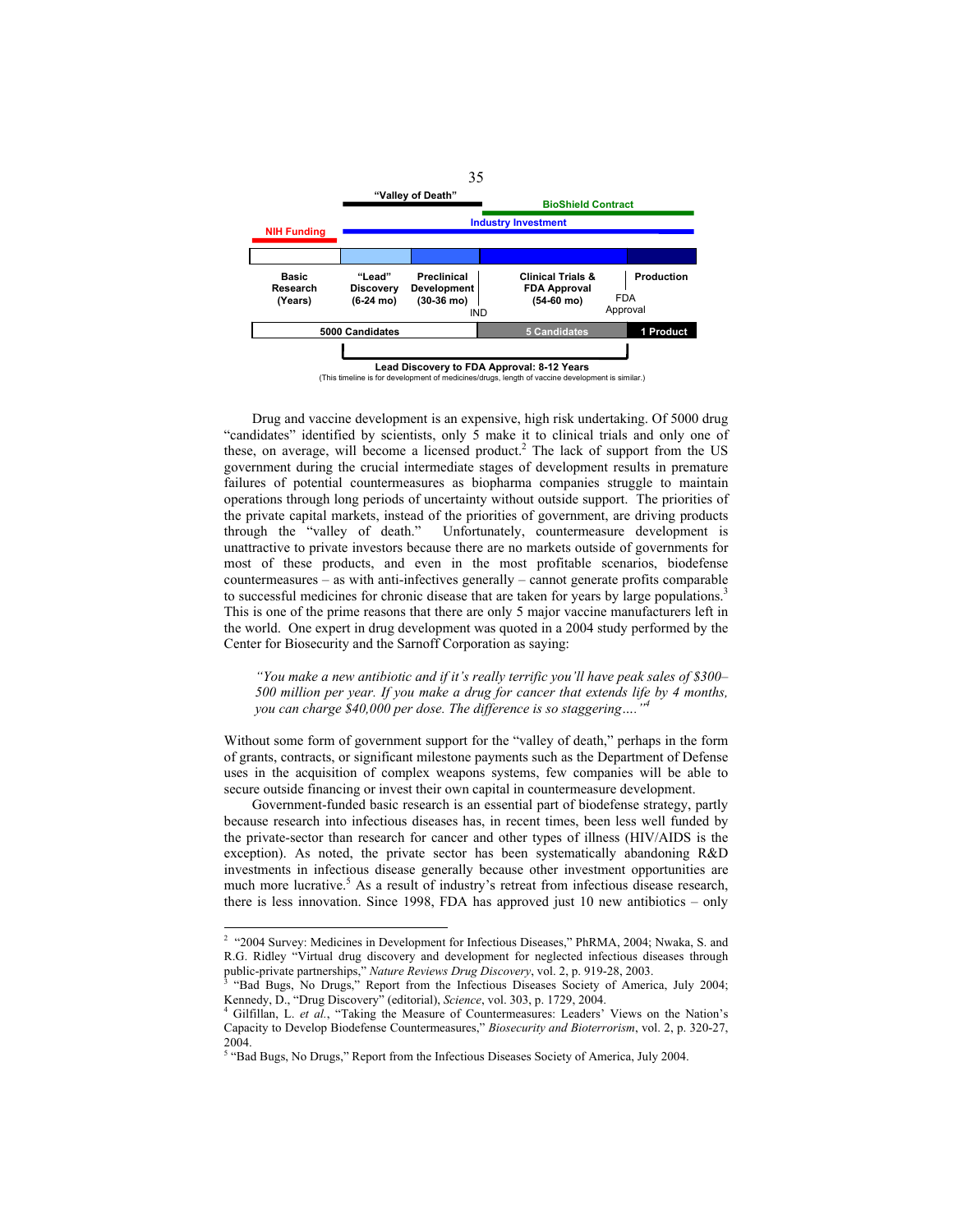two of which had a novel mechanism of action.<sup>6</sup> The strong support Congress has accorded basic biodefense research though the NIH should continue. Efforts to facilitate the transition from discoveries in the laboratory to the development of useful products by offering more support to innovators trying to traverse the "valley of death" could result in many more success stories and more "bang for the buck" from basic research investments.

With the passage of the 2004 Bioshield legislation (P.L. 108-276), the nation undertook to pay for the acquisition of countermeasures. The Bioshield Purchase Fund of \$5.6 billion sounds like a lot of money, particularly in the context of public health expenditures. But it is not much money when viewed as a necessary national security investment. A single Nimitz class aircraft carrier costs about \$4 billion; ten such ships have been built for the US Navy. The size of the Bioshield procurement fund must also be examined in light of the actual costs of drug development: it is estimated that the average out-of-pocket cost of developing a new drug is \$400 million; if opportunity costs are included, the cost is  $$800$  million.<sup>7</sup> A more recent study calculates the costs of drug development could be even higher.<sup>8</sup> Indeed, the first Bioshield contract, for 75 million doses of recombinant anthrax vaccine, amounted to \$877 million. The reality is that \$5.6 billion will not go far, particularly when the entire threat spectrum is considered and the costs of actually acquiring (not just developing) medicines and vaccines are contemplated.

### **Current HHS Structure and Staffing Levels Need to be Strengthened**

Biodefense is a relatively new and complex mission for the Department of Health and Human Services (HHS). Although many competent people within HHS are working hard to manage countermeasure development and acquisition, too few federal staff, many with little relevant experience, are trying to do too much under ferocious time pressures. It is imperative that HHS be granted the authority to hire about 100 new staff, many of them at the senior level, to manage these important programs. It is especially important that HHS hire people with experience in drug and vaccine development and production.

The current processes associated with threat identification, countermeasure development and acquisition are poorly coordinated, slow moving, confusing and often contrary to routine business practices. This is due in part to the number of different agencies involved (OPHEP, ORD, FDA, NIH, DHS). But it is also the case that HHS lacks experience managing complicated, long-term acquisition projects such as DOD handles routinely. The Federal government has chosen to pursue biodefense countermeasures through partnerships with the biopharma industry. Such an approach is a sensible way to make efficient use of the prodigious know-how and resources of the private sector. But for this approach to work, the Federal government must be a reliable partner. From biopharma's perspective – and the perspective of investors – it is critical that the government maintain a transparent, predictable process with clear timelines, explicit liability protection and fair compensation rights, and develop predictable rules for the protection of intellectual property rights. Failure to recognize these realities means that few companies will choose to pursue countermeasure development and production, and the country will not have the medicines it needs in times of crisis.

After the terrorist attacks of 2001, HHS was tasked to take on a welter of new missions related to homeland security. The management structure and staffing of HHS

 $\overline{a}$ 

<sup>6</sup> Spellberg, B. *et al.*, "Trends in antimicrobial drug development: implications for the future," *Clinical Infectious Diseases*, vol. 38, p 1279–86, 2004. 7

<sup>&</sup>lt;sup>7</sup> DiMasi, J.A. *et al.*, "The price of innovation: new estimates of drug development costs," *Journal of Health Economics*, vol. 22, p151-185, 2003.

Adams, C.P and V.V. Brantner, "Estimating The Cost Of New Drug Development: Is It Really \$802 Million?", *Health Affairs*, vol. 25, p. 420-28, 2006.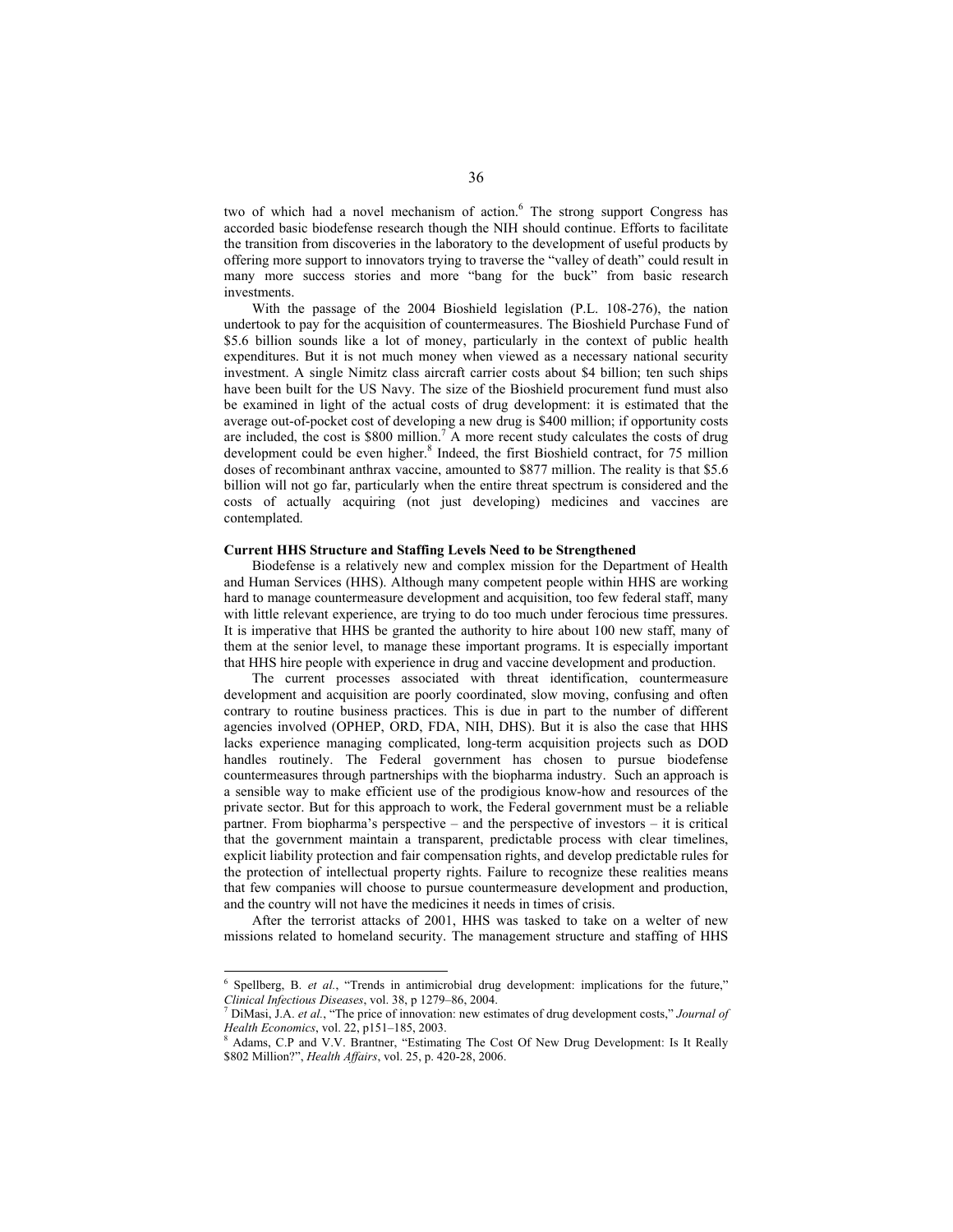has simply not kept pace with these assignments. HHS is larger in dollar terms than the Department of Defense – and yet HHS does not have a single undersecretary. Secretary Leavitt has noted that he has 27 direct reports – a situation he recognizes as "not at all an ideal organizational structure."

Cabinet Secretaries should have broad discretion in how their agencies are organized, but I believe that Congress should consider authorizing HHS to establish at least one – or better, two or three – Undersecretary positions. This would provide the agency with more senior managers capable of coordinating HHS's vast programmatic span of control. In the realm of public health preparedness, an Undersecretary for Public Health (which could be combined with the present Assistant Secretary for Health or the position of Surgeon General) could better coordinate the varying HHS programs now spread among the Assistant Secretary for OPHEP, CDC, HRSA, NIH, AHRQ, and ONCHIT. In addition, an Undersecretary would be better able to represent HHS in the interagency process.

### **Focus on Accelerated Development of Countermeasures**

The US does not yet have a coherent biodefense strategy, nor do we have a strategy for countermeasure research, development, and production that takes account of the full spectrum of possible bioweapons agents, including engineered threats. It is clear that a handful of pathogens such as anthrax, smallpox, plague, etc. are at the top of most threat lists because of their availability, lethality, contagiousness, historic development as bioweapons, etc. Developing and stockpiling specific countermeasures against these high-priority threats is a rational and pressing national security need.

However, in the long term, the current approach of developing countermeasures against each potential bioweapon agent will prove futile. Natural outbreaks of novel infectious diseases (e.g. SARS) are commonplace, and there are dozens of naturally occurring pathogens which could serve as bioweapons agents today. Moreover, the ongoing revolution in bioscience will enable the creation of more and more bioweapons agents covering an enlarging spectrum of targets.<sup>9</sup> As the "threat space" expands, it will become increasingly difficult and costly to use a "one-bug-one-drug" strategy to define the appropriate armamentarium of countermeasures that must be developed and stockpiled – and perhaps never used. In addition, the country will have to confront the specter of covert bioattacks using heretofore unanticipated bioengineered agents. Avoiding the destabilizing effects of a large-scale, lethal campaign of such attacks will require the ability to rapidly design, develop and produce new countermeasures from a standing start – in weeks, if not days. The need to anticipate and prepare for such bioengineered weapons is not in the far-off future. We are already living in the age of bioengineering*.* Scientists estimate that in five years it will be possible to synthesize any virus from non-living components.

A major strategic goal of US biosecurity strategy should be the radical acceleration of drug and vaccine development. The US government should embark on an ambitious program to incrementally reduce drug development and production time across the entire development spectrum. Important reductions in development time might be achieved across the timeline of drug and vaccine development with efforts such as:

- technology improvements such as in silico modeling, genomics, and synthetic biology;
- wider sharing of, and access to, improved research tools such as toxicological databases, test-tube and animal models of diseases, chemical libraries of possible medicines, and high throughput screening of potential drug candidates;

 $\overline{\phantom{a}}$ 

<sup>9</sup> Petro, J.B., T.R. Plasse, J.A. McNulty, "Biotechnology: Impact on Biological Warfare and Biodefense," *Biosecurity and Bioterrorism*, vol. 1, p. 161-68, 2003.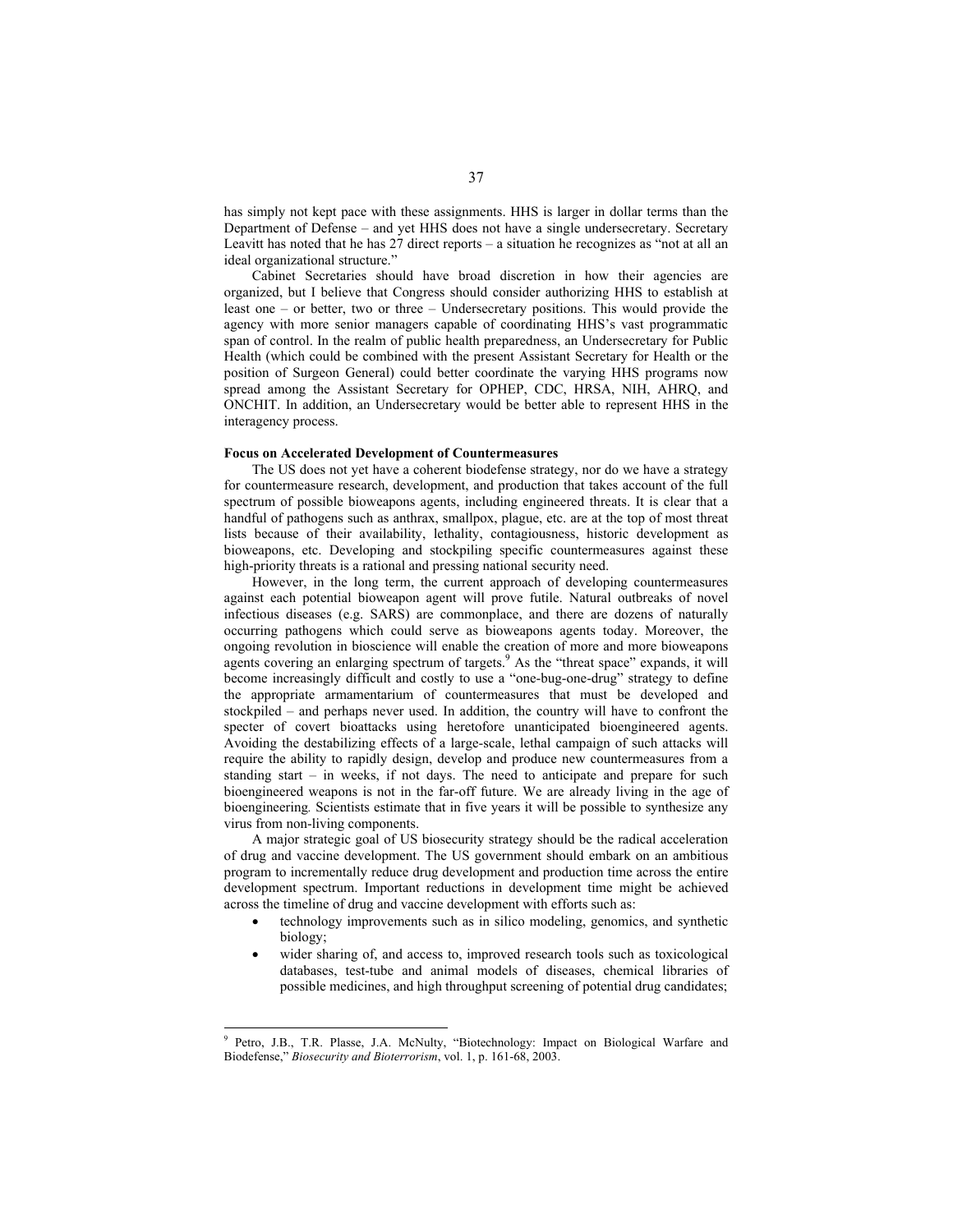- more efficient clinical testing, such as might be accomplished with integrated electronic health records;
- streamlined regulatory review such as might be achieved by adding staff and leadership in FDA and developing policies that account for the unique aspects of biodefense countermeasures;
- the creation of public-private consortia to facilitate sharing of information between developers, to address predictive safety testing (i.e. to focus on scientific ways to predict toxicity), and to tackle other key countermeasure development challenges.

This is not just about developing new technologies. The US government will need to foster new systems to enable private sector developers – many of whom are direct competitors – to work together with the government and academia so that we can take advantage of the complete storehouse of knowledge and expertise available.

If the US were to undertake an ambitious long-term effort to focus on accelerated countermeasures development, it is likely to be successful. The US currently has the advantage in bioscience expertise and experience – invaluable assets that could be well leveraged in such an effort, although we are also rapidly outsourcing most drug and vaccine development overseas, mostly to India and China.

Success in such a venture would bring many benefits in addition to forming the foundation of a coherent and sustainable biodefense strategy. In biopharma, time is money; the average drug now requires a decade to develop from concept to licensed product. Learning how to accelerate countermeasure development would necessarily mean that the costs of countermeasures would decrease, probably substantially. This effect would have direct implications for the costs of pharmaceuticals generally – even during "peacetime" – thereby reducing health care costs and placing the cost of vital drugs and vaccines within reach of developing countries.

Such a program of accelerated drug development should proceed in partnership with biopharma companies in the private sector, much as the Department of Defense developed partnerships with major military contractors. If such a project was ambitious enough, and properly structured and financed, and if the Federal government made a long-term commitment to such a project, it is likely that the leaders of biopharma would agree to participate.

It would not be easy to achieve radical acceleration of countermeasure production. But incremental progress is almost certain, and would over time have potentially significant impacts. I am convinced that such a project will be undertaken; the remaining question is whether the US will make such a commitment before we experience a largescale bioevent, such as a terrorist attack or a naturally occurring pandemic, or after.

The Biodefense and Pandemic Vaccine and Drug Development Act (S. 1873) being proposed by Senator Burr as a next step beyond Bioshield is not perfect. It is a modest bill that will not transform countermeasure R&D or dramatically reshape HHS. But it is an extremely useful piece of legislation and should be enacted into law. The bill makes important incremental improvements in the structure of HHS, allowing the agency to acquire competent staff and bring more clarity and transparency to its countermeasure procurement processes. It provides mechanisms for supporting companies in the "valley of death", in a manner similar to the DOD acquisition process and appropriate to the development of complex products with limited markets. The related bill being proposed by Senator Kennedy (S. 1880) also makes the point that improvements in the current approach to countermeasure development are needed. These bills send the message that the US government is concerned about biodefense and wants to improve countermeasure development. Should the Congress fail to pass meaningful Bioshield legislation this session, there is a real danger that the biopharma industry will read this as a clear message: Congress is not serious about biodefense.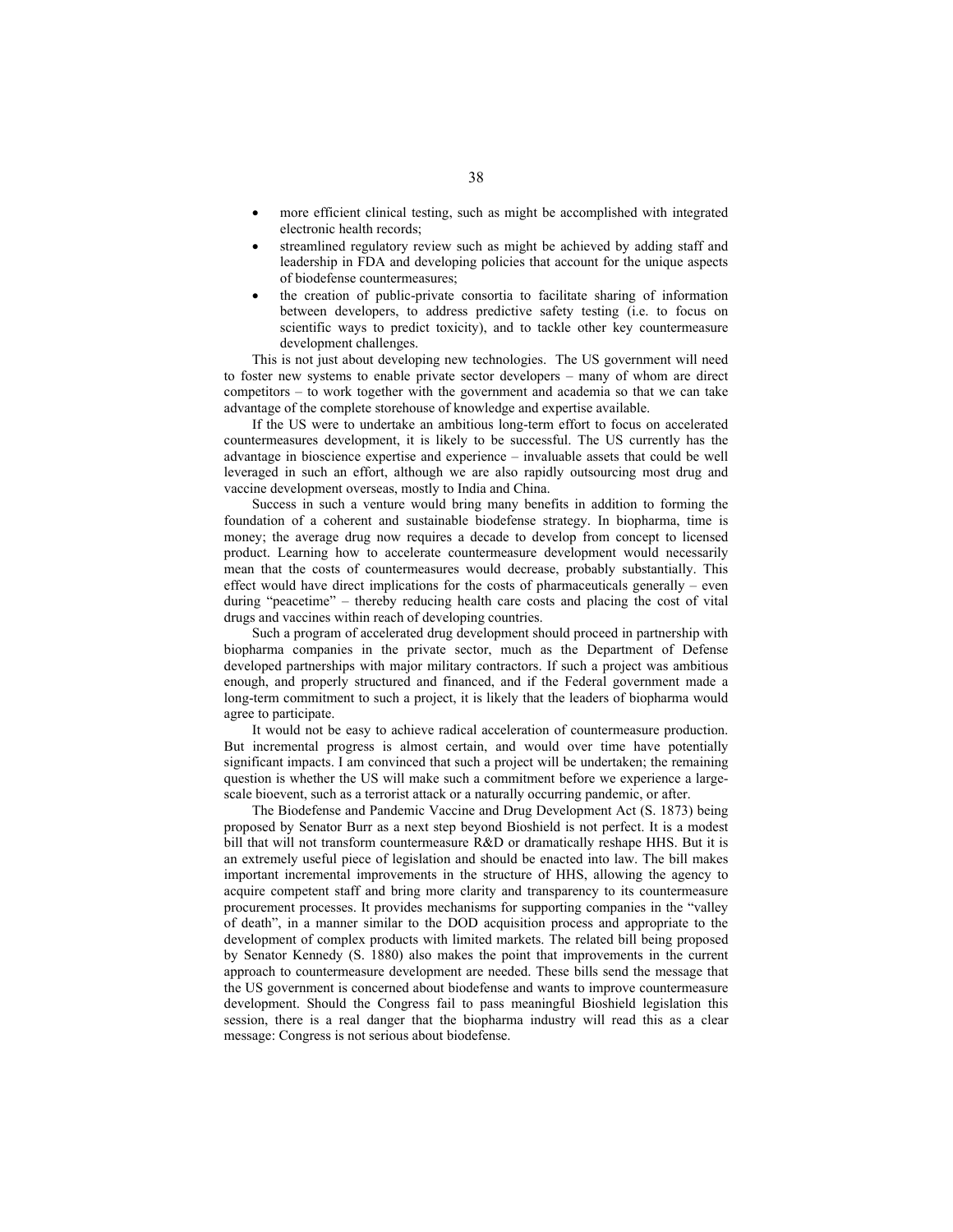MR. DEAL. Thank you. Mr. Young?

MR. YOUNG. Mr. Chairman, thank you for the opportunity to testify before the committee today. AlphaVax is a small 70-person, privately held R and D stage biotechnology company based in North Carolina, and we are working to develop and commercialize a vaccine technology, a platform technology, and I am here today testifying on behalf of BIO.

 Since 2002, AlphaVax has received four NIH peer-reviewed biodefense vaccine early-development grants. These grants represent about \$38 million in total awards, and it is our long-term goal to use these grants, BioShield monies, and if commercially viable, private capital to develop bioterrorism countermeasures. If it weren't for Project BioShield and the Government's grant funding in this arena, my company would not be working on biodefense vaccine targets at all. We have no sales. We have no profit. The only money we have is money from people who believe we might be able to produce important new vaccines one day. That is a long, costly, and inherently uncertain process. We have limited amounts of time, people, and money with which to deliver on these expectations.

 As we consider the pressing need to improve preparedness, we must recognize the enormous challenges intrinsic in that and the successes to date. The public/private sector partnership necessary to protect the Nation from bioterrorism and pandemic threats is unprecedented in the area of biopharmaceutical development, and it must have an entrepreneurial and innovative spirit. Dedicated personnel, and we have heard today from many agencies who have already devoted countless hours to build the effort from the ground up, and these efforts and accomplishments ought to be recognized, and HHS has given examples of contracts that are already underway. However, as important as these contributions are, more must be done. Essential reforms to the BioShield partnership are necessary to better enable the successful development of biodefense and pandemic countermeasures. Incremental change can increase capacity for existing products or achieve modest improvements on existing countermeasures, but to achieve dramatic success BioShield needs to adopt a culture and methodology consistent with innovation, the innovation it wants to stimulate. This is an approach that is modeled in the private sector by a technology investment.

 I am going to emphasize just three areas. First, Congress must reform Project BioShield to fill the important funding gap that has been alluded to between early development and the ultimate commercial marketing of a product, which companies like mine without self-funded R and D refer to as the valley of death, with good reason. The development process for drugs and biologics is complex, time consuming, costly, and high risk. There are added challenges to that in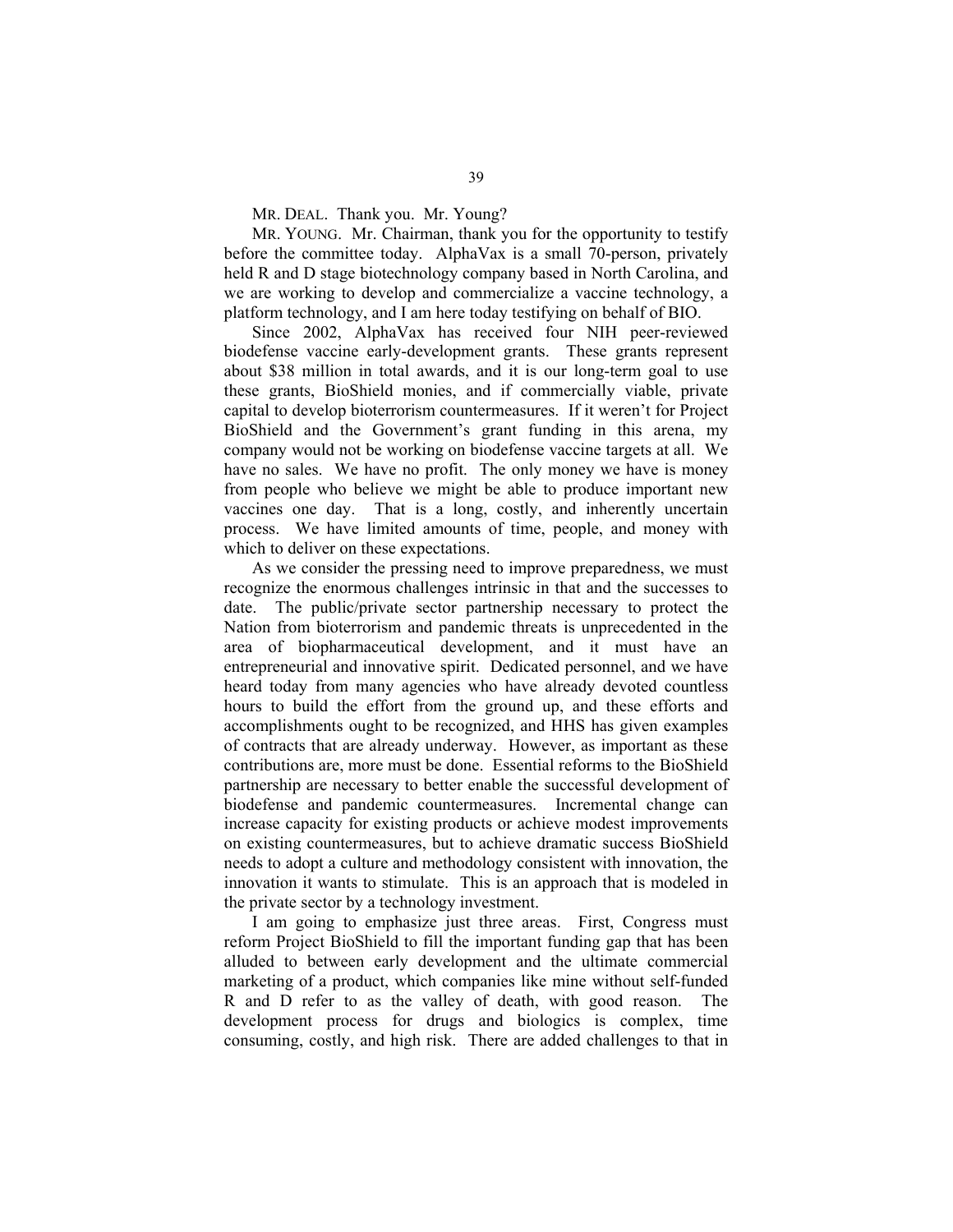developing countermeasures, and these countermeasure opportunities compete for investment dollars with other markets. The Government is usually the only purchaser for countermeasures and because of all of this, it is extremely difficult for small companies to raise private funding to cover the costs incurred after early stage NIH funding but before the Government begins paying for a final product. So to address the funding gap, BioShield ought to reform to allow the sharing of risk between industry and the Government during the entire course of product development, and funding to bridge that advanced development valley of death is a key element to a successful and meaningful partnership.

 A second recommendation would improve the coordination and also the character of the staffing that animates the Government activity in this. The partnership required for successful countermeasure development includes a number of different agencies, and each plays a role in the process. The objectives and requirements of the various agencies must obviously be aligned and coordinated with contract solicitation terms and be part of an early dialogue. The expectations of regulators for licensure and emergency use authorization ought to be coordinated with the contract terms. Ambiguous, additional, and unforeseen requirements that arise outside of contract terms magnify companies' financial risk. Clear and strong leadership, with a fundamental understanding of biotechnology development, is required to coordinate the many agencies and objectives and to ensure that development is not choked by bureaucracy or inexperience. The challenges and complex nature of countermeasure development, coupled with the urgent need to prepare, require that critical staff level positions be adequately funded. HHS needs not only sufficient resources to expedite the procurement processes, but flexible hiring authorities are needed to staff key positions with the expertise and understanding of the pharmaceutical industry, both small and large companies that animate it.

 The final point of emphasis is just the need to clearly and predictably identify future needs. Countermeasures can't be developed in the absence of clear and reliable articulation of the needs and commitments. Effective product development requires an understanding of the end goal, and to date there have been too few material threat assessments that have resulted in requests for proposals and acquisitions. There have also been instances where expected needs were dramatically reduced upon solicitation of the contract. Lack of clarity and predictability of technical requirements can further frustrate planning and execution. To enable an effective public/private partnership, requirements ought to be developed through dialogue with industry and there must be a shared understanding of objectives, purchase solicitations, and the consideration of the complexities of the industry and the development process.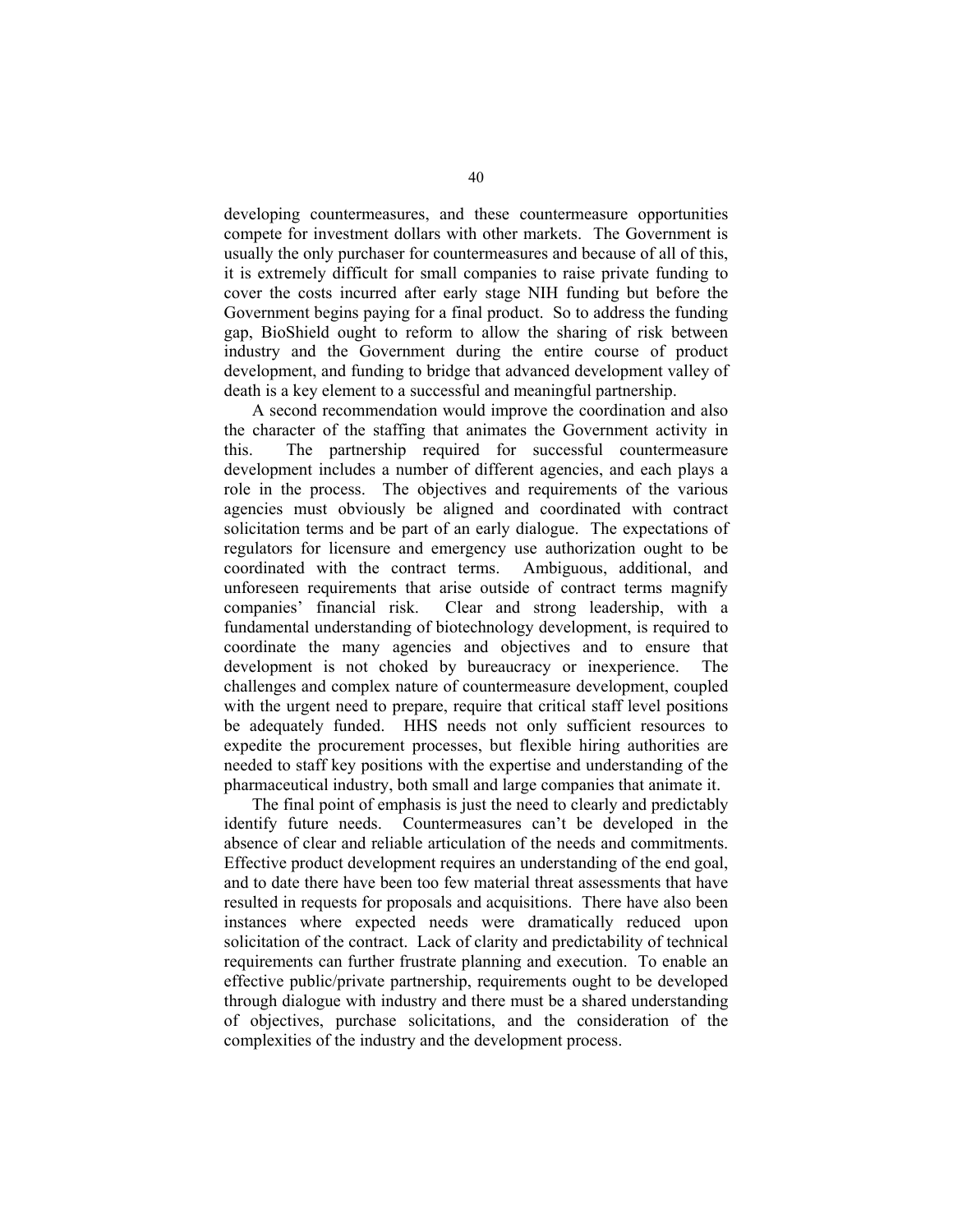In conclusion, BioShield has been an important first step. Enactment of some of the more modest reforms I have alluded to will spur more bioterrorism and pandemic countermeasure participation by the private sector, but without reform and additional funding, that participation will still fall short. Many companies like mine will have no choice but to avoid the biodefense valley of death and many promising countermeasures will never progress. Our industry is based on a productive relationship and understanding of the link between risk and innovation, and to achieve similar productivity and countermeasures, BioShield needs an approach that cultivates innovation. Thank you.

[The prepared statement of Peter F. Young follows:]

# PREPARED STATEMENT OF PETER F. YOUNG, PRESIDENT AND CEO, ALPHAVAX, INC., ON BEHALF OF BIOTECHNOLOGY INDUSTRY ORGANIZATION

Good afternoon and thank you for the opportunity to testify before the Committee today on behalf of BIO, the Biotechnology Industry Organization. My name is Peter Young, and I am the President & Chief Executive of AlphaVax, Inc. AlphaVax is a privately held pre-revenue biotechnology company based in North Carolina that is working to develop and commercialize a vaccine technology that was originally invented in part at the US Army Medical Research Institute for Infectious Diseases. In addition to vaccine development funding we receive from the Division of AIDS in the National Institute of Allergy and Infectious Diseases (NIAID) at the National Institutes of Health (NIH), my company has since 2002 received four NIH peer-reviewed biodefense vaccine early development grants for the Marburg virus, botulinum toxin, viral encephalitis viruses, and small pox, as well as grants against SARS and pandemic influenza. These six grants represent \$38 million in total awards, not including clinical support funded separately by the NIH on some of the programs. My company consists of 70 people.

BIO represents more than 1,100 biotechnology companies, academic institutions, state biotechnology centers and related organizations across the United States and 31 other nations. BIO members are involved in the research and development of healthcare, agricultural, industrial and environmental biotechnology products

I wish to preface my general remarks by noting that if it were not for Project Bioshield and the government's grant funding in this arena, my company would not be working on biodefense vaccine targets at all. We have no sales and no profit: the only money we have is money from people who believe we might be able to produce important new vaccines for diseases they are interested in. Biotechnology companies like mine have a limited amount of time, people, and money with which to show they can deliver on these expectations. If they don't deliver, they can't attract investment capital, and they die. If I were a big company with my own sales and profits, I would have a little more leeway, but I would still be critically answerable to the expectations of investors and the capital markets.

The intrinsic risks and costs of developing biodefense vaccines are not different from other vaccines the private sector invests in. However, to justify working on biodefense vaccines, the private sector – big company or small - must ask itself additional questions before pursuing countermeasures:

- Is the potential market big enough to be attractive?
- Are the risks no greater?
- Are the costs subsidized or covered?
- Are there technical or financial leverages that advance the technology?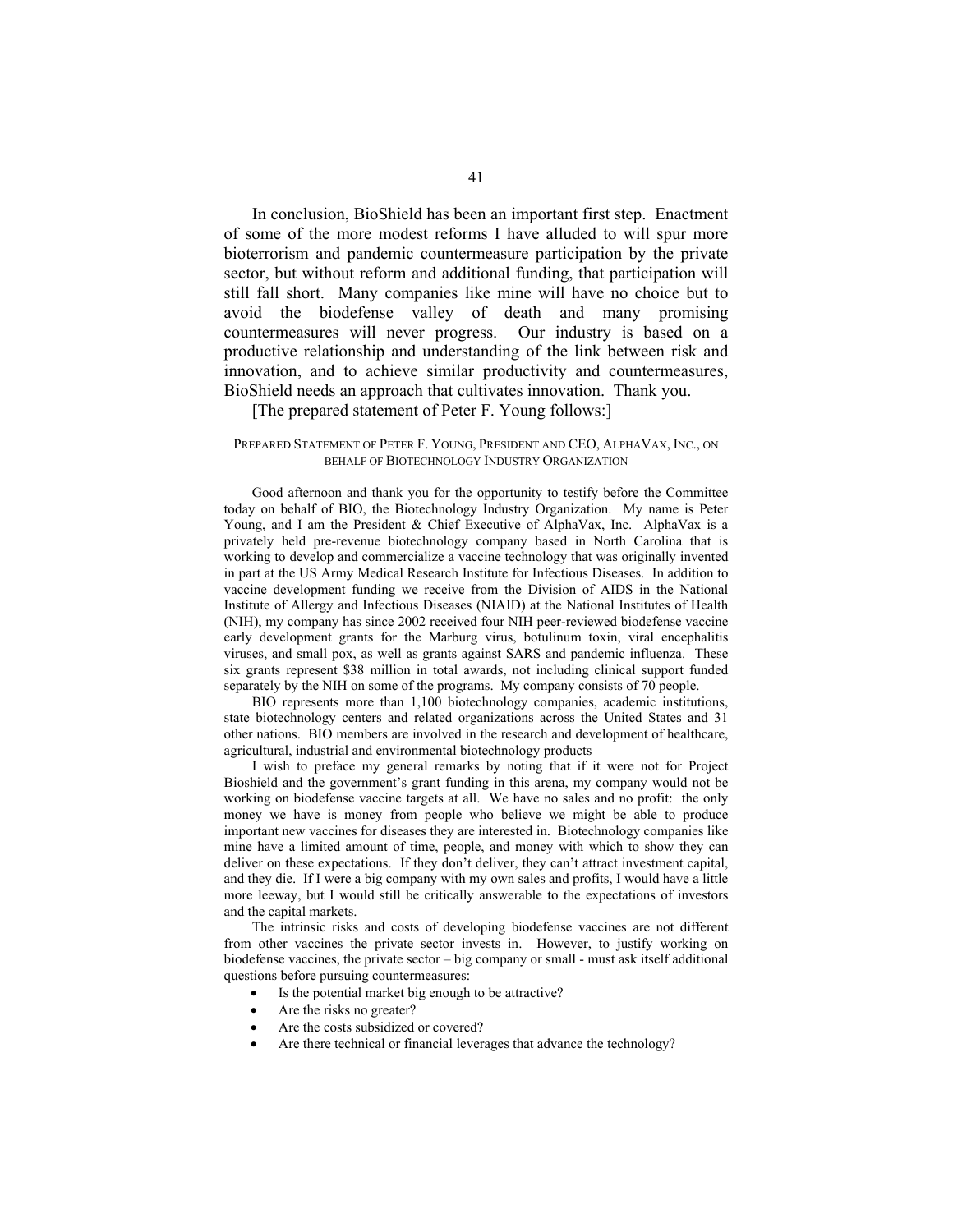If the answer to these questions are negative or absent compared to other opportunities, companies won't participate.

As we consider the progress to date in medical countermeasure development and the actions needed to improve preparedness, we must recognize the enormous challenges and the successes to date. The magnitude of the public-private partnership necessary to protect the nation from bioterrorist and pandemic threats is unprecedented in the area of biopharmaceutical development. This is an enormous task for the Department of Homeland Security (DHS) and the Department of Health and Human Services (HHS) and its agencies, and much hard work by dedicated individuals was needed to build the initiative from the ground up several years ago. These efforts and accomplishments must be recognized. HHS has contracts underway for vaccines for anthrax and countermeasures for acute radiation syndrome and other radiological indications. Over 180 million doses of a smallpox vaccine have been delivered to the Strategic National Stockpile. Additionally, NIH, through NIAID, has issued numerous grants for millions of dollars that have been essential to spur early stage research in biodefense products. Grants have also been issued to foster the construction of biosafety containment facilities necessary for the research and development of countermeasures for harmful pathogens. Dedicated personnel from many agencies have devoted countless hours to this effort in national security.

However, as important as these contributions have been, more must be done. Essential enhancements to the commitment of a public-private partnership are necessary to enable the successful development of biodefense and pandemic countermeasures. The urgency of timing must be reinforced. As a nation we have faced a heightened threat of terrorist attacks, and the threat of an influenza pandemic and news of the spread of avian influenza grows each day. We must approach these reforms with a recognition that we currently do not have nearly enough vaccine and therapeutics to protect all Americans from a pandemic. With this in mind, I would like to offer perspectives on three key areas of need:

- Clear and predictable identification of needs that are developed in a public/private partnership with dialogue.
- Strong leadership and coordination.
- Strong and predictable funding that addresses both development and acquisition of critical medical countermeasures.

In order to understand what changes are necessary to better engage industry in the development of medical countermeasures, an understanding of the factors that affect the drug development process is helpful. The development process for drugs and biologics is complex, time-consuming, and costly. It often involves many partners through different stages, and it includes a number of complicated intellectual property and licensing agreements. The development of a biopharmaceutical product can cost tens or hundreds of millions of dollars and take years from initial research to commercialization.

Companies interested in drug development typically engage in sophisticated market analysis to assess what demands exist for products before engaging in costly and timeconsuming research and development. An understanding of the market is important not just at the time of manufacturing and sale - it is a critical component that drives risk assessments through the product development cycle. Because the costs of drug development generally increase substantially as the product moves from one phase to the next, careful risk assessments are made during all phases of development. It is a reality that the stability and robustness of the final market is a key determinant in these risk assessments and the viability of product development.

Understanding of the final market includes information on volume of demand and economic factors. But important technical considerations are also incorporated into the development cycle. For example, the mode of administration, dose and formulation requirements, and shelf-life requirements are important factors in product development.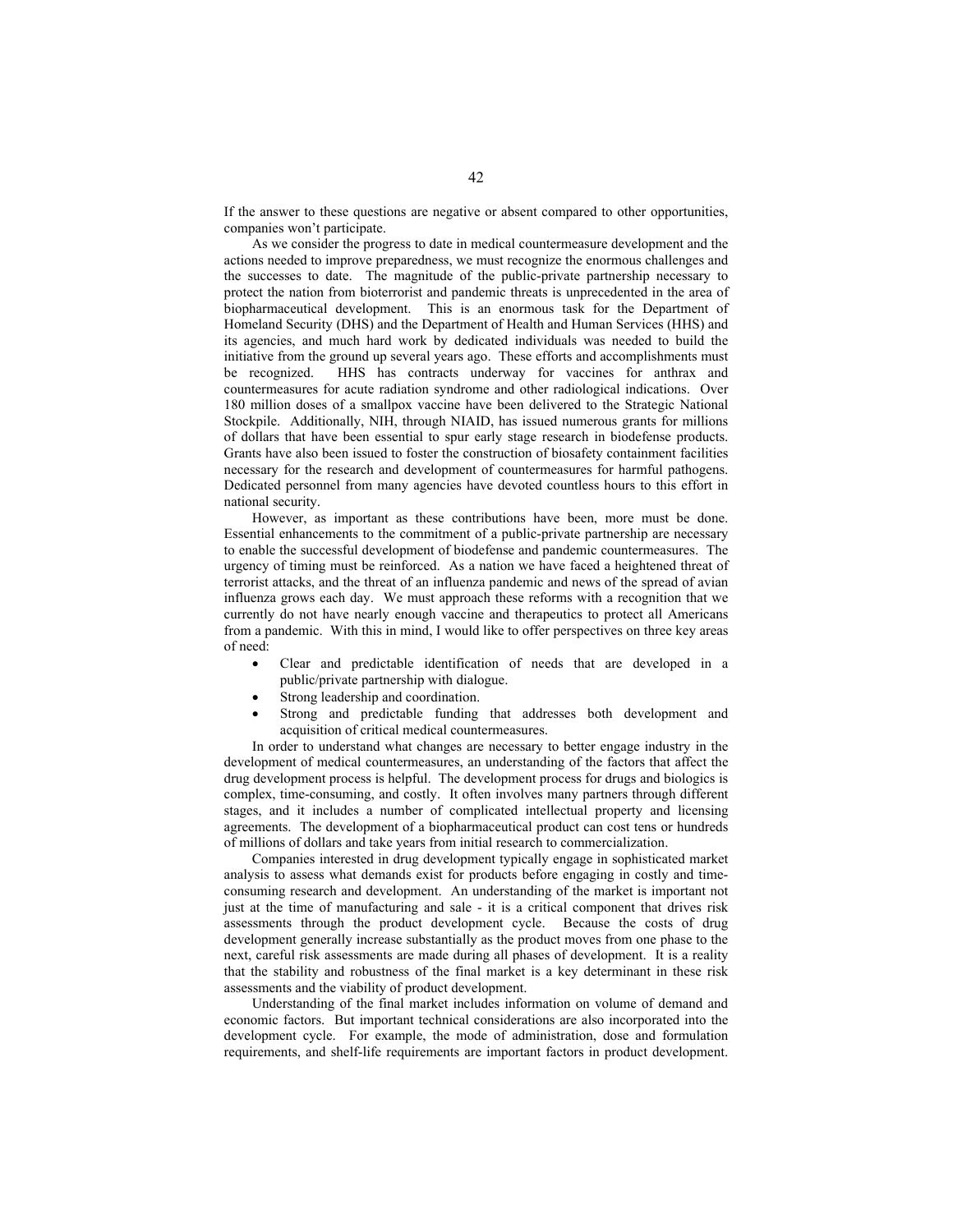Uncertainty in these specifications, or a change late in the development cycle, can have a profound impact on risk assessments, and ultimately the time and cost of development. It is also important to recognize that even with clear market needs, few products move from early development to licensure without some technical changes. This is expected, as a goal of advanced development is to optimize the product for the best effectiveness and safety.

While these considerations exist for all biopharmaceutical development, biodefense and pandemic products face heightened challenges. The government will generally be the only or primary purchaser, and thus will set the market demands. Lack of clarity and stability of government requirements translates directly to lack of clarity and stability in development goals. This in turn has a direct impact on whether or not companies can step forward and contribute the expertise of the private sector.

Biodefense and pandemic products also face increased risks for liability claims, so liability protections and an injury compensation program are necessary to spur industry to participate in these challenging markets at the government's request. These products will likely be administered in the face of an emergency to otherwise healthy individuals. Companies must be assured that they will not face financial ruin due to unforeseen and unavoidable adverse reactions. The Public Readiness and Emergency Preparations Act (PREP Act), passed as part of the 2006 Defense Appropriations Act, provides responsible liability protections, coupled with a compensation program for those injured by medical countermeasures. It is important to note that liability protections are necessary to enable all stages of development – not just final sale of product. Small companies must attract investors and capital to move products through the development cycle. The ability to attract such capital is severely constrained if strong, responsible, and stable liability protections are not in place.

Bearing in mind these factors that influence biopharmaceutical investment decisions and the competition for investment dollars, there are a number of critical and interdependent areas that need to be addressed. Incentives must be in place to both engage and sustain industry participation in this important partnership.

First, we need clear and predictable identification of needs that are developed in a public/private partnership with dialogue and coordination. A predictable demand is needed to allow companies to consider and assess their ability to enter this market. Without this, the ambiguity and uncertainty will cause investment dollars to be directed to other efforts. As noted earlier, effective product development requires an understanding of the end goal.

To date, there have been only a handful of material threat assessments that have resulted in requests for proposals (RFPs) and acquisitions. There have also been instances where expected needs were dramatically reduced upon solicitation of a contract. Lack of clarity and predictability of technical requirements, such as expiry dating and filling and storage requirements, can further frustrate planning and execution. This creates uncertainty in the market, and severely challenges business planning necessary for commercialization of countermeasures. Demand drives the product development process, and realistic requirements, developed with dialogue with industry, need to be incorporated early into the drug development process. Countermeasures cannot be developed in the absence of clear and reliable articulation of needs and commitments to purchase successfully developed products.

To enable an effective public/private partnership, requirements should be developed through dialogue with industry. It is essential that industry and government have a shared understanding of objectives, and that purchase solicitations are developed in a framework that addresses the complexities of the biopharmaceutical industry and contain the appropriate level of specifications and delivery terms.

Second, strong leadership, coordination, and sufficient funding and flexibility in staffing are essential to success. The public/private partnership required for successful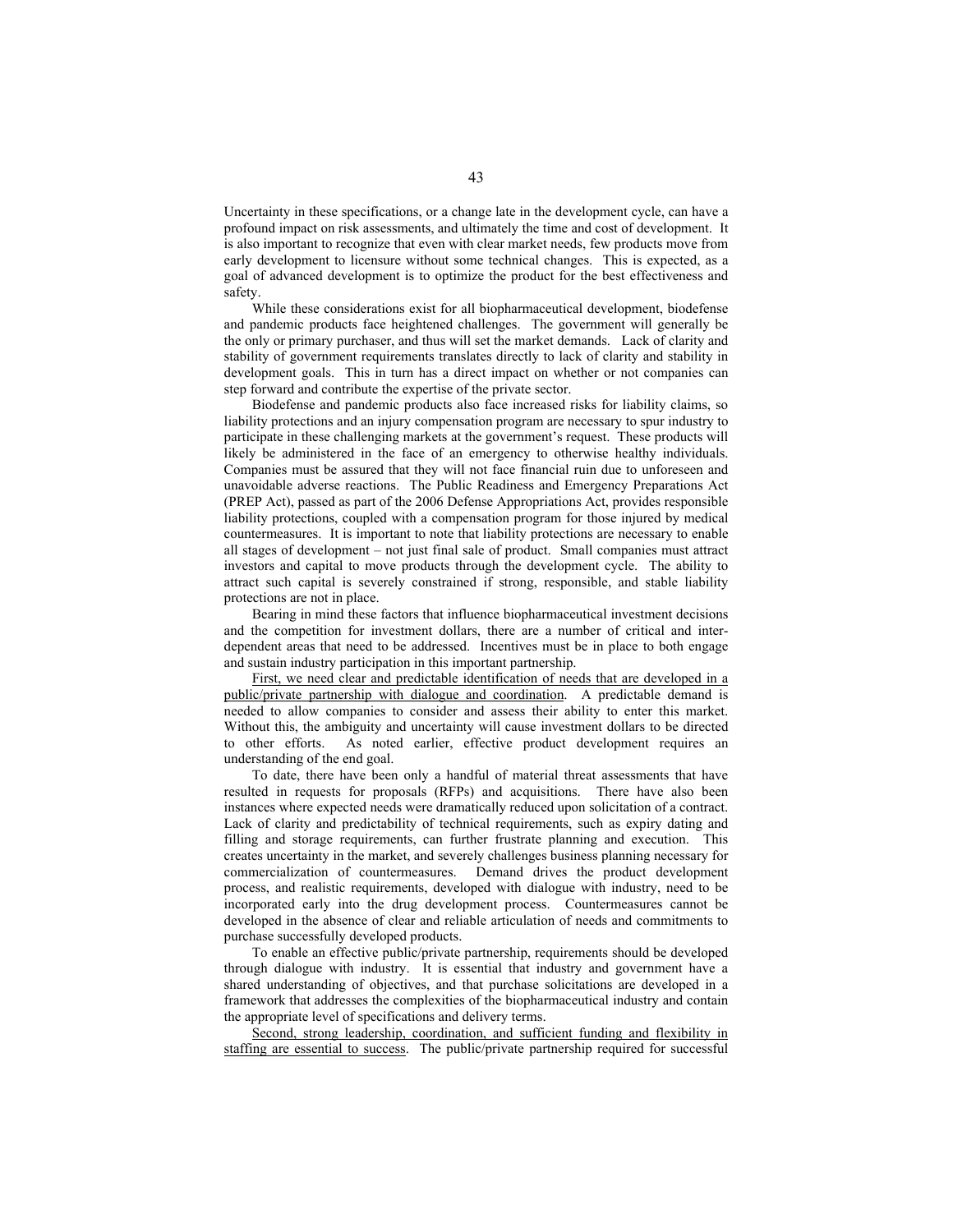countermeasure development includes numerous government departments and agencies, each playing a key role in the process. The objectives and requirements of the various agencies must be aligned and coordinated with solicitation terms and must be part of the early dialogue. These activities include funding for early and late stage research and development, regulatory support, and contract management. For example, production and delivery of products are inherently affected by regulatory requirements. The expectations of regulators for licensure and emergency use authorization should be coordinated with the contract terms. Ambiguous, additional and unforeseen requirements that arise outside of contract terms magnify companies' financial risk. Strong and clear leadership is required to coordinate the many agencies and objectives.

Also, the challenges and complex nature of countermeasure development, coupled with the urgent need to prepare, require that critical staff level positions be adequately funded and staffed. In order to sufficiently expedite the procurement processes, HHS needs sufficient resources. Flexible hiring authorities can also help ensure that key positions are staffed with expertise and understanding of the biopharmaceutical industry and the functioning of both small and large companies. In order for a true public/private partnership to succeed, both sides must be resourced to rapidly address the full array of development issues with experienced judgment to reach effective, expeditious outcomes.

Third, the funding for biodefense and pandemic countermeasures must be strong and consistent, and should recognize the shared-risk of a public/private partnership. A comprehensive preparedness strategy is needed that addresses the various threats for which we must prepare, and sufficient funding to achieve their commercialization. Potentially life-saving products are at risk of dying in the gap between the "push" of early stage development and "pull" of commercialization – a gap referred to as the "Valley of Death".

Shared risk in advanced development should be incorporated into the funding plans, as it is another important element of a successful public/private partnership, and critical to bridging the "Valley of Death". Biopharmaceutical development is inherently risky, and as noted earlier, costs go up significantly through each development phase. Because of this, companies carefully evaluate investment decisions at each phase. Important products for biodefense and pandemic preparedness may not survive these risk calculations without sufficient government partnering and transparency in interactions with government entities.

In non-biodefense/non-pandemic markets, in which there is a "natural" market for products without government participation, venture capitalists, partnering companies, and company equity are vehicles used to fuel the development of these expensive phases based on marketing and risk-assessment forecasts. It is very difficult to attract and justify these vehicles for biodefense and pandemic products in the absence of a predictable and robust market. Even with clear and predictable identification of government needs, the reality is that the overall market for many of these life-saving products that are essential to national security may be relatively small.

Because of this, many promising technologies stall in early and mid-stage development, not due to technical failure, but because the market "pull" is not sufficient. Again, it is important to recall that biodefense and pandemic countermeasures must compete for investment dollars that can be directed to other markets. Funding of advanced development to bridge the "Valley of Death" is a key element in a successful and meaningful effort to produce countermeasures essential for our national security.

The comprehensive strategy should include an appropriate array of diagnostics, preventatives, and therapies against threat agents. Research tools that facilitate our understanding of targeted pathogens and facilitate product development are also an important component of a comprehensive strategy.

The task before us is large. Prior to the events of 9/11 and the subsequent anthrax attacks that fall, there was no significant demand for biodefense products for the civilian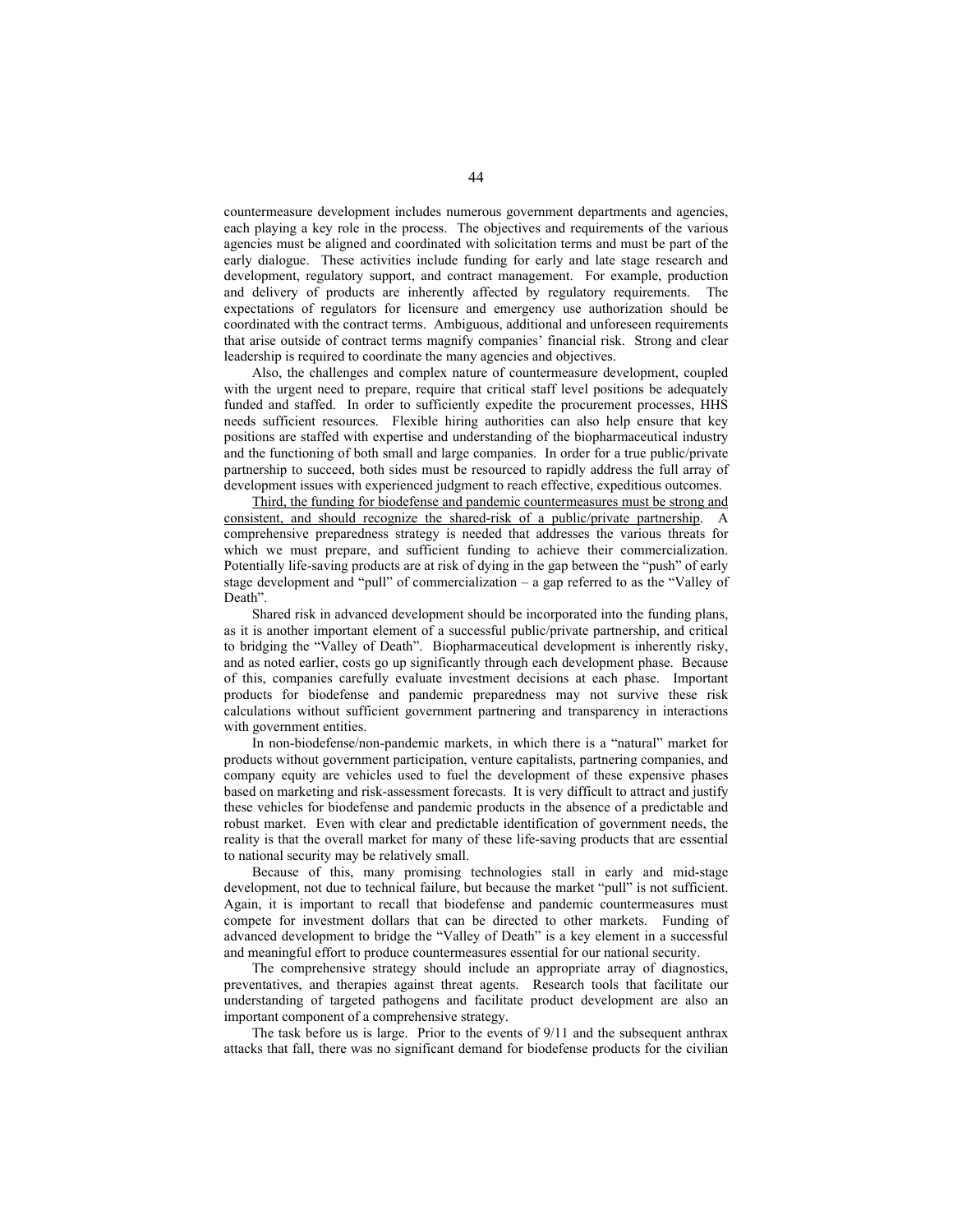population. Facing the growing threat of an influenza pandemic, based on our current vaccine technology and manufacturing capabilities, we are currently simply unable to produce enough vaccine for all Americans. The good news is that with sufficient investment, promising biotechnologies in development offer potential advances in multiple dimensions. New recombinant and cell-culture vaccine technologies have the potential to greatly enhance capacity and production efficiencies. New antivirals are being developed with the potential to treat multiple strains of influenza, and diagnostic tools are in development to rapidly detect bioterrorist agents and pandemic strains and allow for faster response and containment efforts.

When considering the cost of funding countermeasure development and purchase, full consideration must be given to the cost of <u>not</u> making this investment – in terms of lives, health, and economic costs. For example, economists from the CDC have estimated that the impact of a pandemic in the United States could be 90,000 to 200,000 deaths, hundreds of thousands of hospitalizations, and tens of millions of outpatient visits and illnesses. They estimate the economic impact in our country could be between \$71 billion to \$166 billion – excluding disruptions to commerce and society.<sup>1</sup> A World Bank leading economist estimated that the worldwide cost of an influenza pandemic could be \$800 billion, with \$550 billion of this affecting industrialized nations.<sup>2</sup> The costs to life, health, and the economy could be overwhelming, and these staggering numbers don't express the societal challenge of recovery.

Additionally, the public health synergies of investing in robust anti-infective and diagnostic markets must be recognized. If a pandemic does not arise or a bioterrorist event does not occur by a certain date, our investments should not be considered misguided. These investments should be viewed as a pathway to securing our future and assuring that the United States will be poised to deal with future threats. In addition to responsibly preparing for public health emergencies and national security, new technologies and manufacturing and infrastructure capacities fostered through these efforts will likely yield public health benefits in other infectious diseases that face market challenges.

Investments are also needed in animal models and other research tools. Pandemic and biodefense countermeasure development is characterized by constraints on human efficacy trials, tight controls of pathogen agents, and rapid changes in potentially pandemic strains. Because of this, the development of knowledge and tools that will allow us to anticipate, approximate, and characterize the agents, and model the effects of the agents and their countermeasures in humans, is an essential part of pandemic and biodefense preparedness. In addition to animal models, investments in assay development and standardization, correlates of protection, predictive toxicology, host response, and other tools are an important part of an effective countermeasures program. As with the countermeasures themselves, the market for research and diagnostic tools in this area has generally been too uncertain and too small to warrant any significant investment by commercial firms.

In conclusion, enactment of the modest reforms outlined above will spur bioterrorism and pandemic countermeasure development more than is the case at this moment. Because of Project BioShield, more companies like mine are now doing research into these countermeasures. Without reform, however, clarity, coordination, and predictable commitment within the government will still be lacking. Without reform, many companies will find themselves in the Valley of Death, unable to bring their ideas from the bench to the bed, and many others, both big and small, will stay on the sidelines.

 $\overline{a}$ 

<sup>&</sup>lt;sup>1</sup> M. Meltzer, et al., "The Economic Impact of Pandemic Influenza in the United States: Priorities for Intervention," *Emerging Infectious Diseases*, 5, no. 5 (September-October 1999): 659.<br><sup>2</sup> "Bird Flu Will Cost \$800 billion, says World Bank," Times Online, accessed on November 7, 2005

at http://www.timesonline.co.uk/article/0,,25149-1861483,00.html.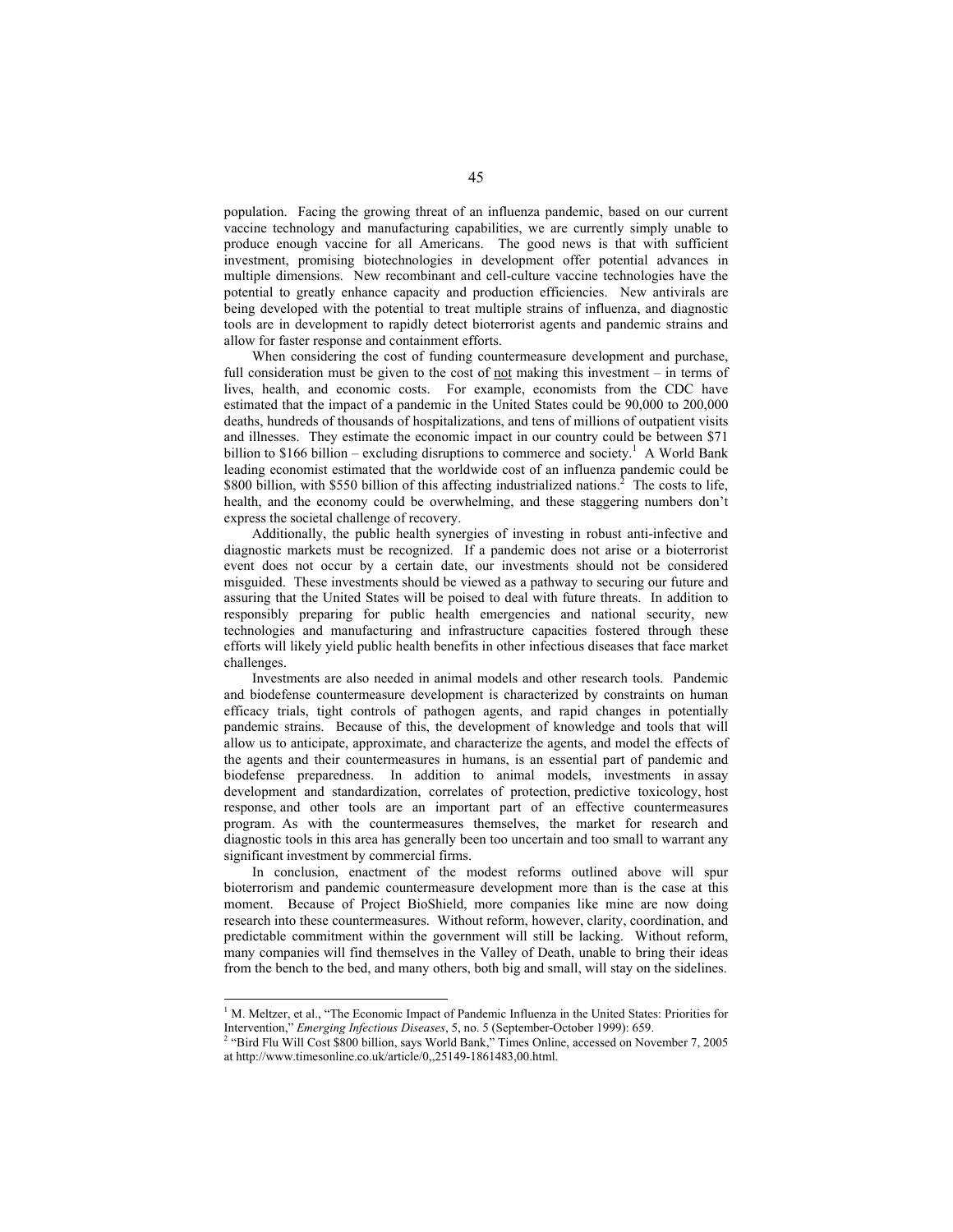Once again, thank-you for the opportunity to testify before the committee today on behalf of BIO. BIO and its member companies are committed to addressing the public health needs of the Nation and look forward to working with this Committee to address these priorities as potential legislation moves forward.

# MR. DEAL. Thank you. Mr. Cohen?

MR. COHEN. Thank you. Mr. Chairman and members of the committee, I would like to thank you for giving me the opportunity to speak to you today. I would also like to thank Congresswoman Eshoo for her long history in support of the biotechnology industries, commitment to innovation, job creation, and improvements to our Nation's health. I am the CEO of Cellerant Therapeutics, an early stage biotechnology company based in California, and we are developing novel adult stem cell-based therapies for cancer and genetic blood disorders like sickle cell disease and autoimmune disease. I am here today to talk to you because one of our programs in preclinical development is being developed also for acute radiation syndrome, the principal effect on humans that is likely to result after a nuclear terror attack. We know from our experience at Chernobyl what happens to people who are exposed to lethal doses of radiation, and we are learning through our treatment of people who are being treated for chemotherapy and radiation how to deal with those consequences.

 At Cellerant, we are developing a program that is designed to be a bridge therapy for people to control the opportunistic infections and the bleeding implications of radiation exposure, and through support from NIH and our investors, we have developed a novel product that, through peer review research, seems to indicate that it will rescue a substantial number of civilians, that it is stable over a long term in a frozen state, that can be infused by trained medical technicians, and most importantly, that can be administered four to seven days after exposure. If we learn nothing else from the experience with Hurricane Katrina, we know that we need a lot of time to get to people after a mass casualty situation.

 I would like to focus specifically on the valley of death, as my colleagues have described the gap between NIH and Project BioShield funding that affects our ability to do process development, commercial scale-up, and clinical trials. The valley of death makes it difficult for us to raise capital and there are three instances of Catch 22 I would like to outline to you. The first is that without human data, you cannot compete for BioShield contracts, but there are no funding mechanisms today to support clinical trials for these agents. The second is many agents like ours have novel manufacturing problems because they are human cell derived, but there is no support for process development in the current legislation. In the third, as is evidenced by the current HHS request proposals, is that you can't get paid until after you produce the drugs and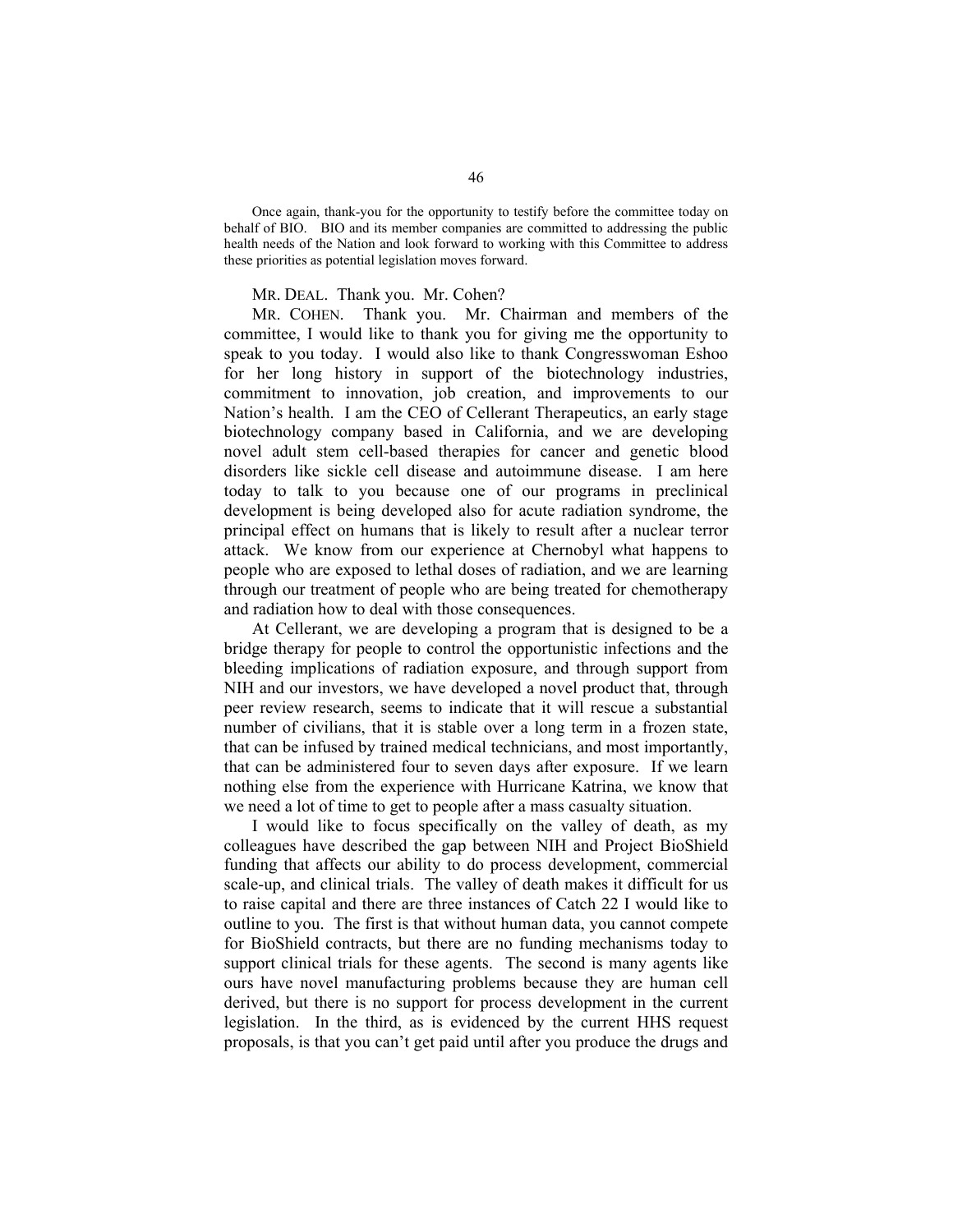no one in our state can afford to take that financial risk. It makes the program a nonstarter.

 The irony of the situation is that many of the incentives in BioShield are for big pharma, but big pharma has little interest in these programs because the markets aren't large enough for them. Small companies are different, and we have different needs. Adding as few as ten people is an agonizing decision for a company of my size, and we can't afford to take the risk without government support. Our investors place a huge premium on our ability to get modest grants from the Federal government that reduces the risk for other investors, it helps us manage our cash, and it provides scientific validation for other investors. For us, big supply contracts are unimpressive because it is not clear we will ever see that money.

 There are solutions to the current situation. Specifically, we recommend that the Government find a way to fund the valley of death, the ability to process development, scale-up, and clinical trials that exist between NIH and HHS, and to reduce the risk of the uncertainty associated with some of these very large supply contracts. We think the grant process can be streamlined, as it has in other parts of the Government, and that we can learn how to rely on peer-reviewed published data showing animal efficacy as a basis to fund clinical trials. We can involve the FDA in that process, and they have been terrific in this regard thus far. We can follow some of the examples from DARPA in its ability to provide a commitment to funding, provided milestones are met. And I want to make a point about that.

 In our business, a lot of our funding is based on milestones. We get commitments from investors subject to our ability to deliver, and we think the Government should follow that model rather than make us continuously compete for small grants. If we could get up-front commitments subject to milestones, our scientists could focus on doing research instead of writing grant applications. It will allow us to leverage the money from the Government and go out and raise private capital, and it would align our interests with those interests of the country. We are not asking for handouts. There is plenty of capital available for products that have large commercial opportunities. What we are asking for is very modest support to advance programs for the national stockpile.

 Business as usual isn't working. The need is urgent, the time is short, and the capacity of our industry is there. We have the resources and we have the talent. What we need is the will to make the required changes to the current system so that we can make rapid progress in fulfilling the Nation's need. Thank you very much.

[The prepared statement of Bruce Cohen follows:]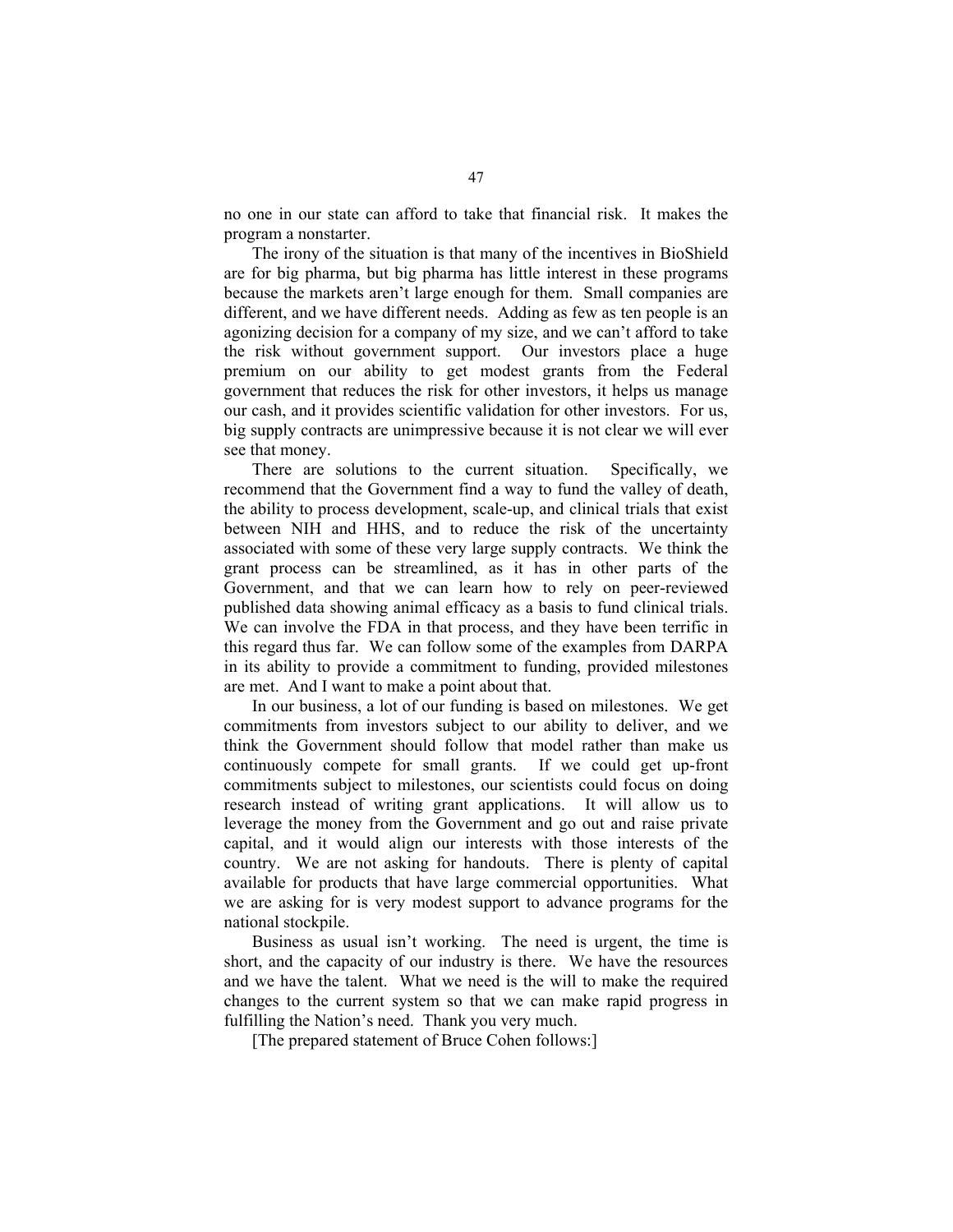# PREPARED STATEMENT OF BRUCE COHEN, PRESIDENT AND CEO, CELLERANT THERAPEUTICS, INC.

### **Summary of Prepared Testimony:**

Cellerant Therapeutics, Inc. has a preclinical product, CLT-008, that is being developed for civilian applications for the treatment of infections and neutropenia due to radiation therapy and chemotherapy. It also possesses characteristics that make it suitable as a treatment for Acute Radiation Syndrome after a nuclear terror incident:

- **It is a safe, universal, off-the-shelf cell based medicine;**
- **It can be stored frozen in the Strategic National Stockpile for at least 10 years;**
- **It can be deployed to the site of disaster in high density cold storage;**
- **It can be administered up to 7 days post-exposure and still be effective; and**
- **It can be easily administered to patients by intravenous infusion.**

Cellerant has received some modest NIH grant funding to support the development of CLT-008 for biodefense, but has identified three major issues with the current implementation of Bioshield:

**(1) Project Bioshield (current law) does not provide specific funding mechanisms for scale up, process development and clinical trials.** 

**(2) The current system does not provide sufficient incentives for small, private companies and seems to favor large corporations.** 

**(3) Current law does not encourage innovation.**

Cellerant suggests the following solutions:

**(1) Authorize funding, through an existing or new agency, to address pre-clinical**  scale up and cost reduction: the current "Valley of Death" for Bioshield product **development.** 

**(2) Authorize a new or existing agency to fund human safety trials for countermeasures being developed for Bioshield.** 

**(3) Establish an improved formal mechanism, other than SBIR, for funding small companies engaged in biodefense research and product development.** 

Good afternoon and thank you for the opportunity to testify before the Subcommittee today. My name is Bruce Cohen, and I am the President and Chief Executive Officer of Cellerant Therapeutics, Inc., a clinical stage biotechnology company developing adult stem cell based therapies for cancer, genetic blood disorders and autoimmune disease. I am presenting this testimony because one of our pre-clinical products is also being developed as a universal counter-measure to improve survival and treat Acute Radiation Syndrome resulting from a nuclear terror incident. While the devastation of such an attack is difficult to contemplate, it is incumbent upon us to develop strategies that can rescue as many victims as we possibly can.

Radiation is an important therapy in the treatment of various cancers. Doses of chemotherapy and radiation that damage the blood-forming and gastrointestinal systems are frequently employed in the treatment of cancers or preparation for hematopoietic cell transplantation. Our product, CLT-008, is a cultured myeloid progenitor cell product that we have developed to address a pressing need in medicine – patients with compromised immune systems as a result of chemotherapy and radiation treatments. Despite advances in medical care, these patients are highly vulnerable to infections and internal bleeding with a significant risk of mortality.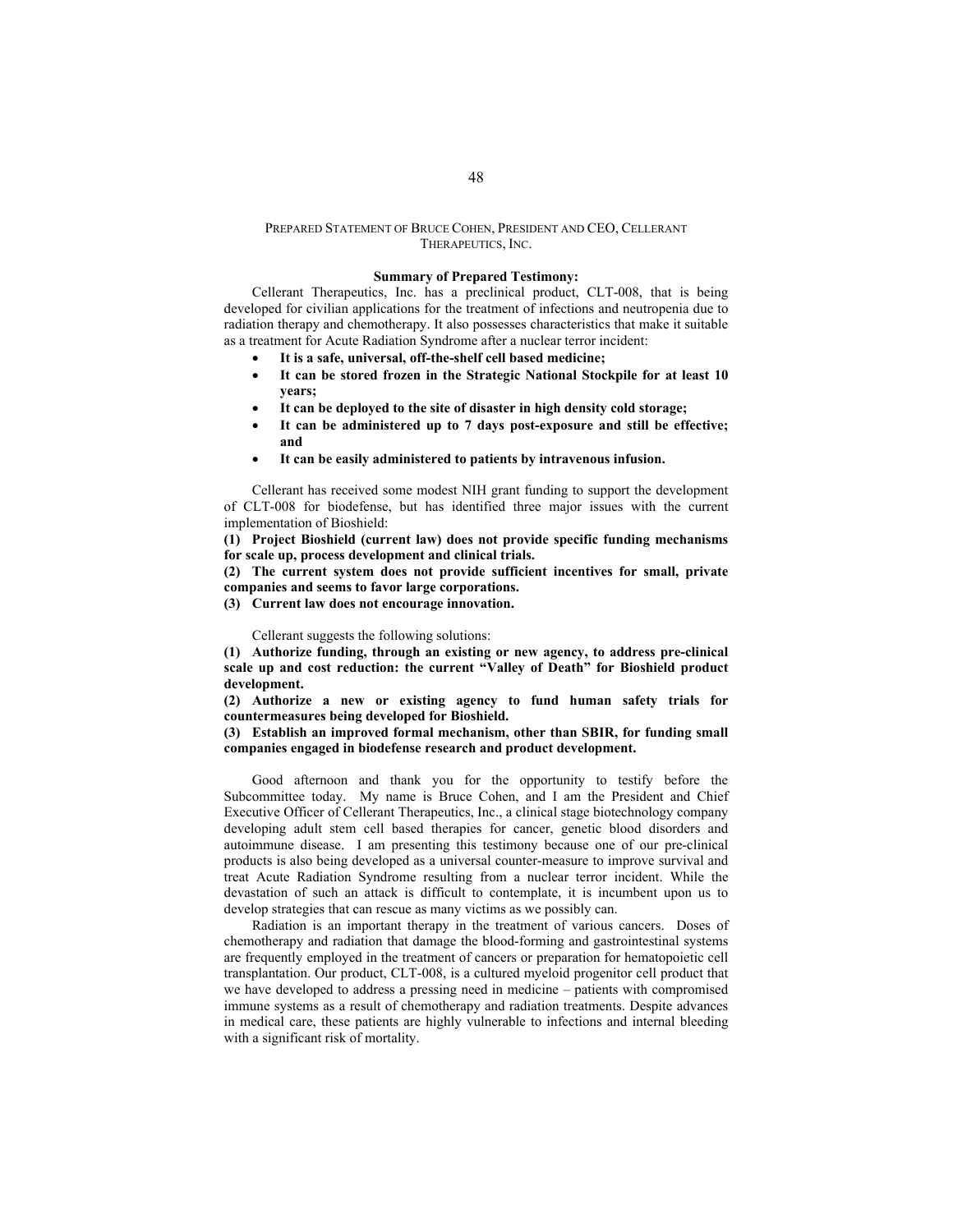From a medical perspective, these patients are very much like those we would encounter in the aftermath of a nuclear terror incident such as an attack on a nuclear power plant or the detonation of a nuclear weapon smuggled in a container vessel. Much of what we know about the impact of radiation on civilian populations is based on our experience at Chernobyl. Depending upon the dose of radiation to which a person is exposed, a variety of medical problems can ensue with serious organ involvement, described generally as Acute Radiation Syndrome, the precise manifestations of which will be highly variable and dependent on the nature of the exposure. The most therapeutically addressable manifestation of ARS is known as hematopoietic syndrome, in which the blood-forming and immune system is damaged. Following a nuclear terror incident, civilians and first responders would receive doses of radiation that would profoundly damage their blood-forming and immune systems to the extent that they would not be able to resist common infections or recover from internal bleeding. Even temporary failure of the blood-forming and immune system without adequate medical support can be lethal, especially in a mass casualty setting.

Our extensive studies in preclinical animal models of lethal irradiation have been published in peer-reviewed scientific journals and predict that our product, CLT-008, will be capable of rescuing a significant number of victims of nuclear terror. Our studies suggest that CLT-008 protects against lethal infections and can be administered 4-7 days after radiation exposure. Decades of clinical experience in cell cryopreservation and infusion predict that our product will be stable in frozen vials for as long as 10 years, making it suitable for inclusion in the Strategic National Stockpile. CLT-008 can be infused by any medical technician trained in the administration of intravenous infusions. Our product offers the potential for a bridging therapy, providing victims with temporary immune competence for 30-45 days, allowing them time to seek more durable treatments when the situation becomes more stable.

No other pharmaceutical product, whether approved or in development, is able to permanently or temporarily reconstitute the immune system to the degree necessary to rescue large numbers of civilians, first responders, or warfighters. Of the limited number of products proposed, most would have to be given before or immediately after exposure, something that is unlikely to be practical in the event of a catastrophic nuclear terror incident. Most medical experts agree that orally-available drugs are unlikely to be effective in restoring an immune system which has suffered profound damage from radiation. Cell-based medicines, like the one we have under development, hold the promise of being able to rescue large numbers of otherwise lethally irradiated victims, in a timely manner and with the limited medical capabilities that are likely to be available in the aftermath of a nuclear terror event.

Our experience with the U.S. Government in developing this product as a countermeasure to nuclear terror has been mixed. We have been awarded modestly sized, peerreviewed research grants from the NIH. However, we have been frustrated by the limitations of the current system in its ability to support the next stage of development – confirmation of safety and efficacy in humans. I would like to outline the limitations of the current system and suggest some alternatives.

#### **(1) Project Bioshield (current law) does not provide specific funding mechanisms for scale up, process development and clinical trials.**

While it is technically possible under existing law for the NIH to fund projects related to commercial scale-up, process development aimed at cost-reduction, and the initiation of human clinical trials, grant mechanisms to support this activity for private companies do not exist or are extremely limited in scope. The NIH peer-review grant process has been an extraordinary contributor to the advancement of science and medicine in the U.S., but it has not focused on translating those discoveries toward commercial applications in the private sector. For most medical products, this is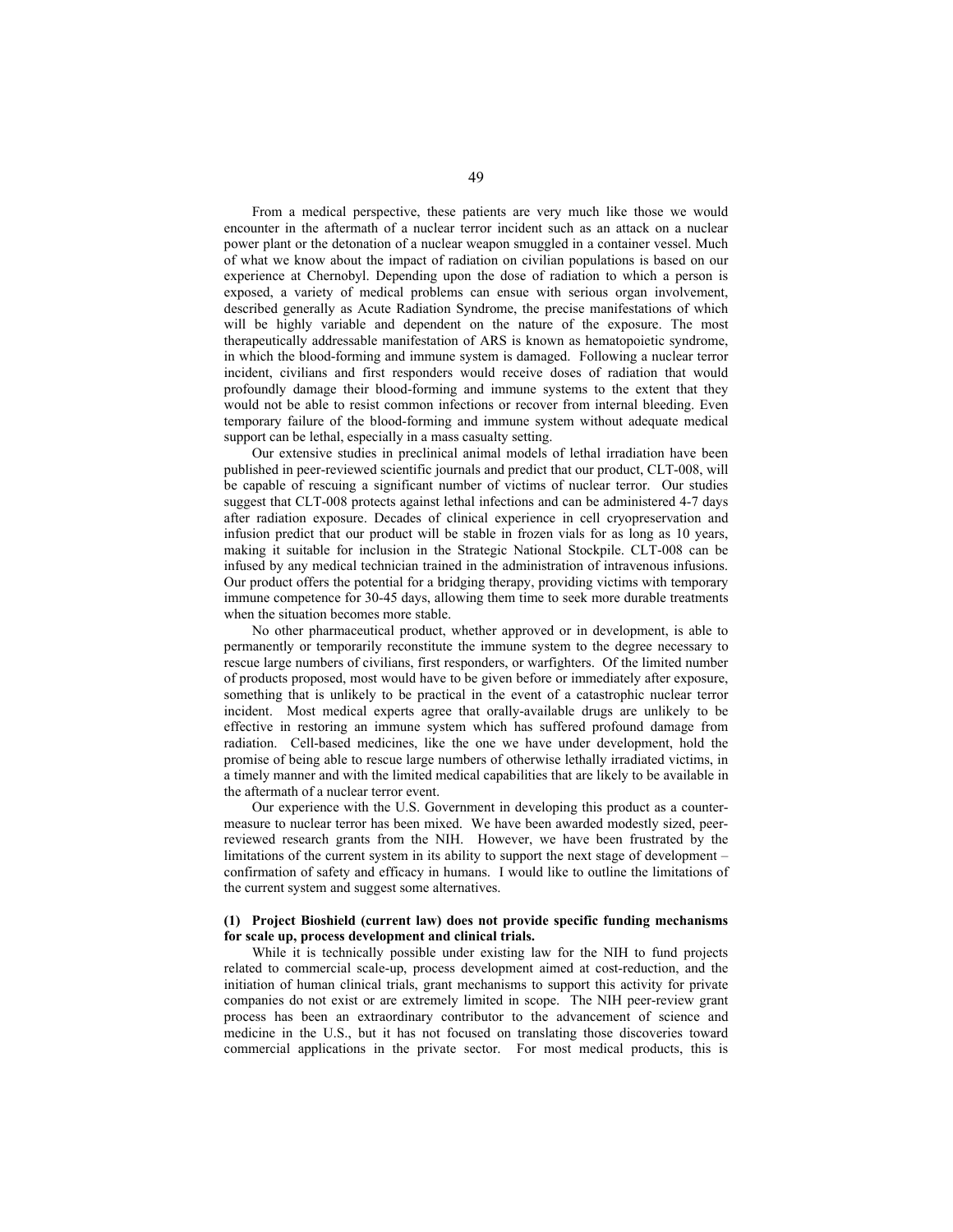appropriate, as the pharmaceutical industry, venture capital community and public investors have been able to make the necessary investments that have made the U.S. the world's leader in biotechnology. However, those sources of capital are not available for the development of medical products whose primary customer is the U.S. Government through Project Bioshield acquisition. Typical private investors will not assume the risk of doing business with the Government, specifically making a large investment in research without a firm commitment to make the contemplated purchase.

Since the current Bioshield program does not allow the Government to enter into contracts with companies until they have shown human safety and have a defined, and cost-effective manufacturing process, companies like Cellerant find themselves in the Valley of Death. That is, we do not have adequate financial resources to move our preclinical programs aggressively into human clinical trials, but without the results of those trials, we cannot compete for contracts under Project Bioshield. In addition, to the extent we are developing novel agents that have not previously been manufactured, we are likely to have production economics that will make the purchase contract unattractive, either from the Government's perspective of total cost or the company's perspective of generating an adequate return on investor capital.

This Valley of Death funding gap means that, in our case, we have had to slow development of our product in accordance with our ability to raise venture capital based on a non-Government application of our technology. That funding is available, but it takes an enormous amount of time and effort, and our investors are not prepared to have us use their capital for a program whose financing is beyond the control of the commercial pharmaceutical market.

### **(2) The current system does not provide sufficient incentives for small, private companies and seems to favor large corporations.**

The current Bioshield program is biased toward the purchase of products which have been developed and approved for other reasons and which are being re-directed toward biodefense countermeasures. For example, the currently pending Bioshield nuclear countermeasure acquisition offer from HHS requires that eligible contractors manufacture a minimum number of doses prior to being paid by the Government. That is practical for a product which already has a defined commercial market, since the inventory could be used for other purposes in the event the Government decides not to complete the purchase. For an innovative product like ours, which has higher manufacturing costs, the risk of producing a large lot with no guaranteed buyer is unacceptable. That risk may well be borne by a larger company with greater capital resources, but it discourages small companies from competing.

The irony of the current system that seems to favor large companies is this: for most large pharmaceutical companies, the economics and market potential associated with producing biodefense products do not justify the commitment of significant resources, because their investors are expecting the development of blockbuster products and do not value the financial impact of a Government contract. For emerging biotech companies, what appears to be a relatively small market to a larger company may well be considered a substantial business opportunity. In addition, investors in biotech companies highly value the award of even a modestly sized contract because it is significant relative to the company's cash requirements and because it is seen as a form of scientific validation. Small companies are also more efficient in developing innovative new medical therapies, particularly for specialty applications.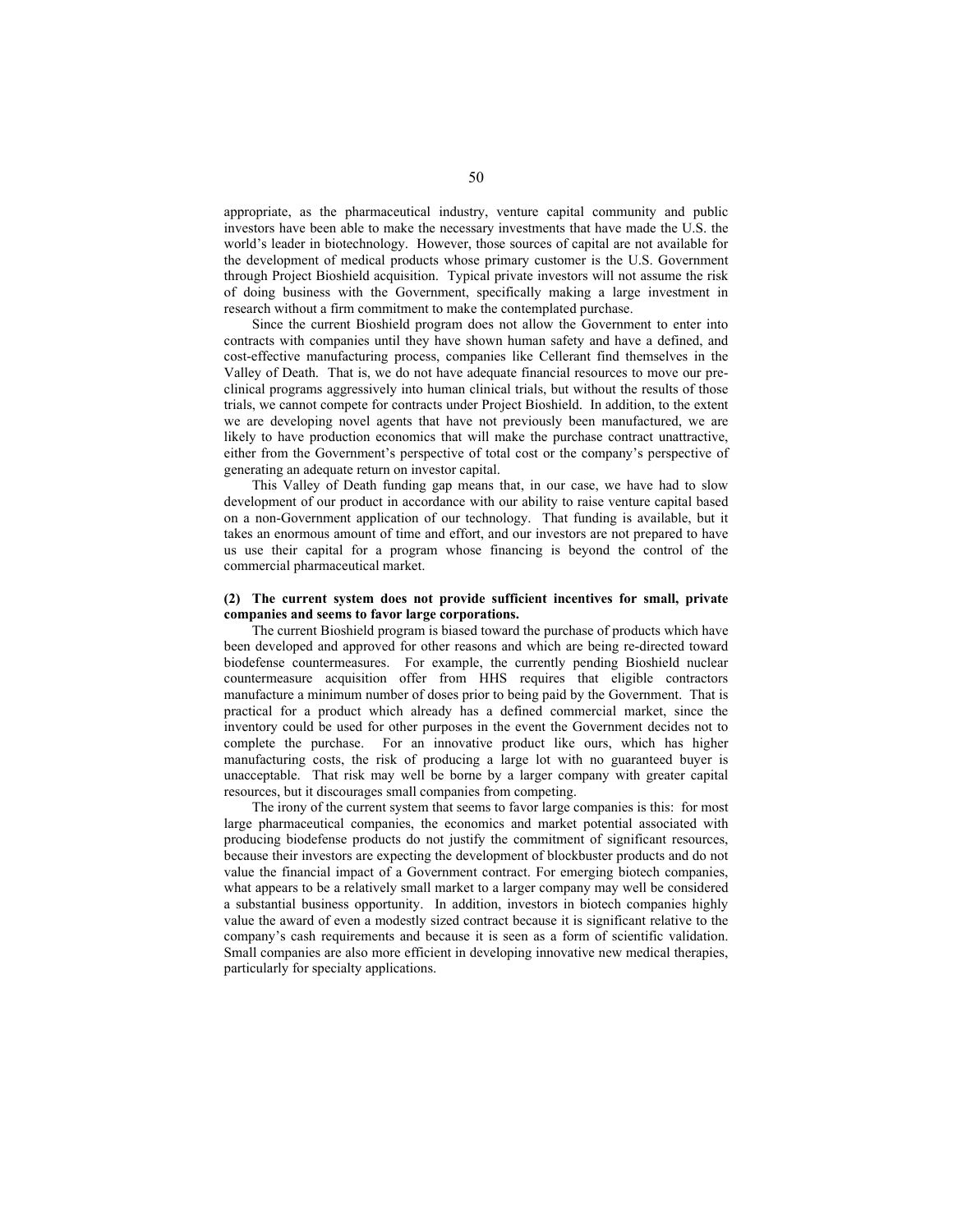### **(3) Current law does not encourage innovation.**

Innovation comes from taking a fresh look at a problem and leads to the development of novel entities. The current process unfortunately encourages derivative development, i.e., finding new uses for old inventions. Thus, it becomes quite practical for a company to identify a new indication for an established drug (e.g., Ciprofloxacin as a treatment for anthrax), but the current rules do not encourage small, innovative companies to challenge current thinking, create novel paradigms, and make therapeutic breakthroughs.

In our domain, adult-derived cell therapies, we have a very different approach to the development of medicines. Our products are based on human cells. The science behind our approach has been translated into clinical practice for more than 40 years with relatively low risk for toxicity. However, cell-based therapies uniformly incur high manufacturing costs since they are derived from human source material and must be processed in controlled environments. We do not enjoy conventional pharmaceutical economics where the cost of the product itself is relatively modest compared to the cost of research and development. Both (a) the inability of the Government to fund research related to cost-reducing the manufacture of cellular medicines and (b) the procurement policies related to the need to produce numbers of doses prior to getting paid make it very difficult for innovative approaches to succeed. Successful translation of scientific innovations to protect us from the medical consequences of nuclear attack requires innovation in the funding mechanisms.

# **We believe that there are a number of solutions to the problems that we and others have encountered.**

- (1) The first solution would be to specifically authorize funding to address the Valley of Death. The Government, either through a new agency, the NIH, or The Government, either through a new agency, the NIH, or HHS/Bioshield, should be able to enter into non-competitive contracts for the achievement of very specific tasks, relating to the nation's priorities in national defense, for pre-clinical scale up for promising products that have demonstrated potential based on peer-reviewed animal experiments. Competitive review is appropriate for early stage work, where it is not possible to determine the probability of success except with highly trained peer reviewers. However, the rigor of a well established academic and private sector peer-review process, as evidenced by publications in major journals or presentation at recognized national meetings, can be used to accelerate programs which have already demonstrated scientific and clinical merit. There is no need to delay the award of contracts for the achievement of very specific purposes by insisting on a prolonged scientific competition.
- (2) The second solution would be to direct, not simply authorize, a new or existing agency to fund human safety trials for products being developed as priority biodefense countermeasures, particularly nuclear countermeasures. While such authority technically exists within current authorities throughout HHS and DOD, a Congressional mandate to address this key element of the Valley of Death would encourage innovation and ensure the participation of smaller companies. The Government could easily put into place the necessary controls and require the concurrence of the FDA as to the readiness of the product for human trials, a rigorous process that has served the industry and our country quite well.
- (3) The third solution would be to establish an improved formal mechanism for funding small companies engaged in biodefense research and product development. The limitations with the current SBIR program, including the relatively low level of funding provided in the first year and the modest levels provided in additional years, make this program an inefficient and time-consuming mechanism for funding research to address urgent and potentially catastrophic terror events. One such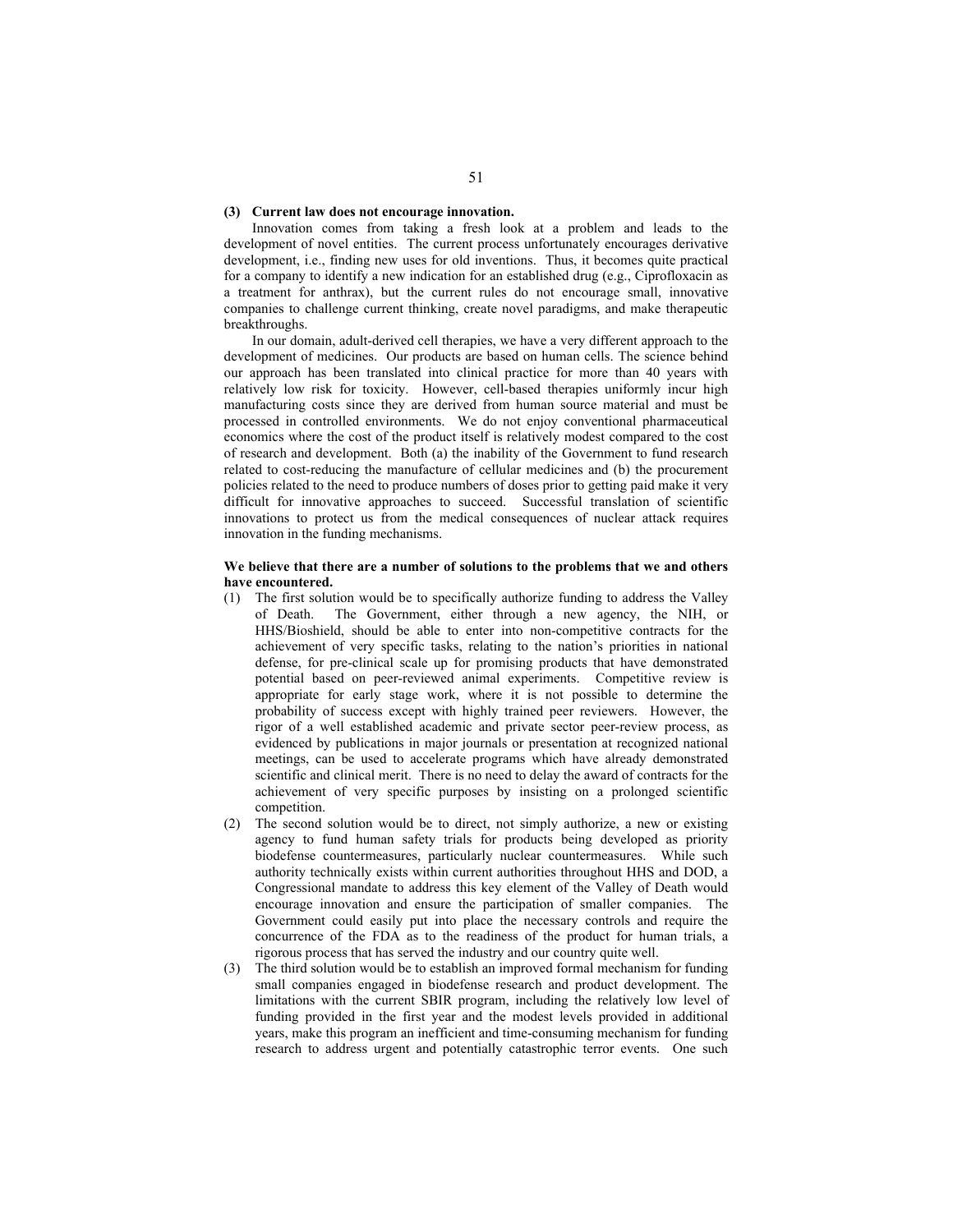option would be to provide promising technologies with multi-year commitments that would be subject to the completion of specific milestones, in much the same way as private investors commit capital contingent on technological achievements being met. This would make the grant programs more attractive because the promise of milestone-driven funding would then justify the expense and time associated with grant preparation, provided, of course, that the technology proved to be valuable.

Throughout the country, there are academic and commercial enterprises that have access to extraordinarily talented people and ideas. A modest investment by the Government, coupled with the relaxation of a few counter-productive restrictions would unleash this capacity and provide the nation with the ability to respond to an event of unimaginable consequences.

Thank you again for the opportunity to testify today. I would be pleased to answer any questions you may have.

# MR. DEAL. Thank you. And Dr. Wright?

DR. WRIGHT. Thank you, Mr. Chairman. For the record, it is Dr. Wright. Mr. Chairman, members of the committee, I welcome the opportunity to testify on behalf of the Alliance for Biosecurity and commend this committee for its focus on the vital issues of biosecurity and the Project BioShield legislation. I am David Wright, Co-Chair of the Alliance for Biosecurity, President and CEO of PharmAthene, a biotech company focusing totally on biodefense. The Alliance for Biosecurity is a consortium of 12 biotechnology and pharmaceutical companies committed to promoting a new era in the prevention and treatment of severe infectious diseases, particularly those that present global security challenges, through innovative and accelerated research and development and through production of countermeasures.

 The majority of medicines and vaccines needed to protect our citizens during attack does not now exist, and creating a robust biodefense infrastructure and pipeline of countermeasures simply cannot be accomplished overnight. The modest number of companies now working on biodefense projects are increasingly unlikely to continue to invest in this challenging area, absent strong new biodefense legislation that supports and facilitates countermeasure development and production for our strategic national stockpile. For these reasons, we urge you to support passage of focused and strategic biodefense legislation this year.

 On behalf of the Alliance, I would like to discuss three key areas. First, clarity in establishing a central authority is necessary. Currently, there is a littering away of agencies and overlapping conflicting authorities over biosecurity. A biodefense structure that streamlines decision-making and identifies a clear point of accountability within the Government is urgently needed. The Alliance supports a restructuring of the current process that creates a clearly identified centralized biodefense authority. The centralized authority should coordinate with NIH to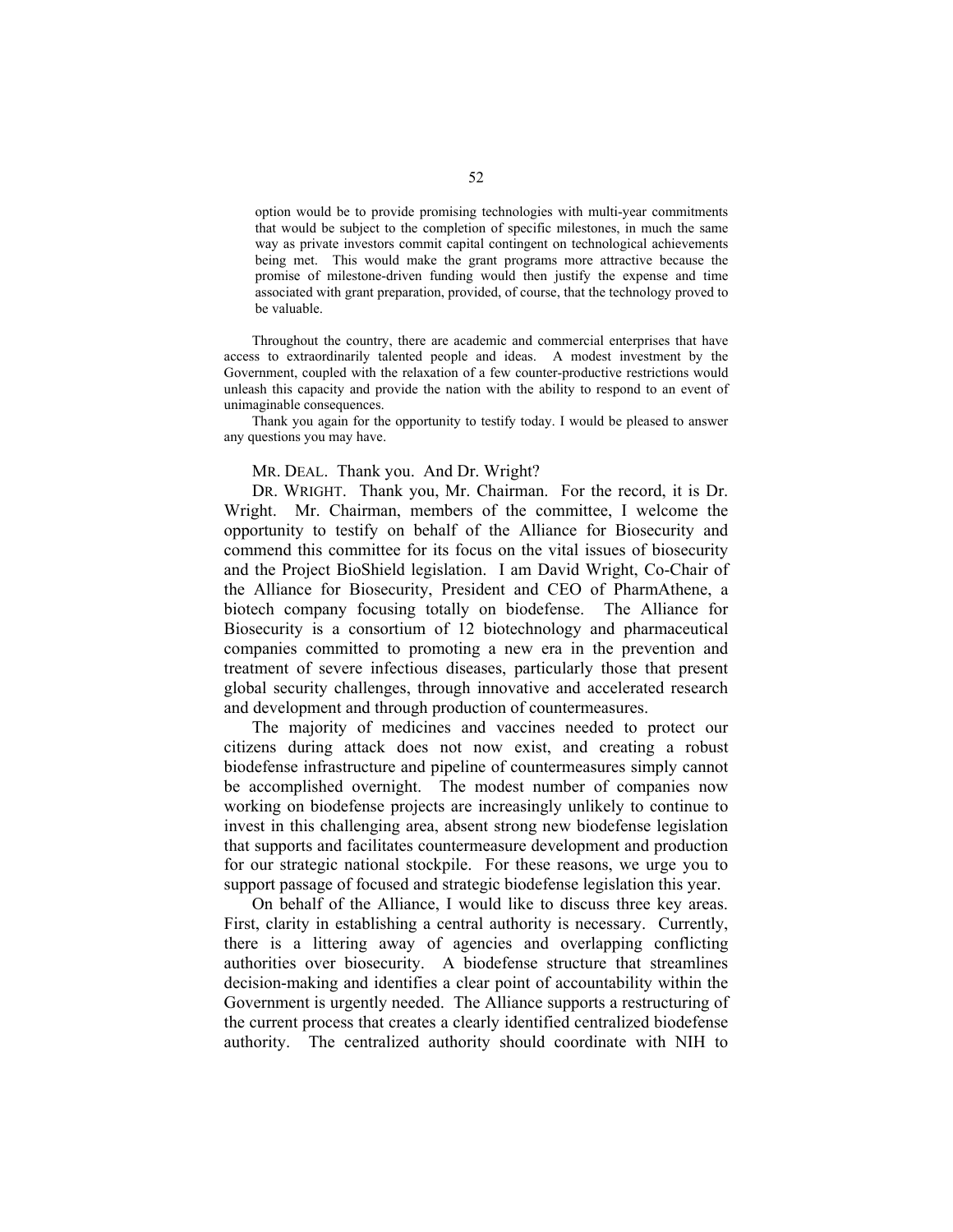identify and prioritize early countermeasure development, fund advanced development of promising countermeasures, the period which has been referred to here as the valley of death, and oversee all strategic national stockpile procurement.

 Second, building a partnership between the Government and industry is a critical component to the success of Project BioShield. The development of bioterror countermeasures is a very risky endeavor, even more risky, in fact, than traditional pharmaceutical development for several reasons. There is only one customer, the U.S. Government. Procurement funds are limited, and only one or a limited number of products per category will actually be purchased. It is therefore crucial that DHHS outline publicly its priorities across all countermeasure targets and estimated timelines for procurement. We urge DHHS to actively communicate with companies and to include industry thoroughly and often in the process.

 Finally, a real commitment to fund biosecurity is paramount. The current reserve fund of \$5.6 billion established under Project BioShield is insufficient to address all but a few of the pressing biological threats. Industry is looking to Congress and the Administration to signal that biosecurity preparedness is a national security priority justifying a considerable commitment by industry. In order to do this, a major paradigm shift is needed in how our Nation thinks about defense against emerging infectious diseases that have the potential to be significant and destabilizing. We urge this committee to champion a level of funding for countermeasure development that is commensurate with the magnitude of the national security threat and corresponding requirements. Sufficient, sustained funding is absolutely critical to the success of Project BioShield.

 In summary, developing a central authority for biosecurity, improving cooperation and communication between the Government and industry by forming a real partnership, and committing the necessary funding to make meaningful scientific and commercial progress are each practical recommendations for improvement. On behalf of the Alliance for Biosecurity and its member companies, I respectfully submit these recommendations for your consideration. Thank you.

[The prepared statement of Dr. David P. Wright follows:]

# PREPARED STATEMENT OF DR. DAVID P. WRIGHT, PRESIDENT AND CEO, PHARMATHENE, ON BEHALF OF ALLIANCE FOR BIOSECURITY

Mr. Chairman, Members of the Subcommittee: I welcome the opportunity to testify before you today on behalf of the Alliance for Biosecurity and commend this committee for its focus on the vital issue of biodefense and Project BioShield legislation.

I am David Wright, Co-Chair of the Alliance for Biosecurity and President and Chief Executive Officer of PharmAthene, a biotechnology company specializing in the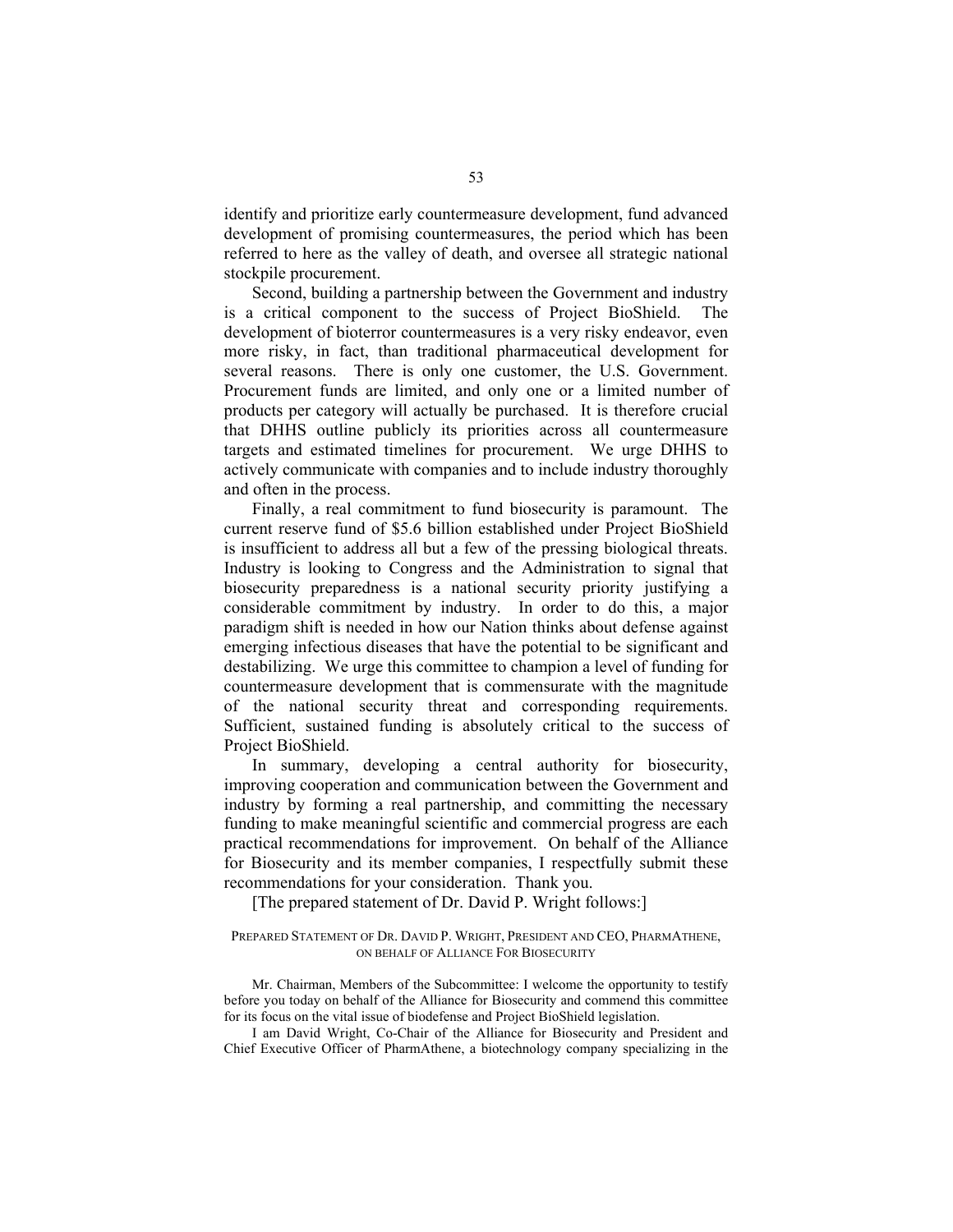development and commercialization of biological and chemical defense countermeasures. The Alliance for Biosecurity is a consortium that includes the Center for Biosecurity of the University of Pittsburgh Medical Center and 12 biotechnology and pharmaceutical companies committed to promoting a new era in the prevention and treatment of severe infectious diseases -- particularly those that present global security challenges -- through innovative and accelerated research, development, and production of countermeasures. The Alliance includes companies focused on infectious disease like GlaxoSmithKline, Chiron, and Pfizer. Other member companies, such as Acambis, VaxGen, and BioPort have been successful in garnering contracts under Project BioShield and its precursor programs, while members like PharmAthene and other Alliance companies are poised to compete for new procurement contracts. We believe that based on this considerable collective experience, the Alliance is well positioned to address lessons learned from current implementation of Project BioShield and assist in the development of solutions to improve the program going forward. A list of our members appears at the conclusion of this testimony.

Project BioShield was a critical first step in demonstrating the government's commitment to biodefense. The Alliance applauds the commitment demonstrated by Congress towards this initiative as well as the hard work undertaken by government officials to implement a complex new program. Now that the foundation has been laid, the Alliance believes that more targeted action, expanded public/private partnerships, and clear and accountable leadership is needed to provide the support and incentives necessary to develop the robust biodefense industry as envisioned in the original BioShield legislation. The majority of medicines and vaccines needed to protect our citizens during an attack do not now exist, and creating a robust biodefense infrastructure and pipeline of countermeasures simply cannot be accomplished overnight. The modest number of companies now working on biodefense projects are increasingly unlikely to continue to invest in this challenging area absent strong new biodefense legislation that supports and facilitates countermeasure development and production for our nation's Strategic National Stockpile. For these reasons, in considering the reauthorization of certain provisions under the current Project BioShield Act, we urge you to support passage of focused and strategic improvements to this critical biodefense legislation this year.

On behalf of the Alliance, I would like to discuss three key areas, which, if addressed, could significantly advance the biodefense market and the availability of critical countermeasures to protect the American people.

#### • **Clarity in Establishing a Central Authority**

The first issue involves clarifying who is in charge and ensuring that the responsible Government agencies understand the intricacies and challenges of drug development. Such a critical knowledge base should inform the Government's research, development and procurement decisions. Currently, there is a bewildering array of agencies with overlapping and conflicting authority over biosecurity. A biodefense structure that streamlines decision-making and identifies a clear point of accountability within the government is urgently needed. The Alliance supports a restructuring of the current process that creates a clearly identified centralized biodefense authority. The centralized authority should coordinate with NIH to identify and prioritize early countermeasure development, fund advanced development of promising countermeasures (the period sometimes referred to as the "valley of death") and oversee all SNS procurement. This central authority could also coordinate closely with DHS on the threat assessments. It is absolutely critical that the new central authority be led and staffed by people who are knowledgeable about commercial drug development, including medicine and vaccine research and development, clinical testing, and manufacturing processes. A major influx of personnel with expertise and experience in drug development would greatly improve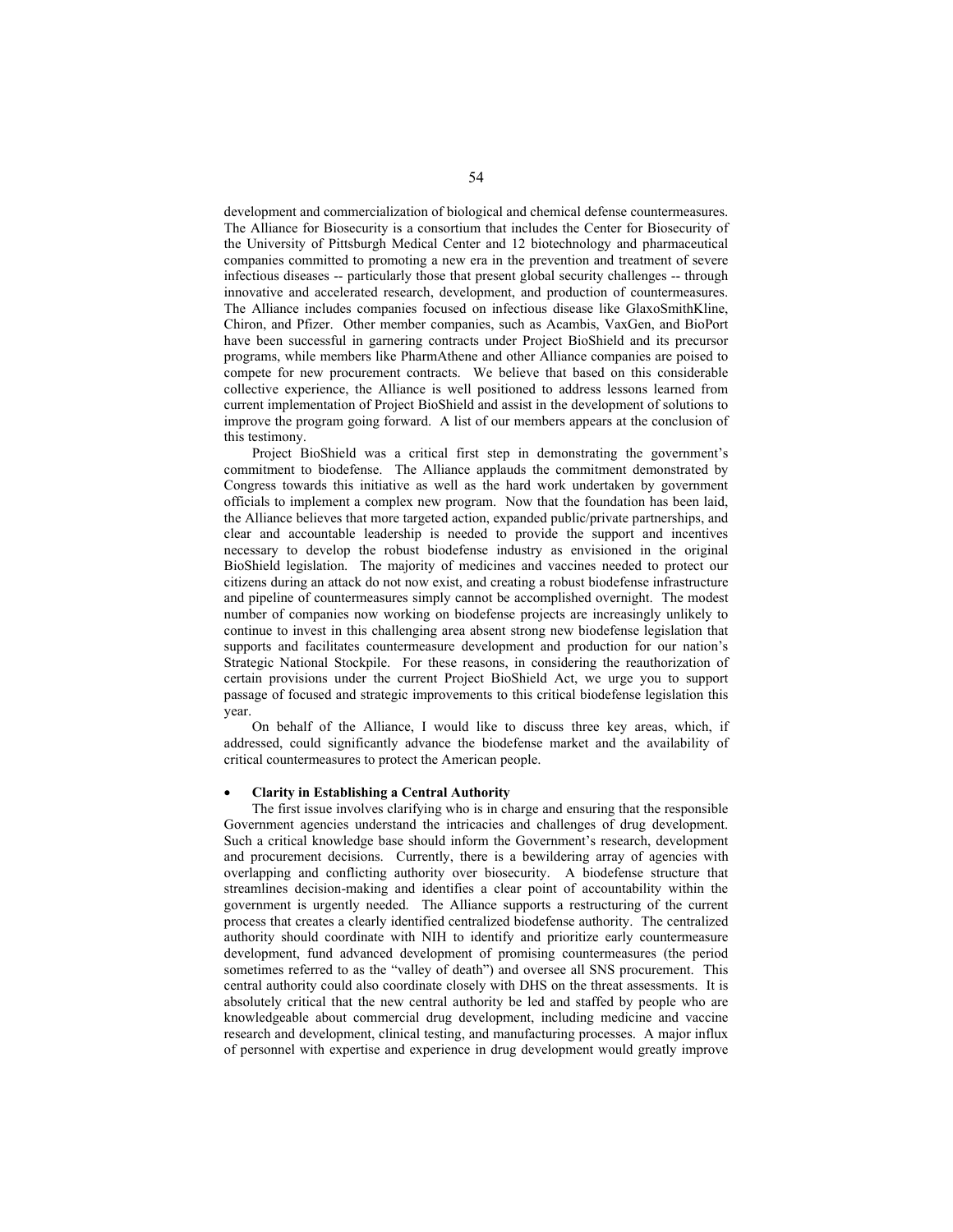the central authority's ability to work quickly and efficiently with industry to acquire needed countermeasures for our nation's stockpile. Ideally, such people would also have experience with biodefense drug development and some experience with non-clinical testing under the FDA's "Animal Rule".

These changes could be accomplished through, for instance, the establishment of the proposed Biomedical Advanced Research and Development Agency (BARDA) in Senate bill 1873 if it were explicitly given clear authority, or through other administrative mechanisms.

In March, Secretary Leavitt indicated in testimony before the Senate his intention to restructure the Office of Public Health Emergency Preparedness to improve the efficiency of development and procurement of countermeasures. He expressed a willingness to work with Congress on these changes and we strongly desire and hope he will reach out to industry as well. I emphasize that we will only be successful in this endeavor if government and industry work together in partnership. This brings me to my second recommendation:

# • **Building a Partnership Between Government and Industry**

This is another critical component to revitalizing Project BioShield.The development of bioterror countermeasures is a very risky endeavor, more risky in fact than traditional pharmaceutical development for several reasons: there is only one customer – the US government, procurement funds are limited and only one, or a limited number of products per category will actually be purchased. It is, therefore, crucial that DHHS work with industry to communicate in a transparent fashion its priorities across all countermeasure targets, estimated timelines for procurement, and expected procurement quantities. We urge DHHS to actively communicate with companies and to include industry early and often in the process. We wish to closely partner with government to accomplish our nation's biodefense goals. The Alliance believes that improved information sharing and partnering between the US government and industry would result in more companies entering this market and better products that meet the government's specifications. For example, the new centralized authority could improve communication with industry by:

- *Instituting a consistent update mechanism (for example with a list serve or website) to alert industry to key activities – issuance of a new Material Threat Assessment or Determination, or an upcoming RFI, RFP or other notice*.
- *Holding an annual or biannual Advance Planning Briefing* to share information on current programs, identify new areas of interest, and seek industry partners. DOD does this routinely.
- *Allowing industry to present data on their technologies to inter-agency working groups*. The decision-making process for bioterror products is fragmented and involves many different agencies and departments. DHHS should provide an opportunity for companies with promising technologies to regularly present products to the group and engage in a discussion with working group members. These types of interactions would help industry to develop products that better meet the government's needs.
- *Allowing industry access to data on relevant animal models.* Initiating research with the appropriate animal model(s) is a key factor in the success of drug development. It is also critical in the acceptance of company data by the FDA. Unfortunately, there is no direct mechanism to establish communication/relationships with US government scientists. Allowing communication between US government resources and companies developing products in this area will provide an opportunity for industry to more consistently design the animal studies, which are critical in determining efficacy.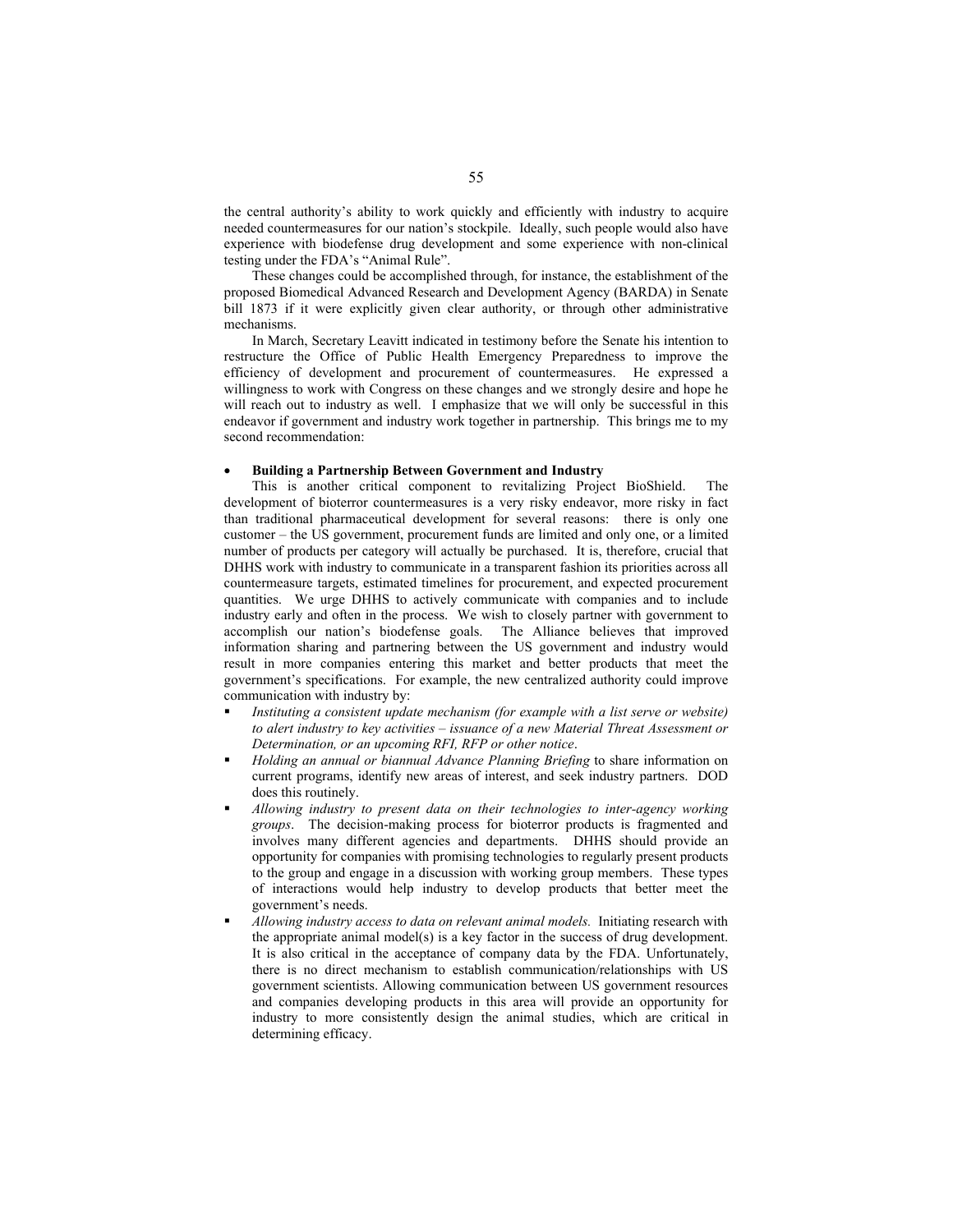*Clearly identifying a lead/group/point of contact with specific responsibility for interfacing with industry on a daily basis.* Maintaining good relations and facilitating clear communications with an active and engaged industrial base is critical for the success of the BioShield program, now and in the future.

#### • **Commitment to Fund Biosecurity**

The final point I would like to address today focuses on the U.S. government's commitment to fund biosecurity. The current reserve fund of \$5.6 billion established under Project BioShield, to be used over a 10-year period, is insufficient to address all but a few of the most pressing biological threats. Potential public health disasters caused by exposure to known and emerging pathogens must be viewed as a pressing national security issue. We know that the raw materials and scientific knowledge necessary to develop bioweapons are widely available. The scale of social and economic disruption that would be caused by a bioterror attack could be unlike anything in recent US history – even the aftermath of Hurricane Katrina. Yet, the current levels of funding for biosecurity do not match the threat. Further, discussions among Alliance companies and DHHS officials indicate that after only two years into the BioShield program, the paucity of funding and limitations on how much can be spent annually is already adversely affecting the willingness or perceived ability of government staff to make procurement commitments and issue RFPs.

Industry is looking to Congress and the Administration to signal that biosecurity preparedness is a national security priority justifying a considerable commitment by the government. In order to do this, a major paradigm shift is needed in how our nation thinks about defense against bioterrorism and, at the same time, defense against emerging infectious diseases that have the potential to be significantly destabilizing.

We urge this committee to champion a level of funding for countermeasure development that is commensurate with the magnitude of the national security threat and corresponding requirements. Sufficient, sustained funding is absolutely critical to the success of Project BioShield. Currently, the average chance for a drug that enters Phase I clinical trials to eventually be approved is about 8 percent; for cancer drugs, it is about 5 percent. For companies to face similar odds in developing biodefense countermeasures, it is critical for them and their investors to feel confident that the government has defined and will support a reliable market for the procurement of the countermeasures.

If additional direct funding cannot at this point be provided, we urge Congress to consider in biodefense legislation indirect incentives that could greatly increase the number of companies prepared to invest in countermeasure development. Bioterrorism countermeasures are much like drugs intended for diseases that afflict very few people (so-called "orphan" drugs), in that neither class of medicine has a sufficient market to adequately encourage development. Congress recognized that market-based incentives such as additional marketing exclusivity could provide an efficient means of encouraging drug development when it enacted the Orphan Drugs Act, and that Act has been successful in encouraging the development of new drugs for orphan diseases. In a similar way, other forms of incentives could be explored as a means of encouraging the development of bioterrorism countermeasures. The Alliance is available to dialogue with the Subcommittee to explore such options.

In summary, if we wish to create and maintain a biodefense industry that fosters innovation and investment by the private sector, then we must heed the lessons learned from current implementation and apply new solutions to the challenges posed by such a marketplace. Developing a central authority for biosecurity, improving co-operation and communication between government and industry by forming a real partnership, and committing the necessary funding to make meaningful progress, are each practical recommendations for improvement. On behalf of the Alliance for Biosecurity and its members, I respectfully submit these recommendations for your consideration.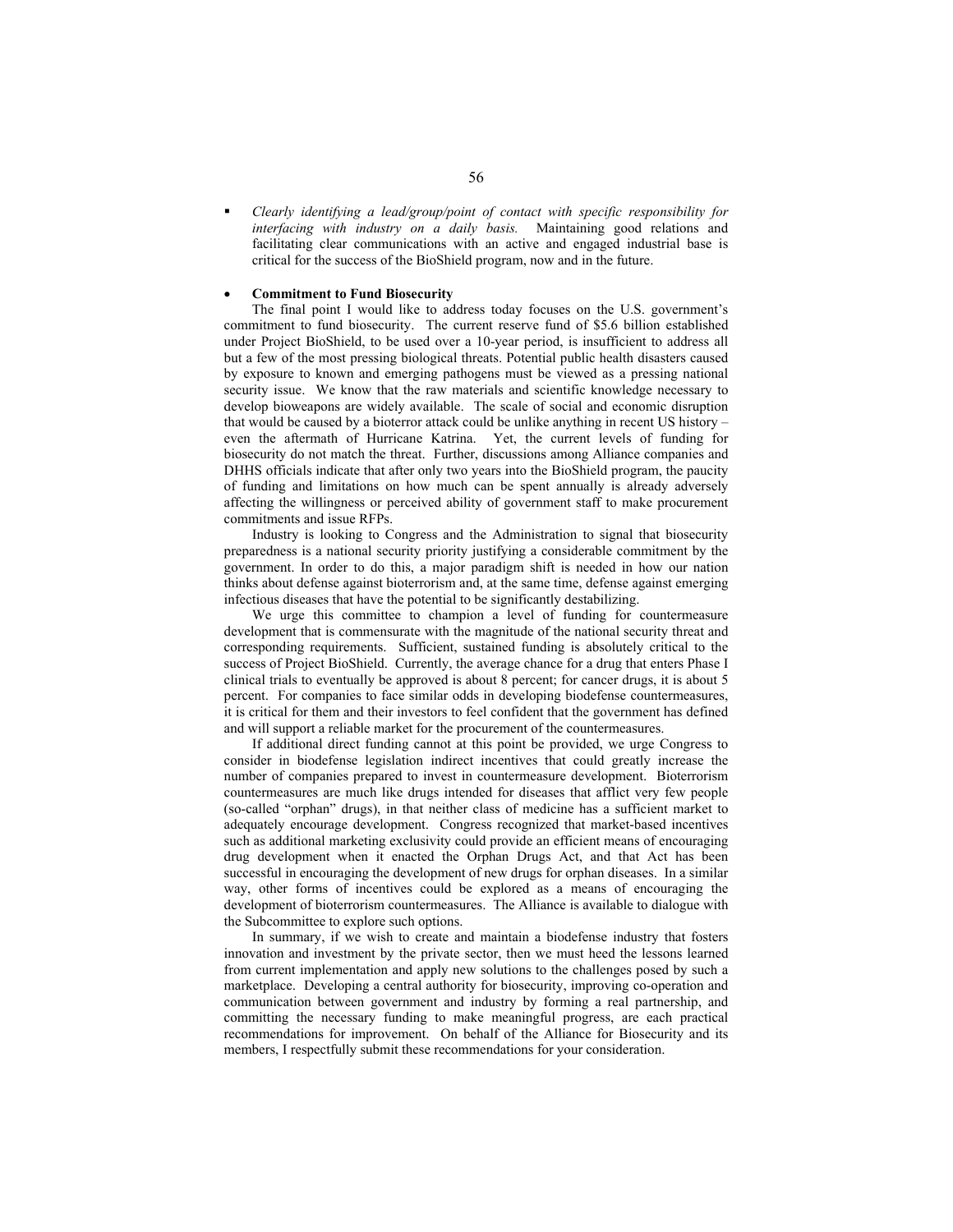#### **Members of the Alliance for Biosecurity:**

Acambis, Inc. Caprion Pharmaceuticals, Inc. Center for Biosecurity of the University of Pittsburgh Medical Center Chiron Corporation DOR BioPharma, Inc. Dynport Vaccines Co., LLC, a CSC company Emergent BioSolutions GlaxoSmithKline Human Genome Sciences, Inc. Idenix Pharmaceuticals, Inc. Pfizer Inc. PharmAthene VaxGen, Inc.

MR. DEAL. Thank you. Dr. Blaser?

DR. BLASER. Mr. Chairman and committee members, thank you for inviting the Infectious Diseases Society of America to present our views. I am Martin Blaser, President of the IDSA and Chair of Medicine and Professor of Microbiology at the New York University School of Medicine.

 IDSA is a national medical society representing 8,000 infectious disease physicians and scientists. Today, we highlight the critical need for new drugs, vaccines, and diagnostics to detect, prevent, and treat naturally occurring infectious disease agents. In particular, we highlight our patients' need for new antibiotics to treat resistant bacterial infections as this pipeline is rapidly drying up. As this subcommittee considers reauthorization of the BioShield Act, IDSA urges you to strengthen the emphasis on products intended to be used against naturally occurring infectious diseases, including infections resistant to antibiotics. We ask that you consider adding several new incentives to BioShield to spur the development of infectious disease products. BioShield guarantees a market, but to develop antibiotics for resistant organisms, we need broader incentives.

 In its 2003 report on the BioShield Act, the Energy and Commerce Committee linked natural conditions, including antimicrobial resistance in dangerous viruses, to natural security concerns. The report stated, advancing the discovery of new antimicrobial agents to treat resistant organisms may well pay dividends for both national security and public health. We agree. In 2004, IDSA issued a report entitled "Bad Bugs, No Drugs, As Antibiotic Discovery Stagnates, A Public Health Crisis Brews." Copies of that report are available here today. Our report highlights that drug companies are withdrawing from antibiotic R and D. As a result, the pharmaceutical pipeline simply is not keeping pace with drug-resistant bacterial infections. Antibiotics have saved millions of lives for more than 60 years, however, without new R and D, we may

### 57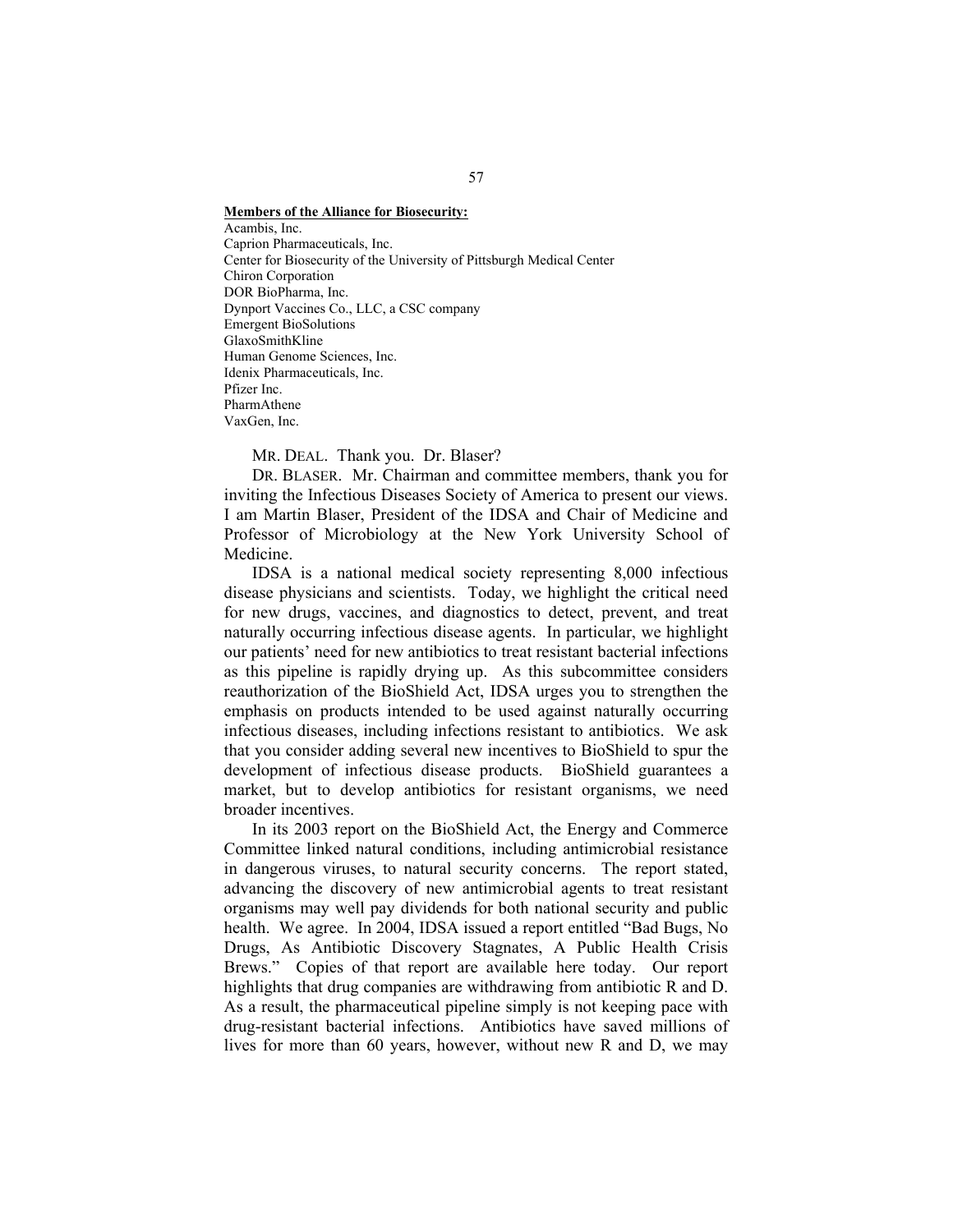soon be back in the dark ages of medicine. Imagine a world without antibiotics; but that is where we are heading. Companies have lost interest because antibiotics simply are not as profitable as drugs that treat chronic conditions.

 Most antibiotics are used for short durations and face restrictive uses to avoid the development of resistance. Antibiotic-resistant infections have created a silent epidemic in communities and hospitals across the country. Methicillin staph aureus is crippling and killing a growing number of athletes, children, and military recruits. Resistant bacteria can strike anyone; the young, the old, the healthy, and the infirm. Resistant pathogens lead to higher healthcare costs in part because they require extended hospital stays. The hospital care earlier this year for Bryce Smith, a 14-month-old toddler from San Diego, cost more than \$800,000. The total cost of antimicrobial resistance to the U.S. healthcare system was about \$5 billion in 1998, according to the Institute of Medicine. It is believed that true costs far exceed that amount today, since resistance is increasing. Importantly, since 1998, FDA has approved only 13 new antibiotics, only two of which are truly novel. In 2002, among 89 new medicines emerging on the market, none was an antibiotic.

 In addition to antibiotics, vaccines and diagnostics are needed across the spectrum of infectious disease medicines, including to address the growing threat of pandemic flu. The impact of an influenza pandemic cannot be overstated. The CDC estimates that between 100,000 and 250,000 U.S. deaths would result from a mild pandemic, and that 900,000 to two million Americans will die from a virus as bad as the 1918 virus. Therefore, robust industry R and D programs are urgently needed across the spectrum of infectious disease medicine, but market forces alone are not sufficient. This is why we need the Infectious Disease Research and Development Act, a bipartisan bill introduced by Representative Cubin last year. IDSA strongly endorses this bill and is particularly grateful to Representative Cubin's leadership. We encourage the committee to consider this bill as it moves forward to reauthorize Project BioShield.

 The Cubin Bill will establish a commission to identify the most dangerous infectious disease pathogens and their associated diseases. Based on the commission's recommendations, several incentives would be used to spur development of new antibiotics, antivirals, diagnostic tests, and vaccines. Until the commission gets up and running, the incentives outlined would be available immediately to spur products to use against MRSA, acinetobacter, a bacteria that has caused wound infections and hospitalized patients, and wounds in U.S. soldiers in Iraq, and against influenza. The Cubin Bill includes a number of incentives for qualified products, including full restoration of patent terms to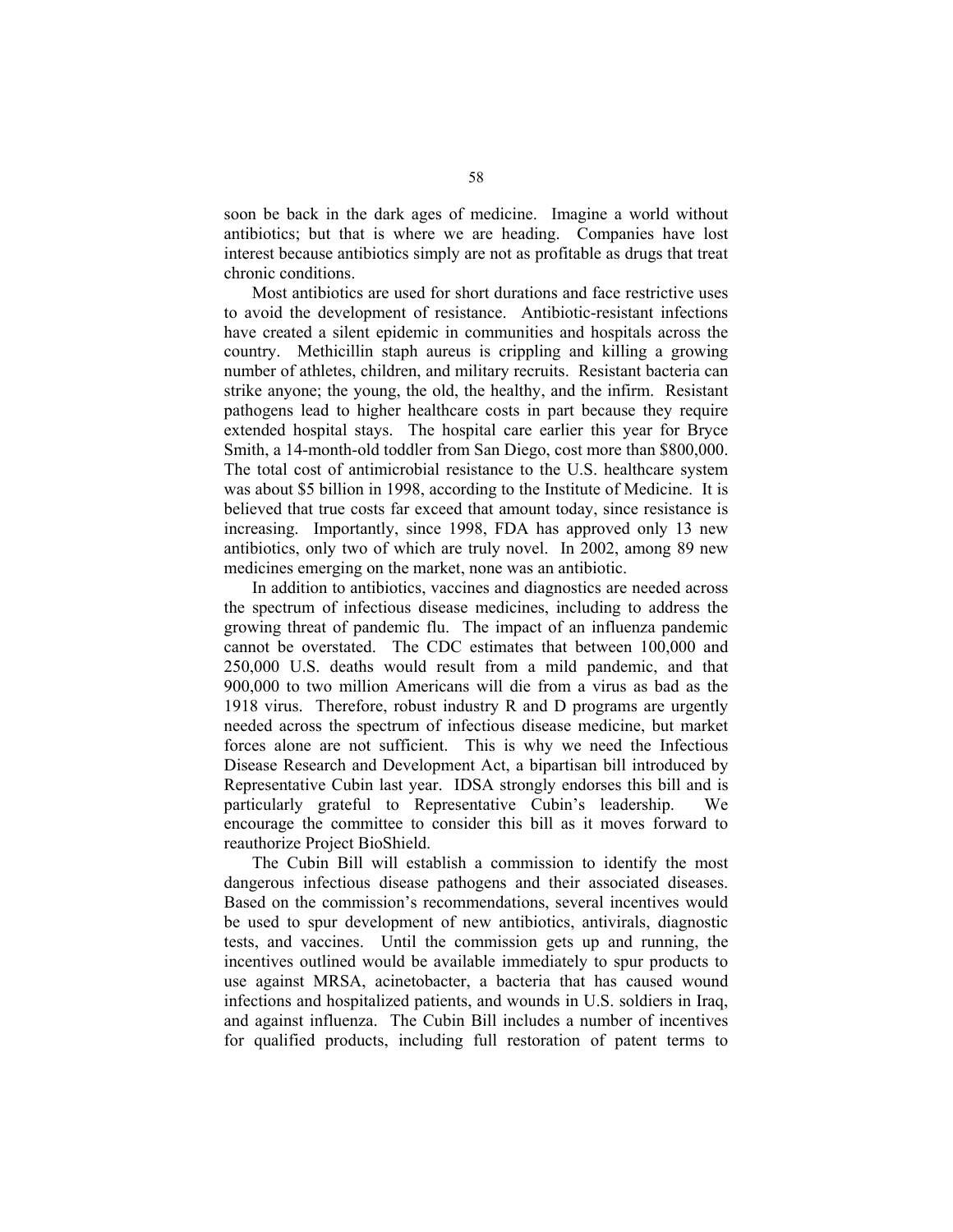account for the time lost during FDA review; and a tax credit for facilities used to manufacture, distribute and for R and D, allowing manufacturers to take a tax credit on research expenses.

We also encourage the subcommittee to consider three other incentives: providing an FDA priority review voucher to companies that obtains an approval for a qualified product; extending the patent term on qualified products for two years or even six months. We recommend strengthening CDC's Antimicrobial Program by doubling its budget in fiscal year 2007 to \$50 million so it can better lead our Nation's response to antimicrobial resistance.

 In conclusion, we cannot take a business-as-usual approach. The bad bugs are not waiting and neither should we. The IDSA appreciates the opportunity to testify today and to work with your committee. Thank you.

# [The prepared statement of Dr. Martin Blaser follows:]

# PREPARED STATEMENT OF DR. MARTIN BLASER, PRESIDENT, INFECTIOUS DISEASES SOCIETY OF AMERICA

Chairman Deal, Ranking Member Brown and Members of the Subcommittee, thank you for inviting the Infectious Diseases Society of America (IDSA) to present our views on how best to strengthen Project Bioshield as the Subcommittee considers its reauthorization. I am Dr. Martin J. Blaser, President of IDSA and a Frederick H. King Professor and Chair of the Department of Medicine, and Professor of Microbiology at NYU School of Medicine.

IDSA represents 8,000 physicians and scientists devoted to patient care, education, research, prevention, and community health planning in infectious diseases. Our members care for patients of all ages with serious infections, including antibiotic-resistant bacterial infections, meningitis, pneumonia, tuberculosis, food poisoning, HIV/AIDS, and those with cancer or transplants who have life-threatening infections caused by unusual microorganisms, as well as emerging infections like severe acute respiratory syndrome (SARS). Housed within IDSA is the HIV Medicine Association (HIVMA), which represents more than 3,200 physicians working on the frontline of the HIV/AIDS pandemic. HIVMA members conduct research, implement prevention programs, and provide clinical services to individuals that are infected with HIV/AIDS. Together, IDSA and HIVMA are the principal organizations representing infectious diseases and HIV physicians in the United States.

I am testifying today on behalf of IDSA to highlight the critical need for new drugs, vaccines and diagnostics to treat, prevent and detect infectious diseases agents. As Members of the Subcommittee move forward to consider the reauthorization of the Project Bioshield Act, IDSA urges you to extend the statutes' scope beyond products intended to address bioterrorism-related pathogens and apply current incentives to products to be used against naturally occurring infectious diseases, including antimicrobial resistant infections. We also ask that you add several new provisions to Bioshield that will help to eliminate disincentives and to spur infectious diseases product development both related to naturally occurring infections and biodefense.

Members of the Energy and Commerce Committee have shown that they understand the connection between naturally occurring infections and bioterrorism and understand our nation's vulnerability. In its 2003 Committee report on the Project Bioshield Act, the Committee linked *natural conditions*, including antimicrobial resistance and dangerous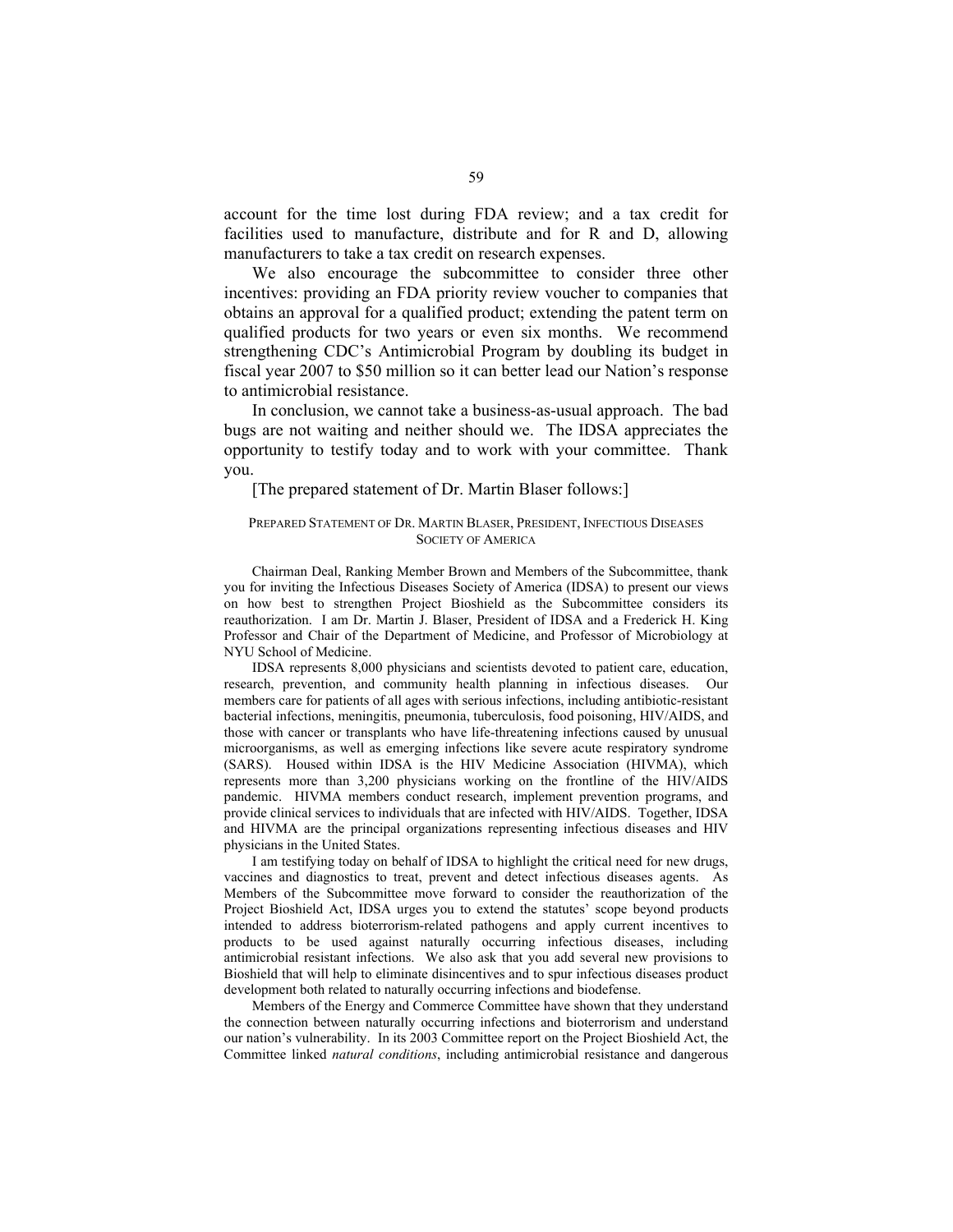viruses, to national security concerns. The Report stated "advancing the discovery of new antimicrobial drugs to treat resistant organisms … may well pay dividends for both national security and public health."

IDSA believes that there is an inextricably linked, synergistic relationship between the research and development (R&D) needed to protect against both natural occurring infections and bioterrorism agents. Research in both areas seeks to understand how these organisms cause disease, the immune system response to these pathogens, the development of drug resistance, and how antibiodies and medicines protect against them. Moreover, antibiotic resistant organisms that currently threaten Americans in hospitals and communities can have future national and global security implications. Virtually all of the antibiotic-resistant pathogens that exist naturally today can be bio-engineered through forced mutation or cloning. Expanding the government's product development priorities to include naturally occurring infections will enhance the research needed to develop bioterrorism countermeasures and vice versa.

#### **Background**

On July 21, 2004, the same day that President Bush signed "The Project Bioshield Act", IDSA issued its landmark report entitled, *Bad Bugs, No Drugs, As Antibiotic Discovery Stagnates, A Public Health Crisis Brews.* Copies of that report are available here today. Our report calls attention to a serious public health problem—at the same time that emerging infections and antibiotic resistance are increasing, drug companies are withdrawing from antiinfective R&D. IDSA is particularly concerned about antibiotic R&D, an area in which many pharmaceutical and biotechnology companies have shown the least commitment in recent years, either withdrawing totally or seriously downsizing their dedicated resources and staff.

Let me be very clear from the start: IDSA is here today on behalf of patients. We are not here at the request of the pharmaceutical or biotechnology industries nor is our *Bad Bugs, No Drugs* advocacy campaign financed in any way by industry. Infectious diseases (ID) and HIV physicians on the frontline of patient care see patients every day who face lengthy and expensive hospitalizations, painful courses of treatment and even death because of drug-resistant and other infections. We are here because our patients desperately need new weapons to protect them against these diseases.

# **Why Policymakers Should be Concerned**

Policymakers have recognized the urgent need to spur biodefense R&D, which led to the establishment of Project Bioshield. While concern about bioterrorism is appropriate, it is important to keep things in perspective. Not one American has died from bioterrorism since President Bush first announced Project Bioshield in February of 2003, but drug-resistant bacterial and other infections have killed hundreds of thousands of Americans in hospitals and communities across the United States and millions of people across the world during that same short period of time.

# *Here are some surprising facts about the impact of drug-resistant bacterial infections in the United States:*

- Antimicrobial resistant infections have created a "silent epidemic" in communities and hospitals across the country—methicillin-resistant staphylococcus aureus (MRSA), for example, is crippling and killing a growing number of athletes, children, military recruits, and prisoners.
- Infections caused by resistant bacteria can strike anyone—the young and the old, the healthy and the chronically ill. Theresa Drew recently shared the story of her son, Ricky Lannetti, with congressional staff. Ricky, a healthy and strong 21-year old college football player from Philadelphia, Pennsylvania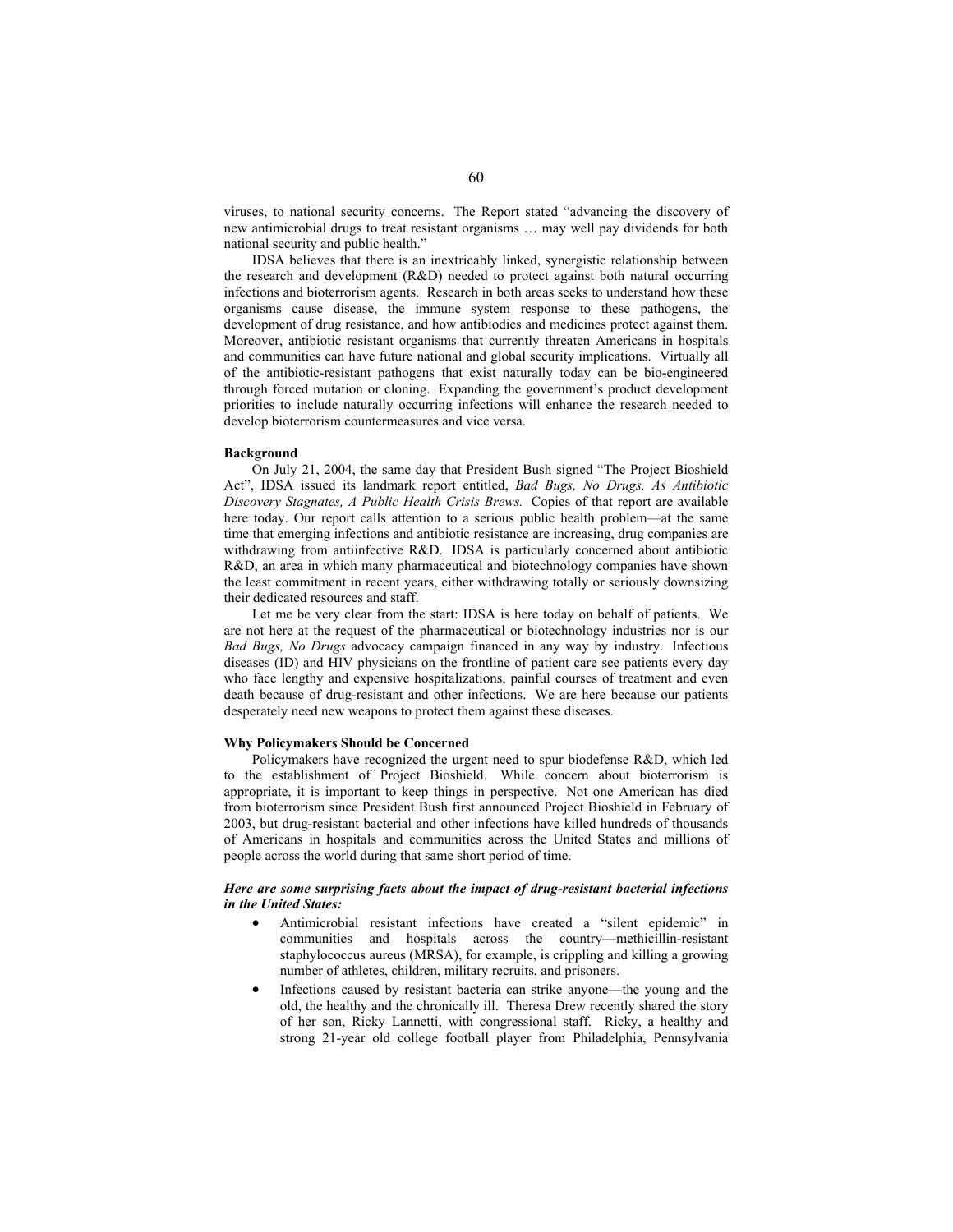succumbed to an MRSA infection in December 2003. Ricky's story is just the tip of the iceberg.

- About 2 million people acquire bacterial infections in U.S. hospitals each year, and 90,000 die as a result. About 70 percent of those infections are resistant to at least one drug. Community-acquired resistant infections also are on the rise. The trends toward increasing drug resistance in both hospitals and communities show no sign of abating.
- Resistant pathogens lead to higher health care costs because they often require more expensive drugs and extended hospital stays. The hospital care for Bryce Smith, a 14-month old toddler from San Diego, cost more than \$800,000 in the beginning months of 2006. The total cost of antimicrobial resistance to the U.S. health care system was nearly \$5 billion in 1998, according to the Institute of Medicine (IOM). It is believed true costs far exceed that amount today.

#### *What policymakers should know about pandemic influenza:*

- The impact of an influenza pandemic cannot be overstated. The Centers for Disease Control and Prevention (CDC) estimates that between 100,000- 250,000 U.S. deaths would result from a "mild" pandemic and 900,000–2 million Americans will die from a virus as deadly as the 1918 virus.
- The Congressional Budget Office estimated that a pandemic could cost \$675 billion and decrease the real gross domestic product (GDP) by five percent.
- H5N1 avian influenza has spread rapidly in the past few months to more than 40 countries in Asia, Africa, the Middle East and Europe. Experts agree that it is only a matter of time before it appears among birds in North America.
- H5N1 virus is showing continued evolution, and has infected an increasing variety of mammals. A moderate number of human cases continue with a high death rate. Fortunately, the virus is not yet capable of easily spreading from person to person; should this happen, a dramatic pandemic will occur.
- Despite the increased attention and progress that has been made in preparing for an influenza pandemic, the Institute of Medicine and virtually all experts conclude that the United States is woefully unprepared to sufficiently respond to pandemic flu and many gaps and challenges remain.
- Moreover, seasonal influenza accounts for 36,000 deaths and more than 200,000 hospitalizations in the United States and 250,000 to 500,000 deaths globally each year.

# *Here are some important facts about other infectious diseases:*

- Three of the biggest killers—HIV, tuberculosis (TB) and malaria—account for nearly 40 percent of deaths caused by infectious diseases (5.6 million deaths in 2002).
- Diarrheal diseases and respiratory infections are equally as deadly, accounting for 5.7 million deaths in 2002.
- More than three-dozen new infectious diseases have been identified since the 1970s that have impacted the United States and more vulnerable countries, including HIV/AIDS, SARS, West Nile virus, Lyme disease, hepatitis C, a new form of cholera, waterborne disease due to *Cryptosporidium*, foodborne disease caused by *E. coli* 0157:H7, and a plethora of neglected diseases that primarily affect patients in the developing world.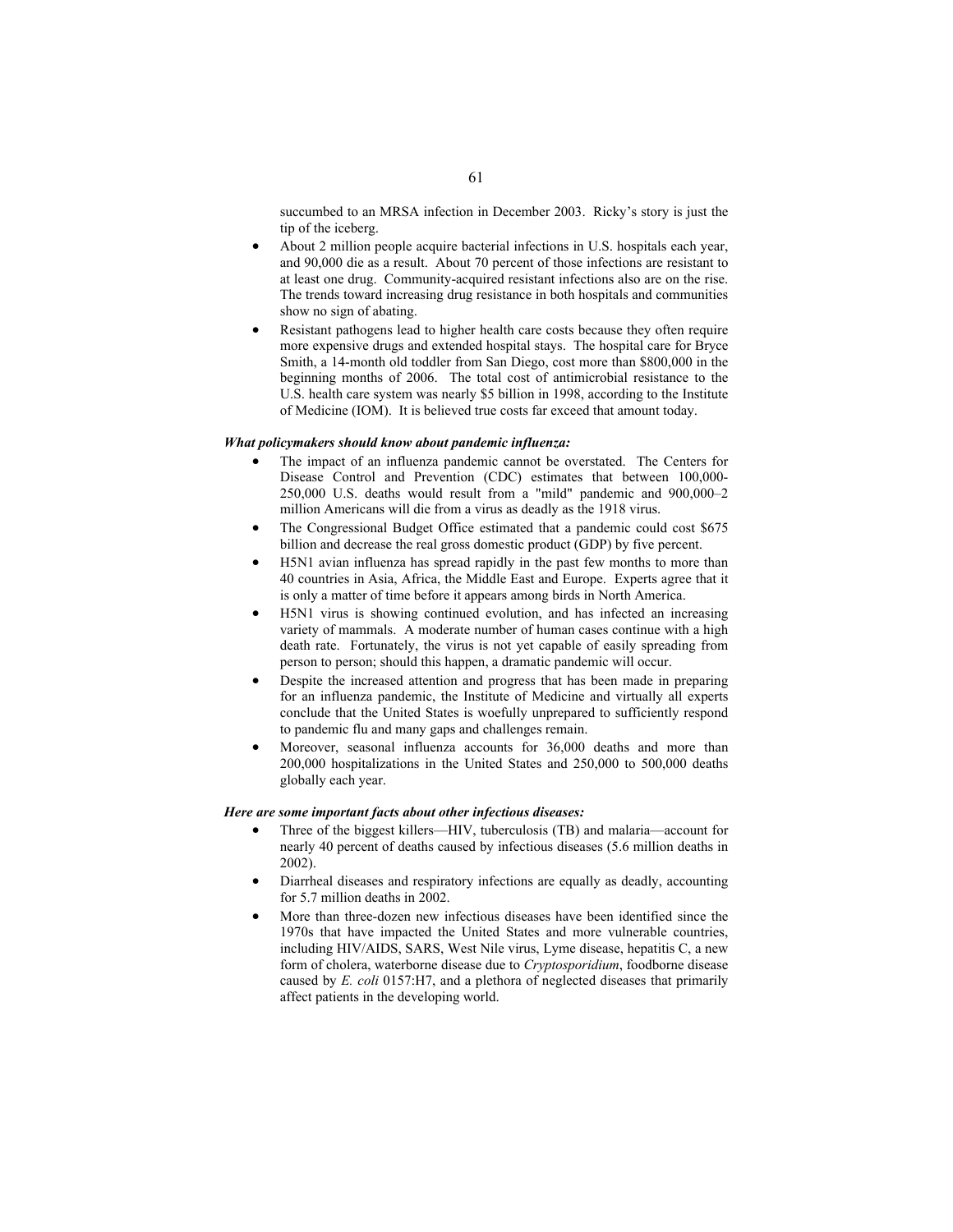#### **The Product Pipeline is Drying Up**

Infectious diseases are the second leading cause of death in the world and, by far, the leading cause of premature death and disability. Unfortunately, many of these diseases have no treatment except for supportive care. New medicines and diagnostics are desperately needed across all areas of infectious diseases medicine.

Of particular concern, the pipeline of new antibiotics is drying up. Major pharmaceutical companies are losing interest in the antibiotics market because these drugs simply are not as profitable as drugs that treat chronic, life-long conditions and lifestyle issues. The pharmaceutical pipeline is not keeping pace with drug-resistant bacterial infections, so-called "superbugs." Antibiotics, like other antimicrobial drugs, have saved millions of lives and eased patients' suffering. The withdrawal of companies from antibiotic R&D is a frightening twist to the antibiotic resistance problem and, we believe, one that has not received adequate attention from federal policymakers.

A recent analysis published in the journal *Clinical Infectious Diseases* found only five new antibiotics in the R&D pipeline out of more than 506 drugs in development. The authors evaluated the websites or 2002 annual reports of 15 major pharmaceutical companies with a track record in antibiotic development and seven major biotechnology companies. Their analysis revealed four new antibiotics being developed by pharmaceutical companies, and only one antibiotic being developed by a biotech company. By comparison, the analysis found that the pharmaceutical companies were developing 67 new drugs for cancer, 33 for inflammation/pain, 34 for metabolic/endocrine disorders, and 32 for pulmonary disease. The biotech companies were developing 24 drugs for inflammation/immunomodulators, 14 drugs for metabolic/endocrine disorders, and 13 for cancer.

The end result of the decline in antibiotic discovery research is that the Food and Drug Administration (FDA) is approving few new antibiotics. Since 1998, only 13 new antibiotics have been approved, two of which are truly novel—i.e., defined as having a new target of action, with no cross-resistance with other antibiotics. In 2002, among 89 new medicines emerging on the market, none was an antibiotic.

The Institute of Medicine's (IOM) 2003 report on microbial threats reinforces the point, noting that although at first glance the situation with respect to antibiotics currently in clinical development looks encouraging, not one *new class* of antibiotics is in latestage development. "Rather these 'new' antibiotics belong to existing classes, including macrolides and quinolones, that have been used to treat humans for years," IOM said.

Unfortunately, both the public and private sectors appear to have been lulled into a false sense of security based on past successes. The potential crisis at hand is the result of a marked decrease in industry R&D, government inaction, and the increasing prevalence of resistant bacteria.

IDSA has investigated the decline in new antibiotic R&D for more than three years, interviewing stakeholders from all sectors. We have met with officials from FDA, the National Institute of Allergy and Infectious Diseases (NIAID), CDC, congressional members and staff, executives from leading pharmaceutical and biotechnology companies, representatives from public-private partnerships that are focused on infectious diseases-related product development, patients, and other stakeholders.

Based on our investigation, IDSA is convinced that the pharmaceutical and biotechnology industries are clearly best situated to take the lead in developing new antibiotics needed to treat bacterial diseases. They are the only player with a track record of success. Consequently, industry action must become the central focus of an innovative federal public health effort designed to stimulate antibiotic R&D.

Some people have placed the blame for the decline in R&D on the pharmaceutical industry, saying that companies should act responsibly and ensure that new drugs and vaccines are available as needed. The pharmaceutical industry supports many good works *pro bono*. Some examples include Merck & Co.'s efforts related to River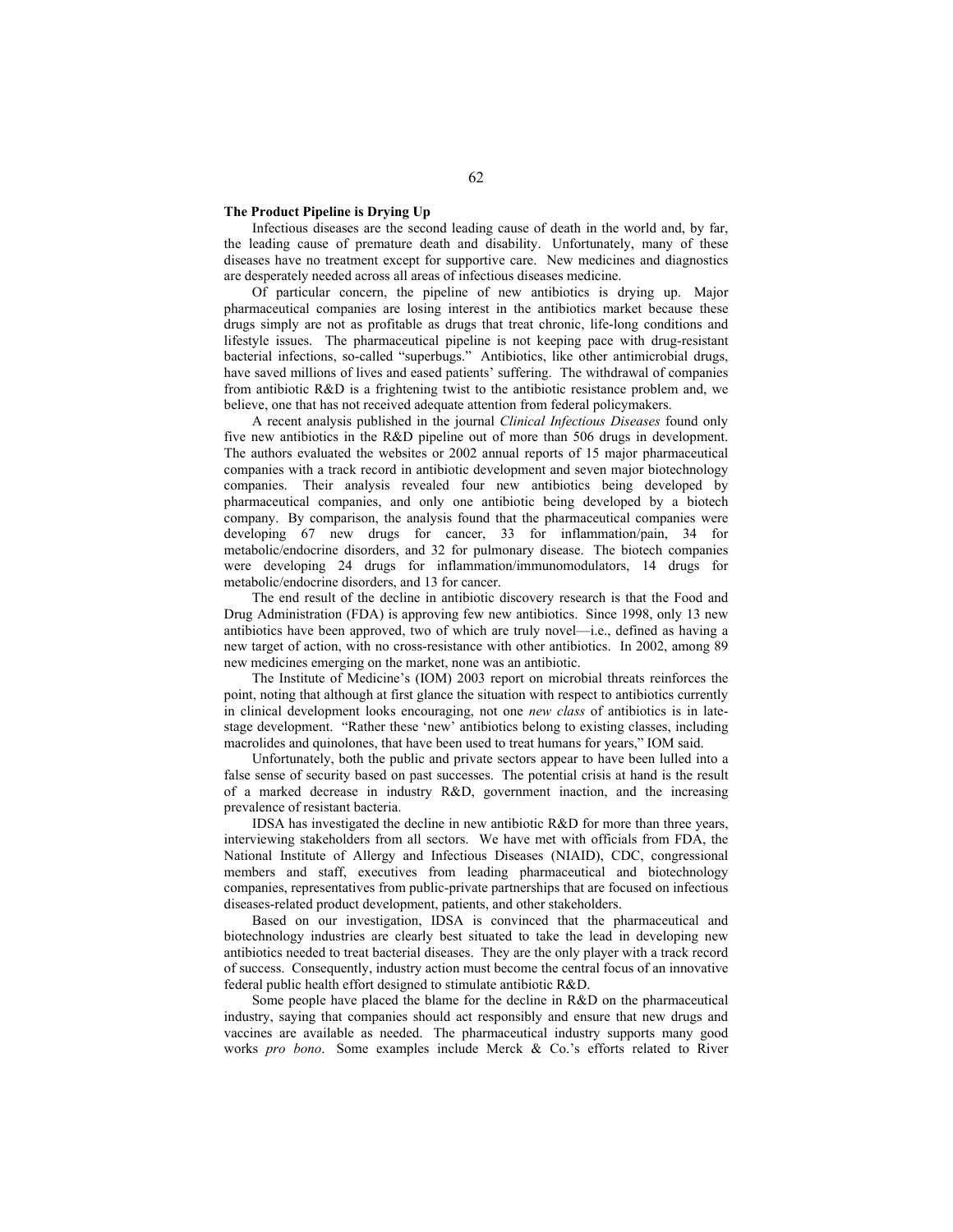Blindness; efforts by Bristol-Myers Squibb, Pfizer, and other drug companies related to global AIDS; and GlaxoSmithKline's malaria and AstraZeneca's TB drug discovery initiatives. Nevertheless, companies are responsible to their shareholders and cannot alter their fundamental business strategies in ways that would place their bottom lines at risk.

Drug and vaccine R&D is expensive, risky, and time-consuming. As such, companies are most likely to invest in products for which a strong return on investment is likely, such as drugs that treat long-term, chronic illnesses, lifestyle issues, and products that benefit people in developed countries who can afford to pay for them. Most antiinfectives, particularly antibiotics, which are used for short durations (7-14 days), face restricted use to avoid the development of resistance, resistance limits effectiveness and profitability, etc.; vaccines; and medicines desperately needed in the developing world are being left out.

#### **Spurring Infectious Diseases Product Research and Development**

Policymakers and the public should have no illusions that future pharmaceutical charity will be sufficient to address the existing and emerging infectious pathogens that threaten U.S. and global health. Instead, IDSA believes the burden is on the federal government to entice industry to antiinfective R&D as a means to protect U.S. public health and strengthen national security.

Robust R&D programs are needed to respond successfully to existing infectious diseases as well as new threats on the horizon. Market forces alone will not solve the current crisis in infectious diseases drug, vaccine and diagnostic R&D—that's why we need innovative public policy changes such as those that have been contemplated in the "Infectious Diseases Research and Development Act", a bipartisan bill introduced by Rep. Barbara Cubin last year. IDSA has strongly endorsed this bill and is particularly grateful to Rep. Cubin's commitment in this area. We encourage the Subcommittee to consider the bill as it moves forward to reauthorize Project Bioshield.

The "Infectious Diseases Research and Development Act" will provide incentives for pharmaceutical companies and biotechnology companies to invest in research and development with respect to antibiotic drugs, antivirals, diagnostic tests, and vaccines that may be used to identify, treat, or prevent *a "qualified infectious disease product."* 

The bill defines a "*qualified infectious disease product*" as "any antibiotic drug, antiviral, diagnostic test, or vaccine that is developed for the purpose of treating, detecting, preventing, or identifying…an infectious pathogen identified by the [new] Commission [on Infectious Diseases Product Development, discussed below.]"

Prior to the establishment of the Commission and its initial report of infectious pathogens, the incentives outlined in the bill will be available in the interim to infectious diseases products addressing the following issues:

- methicillin-resistant staphylococcus areus—can infect the heart, bones, lungs, and bloodstream.
- life-threatening gram negative bacteria including, among others**:**
	- o *Acinetobacter*, a type of bacteria that has caused stubborn wound infections in at 100 U.S. solders and civilians stationed in Iraq, and is an increasing cause of pneumonia in U.S. hospitals.
	- o *Escherichia coli* and *Klebsiella* species*,* which are major causes of urinary tract, gastrointestinal tract, and wound infections.
- influenza–of particular note, the bill would entice the manufacture of products to treat influenza within the United States borders—an urgent need.
- Additional infectious pathogens as may be identified by the Secretary of Health and Human Services (HHS), in concurrence with infectious diseases clinicians**.**

As noted above, the bill establishes the Commission on Infectious Diseases Product Development. The Commission is required to identify the most dangerous infectious disease pathogens and their associated diseases that are or are likely to become a danger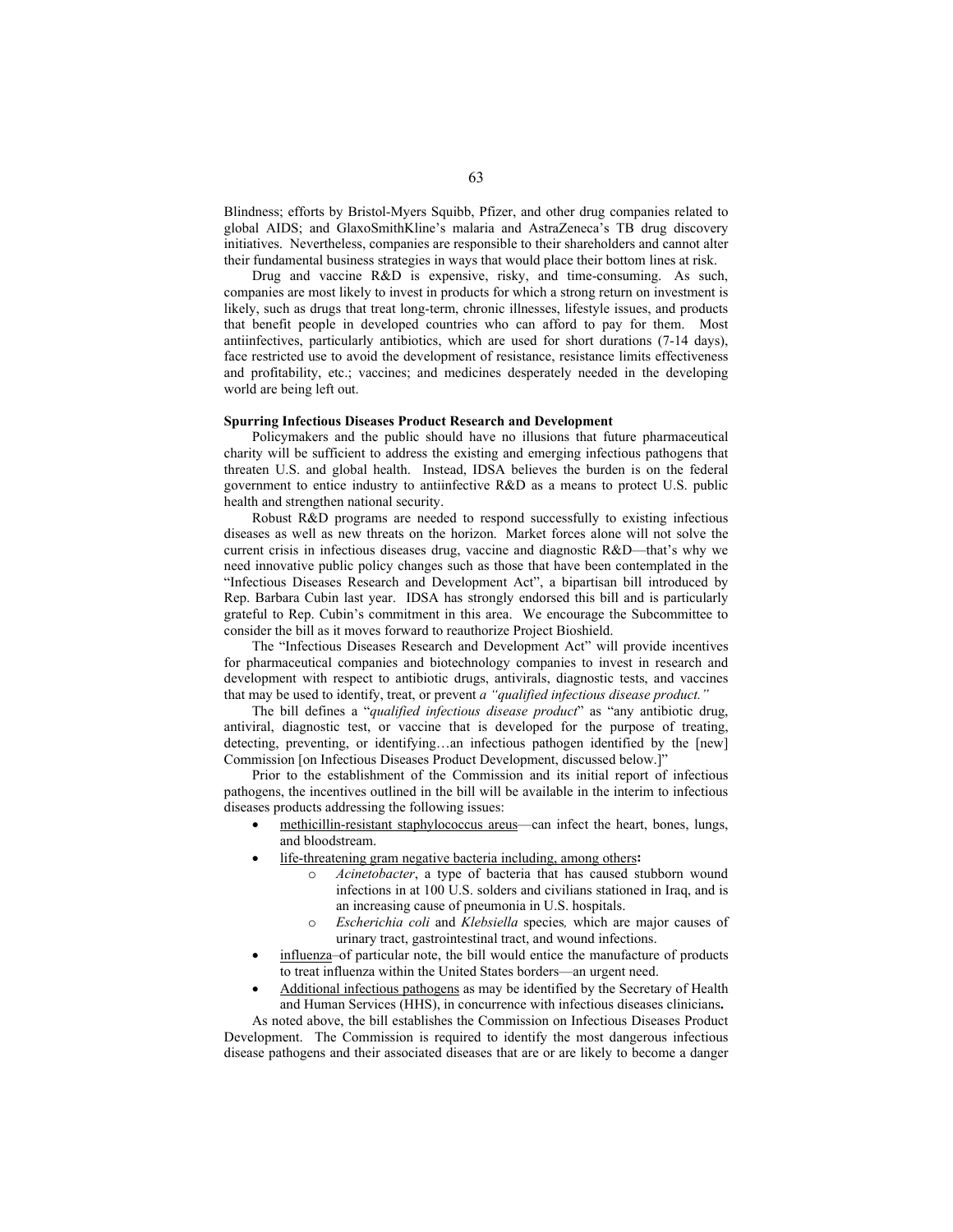to public health. The Commission would provide an annual report to Congress, the President, and the Secretary of Health and Human Services (HHS) on its findings, conclusions, and recommendations, including an updated list of emerging infectious pathogens.

Not later than 90 days after the date of enactment of the bill, the Commission also would be required to report recommendations on the actions the Secretary of HHS should take to ensure that a sufficient quantity of vaccines and anti-virals are available to treat the American population in the event of a pandemic influenza outbreak.

The Commission would be comprised of 19 voting members appointed by the President; 12 members to be appointed from among the leading representatives of the infectious disease medical, research, pharmaceutical, and biological communities, 7 members from the general public; additional nonvoting members would be appointed from the leading federal health agencies.

The Cubin bill also includes several incentives to spur R&D for qualified infectious diseases products that IDSA supports. Pathogens/diseases identified by the Commission as priorities for action would be eligible for these incentives. IDSA supports that following incentives:

- o Full restoration of patent terms to account for the time lost during FDA review of a new drug application.
- o Fast-track FDA review of designated qualified infectious diseases products.
- o Intensified efforts to assist small businesses in conducting end-stage clinical trials through NIH small business awards.
- o Tax Credits for R&D**:** Allows manufacturers of qualified infectious diseases products to take a tax credit equal to 35% of the qualified infectious diseases research expenses for the taxable year.
- o Manufacturing Facilities Investment Tax Credit**:** Provides a tax credit of 20% for a facility that is used for manufacturing, distributing, or for research and development of a qualified infectious diseases product.
- o Clinical Trial Guidelines for Antibiotic Drugs**:** Requires the FDA to issue guidelines, within one year, for the conduct of clinical trials with respect to antibiotic drugs, including antimicrobials to treat resistant pathogens, bacterial meningitis, acute bacterial sinusitis, acute bacterial otitis media, and acute exacerbation of chronic bronchitis.

To strengthen the bill further, IDSA would encourage the following incentives be considered:

o FDA Priority Review Voucher—Under this concept, a voucher would be provided to a company that obtains an approval for a "qualified product" that treats a disease identified by the Commission. The company could then apply the voucher to a separate product (i.e., a potential blockbuster) of its choosing or, alternatively, the company could auction the voucher to another company. The voucher concept was raised in the March/April 2006 edition of Health Affairs. The authors say that this concept may reduce FDA's review time of a product by a year, which could be worth "more than \$300 million for a potential blockbuster". Even if the FDA review time was reduced only by 6 months, IDSA believes this concept would have merit. A significant advantage of this approach is that it would not extend the length of the patent. As such, it should not be a threat to the generics industry. Instead, it would permit a company to market a product months in advance of when it otherwise would. This also would be an advantage to patients as they would be able to enjoy the product's benefits sooner. The Health Affairs articles authors report the cost of changing FDA's review from standard to priority review may be \$1 million, which could be recovered through a user fee by the voucher user. Of note,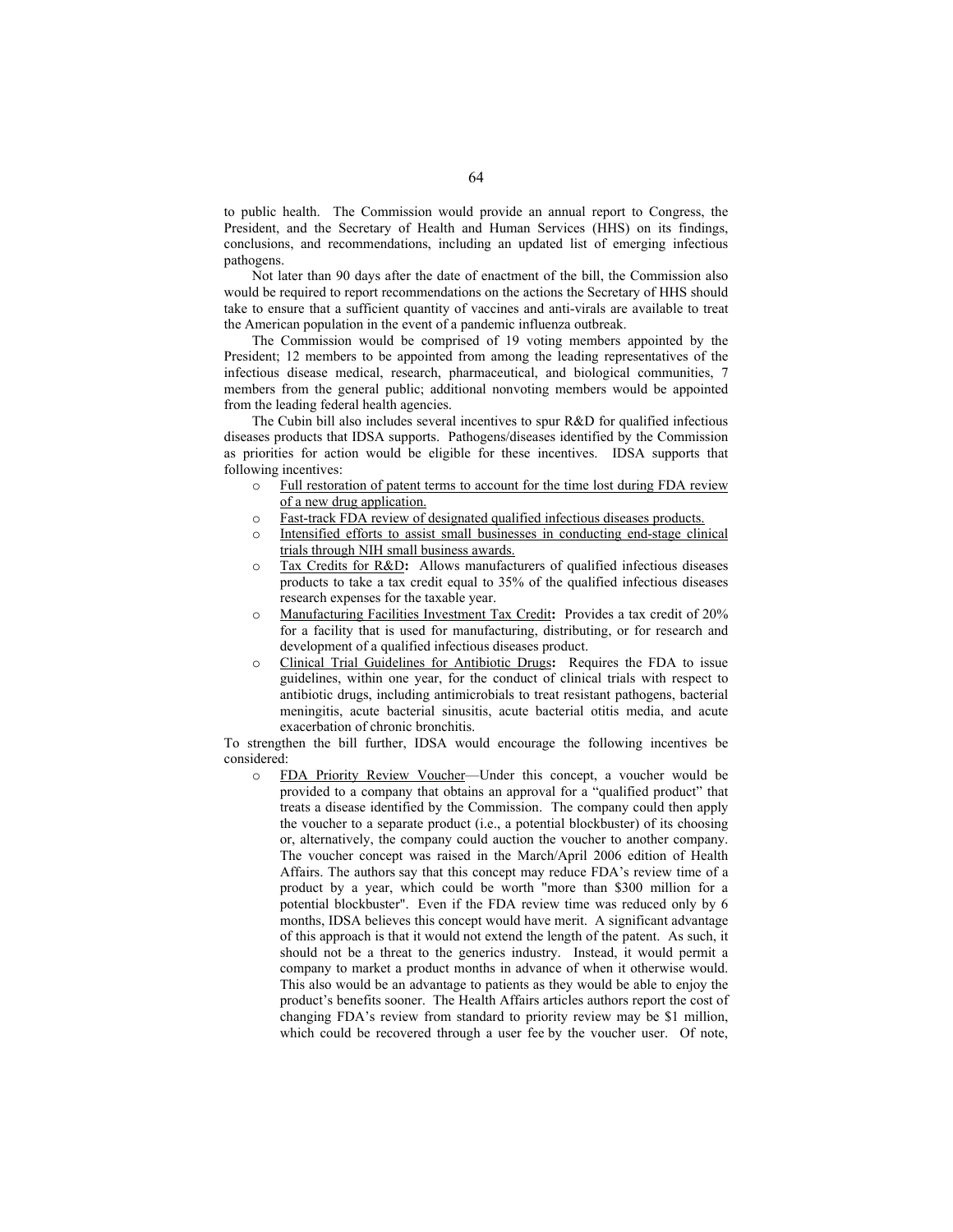under the authors' approach, the company would have to forgo patent rights this is an idea that IDSA does not support.

- o Extension of Patent Term for Qualified Infectious Diseases Products— Although fraught with politics, the extension of the patent term of critical needed qualified infectious diseases products for 2 years or even 6 months is one sure way to pique industry's interest. There are so few solutions available to address the lackluster pharmaceutical pipeline for antibiotics and other antiinfectives. It may be time for Congress to consider this idea.
- o Tax Credits for R&D—IDSA would suggest increasing the amount of the tax credit for R&D in the Cubin bill to 50% to mirror the amount provided to orphan drugs under the Orphan Drug Act. IDSA also would suggest applying this tax credit to preclinical research as well as product clinical research and development.
- Protocol Assistance—In addition to the development of clinical guidelines by FDA, we also would support the agency's provision of additional protocol assistance similar to what is provided with regard to orphan drugs.
- o Waiver of User Fees—We would support the waiver of all user fees related to FDA review of qualified infectious diseases products.
- o Antitrust exemptions—additional flexibility for certain company communications is needed.
- o Guaranteed Market—While it can be loosely argued that Project Bioshield may be applied already to naturally occurring resistant organisms, it is not likely that the Administration will view such infections as priorities unless Congress strengthens its emphasis in this area.
- Funding for CDC's Antimicrobial Resistance Program—Although it may be outside the scope of the Subcommittee's reauthorization effort, we appeal to you to help strengthen CDC's resistance program so that the agency may better lead the nation to respond to the silent epidemic that antimicrobial resistance has created. A multi-pronged approach is essential to limit the impact of antibiotic resistance on patients and public health. For this reason IDSA supports *a \$25 million increase in this program to a total commitment of \$50 million in FY 2007.* This will enable CDC to expand its surveillance of clinical and prescribing data that are associated with drug-resistant infections, to gather morbidity and mortality data due to resistance, to educate physicians and parents about the need to protect the long-term effectiveness of antibiotics, and to strengthen infection control activities across the United States. Broadening the number of CDC's extramural grants in applied research at academic-based centers also would harness the brainpower of our nation's researchers.

#### **Conclusion**

The reauthorization of Project Bioshield provides a critical opportunity to spur the development of new tools to protect Americans and the global community against the scourge of infectious diseases, particularly antibiotic resistant organisms, and bioterrorism. We urge congressional leaders to show bold leadership as it renews this legislation.

Specific to antibiotics, the past two decades of antibiotic development clearly have demonstrated that we no longer can rely on existing market forces to keep companies engaged in this area of drug discovery and development. Should additional companies' antibiotic R&D infrastructures be dismantled, it will take years to establish new programs—or this expertise could simply be lost forever. New antibiotics are desperately needed to treat serious as well as common infections. The bacteria that cause these infections are becoming increasingly resistant to the antibiotics that for years have been considered standard of care, and the list of resistant pathogens keeps growing. It is not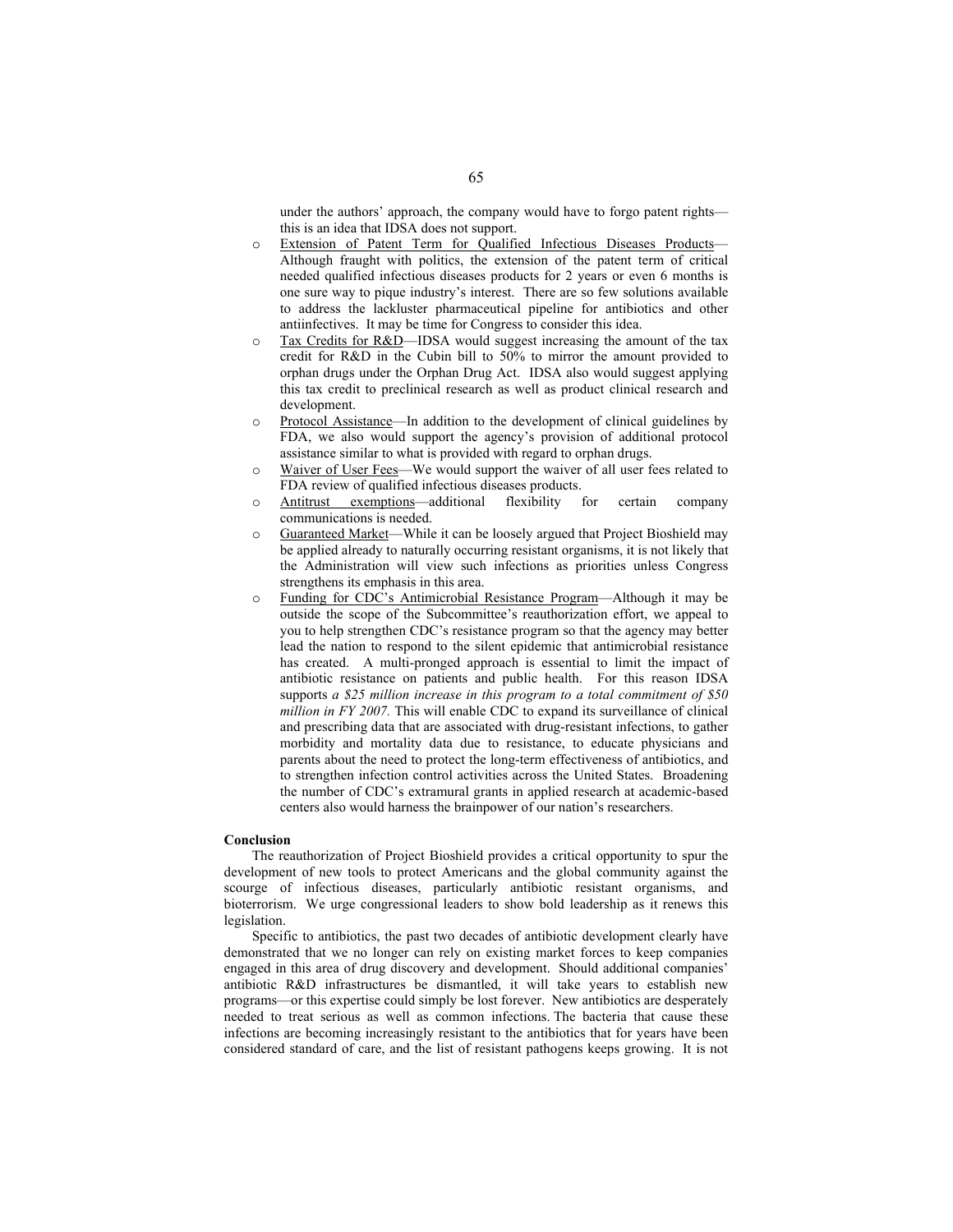possible to predict when an epidemic of drug-resistant bacteria will occur—but we do know it will happen.

Drugs, vaccines and diagnostics also are needed across the spectrum of infectious diseases medicine, including to address the growing threat of pandemic influenza. Conquering AIDS, TB, malaria, the neglected diseases found primarily in developing countries, and the next emerging infection will require renewed vision, creative policymaking and righteous action.

We appreciate the opportunity to testify. We look forward to working with you in the coming months to develop federal legislation to spur the tools infectious diseases physicians need to treat our seriously ill patients. Thank you.

 MR. DEAL. Thank you. Very interesting testimony. Let me start with a few of the issues that each of you sort of touched on. Mr. Wright, you said that the first principle that you would suggest to us is clarity in establishing a central authority, and in my earlier questions to the first panel, I sort of overviewed the relationship and the roles DOD, Homeland Security, and HHS each play in the current structure. Are you suggesting by this recommendation that the current bifurcation of those functions is not appropriate and should be consolidated, is that what you are saying?

DR. WRIGHT. Yes, sir, the Alliance believes that the way it is currently being done, there are just too many players involved with too many different agendas, and there is not a clear person or place that Congress can go to and say, why don't we have this? It goes from one to the other. The DOD actually has a process that is much clearer and has worked for years in the procurement of products which there are no other markets for.

 MR. DEAL. If you were to recommend where you think that consolidation should occur, do you have any recommendations?

 DR. WRIGHT. Boy, that is a loaded question. No, I really don't. I actually think it probably belongs in the NIH as a separate committee.

 MR. DEAL. Have any of the panel members had any opportunity to compare the different methods that are used, the DOD process versus the HHS process, with respect to countermeasure development? And if you have had that opportunity to observe the two approaches, do you have any comments you would like to make about those?

 MR. COHEN. Mr. Chairman, if you are speaking of through DOD, I could speak to the way DARPA does it, which is very different from the way HHS does it. In a previous company, we were able to secure a multi-year commitment from DARPA for a countermeasure; it was an antibiotic. It was a fast process that involved the submission a rather modestly sized white paper that they used to compare the applications to, and was followed by a very large grant application. But the key difference was that the money was committed for three years, subject to ability to meet certain milestones, and we took that award and turned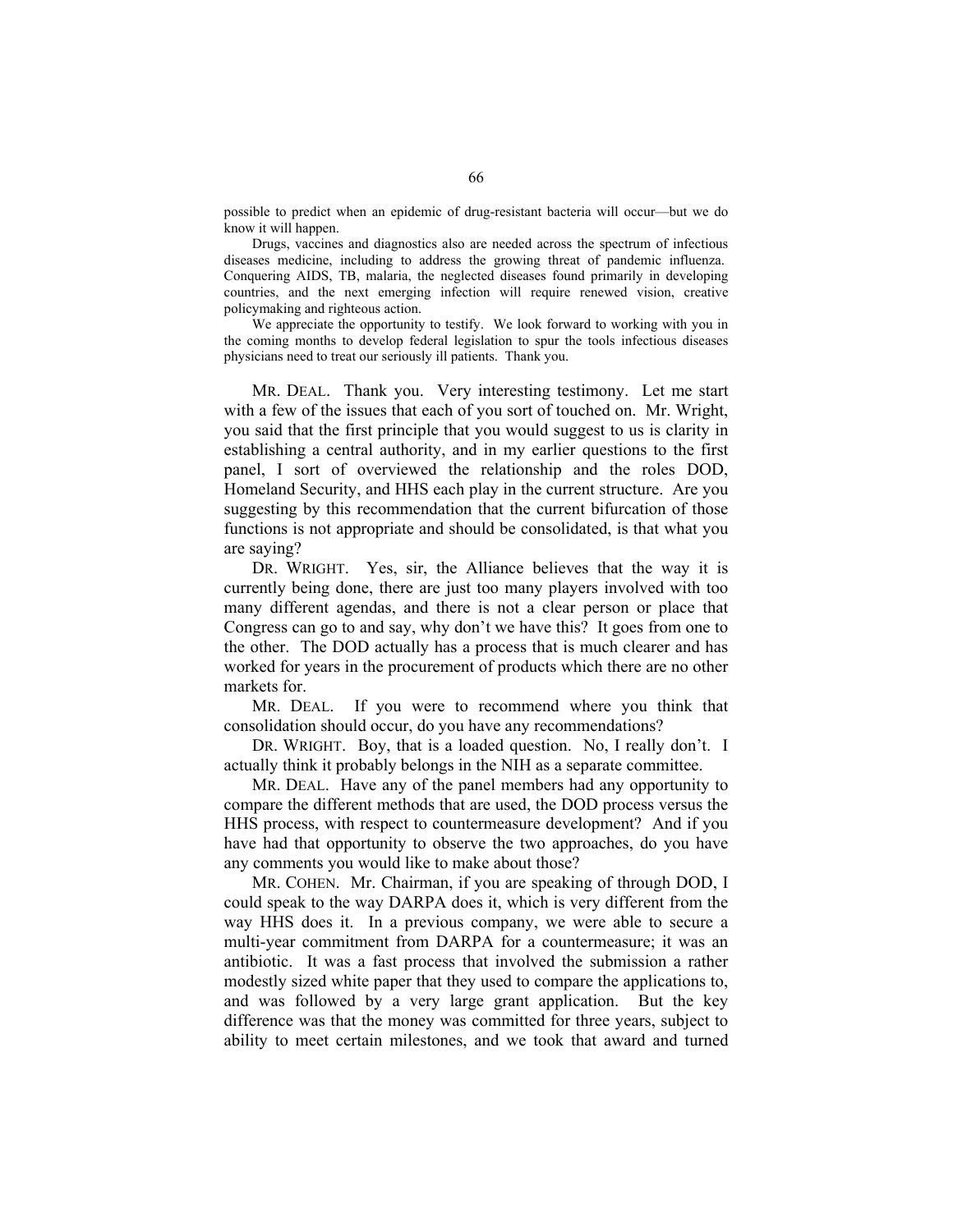essentially a \$6 million grant into about \$50 million of private equity capital. That was very helpful to us raising money to build a program.

 Within HHS and NIH in particular, you have to do very complicated grant applications that can be for as little as \$200,000, and then a year later you get to apply for more money and each process takes a year. It has uncertainty related to the peer review process and also the appropriations process, and so you can't take those awards to investors and say I am going to take part of the risk off your shoulders and put it on the Government's. So that ability of the Defense Department, through DARPA at least, to give you a commitment subject to your meeting certain milestones makes a huge difference in our ability to raise what is substantial outside capital.

 MR. DEAL. Which was the model that you suggested in your testimony?

MR. COHEN. Yes.

MR. DEAL. Mr. Young.

 MR. YOUNG. This doesn't presume to make a structural or organizational recommendation and, to the little bit of familiarity I have with how DOD historically has approached vaccine development, I am not sure that that is the model I would recommend. But I think what it does suggest, from an industry's perspective, you would approach this with three paramount criteria in mind. You would want people involved who had an intimate understanding and experience level in the objective in question, which is actually practical development of products. There are wonderful people, expert scientists, dedicated and experienced civil servants and public health officials that inhabit many of these agencies, but there aren't many people who have actually developed products successfully in an industry setting, and that is a time consuming, very sophisticated process that requires a lot of judgment and the ability to handle a constantly evolving landscape towards a reasonably certain and clear ultimate product target.

 On that point, I think what is clearly missing now is something to address the compartmentalization. You can get early stage funding, you can get late stage procurement support, but there is no coherent integrated picture of the whole development process that is evident to an industry participant in the effort. Thank you.

 MR. DEAL. Thank you. Mr. Wright, my time is up, so maybe someone else will pursue this further. Ms. Eshoo, you are recognized for questions.

 MS. ESHOO. Thank you, Mr. Chairman, and I want to thank all the panelists. I think that you have done an excellent job and you have also set some of the seeds popping in my mind. I think, first of all, and this is an observation, Mr. Chairman and my colleagues that are here today for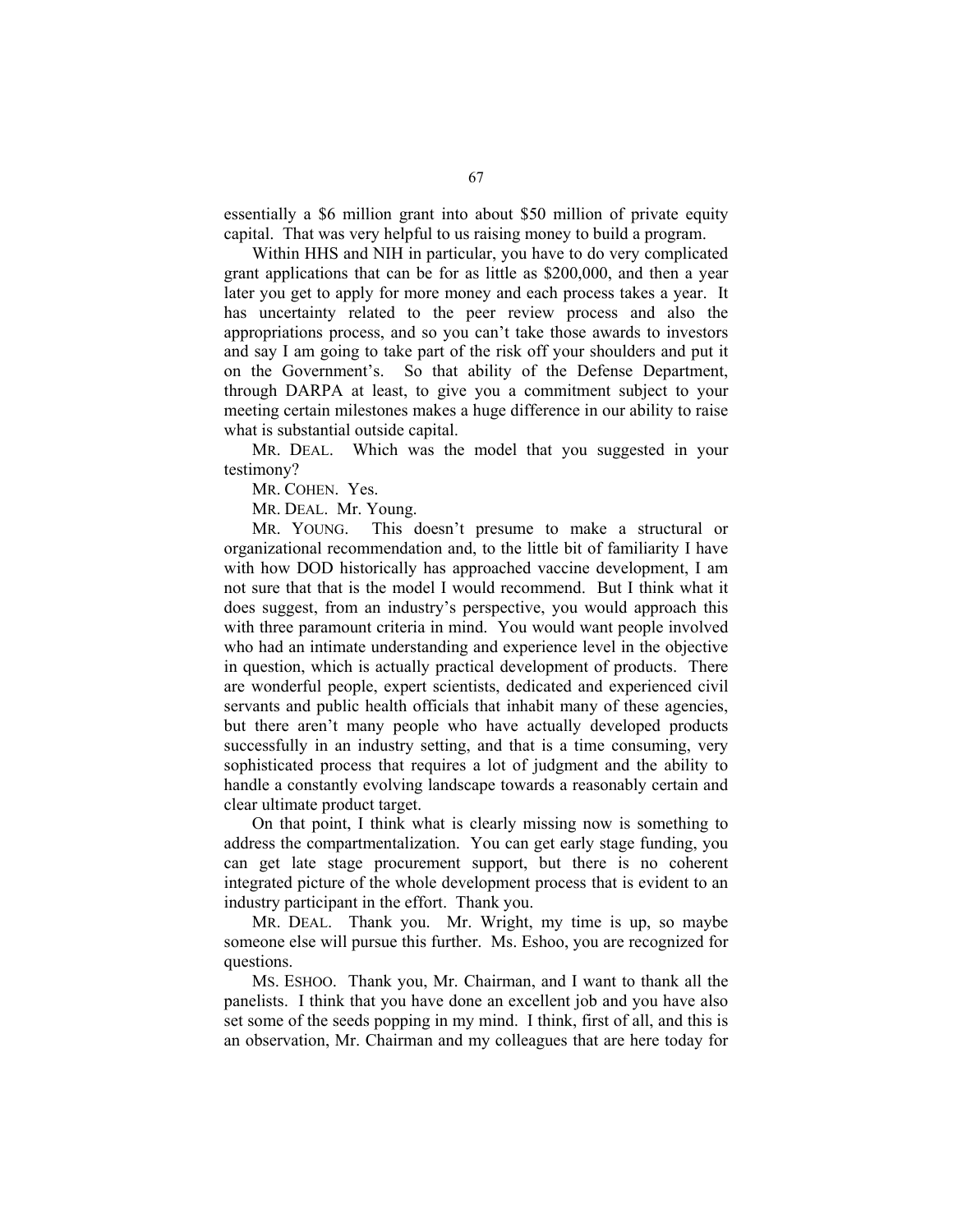this hearing, I think what is lacking in all of this is a real sense of urgency, and, Dr. O'Toole, you spoke so eloquently to that. There is a rhetoric war, and we know it and we hear it, and there is urgency to it. There isn't in this program. If we were to parse out in the Department of Defense whether there should be tanks or munitions or whatever, there would be a great deal of dissention in the Congress and in the country over that, and yet we are doing that with a program that deserves the same kind of defense, so to speak. We have now lived through and witnessed the disorganization within a Government agency, Homeland Security, in response to Katrina, and I can't help but think that we are not prepared. We are not prepared if, God forbid, any of these catastrophes were to be visited upon the United States. And so I think more than anything else, the way for the committee to approach this is with a great sense of urgency. If, in fact, we do that, then it is not going to be--and I am paraphrasing Dr. O'Toole--a stockpile of medicines. It is going to be larger than that.

 The second point I want to make here and what I have learned from the panelists is, is that whatever dollars are in the pot, the Federal pot, they are really not being used as the right kind of magnet for the private sector to develop what needs to be developed. It is not working. I mean, there is the valley of death, all the other things that have been described. So the opportunity costs for the private sector are just too great in order for them to be attracted to do anything relative to this effort. So I think in some ways we are kidding ourselves. I think the program is aptly named, but it seems to kind of fall apart after that, and I am not saying that the people involved in it are not earnest. They are solid public servants, they want to do the right job. I think this committee, Mr. Chairman, needs to begin to redirect this. The whole notion that the Government is the only customer, we need to understand that, and that the companies are not going to engage in, as Bruce Cohen said, the companies are simply not going to be able to engage in it. Especially small companies, biotech companies, are not going to be able to engage in this, because they don't have the capital to do it. So if we don't capitalize on the issue that is before us with a great sense of urgency, then I think we are going to have a lot more hearings with reports that don't have the sense of urgency that they need to have.

 Now, anyone who wants to chime in, I mean I am putting the ball in your court, but I think your testimony has been outstanding, and I think that you have, for me at least, struck a match here and cast some light on it. I think this needs to be revisited in a very serious way. How much more funding do you think is appropriate in this program? Anyone from the panel, Dr. O'Toole?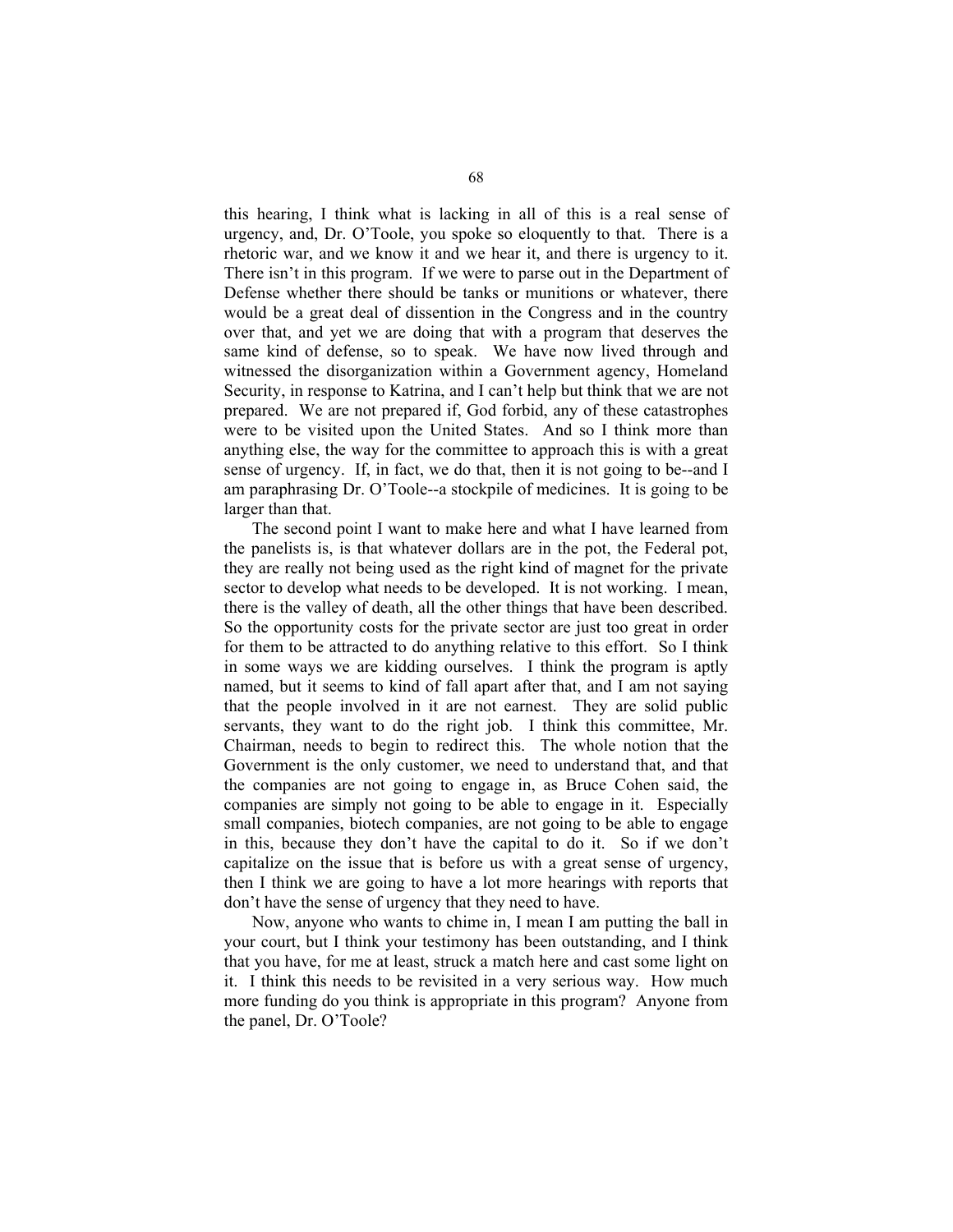DR. O'TOOLE. I think we are off by about a magnitude of order, so ten times as much. But you know, part of the problem, I think you are right, one does not perceive this sense of urgency when you are looking at the HHS program from the outside. Part of the problem is that the urgency, the need to get something in the stockpile fast, is at war with the complexity--

MS. ESHOO. Yes.

 DR. O'TOOLE. --of creating new drugs and figuring out what drugs we ought to be buying for the stockpile and what we ought to be investing in, in the future. These are new problems for the Government and they are new problems for the world. There isn't a prototype out there for how to do this. So HHS is in the position of inventing new processes for high stakes decisions, you know--

 MS. ESHOO. Is that what the plan was that was alluded to or mentioned earlier from the first panel?

 DR. O'TOOLE. That was the first I have heard of the strategic plan. It is a good idea to have a strategic plan.

MS. ESHOO. But it is the first you have heard of it?

DR. O'TOOLE. Yes.

 MS. ESHOO. So you all are the modern day defense contractors. I think that is the way we have to think of this. I think that is the way we need to be thinking of this. Yes.

 DR. BLASER. I would like to mention, from the standpoint of the Infectious Diseases Society, we also believe it should not be business as usual. We have to move things up a magnitude.

MS. ESHOO. Yes.

 DR. BLASER. I am reminded of two analogies. One is the Manhattan Project where \$2 billion in 1940 dollars were given for a major problem in national security. We were fighting a war then. In today's dollars, that is probably \$20 billion. I think that is the scale we should think about. The other analogy is Katrina. We know that hurricanes occur, we don't know when, but we have to build up the infrastructure to protect us. In most years, the levees don't do us any good, but when we need them, we need them, and antibiotic resistance is the level of the water rising and influenza is the big storm. So when we put those together, we need to have that infrastructure of research and development for bioterrorism, for flu, for antibiotic resistance. They are all related.

MS. ESHOO. Bruce, did you want to say something?

 MR. YOUNG. I would just add that there is another underlying difficulty here for the Government, is how does the Government bet on innovation?

MS. ESHOO. Yes.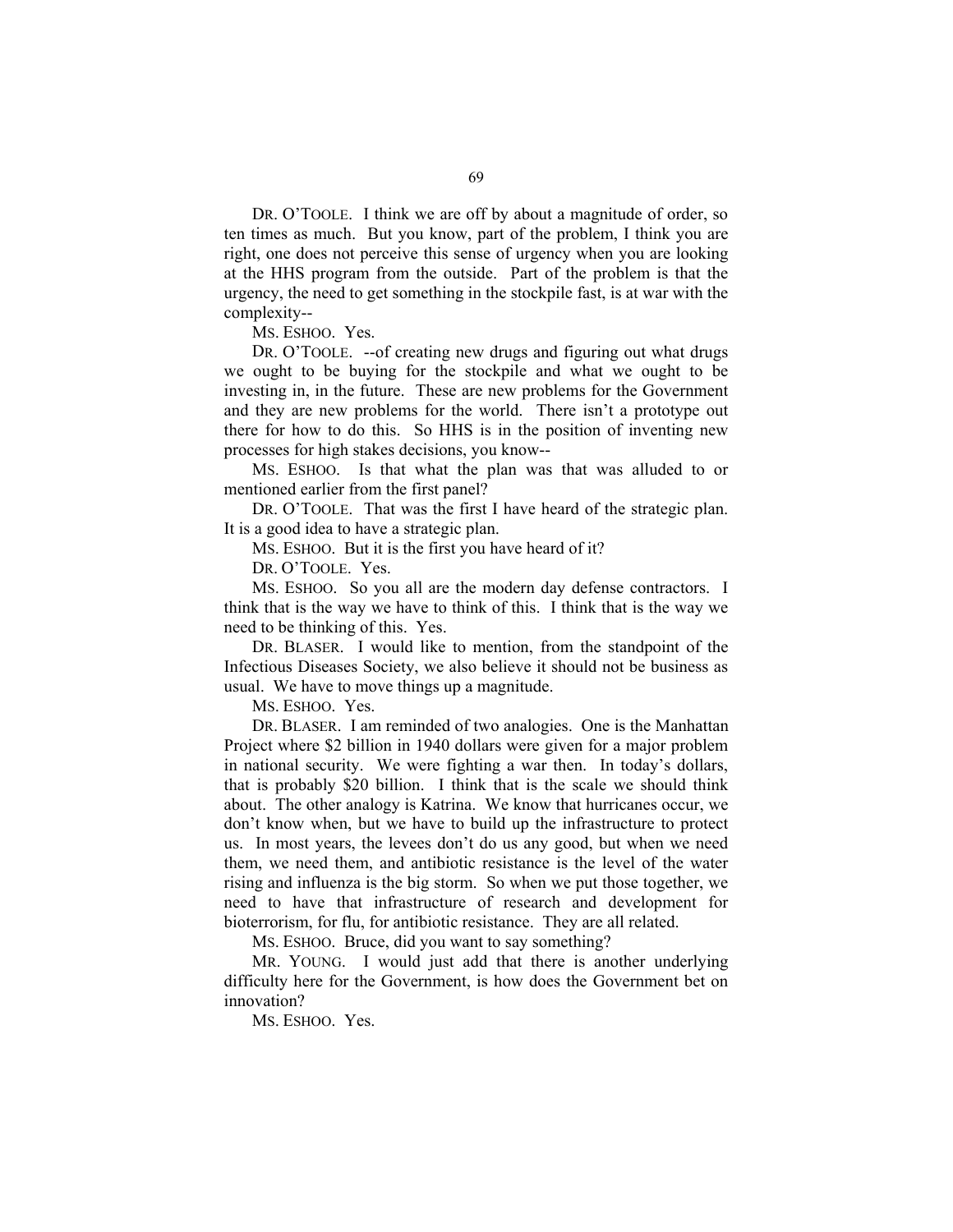MR. YOUNG. It is intrinsically risky. The way the private sector does this, it expects, it knows that within a portfolio of effort, it is going to have failure. I think it is very difficult in this climate to spend this kind of money and not say, what are we getting for the money, when you can predict that a significant percentage of what you are going to get is a dry well. But if you don't do that, if you don't have a culture and an approach and a willingness to embrace the risk, you will get no change, no improvement, no innovation.

 MR. COHEN. I would like to speak to Congresswoman Eshoo's point about the defense analogy. Right now, we are stuck in a place where you can either get a very tiny and insignificant amount of money, or you have to bet on a \$700 million contract, and that isn't the way the defense industry basically built Silicon Valley. At least those of us from California know that you make relatively modest sized grants and contracts, you take lots of bets, and we are not talking about tens of millions of dollars, but that enables people to go do interesting innovation. But it also, as we have learned, draws private capital in, and the system right now is not drawing private capital because it is too unpredictable and the amounts of money are in the extreme, they are not in the middle. And that can be changed. It is not that hard to do that. Some of us have products that have crossover applications and some don't, but regardless of the degree to which there is a so-called civilian application for what you are doing, the ability to get the private capital into the game is really essential and that can be fixed.

MR. DEAL. Thank you. Very interesting question and comments.

MS. ESHOO. Thank you, Mr. Chairman.

MR. DEAL. Mr. Shimkus?

 MR. SHIMKUS. Thank you, Mr. Chairman. And if we have accomplished one thing, we have struck Anna Eshoo's match and as I know from past activities, when you do that, you really do get a response. I will just go back to our E-911 aspect. She was complaining about the fact that you couldn't find people years before it became a d' jour item, and now we are almost getting to a point where with your cell phone, people now know where you are at. And I don't want to harangue my colleagues, but you know, look at this committee hearing room. You know, you have interested Members, but we ought to have more here if it is that serious of an issue and we don't and so that is part of the dilemma. I always talk about raising capital. Really, most businesses borrow, go to the private equity markets, go to Wall Street, assume a risk, hoping to get a rate of return. Well, you all are doing it for hopefully no consumers. I mean, in a perfect world, we have the ability to respond, but we never have to use it, and so then that is the ultimate risk. All this money poured out and no return, so that is far as I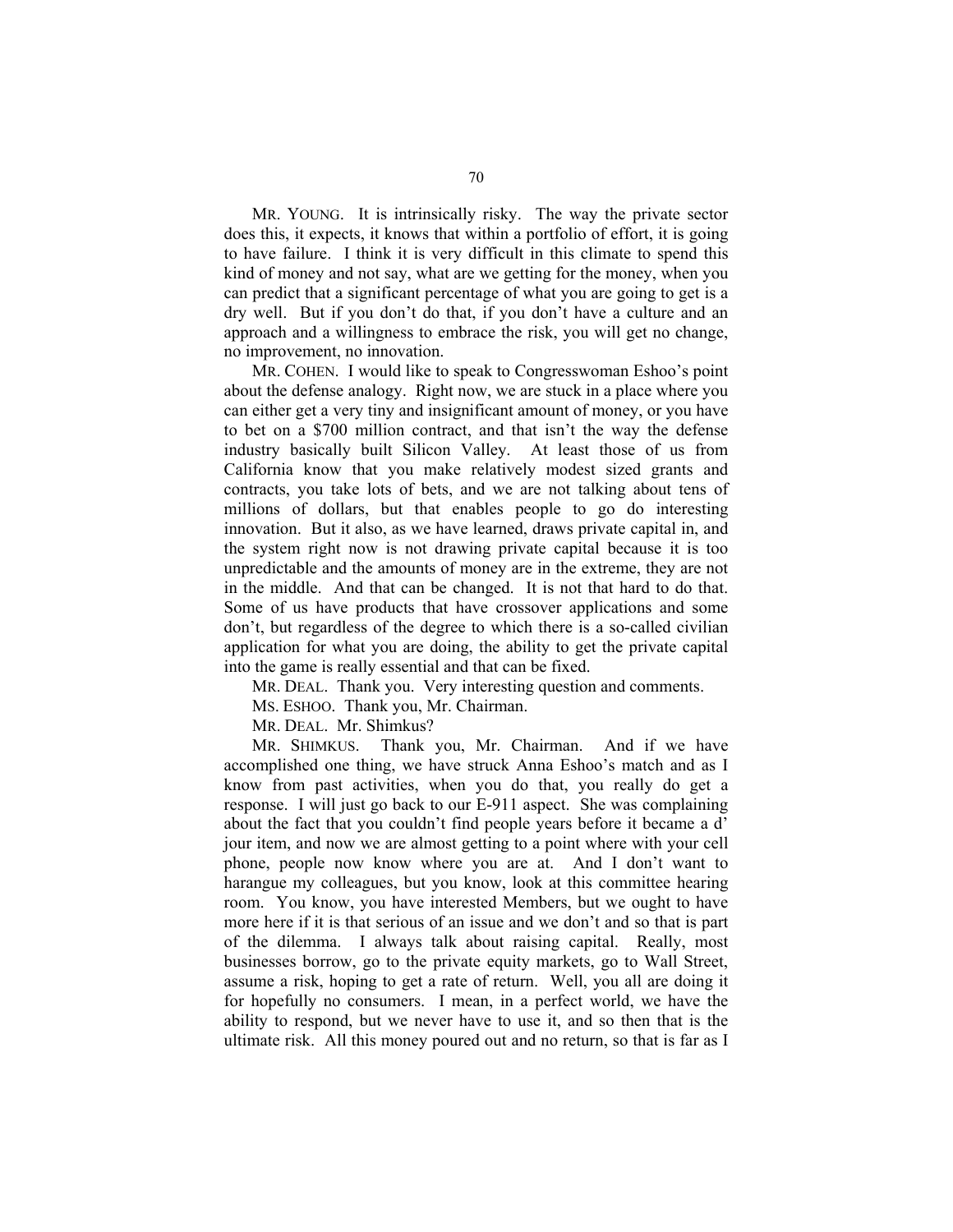read it, that is this valley of death and how do you bridge that. And you know, Mr. Cohen, I really appreciated your comments, because there has got to be a way if we addressed a couple things.

 By centralizing this whole operation, maybe we can target individual grants, which then would incur private capital and you leverage that, and we do that on water projects, in fact, you almost want that, because you want people empowered to it. You just don't want the Federal government doing it. You want to incentivize other folks. And I think we have a problem with this monetary debate. We need a magnitude of 10. Well, a magnitude of ten of what, the \$5 billion that we have authorized but have only spent one, or \$50 billion, \$50 billion or, as I have come to know, we have got \$5 billion now, but we have got \$2 billion in the NIH budget, we have got DOD dollars, so I think there is a lot of money out there. But, because we are not centralized, we are not maybe effectively using it or at least we don't know where it is at.

 But you have brought up a lot of good debate for us to get our hands on this, because the public is just not going to accept our response that we had a hearing and the country is not prepared to respond. Dr. Cohen, I don't want to get off on an issue, but I am also interested in knowing where do your adult stem cells come from?

 MR. COHEN. In the case of the part that we are talking about for nuclear countermeasures, they come from donors.

 MR. SHIMKUS. I mean, is it blood, is it teeth, is it adult fat, tissues, where?

MR. COHEN. It is called mobilized peripheral blood and we pay people to essentially donate blood and we extract stem cells from that.

 MR. SHIMKUS. Now, in just using that as an example, one of the concerns is, as I mentioned before, how do you have an antidote or a drug for immediate application? What is infectious time? And then, is there a debate on how you can rapidly create it? Do we have to have a stockpile of all this stuff or, through research and development, can we have dispersed sites that can rapidly deploy and make antidotes in a timely manner? I mean, I don't know. I am not a doctor. So, in your field, which is radiology and the aspects, do you have to have stuff on hand?

 MR. COHEN. Well, first of all, I am not a doctor, either, but in the treatment of radiological injury, because we treat those patients when they undergo chemotherapy or radiation therapy, we know a lot about the time between exposure and when you have to treat.

 MR. SHIMKUS. And that is why you have a private application which people are willing to invest capital in?

 MR. COHEN. That is right. And so what it appears from the animal models that we have done, and I think clinical experience is you can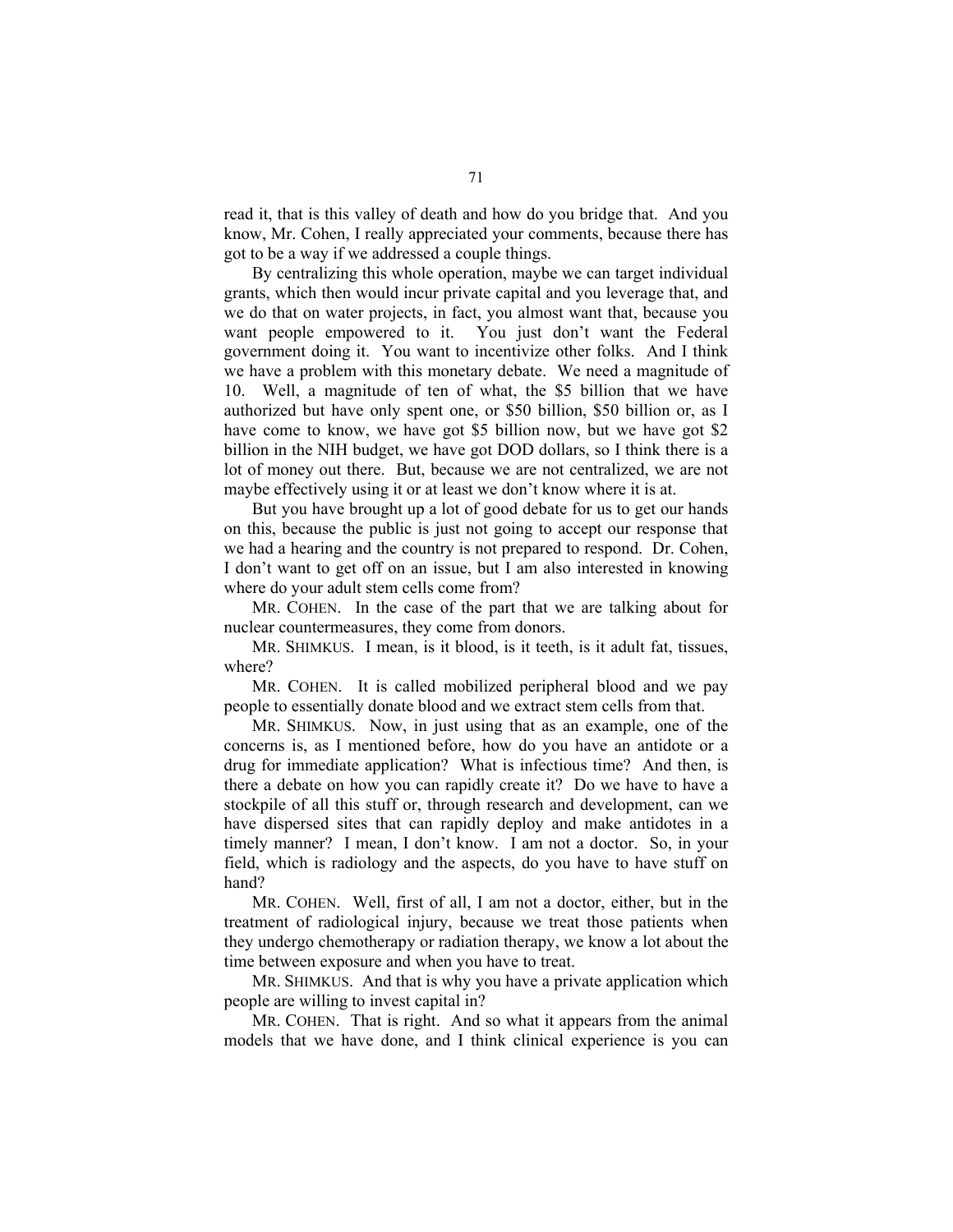imagine the national stockpile some place in a cave where it is safe, where you could store enough doses that you get to the affected area within, say, four to seven days. And if you use a cell-based medicine, which is a regenerative therapy, then you have the ability to wait that much more time before you treat the patients, so you don't have to have it deployed in their house, and that is only for radiological injury. What would happen in practice is that they would be stored frozen, and it appears, based on perhaps 30 years of experience, that this, a cellular product, is safe for at least a decade in a frozen state. Then you would have it transported to the site of the incident, and it would be administered by the kinds of people who work as emergency medical technicians in ambulances who can do simple infusions. In animal models, this rescues a substantial number of animals, not everybody, because sometimes you get too much radiation and nothing works and there is some population, and the Government has this all sort of worked out, what the radiological dose would be. Some people would survive with basic antibiotic therapy. Some people wouldn't survive. We are focused on the middle of people who are rescuable but otherwise wouldn't, and I think the only real live experience of that is Chernobyl, and most of the people at Chernobyl died of what is called hematopoietic failure, too many of their stem cells died to populate their immune system, and we know pretty certainly you can replace that with a cellbased medicine and you should have enough time to get there.

 MR. SHIMKUS. And I appreciate that. It just highlights one other question I was going to ask and I am just going to throw it out there. I still think that in the previous panel, Mr. Chairman, they talked about the local health providers being able to, then ramp up the thing in the local health providers. Well, if you have a nuclear explosion in a major metropolitan area, that is similar to a Katrina, where you just overwhelm the local providers and that is where the national debate, and I know we have got this issue about the military intervening. But I am an Army infantry airborne guy, so you parachute the 82nd in, they set up their field hospitals, they receive the drugs and then they try to do that in an expedited manner, which is more efficient than if you try to cobble together the first-line responders who, in a large geographical area, could be all gone and that still has got to be part of this debate. And I do agree with, again, my colleague, Anna Eshoo, we should take the lead and even though it is not hip and not cool, but we ought to pursue this, Mr. Chairman, and I thank you for the hearing and I yield back.

MR. DEAL. I thank the gentleman. Dr. Burgess.

 MR. BURGESS. Thank you, Mr. Chairman. And you know, the timeline that is before us with, say, avian flu is something none of us can know, but there is reasonable evidence that, because of the migratory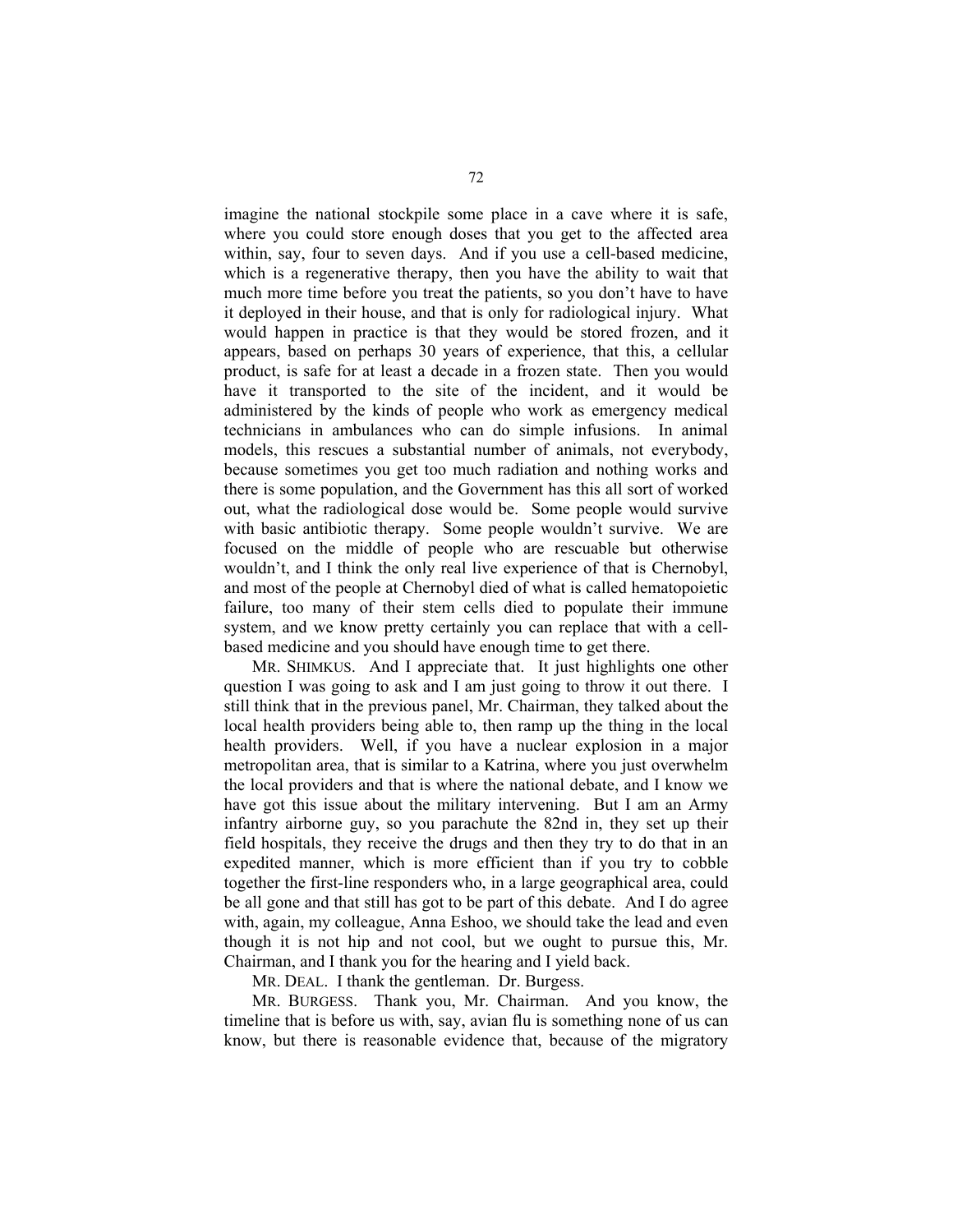flyways, this hemisphere could see its first outbreak in northern Canada midsummer, August, in the southern tier of Canadian provinces, and three weeks before Election Day in East Texas and Georgia. So it is not just a theoretic application that we are talking about here, and we do need to be prepared. And it is difficult to get Congress mobilized, but I appreciate your efforts in this hearing to do that.

 Dr. Wright, I will just say I sympathize with you when you told the Chairman that the whole process was too diffuse, and there was no jurisdiction. You can imagine my surprise of getting to here that there was no committee on health that I could join. I looked around for it for a long time, but I finally found a home here on Energy and Commerce and I was grateful for it. But even amongst our subcommittee, we have division of labor with some other committees and it does make inherently difficult to do at the congressional level. And at the same time, the world is a menacing place and we do need to be able to move with a great deal more facility, and I do appreciate the comments of all of you today. Ms. Eshoo spoke about the urgency. Unfortunately, the urgency may be provided for us, and I hope that is not the case, but certainly there are scenarios that are being modeled out there right with computer simulation that dictate that there may be more urgency to the avian flu than any one of us would like to admit.

 Dr. Blaser, I was intrigued by one of the comments you made about the antibiotic-resistant bacteria and how, perhaps, one of the tools at your disposal might be to lengthen the time in patent for development of some antibiotics and I wondered if you had some additional thoughts for us about that.

 DR. BLASER. The urgent need is to develop new antibiotics for resistant organisms. That is where our great focus is and our recommendation, which is completely consistent with Representative Cubin's bill, is to develop a national commission that will recommend to HHS situations in which we need to develop qualified products. And for those qualified products, for those targeted areas, then we would offer a package of incentives to bring our industrial, our biotech, and our small and big companies back into the marketplace so that it is economically viable. We are interested in a variety of approaches, including tax credits, including expedited review, including patent extension for those qualified products.

 MR. BURGESS. But those things wouldn't necessarily just be under the purview of Project BioShield, right? Those are for any drug out there on the development horizon.

 DR. BLASER. Well again, our interest is in what we would call these qualified products. They could be for pandemic influenza as part of the pandemic flu preparedness, it could be for antibiotic resistance, it could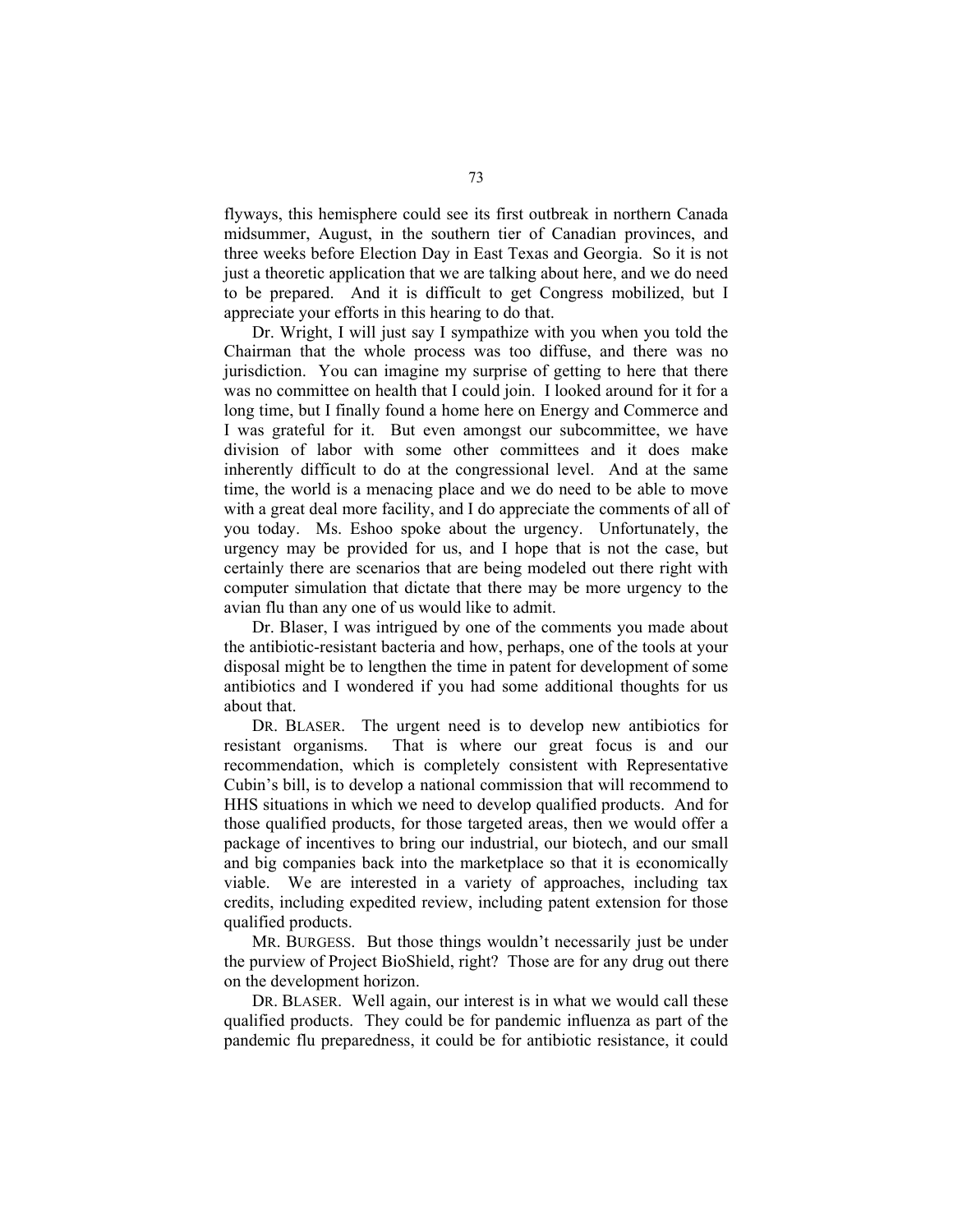be for bioterrorism. Right now, under BioShield, there is an apparatus in terms of the Government being a single supplier, but listening to the testimony today, I am impressed by the need to have middle level kinds of support, not tiny ones and not the mammoth ones, but develop a very broad pipeline. Now that is our strength in America and we can't predict exactly where the great innovation is coming from. We need to seed it broadly.

 MR. BURGESS. Well, Mr. Cohen, in your discussions of your product to protect people from radiation, from the hematopoietic syndrome, it sounds to me like you are talking about the Phase III trials that your company is finding difficult to getting funding. Is that correct?

 MR. COHEN. No, in our case, we can't get the Phase I trials funded, so--

MR. BURGESS. You are getting some help from NIH?

 MR. COHEN. We have grants from NIH for preclinical research. And while, technically, NIH can fund clinical trials, it doesn't, and BioShield doesn't, and those trials cost several million dollars which, for a company of my size, is a substantial amount of money.

 MR. BURGESS. I thought it cost several hundred million dollars, in actuality. Is that not correct?

 MR. COHEN. Not necessarily. So the Phase I trials are several million dollars and the Phase II trials can be perhaps ten times that.

MR. BURGESS. Right.

 MR. COHEN. BioShield can, under the current law, you can get approved without a definitive Phase III trial, particularly if the application is to something you can't test for.

MR. BURGESS. I see, okay.

MR. COHEN. So we may not be needing to go to this sort of gigantic trial that people contemplate in our industry, typically, so I don't think we are talking about that. And if we were going to do a trial that big, it would probably be because we had a private market, and then that would be something private investors would pay for.

MR. BURGESS. So they could absorb some of it. Yes, Dr. Wright?

 DR. WRIGHT. However, in a vaccine, even in BioShield, you are going to be looking at 2,000, 3,000, 5,000 patients in a Phase I safety trial. We are developing a product for anthrax. We are right now, we have finished our first Phase I trial. We are in the process of having to go to scale-up. There is no RFP. There is no commitment to buy. We don't know how much the Government will buy. Our venture capital partners are backing out from funding us because there is no market, there is no active RFP, and the company needs to spend \$12 million to do a tech transfer in a scale-up to be ready to manufacture it so we can do our final proof of principal trials. We are not alone in that. This is a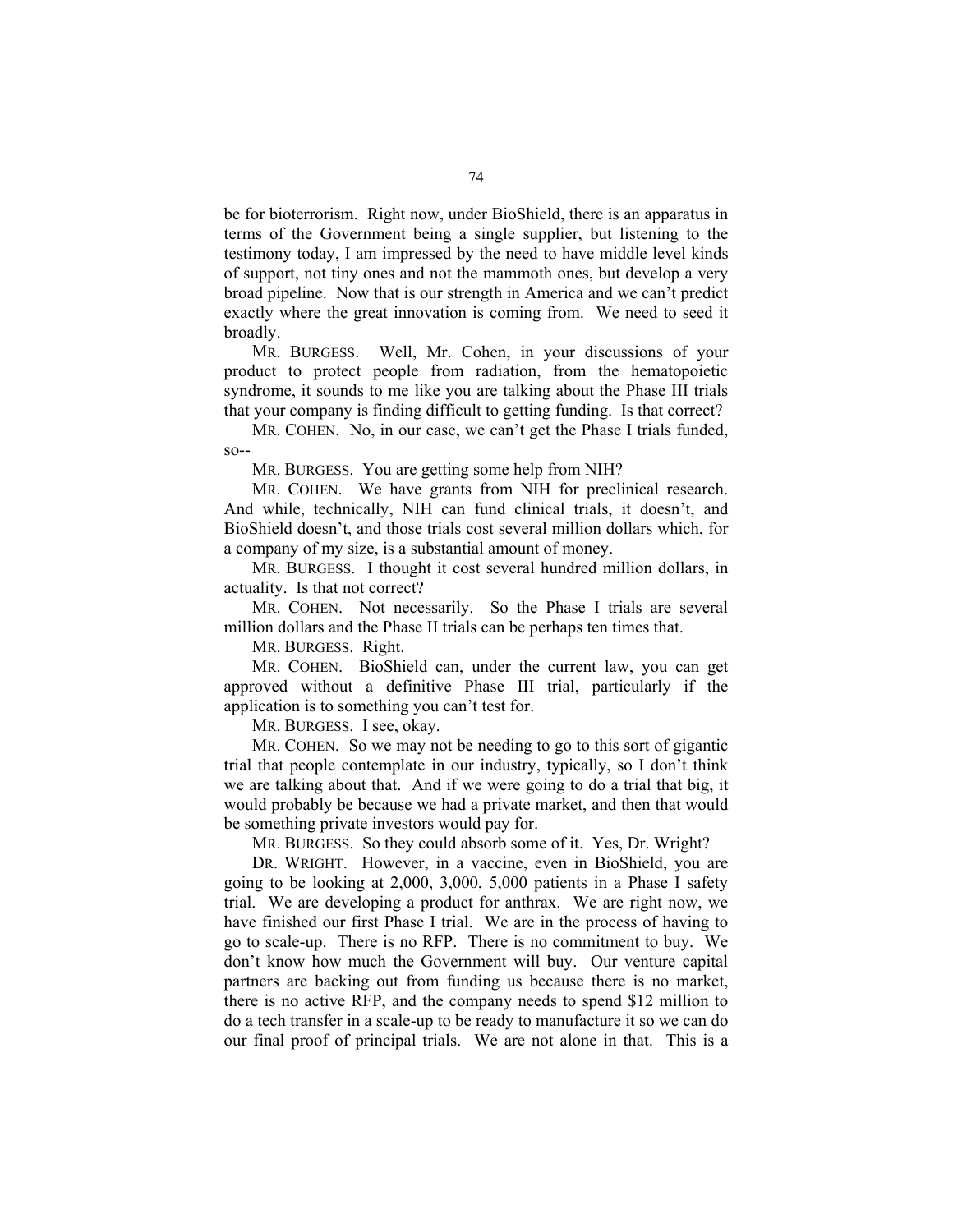scenario of every company in this industry. It runs from a scale of \$20 million to probably \$300 million that is needed to fund this middle area. But also what is needed is to know on the end that there is a market for your product. There has got to be an RFP out there saying, hey, if you do this, we will buy your product, otherwise, venture, the street, and private capital will not come in. That is missing from the current BioShield legislation.

MR. BURGESS. Thank you, Mr. Chairman. I will yield back.

MR. DEAL. Mrs. Cubin.

 MRS. CUBIN. Thank you, Mr. Chairman. I was taken by your testimony, Dr. O'Toole, when you said what I believe to have been that stockpiling isn't the only answer, and I certainly believe it isn't the only answer. So I wonder, do you think that methodology--and I am speaking in reference to R and D done on antibiotic, new antibiotics like we have talked about a little bit and that Dr. Blaser talked about that my bill would help facilitate development of. Do you think that methodology or a new research-type roadmap or something produced through the R and D on mutated microorganisms could be used to find countermeasure development treatments for bioengineered weapons? In other words, you know, it seems to me that what we learned from treating these mutated microorganisms, if we found the gene in MRSA, for example, that caused it to mutate, could that information be translated and used to help develop potential treatments for bioweapons?

 DR. O'TOOLE. Well, increasing the store of biological knowledge and knowing better how the parts and circuits of living organisms work is going to help us across the board. In dealing with bioengineered organisms, we are going to have a number of strategies that we are going to have to choose between. It may be that some drugs that we never thought of using against, for example, antibiotic-resistant anthrax or a new kind of engineered virus, would work against this biological weapon, but we would have to be able to screen those drugs against the weapon very carefully. We could set up a kind of consortium of rapid throughput screening and have library banks of current drugs that we could turn to in an emergency, if we wanted to do that. That would require cooperation amongst the many drug companies who own those databanks. We might be able to develop therapies that would boost immune response at least for an interim period of time, not necessarily like Mr. Cohen's product does, but along the same lines. You could get a kind of generic boost to the immune system to help tide people over and get them through acute stages. Or you might, in the future, if we were very successful and very ambitious, be able to come up with new drugs in very short periods of time, tailor made to fit the bioengineered drug. My point is the Nation is going to have to undertake a strategy of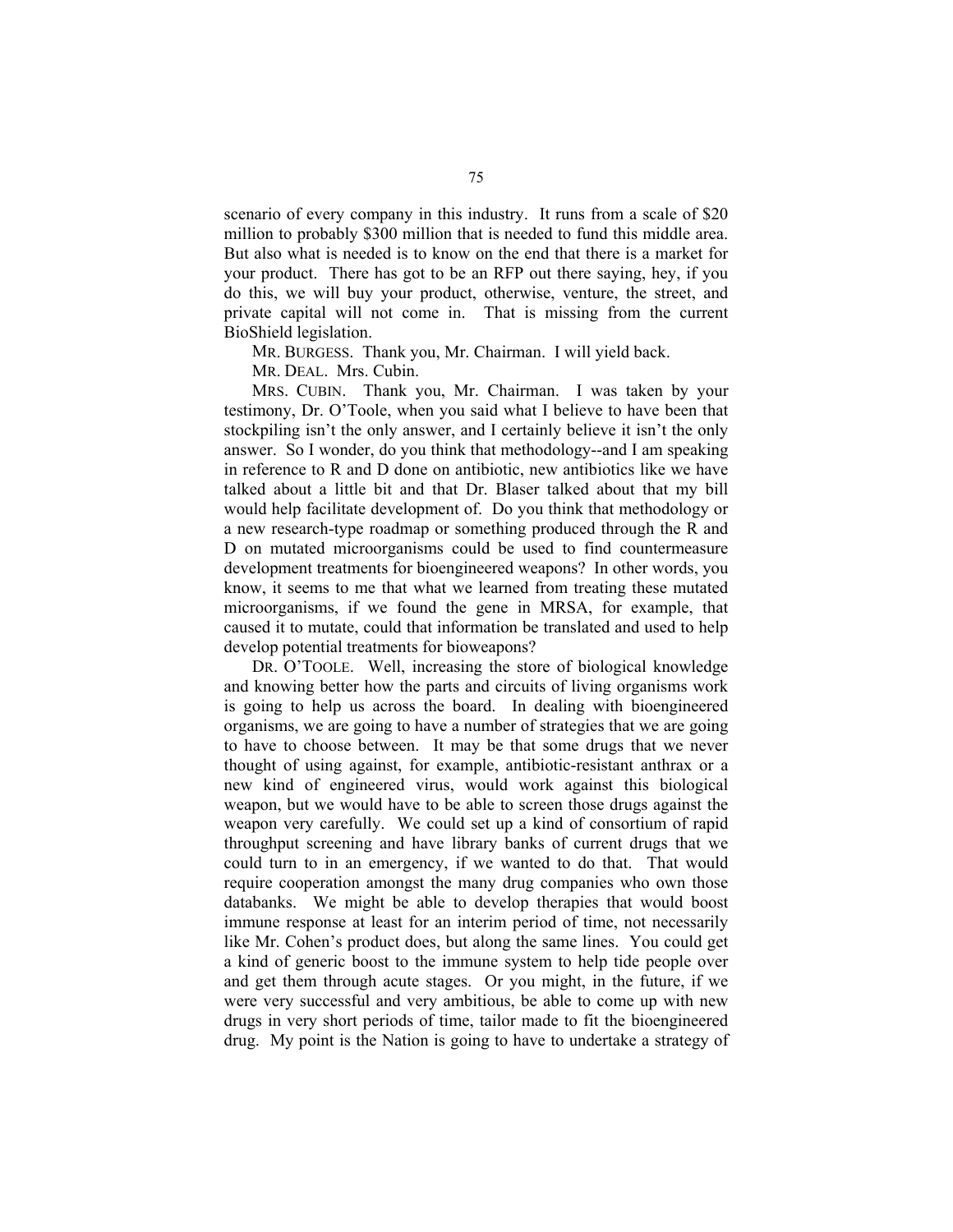radical acceleration of drug development to deal with this threat. If you do that, you are going to decrease the cost of drug development generally, which is going to have enormous benefits for the cost of healthcare, et cetera. I think the problem will be forced upon us either by a pandemic flu, maybe of a strain that we do not have a vaccine for, or by a bioattack. I think it will come and we are going to have to take it on. It would be better if we did it before such a calamity befell us.

 MRS. CUBIN. Well, and it seems to me that there could be not a direct appropriation from the Government, but an influx of private investment, if the advantages that are in my bill that Dr. Blaser spoke about were made available to pharmaceutical companies. Dr. Blaser, are naturally occurring drug-resistant diseases being overlooked by current biothreat preparedness today?

 DR. BLASER. It is a little hard for me to answer that question, so I may answer it a little differently and say that we could think that there are three threats in front of us, bioterrorism, pandemic and regular influenza, and antibiotic resistance. We can just take these as three major threats, and for each of these, we have to develop vaccinology, antivirals, antibiotics, and new diagnostics, and there is tremendous crossover between these fields. As Dr. O'Toole said, what we do in bioterrorism vaccinology will help us in influenza and vice versa, and so, in many ways, we see these natural or manmade threats as a continuum. And like Dr. O'Toole, we think, even though the country is scaling up, it is probably not scaling up enough, and we wouldn't necessarily propose to take away from bioterrorism to put into the other. We think this pie has to be enlarged and if we don't do it, it is going to cost us much more later.

 MRS. CUBIN. I certainly agree with that, and I certainly don't think my bill by any means is the only solution. I think it is a piece to an enormous puzzle. I would like the rest of you to respond, if you would, on how you think a bill like what you have heard described without holding you to it, since you haven't read the details. But theoretically, do you think that that could fold into, help with BioShield, and do you think that this problem that we are addressing in that bill would actually fold into--even though I understand that is not what BioShield does, but should it, should we be considering these resistant drugs and the mutation of resistant microorganisms and other mutated microorganisms?

 DR. WRIGHT. I think from the Alliance perspective, we have discussed this a lot; where does infectious disease and biodefense overlap. And there is a tremendous overlap, and it is very hard to rule out one having an effect on the other. We believe that the technology involved in infectious disease can do nothing but help with the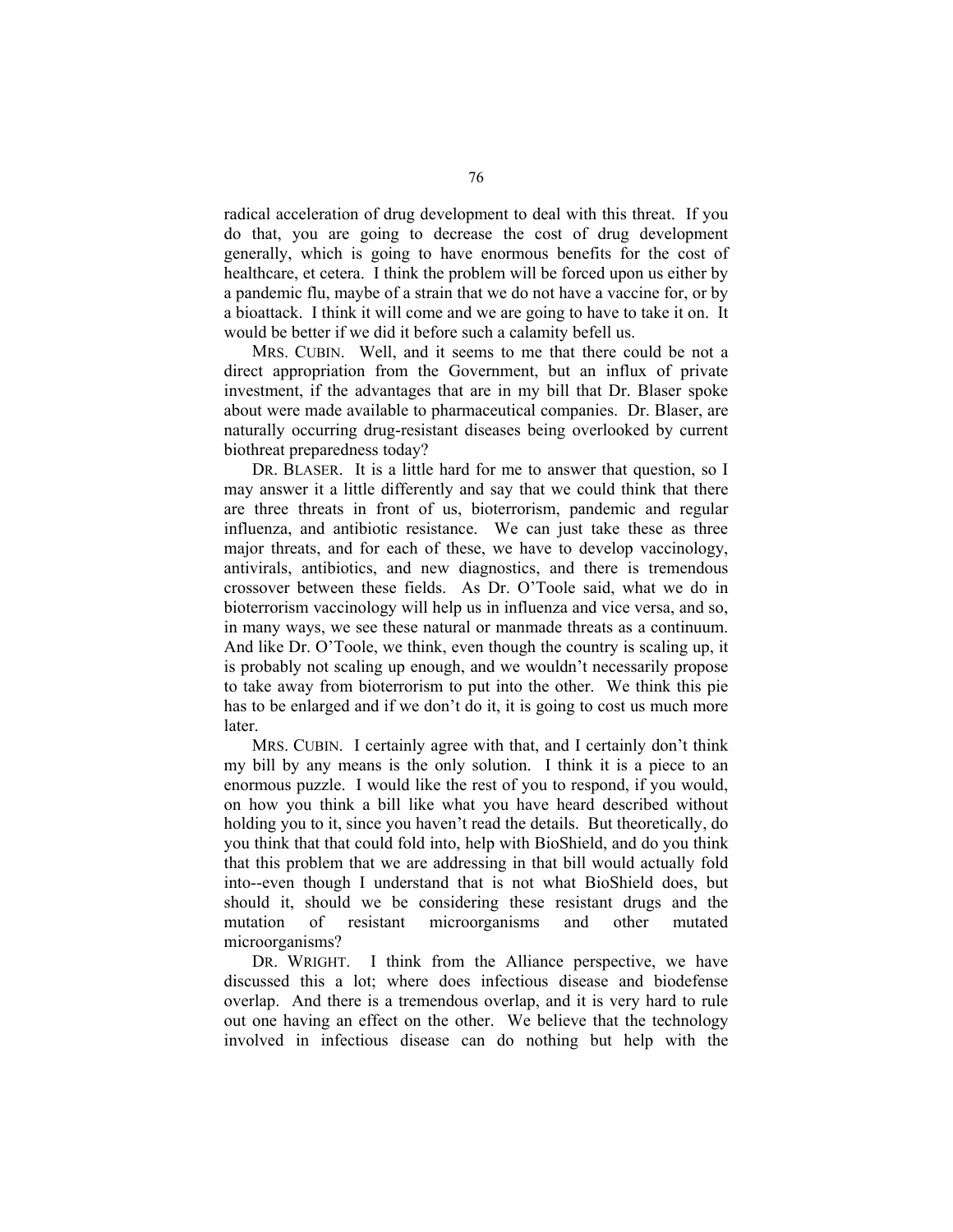biodefense products that are needed to be developed, especially in the area of engineered biodefense or bioterrorism products. And so that is when someone takes anthrax and makes it antibiotic resistant. That is when this type of bill and the technology could really help out events.

MRS. CUBIN. Mr. Young.

 MR. YOUNG. Thank you. I have an industry infectious disease background, it is a little stale, but I think what I would say on this is that it sounds to me like a bill that supports the effort to identify new technology targets is all to the good so you have a pipeline of new scientific insights coming to bear that can be used to develop practical applications. My concern, however, is that I think the experience of BioShield so far to date is that the agencies involved have insufficient focus on the practical requirements of product development where there are some product opportunities a little further down the pipeline in the development pathway. NIH has experience in early stage research. They have migrated laterally into product development, but that expertise is still substantially undeveloped and we have talked a lot about the coordination to try and fill the gaps, the funding to support the gaps, to move the product opportunities along. So I would agree with the perspective that says this is a big puzzle, it is woefully underfunded, and that what you are describing should be a piece of the puzzle.

 MRS. CUBIN. Mr. Cohen, did I see you raise your hand? Okay. Dr. O'Toole.

 DR. O'TOOLE. I would just say that a drug-resistant bacteria makes a great weapon.

MRS. CUBIN. Thank you. Thank you, Mr. Chairman.

 MR. DEAL. Thank you. And thanks to the very distinguished panel. Your testimony, I think, has added greatly to our consideration of the reauthorization of this legislation. We thank you, and with that, this hearing is adjourned.

[Whereupon, at 3:25 p.m., the subcommittee was adjourned.]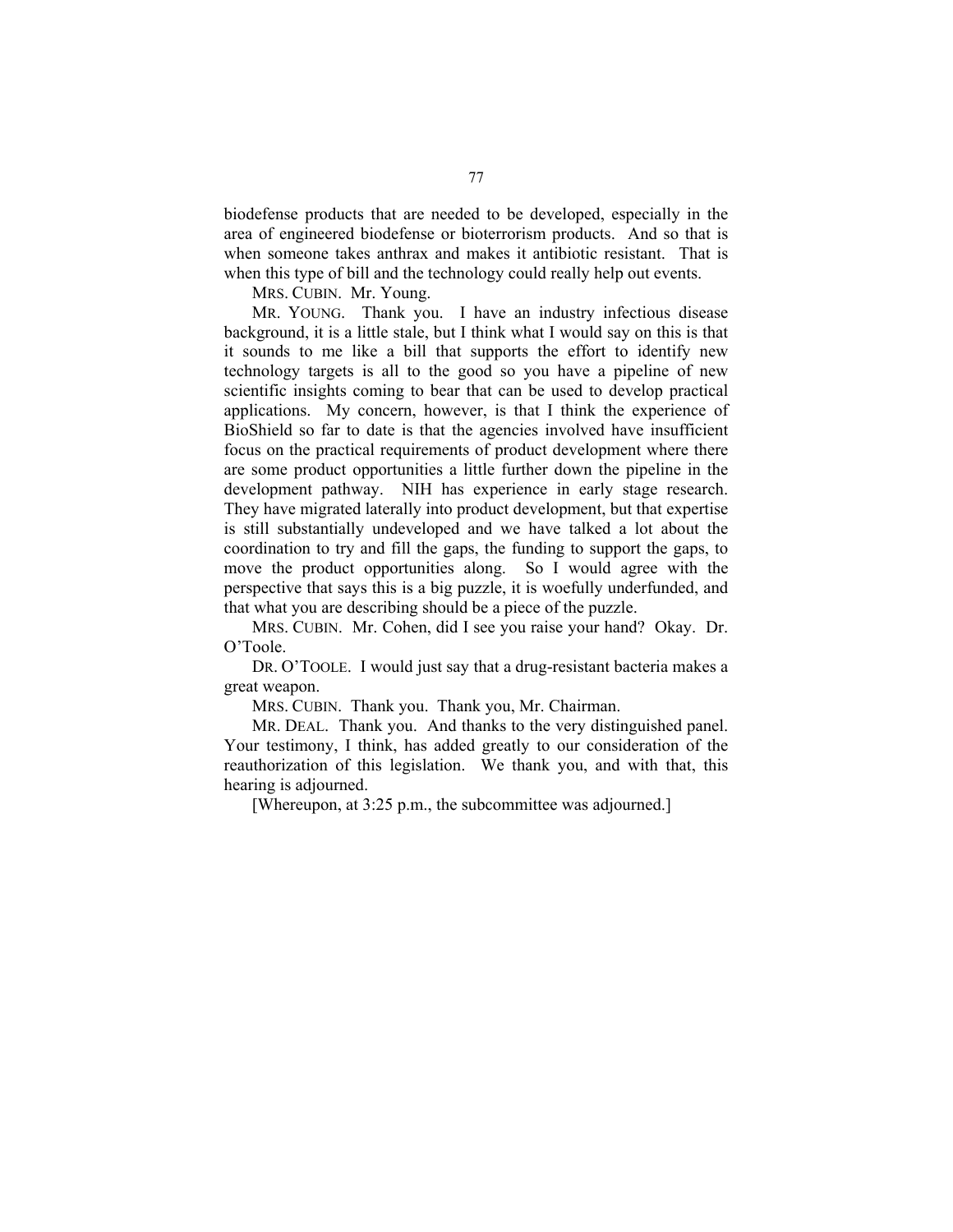## RESPONSE FOR THE RECORD BY THE HON. ALEX M. AZAR, DEPUTY SECRETARY, U.S. DEPARTMENT OF HEALTH AND HUMAN SERVICES

**The Honorable Tom Allen Questions for The Honorable Alex M. Azar. Deputy Secretary U.S. Department of Health and Human Services April 6, 2006 Subcommittee on Health Hearing entitled: "Project Bioshield Reauthorization Issues"**

**1. Take a hypothetical case where the Secretary determines that the most effective countermeasure to an emerging bio-threat is being developed overseas by a foreign-owned manufacturer. What barriers, if any, are there to the procurement of such a countermeasure produced overseas?** 

As provided by the Project BioShield Act of 2004, security countermeasures are drugs, biological products, or devices (as defined under the FD&C Act) which are among other things, (1) approved or cleared, or (2) have sufficient and satisfactory clinical experience or research data to support a reasonable conclusion that the countermeasures will qualify for approval or licensing within 8 years, or (3) are authorized for emergency use under section 564 of the FD&C Act. While the Federal Government would prefer to obtain medical countermeasures from domestic sources due to the inherent risks involved in product development, imported products manufactured in foreign FDA-inspected facilities that meet the criteria established by Project BioShield are eligible for BioShield procurement.

Generally speaking, medical countermeasures produced by foreign manufacturers may be legally imported into the U.S. if they are FDA-approved, licensed, or cleared, if they are under an investigational new drug application (IND) or an investigational device exemption (IDE), or are authorized for emergency use, and if they are otherwise in compliance with the FD&C Act. These legal standards also apply to domestically produced countermeasures.

**2. The Project BioShield Act allows for the purchase of unapproved and unlicensed countermeasures if the Secretary determines there is a reasonable conclusion that the product would be approved and licensed. The Act also allows the Secretary to authorize use of medical products that have not been approved by the FDA or HHS if emergency circumstances merit.** 

**a.) Does the authority under this Act, or any other Act, also allow for the import of medical products to meet an emergency need if there is no domestic source?** 

As provided by the Project BioShield Act of 2004, security countermeasures are drugs, biological products, or devices (as defined under the FD&C Act) which are among other things, (1) approved or cleared, or (2) have sufficient and satisfactory clinical experience or research data to support a reasonable conclusion that the countermeasures will qualify for approval or licensing within 8 years, or (3) are authorized for emergency use under section 564 of the FD&C Act. While the Federal Government would prefer to obtain medical countermeasures from

78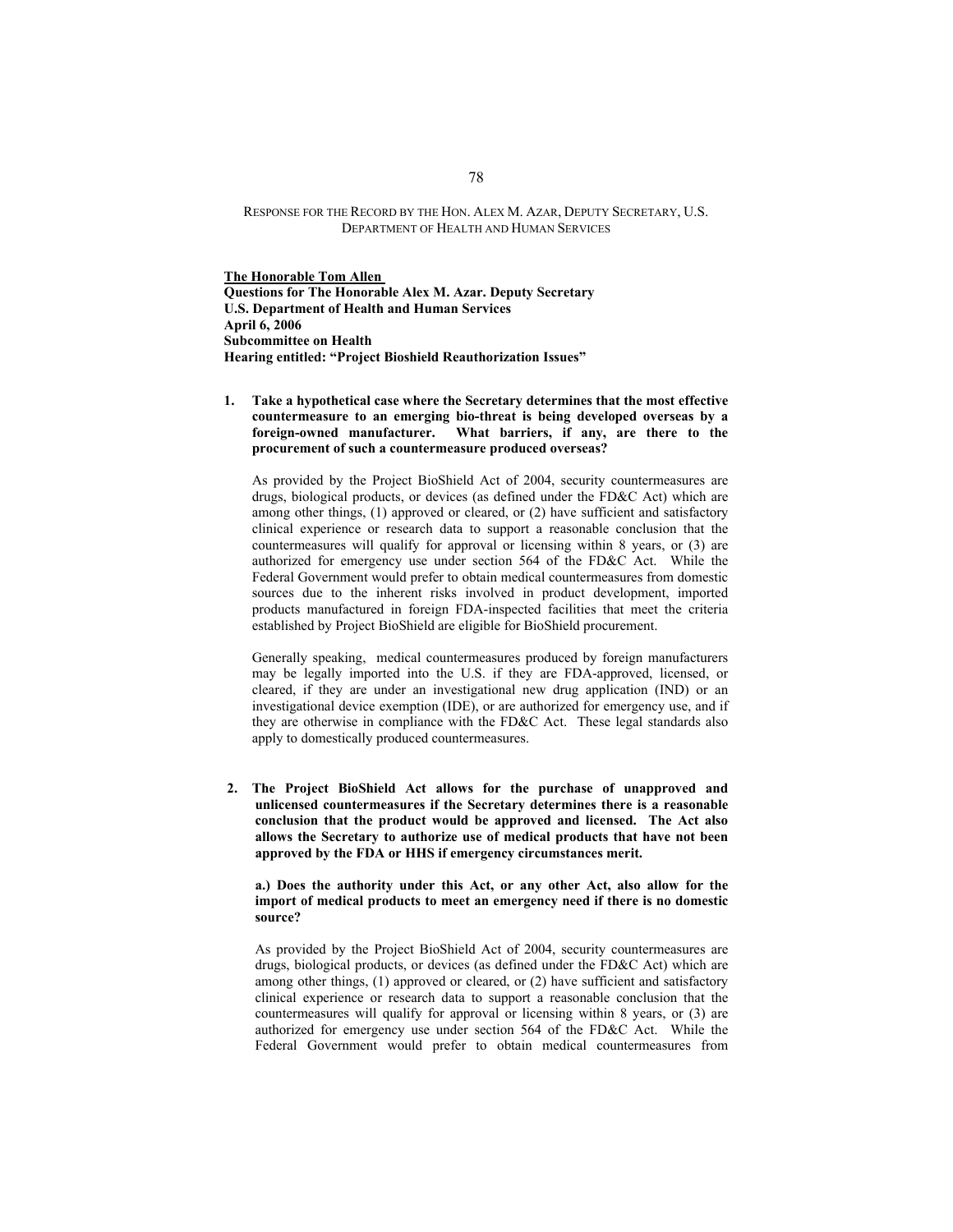domestic sources due to the inherent risks involved in product development, imported products manufactured in foreign FDA-inspected facilities that meet the criteria established by Project BioShield are eligible for BioShield procurement.

Generally speaking, medical countermeasures produced by foreign manufacturers may be legally imported into the U.S. if they are FDA-approved, licensed, or cleared, if they are under an investigational new drug application (IND) or an investigational device exemption (IDE), or are authorized for emergency use, and if they are otherwise in compliance with the FD&C Act. These legal standards also apply to domestically produced countermeasures.

## **b.) If so, does this authority supersede the requirement under the Medicine Equity and Drug Safety Act [MEDS] that the Secretary must certify that a reimportation of a pharmaceutical product will "pose no additional risk to the public's health and safety? "**

The purpose of the Medicine Equity and Drug Safety Act (MEDS Act) is to provide a means for prescription drugs manufactured in the United States and exported to certain foreign countries to be reimported from those countries for sale to American consumers by any pharmacist or wholesaler. BioShield countermeasures are developed and purchased through contracts with the Federal Government for the purpose of safeguarding the homeland and are not available for commercial sale. Therefore, the provisions established in the MEDS Act are not relevant within the context of Project BioShield procurements. The Project BioShield Act of 2004 is a unique statutory provision that addresses the need for countermeasures that address chemical, biological, nuclear, and radiological (CBERN) threats.

## **3. What remedies does the U.S. government have if confronted with the case where the Secretary finds that the U.S. patent holder to a particular countermeasure has insufficient manufacturing capacity to produce a sufficient quantity of the product to meet a bio-threat?**

As part of the BioShield award process, prior to the contract award, qualified experts from industry, academia, and government perform technical evaluation of BioShield proposals to ensure that contractors have suitable manufacturing capacity to meet strict government requirements. Prior to award, the government requests information from contractors concerning their current manufacturing capabilities, the proposed production plan, and the estimated manufacturing capacity available to expedite the manufacture of the specified doses of product in the event of a national emergency. A contract would not be awarded if it appeared that the applicant has insufficient capacity to deliver the needed product.

**4. Take the case where the Secretary determines that there is insufficient domestic manufacturing capacity for a countermeasure to meet a bio-threat, but that there is sufficient capacity overseas to produce generic versions of the same countermeasure. Does the Secretary have the ability or the authority to import such countermeasures in such circumstance?** 

As noted in the answer to question one above, the BioShield Act does have provisions to obtain countermeasures from either domestic or foreign sources. The issue of manufacturing capacity is addressed in question three above. Products acquired under Project BioShield are solely for national security purposes. This